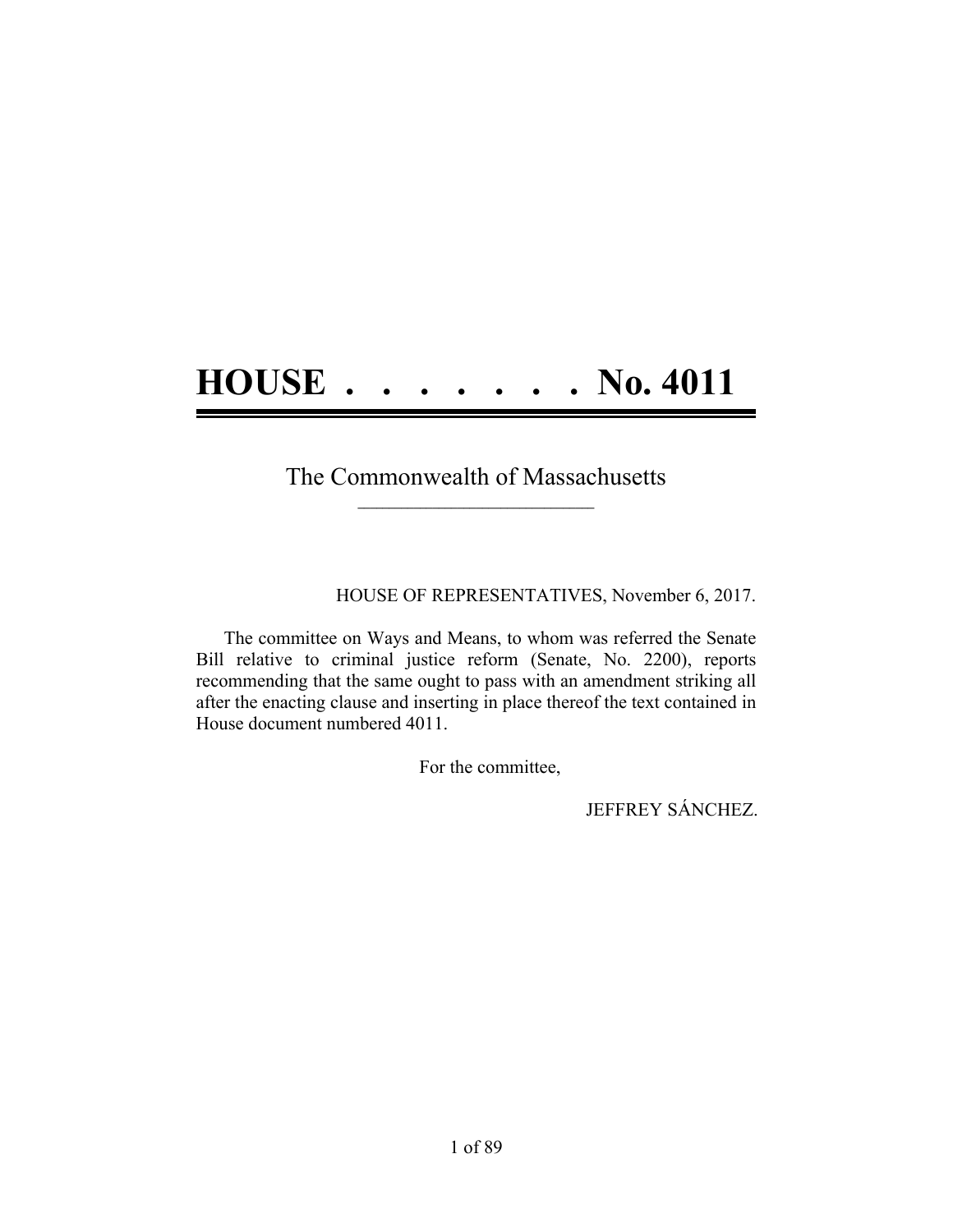# **HOUSE . . . . . . . . . . . . . . . No. 4011**

Text of an amendment, recommended by the committee on Ways and Means, to the Senate Bill relative to criminal justice reform (Senate, No. 2200). November 6, 2017.

### The Commonwealth of Massachusetts

**In the One Hundred and Ninetieth General Court (2017-2018) \_\_\_\_\_\_\_\_\_\_\_\_\_\_\_**

**\_\_\_\_\_\_\_\_\_\_\_\_\_\_\_**

By striking out all after the enacting clause and inserting in place thereof the following:–

SECTION 1. Section 7 of chapter 4 of the General Laws, as appearing in the 2016

Official Edition, is hereby amended by adding the following 2 clauses:-

Sixtieth, The "age of criminal majority" shall mean the age of 18.

 Sixty-first, "Substantial financial hardship" shall mean an inability to meet the minimum basic human needs of food, shelter and clothing for an individual, an individual's immediate

family or an individual's dependents.

 SECTION 2. Section 167A of chapter 6 of the General Laws, as so appearing, is hereby amended by adding the following subsection:-

 (i)(1) The department shall quarterly obtain arrest data, consistent with the National Incident-Based Reporting System of the Uniform Crime Reporting Program of the United States Department of Justice Federal Bureau of Investigation, from criminal justice agencies including, without limitation: the Massachusetts state police; the Massachusetts Bay Transportation Authority police force; any police department in the commonwealth or any of its political subdivisions; any law enforcement council, as defined in section 4J of chapter 40, created by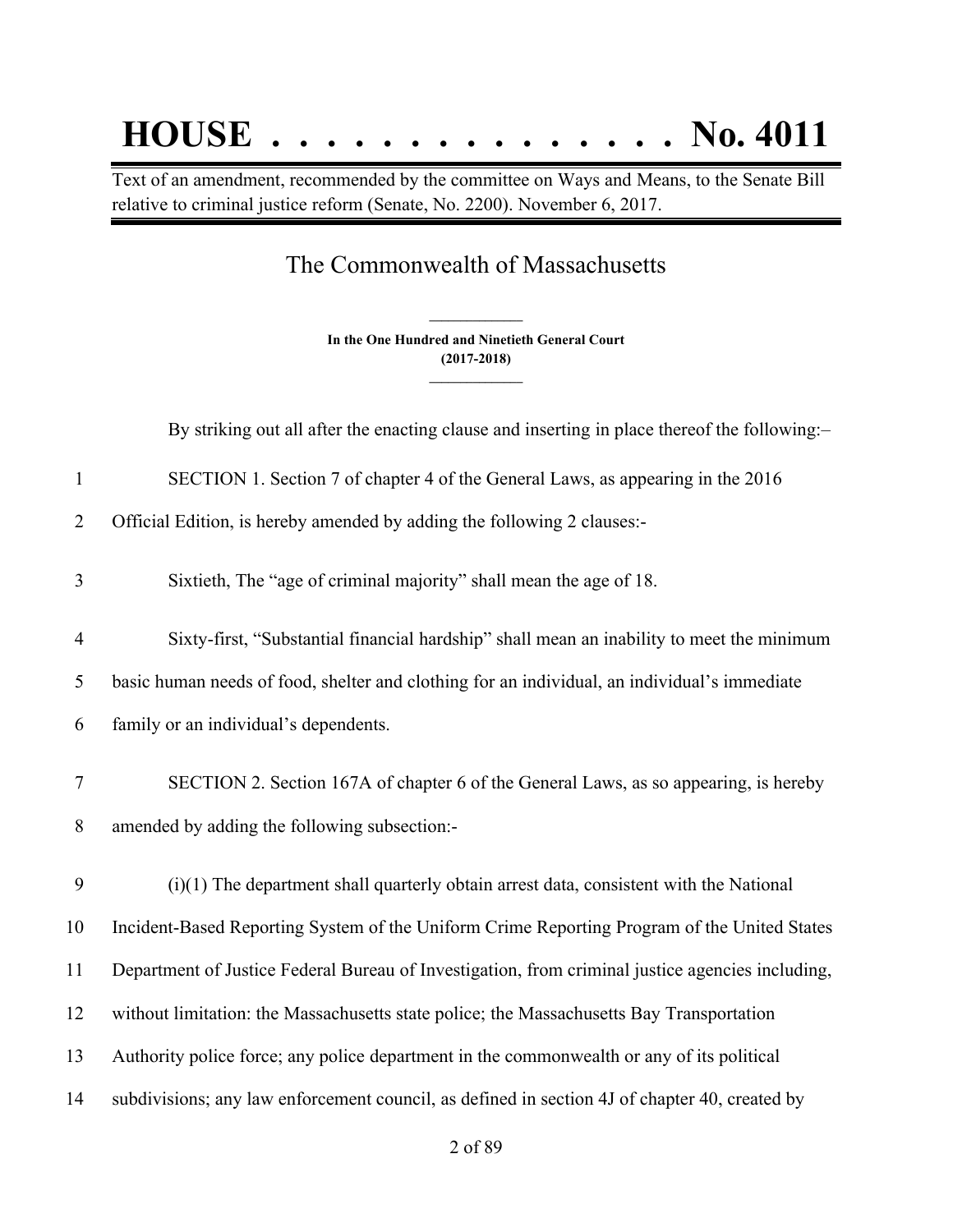contract between or among cities and towns, pursuant to section 4A of said chapter 40 ; and any entity employing 1 or more special state police officers, as defined in section 63 of chapter 22C.

 (2) The department shall quarterly post the data collected pursuant to paragraph (1) of this subsection on its webpage. All criminal justice agencies shall submit arrest data consistent with the National Incident-Based Reporting System to the department. The department shall promulgate regulations for the administration and enforcement of this section including regulations establishing: (i) schedules for the submission, transmission, and publication of the data and regulations; (ii) the format for the submission of arrest data; (iii) the categories and types of arrest data required to be submitted; and (iv) a description of categories of data which constitute personally identifiable information, including but not limited to names and dates of birth of individual arrestees; provided, however, that the arrest data, shall include for each arrest (i) the name of the arresting authority, (ii) the incident number, (iii) the alleged offense, (iv) the date and time of the arrest, (v) the location of the arrest, and (vi) the race, gender and age of the arrestee. Categories of data which constitute personally identifiable information shall not be posted or made available to the public and shall not be public records as defined in section 7 of chapter 4.

 SECTION 3. Section 3 of chapter 7D of the General Laws, as amended by section 13 of chapter 64 of the acts of 2017, is hereby further amended by striking out the words "and (xii) adapt standards as necessary for individual agencies to comply with federal law" and inserting in place thereof the following words:- (xii) adapt standards as necessary for individual agencies to comply with federal law; and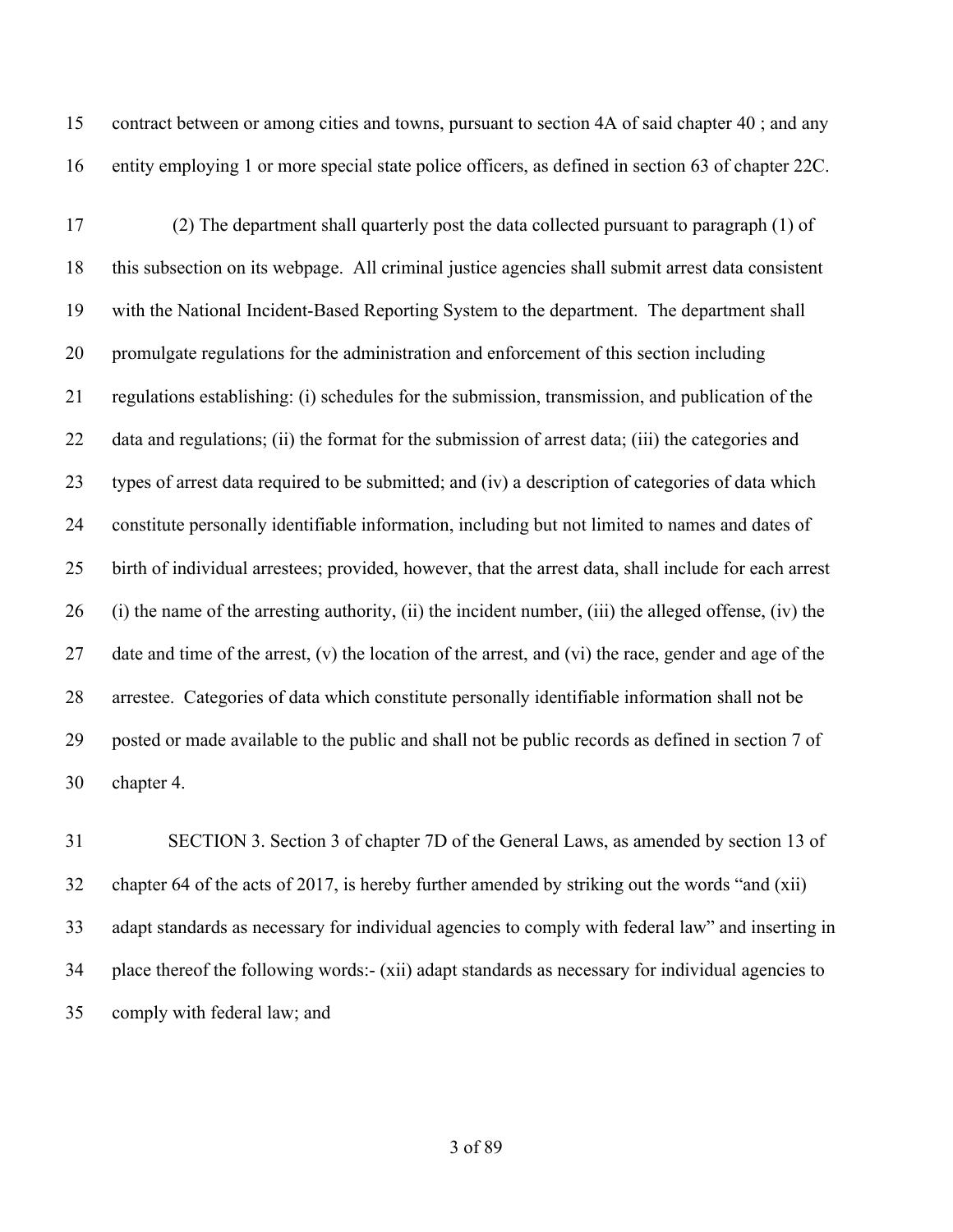(xiii) maintain a page on the commonwealth's official website, open to the public through the Massachusetts open data portal, providing data, as transmitted by the department of criminal justice information services pursuant to subsection (i) of section 167A of chapter 6, concerning arrests; provided, however, that categories of data which constitute personally identifiable information shall not be posted or made available to the public. SECTION 4. Chapter 12 of the General Laws is hereby amended by adding the following section:- Section 34. (a) The district attorneys shall, within their respective districts, establish a pre-arraignment diversion program which may be used to divert a veteran or person who is in active service in the armed forces, a person with a substance abuse disorder or a person with mental illness if such veteran or person is charged with an offense or offenses against the commonwealth. SECTION 5. Chapter 18C of the General Laws is hereby amended by adding the following section:- Section 14. The office shall convene a childhood trauma task force made up of members of the juvenile justice policy and data commission established pursuant to section 86 of chapter

 119 to study, report and make recommendations on gender responsive and trauma-informed approaches to treatment services for juveniles and youthful offenders in the juvenile justice system. Said task force shall review the current means of (i) identifying school-aged children who have experienced trauma, particularly undiagnosed trauma, and (ii) providing services to help child recover from the psychological damage caused by such exposure to violence, crime or maltreatment. The task force shall consider the feasibility of providing school-based trainings on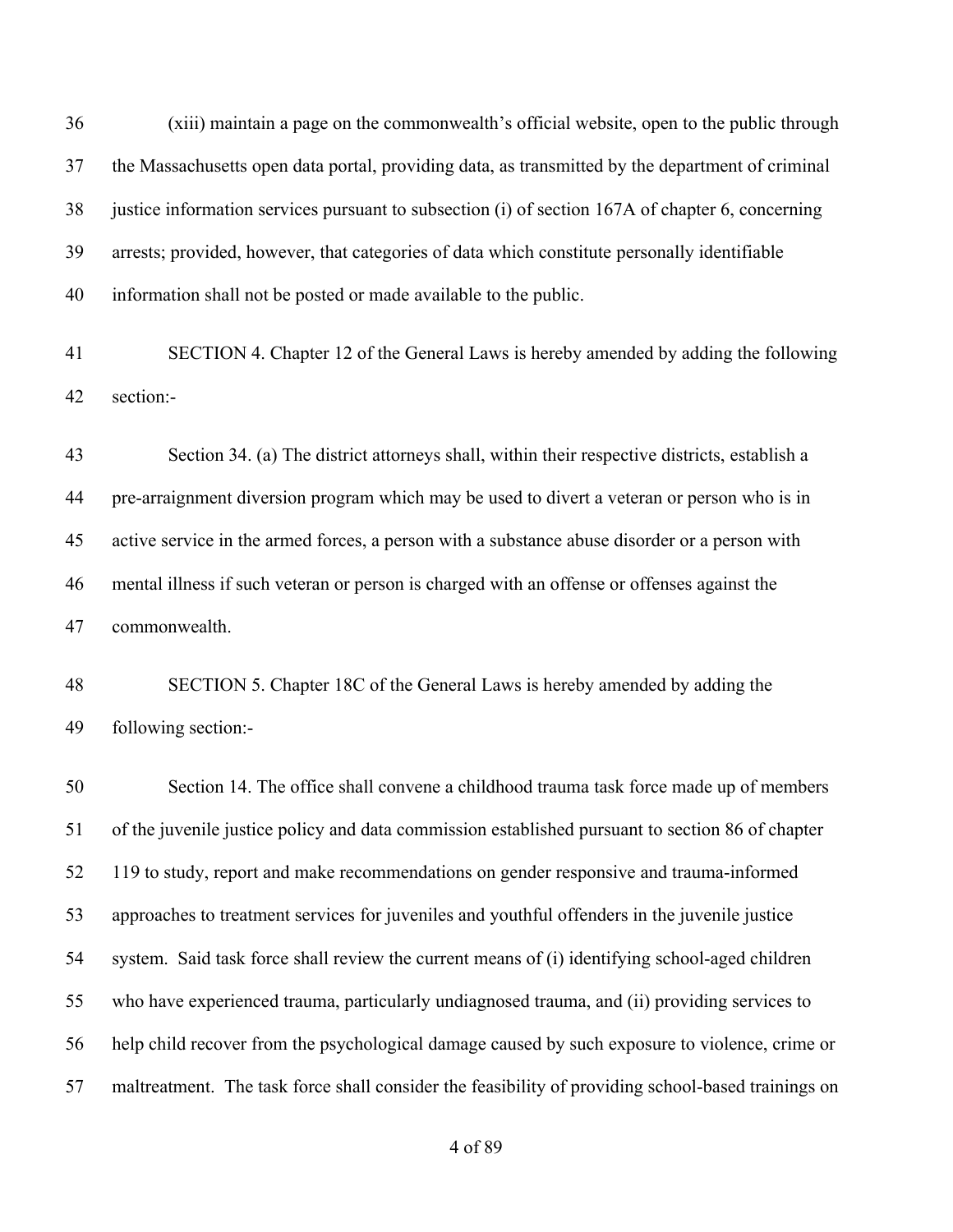early, trauma-focused interventions, trauma-informed screenings and assessments, and the recognition of reactions to victimization, as well as the necessity for diagnostic tools. A priority shall be placed on juvenile or youthful offender's pathways into the juvenile justice system with the goal of reducing the likelihood of recidivism by addressing the unique issues associated with juvenile or youthful offenders including emotional abuse, physical abuse, sexual abuse, emotional neglect, physical neglect, family violence, household substance abuse, household mental illness, parental absence, and household member incarceration. The childhood trauma task force shall annually report its findings and recommendations by December 31 of each year to the governor, the house and senate chairs of the joint committee on the judiciary, the house and senate chairs of the joint committee on public safety and homeland security and the chief justice of the trial court. SECTION 6. Chapter 22E of the General Laws is hereby amended by striking out section 3, as appearing in the 2016 Official Edition, and inserting in place thereof of the following section:- Section 3. (a) Any person who is convicted of an offense that is punishable by imprisonment in the state prison and any person adjudicated a youthful offender by reason of an offense that would be punishable by imprisonment in the state prison if committed by an adult shall submit a DNA sample to the department within 1 year of such conviction or adjudication or, if incarcerated, the DNA sample shall be collected upon intake or return to the correctional facility to which the inmate has been sentenced, or as a condition of probation for any sentence which does not include incarceration at a correctional facility. No person required to submit a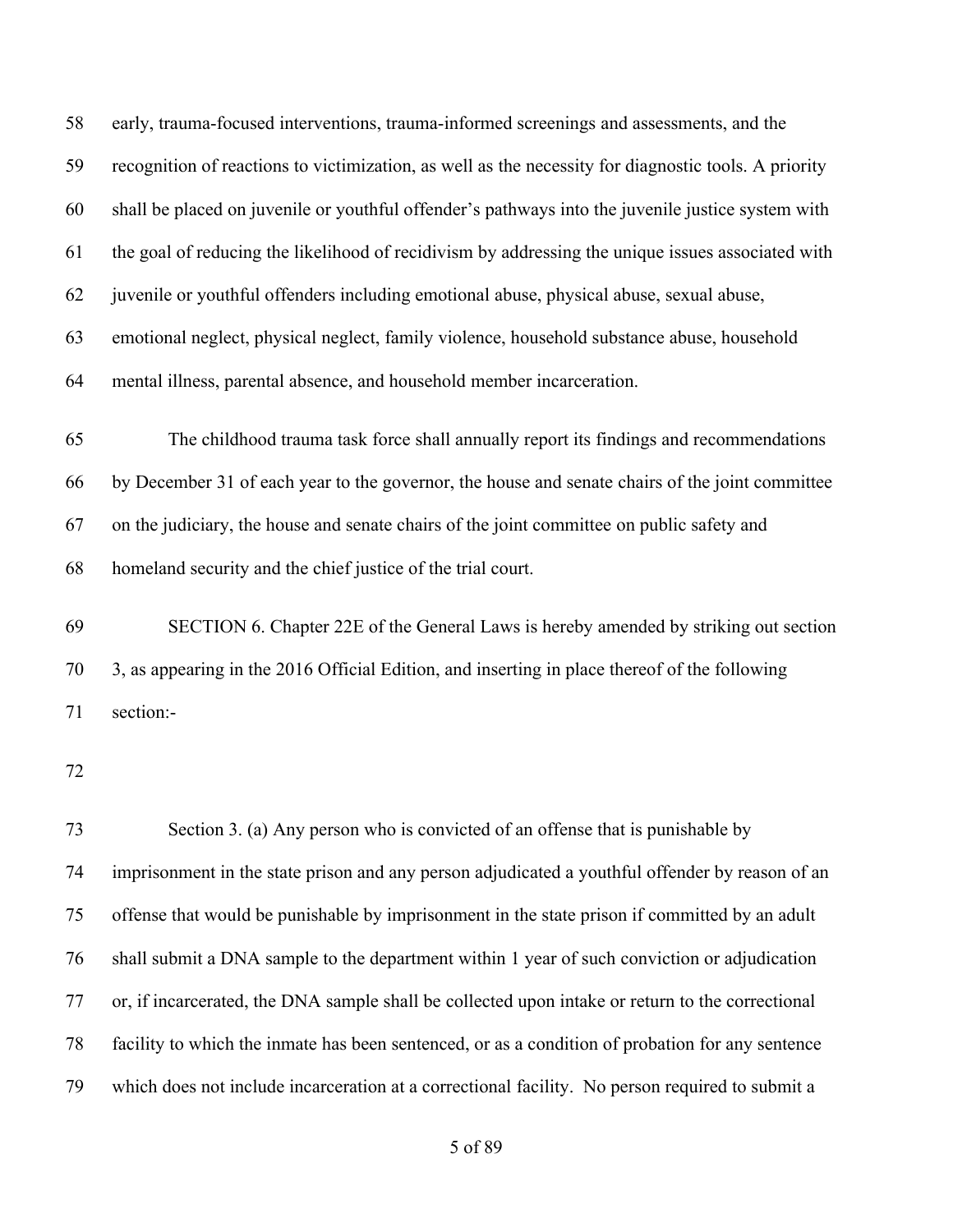DNA sample pursuant to this section shall be released from a correctional facility until a DNA sample has been collected.

| 83     | (b) The trial court, the commissioner of probation and the department shall establish and        |
|--------|--------------------------------------------------------------------------------------------------|
| 84     | implement a system for the electronic notification to the department whenever a person is        |
| 85     | convicted of an offense that requires the submission of a DNA sample under subsection (a). The   |
| 86     | sample shall be collected by a person authorized under section 4, in accordance with regulations |
| 87     | or procedures established by the director. The results of such sample shall become part of the   |
| $88\,$ | state DNA database. The submission of such DNA sample shall not be stayed pending a sentence     |
| 89     | appeal, motion for new trial, appeal to an appellate court or other post conviction motion or    |
| 90     | petition.                                                                                        |
| 91     | SECTION 7. Said chapter 22E is hereby further amended by striking out section 3,                 |
| 92     | inserted by section 6 of this act, and inserting in place thereof of the following section:-     |
| 93     | Section 3. (a) Any person who is convicted of an offense that is punishable by                   |
| 94     | imprisonment in the state prison and any person adjudicated a youthful offender by reason of an  |
| 95     | offense that would be punishable by imprisonment in the state prison if committed by an adult    |
| 96     | shall submit a DNA sample to the department or the commissioner of probation forthwith upon      |
| 97     | conviction or, if sentenced to a term of imprisonment, the DNA sample shall be collected upon    |
| 98     | intake or return to the correctional facility to which the inmate has been sentenced. No person  |
| 99     | required to submit a DNA sample pursuant to this section shall be released from a correctional   |
| 100    | facility until a DNA sample has been collected.                                                  |
|        |                                                                                                  |

.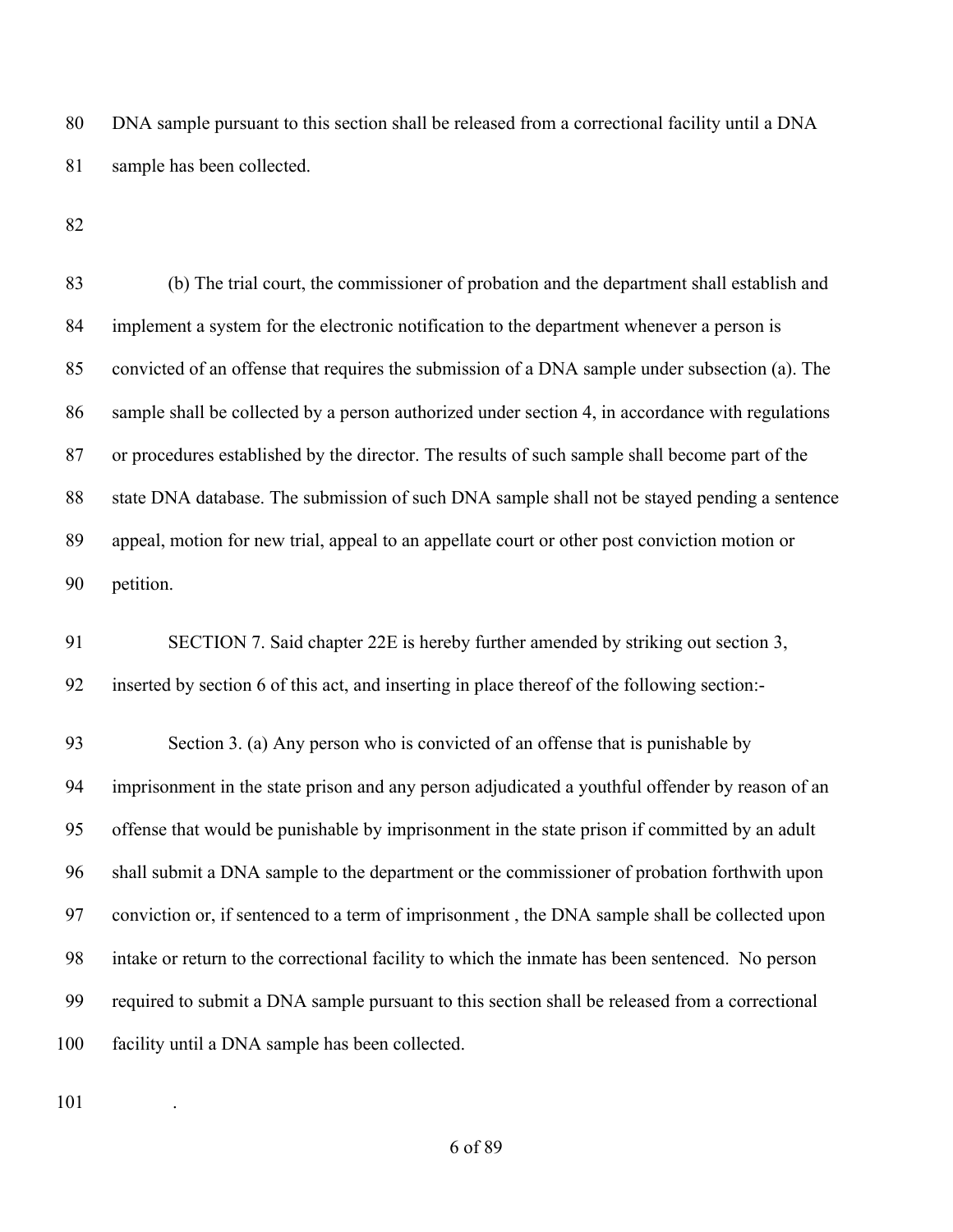(b) The trial court, the commissioner of probation and the department shall establish and implement a system for the electronic notification to the department whenever a person is convicted of an offense that requires the submission of a DNA sample under subsection (a). The sample shall be collected by a person authorized under section 4, in accordance with regulations or procedures established by the director. The results of such sample shall become part of the state DNA database. The submission of such DNA sample shall not be stayed pending a sentence appeal, motion for new trial, appeal to an appellate court or other post conviction motion or petition.

 SECTION 8. Section 4 of said chapter 22E of the General Laws, as appearing in the 2016 Official Edition, is hereby amended by inserting after the word "training", in line 5, the following words:- , a probation officer.

 SECTION 9. Said section 4 of said chapter 22E, as so appearing, is hereby amended by inserting after the word "personnel", in lines 14 and 18, in each instance, the following words:- , including a probation officer,.

 SECTION 10. Said chapter 22E is hereby amended by striking out section 11, as so appearing, and inserting in place thereof the following section:-

118 Section 11. Any person required to provide a DNA sample pursuant to this chapter and who, after receiving written notice, fails to provide such DNA as required by section 3 shall be punished by a fine of not more than \$1,000 or imprisonment in a jail or house of correction for 121 not more than 6 months, or both.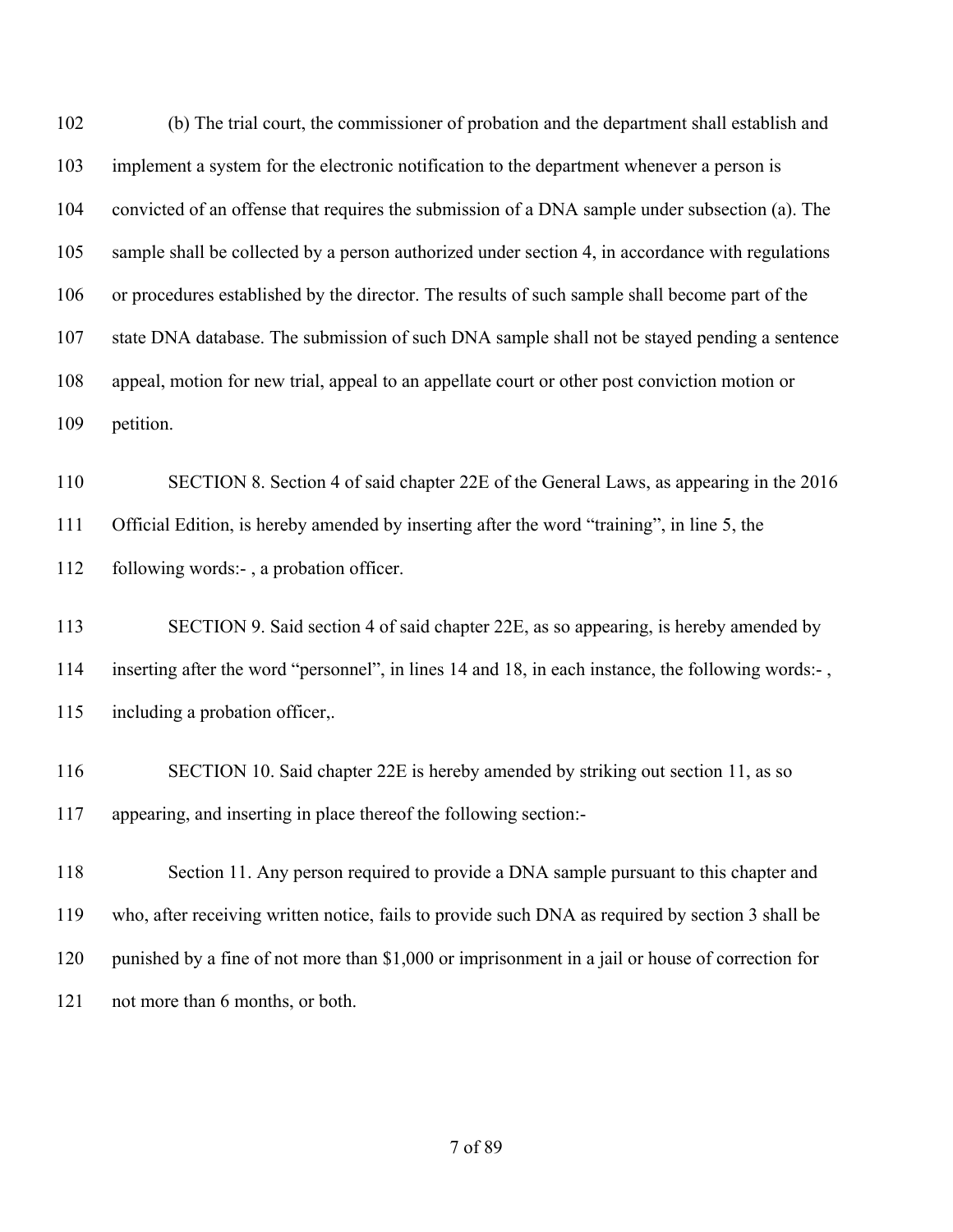SECTION 11. Subparagraph (1) of paragraph (a) of subdivision (1) of section 24 of chapter 90, as so appearing, is hereby amended by striking out the seventh paragraph and inserting in place thereof the following 5 paragraphs:-

 If the defendant has been previously convicted or assigned to an alcohol or controlled substance education, treatment or rehabilitation program by a court of the commonwealth or any other jurisdiction because of a like offense 4 times preceding the date of the commission of the offense for which he has been convicted, the defendant shall be punished by a fine of not less than \$2,000 nor more than \$50,000 and by imprisonment for not less than 2 and 1/2 years or by a fine of not less than \$2,000 nor more than \$50,000 and by imprisonment in the state prison for not less than 2 and 1/2 years nor more than 5 years; provided, however, that the sentence imposed upon such person shall not be reduced to less than 24 months, nor suspended, nor shall any such person be eligible for probation, parole, or furlough or receive any deduction from his sentence for good conduct until he shall have served 24 months of such sentence; provided, further, that the commissioner of correction may, on the recommendation of the warden, superintendent, or other person in charge of a correctional institution, or the administrator of a county correctional institution, grant to an offender committed under this subdivision a temporary release in the custody of an officer of such institution for the following purposes only: to attend the funeral of a relative; to visit a critically ill relative; to obtain emergency medical or psychiatric services unavailable at said institution; to engage in employment pursuant to a work release program; or for the purposes of an aftercare program designed to support the recovery of an offender who has completed an alcohol or controlled substance education, treatment or rehabilitation program operated by the department of correction; and provided, further, that the defendant may serve all or part of such 24 months sentence to the extent that resources are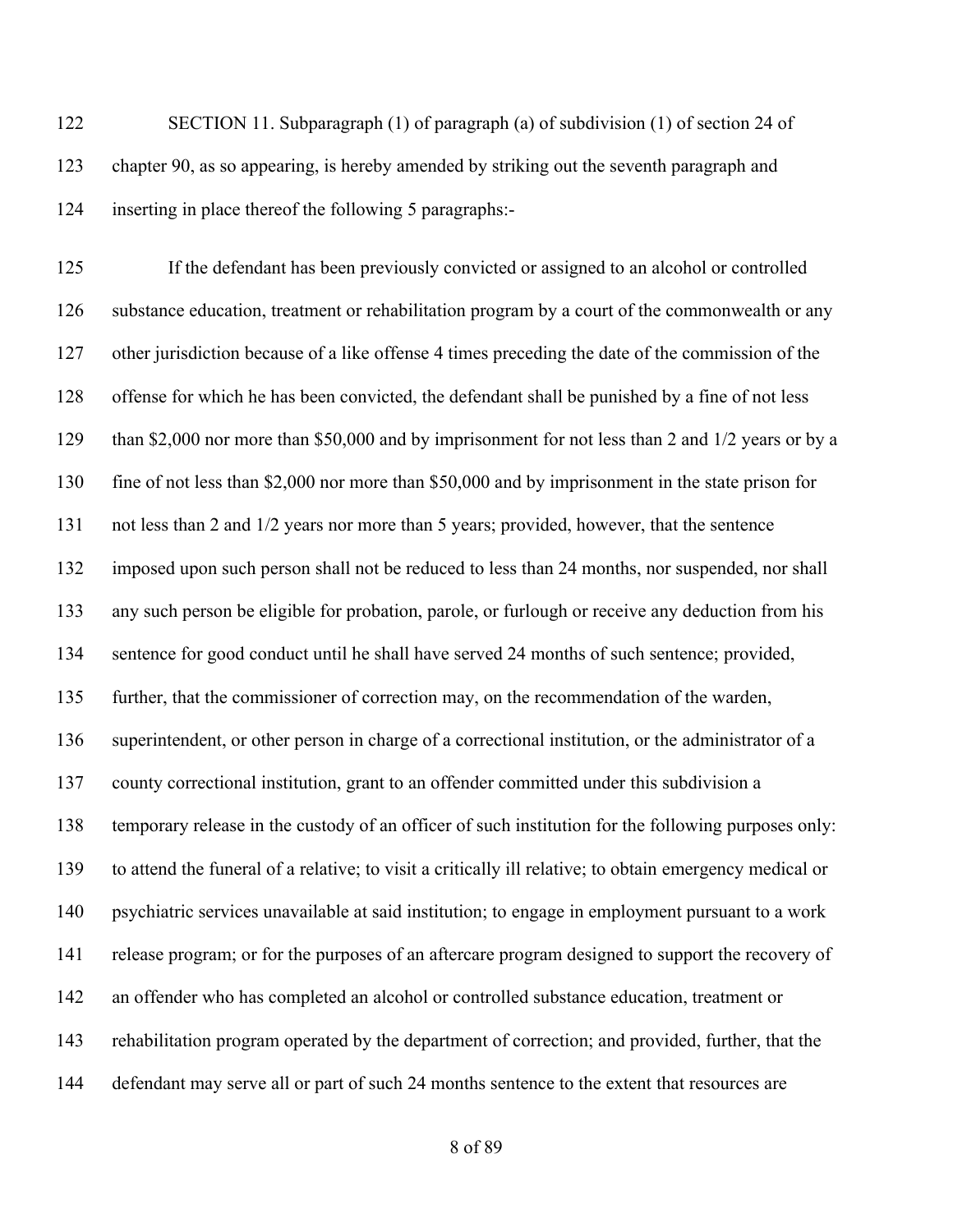available in a correctional facility specifically designated by the department of correction for the incarceration and rehabilitation of drinking drivers.

 If the defendant has been previously convicted or assigned to an alcohol or controlled substance education, treatment or rehabilitation program by a court of the commonwealth or any other jurisdiction because of a like offense 5 times preceding the date of the commission of the offense for which he has been convicted, the defendant shall be punished by a fine of not less than \$2,000 nor more than \$50,000 and by imprisonment for not less than 2 and 1/2 years or by a fine of not less than \$2,000 nor more than \$50,000 and by imprisonment in the state prison for not less than 2 and 1/2 years nor more than 5 years; provided, however, that the sentence imposed upon such person shall not be reduced to less than 24 months, nor suspended, nor shall any such person be eligible for probation, parole, or furlough or receive any deduction from his sentence for good conduct until he shall have served 24 months of such sentence; provided, further, that the commissioner of correction may, on the recommendation of the warden, superintendent, or other person in charge of a correctional institution, or the administrator of a county correctional institution, grant to an offender committed under this subdivision a temporary release in the custody of an officer of such institution for the following purposes only: to attend the funeral of a relative; to visit a critically ill relative; to obtain emergency medical or psychiatric services unavailable at said institution; to engage in employment pursuant to a work release program; or for the purposes of an aftercare program designed to support the recovery of an offender who has completed an alcohol or controlled substance education, treatment or rehabilitation program operated by the department of correction; and provided, further, that the defendant may serve all or part of such 24 months sentence, to the extent that resources are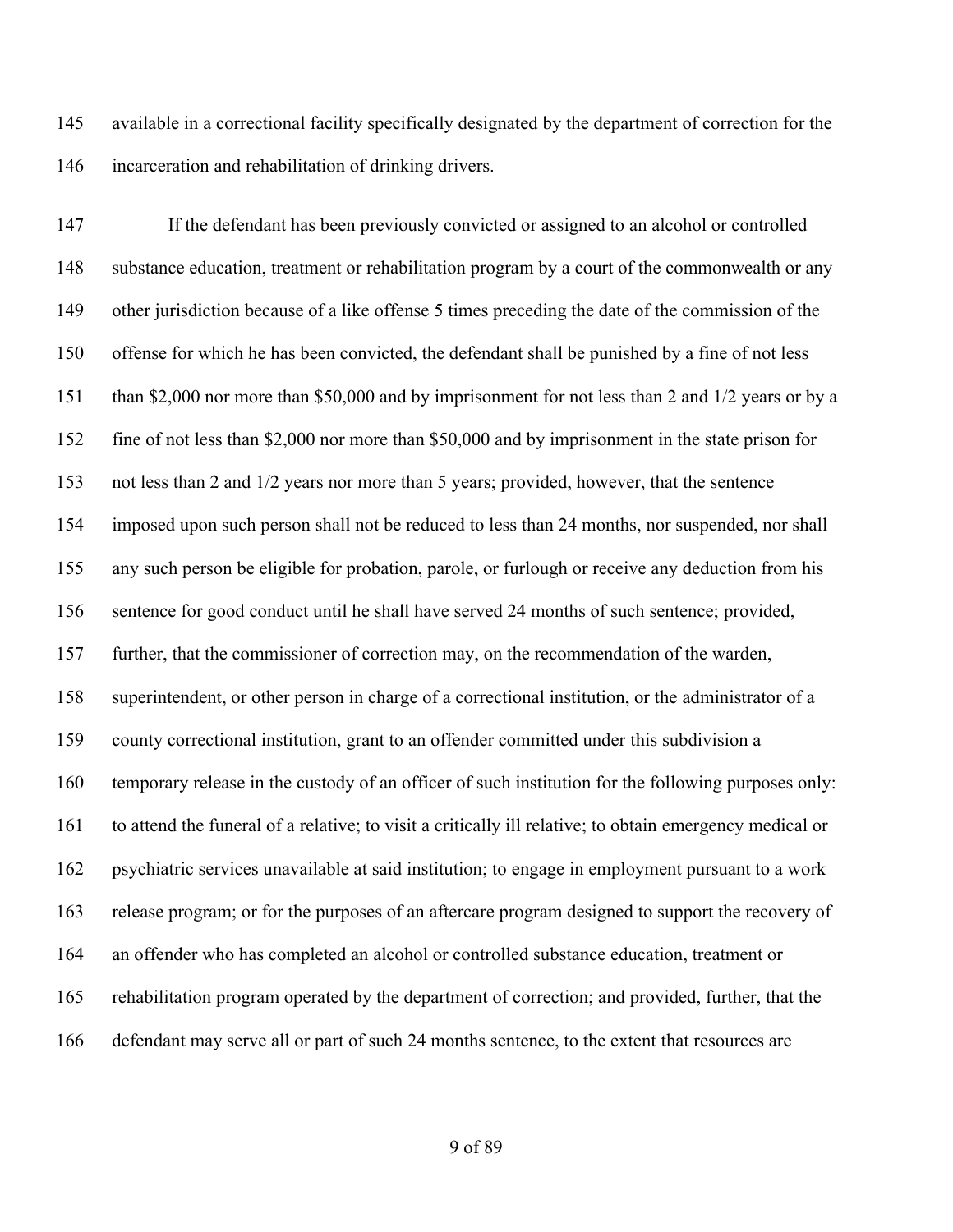available, in a correctional facility specifically designated by the department of correction for the incarceration and rehabilitation of drinking drivers.

 If the defendant has been previously convicted or assigned to an alcohol or controlled substance education, treatment or rehabilitation program by a court of the commonwealth or any other jurisdiction because of a like offense 6 times preceding the date of the commission of the offense for which he has been convicted, the defendant shall be punished by a fine of not less than \$2,000 nor more than \$50,000 and by imprisonment in the state prison for not less than 3 and 1/2 years nor more than 8 years; provided, however, that the sentence imposed upon such person shall not be reduced to less than 36 months, nor suspended, nor shall any such person be eligible for probation, parole, or furlough or receive any deduction from his sentence for good conduct until he shall have served 36 months of such sentence; provided, further, that the commissioner of correction may, on the recommendation of the warden, superintendent, or other person in charge of a correctional institution, or the administrator of a county correctional institution, grant to an offender committed under this subdivision a temporary release in the custody of an officer of such institution for the following purposes only: to attend the funeral of a relative; to visit a critically ill relative; to obtain emergency medical or psychiatric services unavailable at said institution; to engage in employment pursuant to a work release program; or for the purposes of an aftercare program designed to support the recovery of an offender who has completed an alcohol or controlled substance education, treatment or rehabilitation program operated by the department of correction; and provided, further, that the defendant may serve all or part of such 36 months sentence, to the extent that resources are available, in a correctional facility specifically designated by the department of correction for the incarceration and rehabilitation of drinking drivers.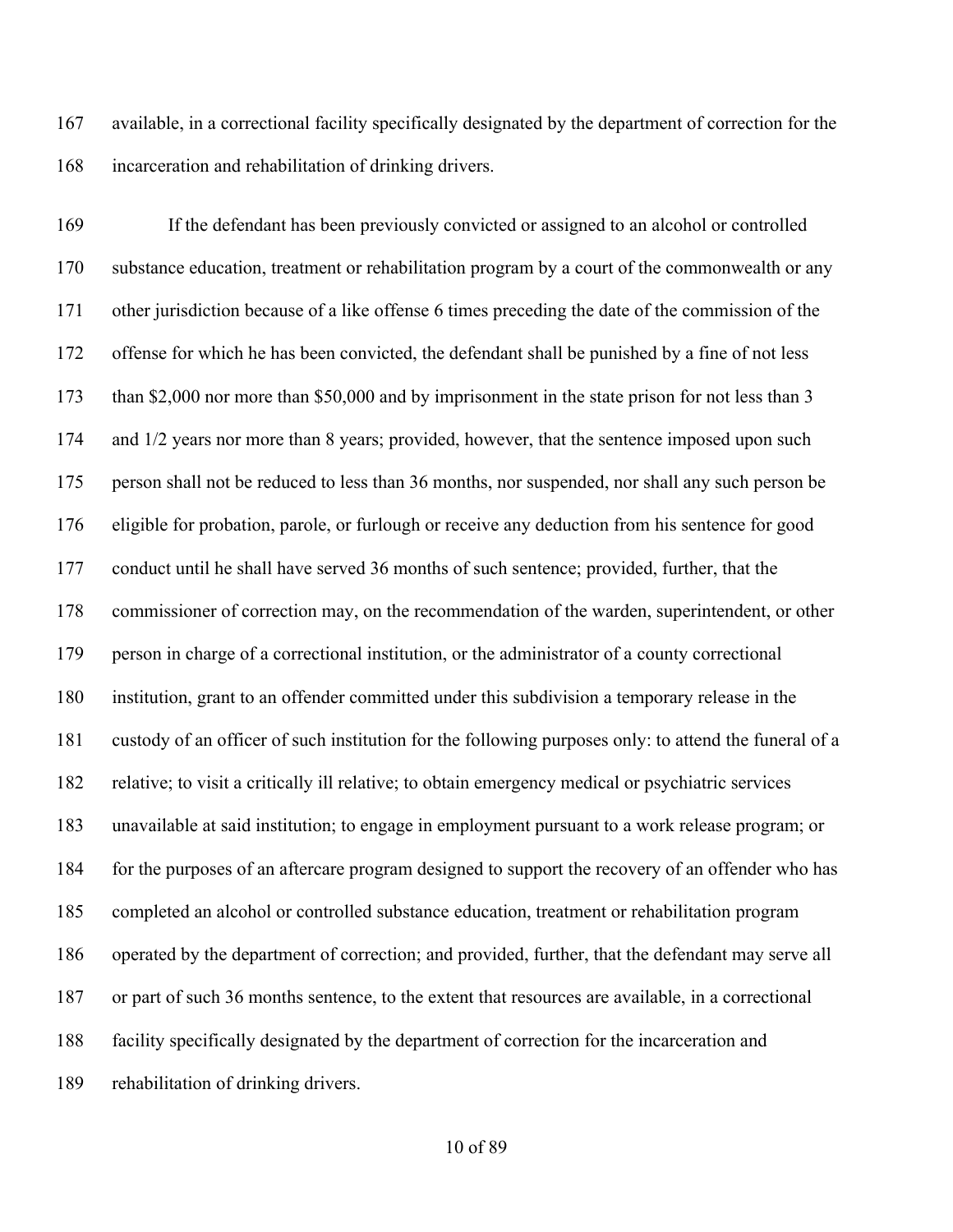If the defendant has been previously convicted or assigned to an alcohol or controlled substance education, treatment or rehabilitation program by a court of the commonwealth or any other jurisdiction because of a like offense 7 times preceding the date of the commission of the offense for which he has been convicted, the defendant shall be punished by a fine of not less 194 than \$2,000 nor more than \$50,000 and by imprisonment in the state prison for not less than 3 195 and 1/2 years nor more than 8 years; provided, however, that the sentence imposed upon such person shall not be reduced to less than 36 months, nor suspended, nor shall any such person be eligible for probation, parole, or furlough or receive any deduction from his sentence for good conduct until he shall have served 36 months of such sentence; provided, further, that the commissioner of correction may, on the recommendation of the warden, superintendent, or other person in charge of a correctional institution, or the administrator of a county correctional institution, grant to an offender committed under this subdivision a temporary release in the custody of an officer of such institution for the following purposes only: to attend the funeral of a relative; to visit a critically ill relative; to obtain emergency medical or psychiatric services unavailable at said institution; to engage in employment pursuant to a work release program; or for the purposes of an aftercare program designed to support the recovery of an offender who has completed an alcohol or controlled substance education, treatment or rehabilitation program operated by the department of correction; and provided, further, that the defendant may serve all or part of such 36 months sentence, to the extent that resources are available, in a correctional facility specifically designated by the department of correction for the incarceration and rehabilitation of drinking drivers.

 If the defendant has been previously convicted or assigned to an alcohol or controlled substance education, treatment or rehabilitation program by a court of the commonwealth or any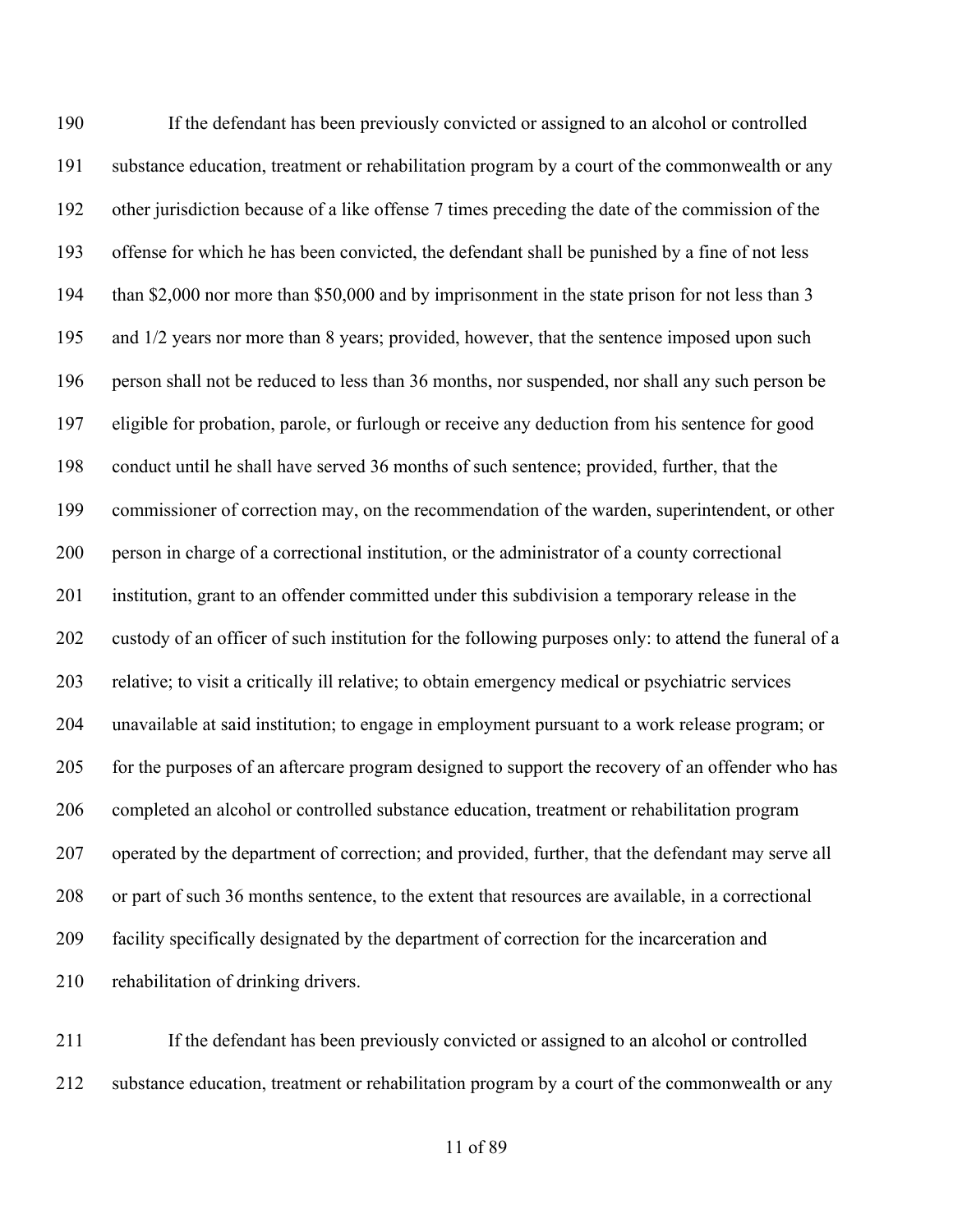other jurisdiction because of a like offense 8 or more times preceding the date of the commission of the offense for which he has been convicted, the defendant shall be punished by a fine of not less than \$2,000 nor more than \$50,000 and by imprisonment in the state prison for not less than 216 4 and 1/2 years nor more than 10 years; provided, however, that the sentence imposed upon such person shall not be reduced to less than 48 months, nor suspended, nor shall any such person be eligible for probation, parole, or furlough or receive any deduction from his sentence for good conduct until he shall have served 48 months of such sentence; provided, further, that the commissioner of correction may, on the recommendation of the warden, superintendent, or other person in charge of a correctional institution, or the administrator of a county correctional institution, grant to an offender committed under this subdivision a temporary release in the custody of an officer of such institution for the following purposes only: to attend the funeral of a relative; to visit a critically ill relative; to obtain emergency medical or psychiatric services unavailable at said institution; to engage in employment pursuant to a work release program; or 226 for the purposes of an aftercare program designed to support the recovery of an offender who has completed an alcohol or controlled substance education, treatment or rehabilitation program operated by the department of correction; and provided, further, that the defendant may serve all or part of such 48 months sentence, to the extent that resources are available, in a correctional facility specifically designated by the department of correction for the incarceration and rehabilitation of drinking drivers.

 SECTION 12. Section 24D of said chapter 90, as so appearing, is hereby amended by striking out, in lines 138 and 139, the words "grave and serious hardship to such individual or to the family of such individual", and inserting in place thereof the following words:- substantial financial hardship to the individual, the individual's immediate family or dependents.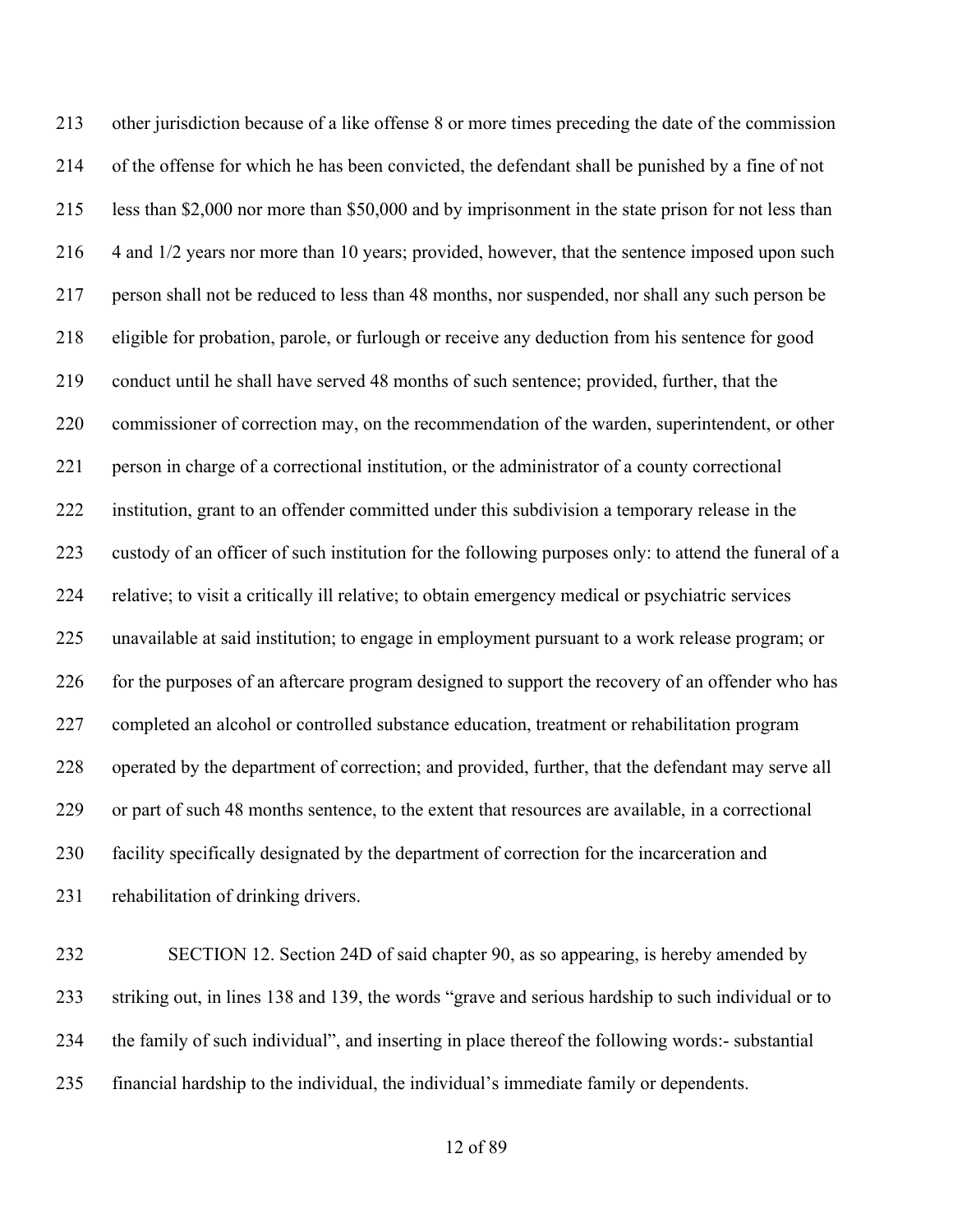| 236 | SECTION 12A. Said section 24D of said chapter 90, as so appearing, is hereby further                    |
|-----|---------------------------------------------------------------------------------------------------------|
| 237 | amended by striking out, in lines 173 and 174, the words "grave and serious hardship to such            |
| 238 | individual or to the family thereof" and inserting in place thereof the following words:-               |
| 239 | substantial financial hardship to the individual, the individual's immediate family or dependents.      |
| 240 | SECTION 13. Section 31 of chapter 94C of the General Laws, as so appearing, is hereby                   |
| 241 | amended by striking out, in line 86, the words "(3) Ketamine." and inserting in place thereof the       |
| 242 | following words:-                                                                                       |
| 243 | (3) Ketamine                                                                                            |
| 244 | (4) Carfentanil                                                                                         |
| 245 | $(5)$ Fentanyl                                                                                          |
| 246 | (6) Acetyl fentanyl                                                                                     |
| 247 | SECTION 14. Subsection (b) of Class B of said section 31 of said chapter 94C, as so                     |
| 248 | appearing, is hereby amended by striking out clauses $(1)$ to $(21)$ and inserting in place thereof the |
| 249 | following 20 clauses:-                                                                                  |
| 250 | (1) Alphaprodine                                                                                        |
| 251 | (2) Anileridine                                                                                         |
| 252 | (3) Bezitramide                                                                                         |
| 253 | (4) Dihydrocodeine                                                                                      |
| 254 | (5) Diphenoxylate                                                                                       |
|     |                                                                                                         |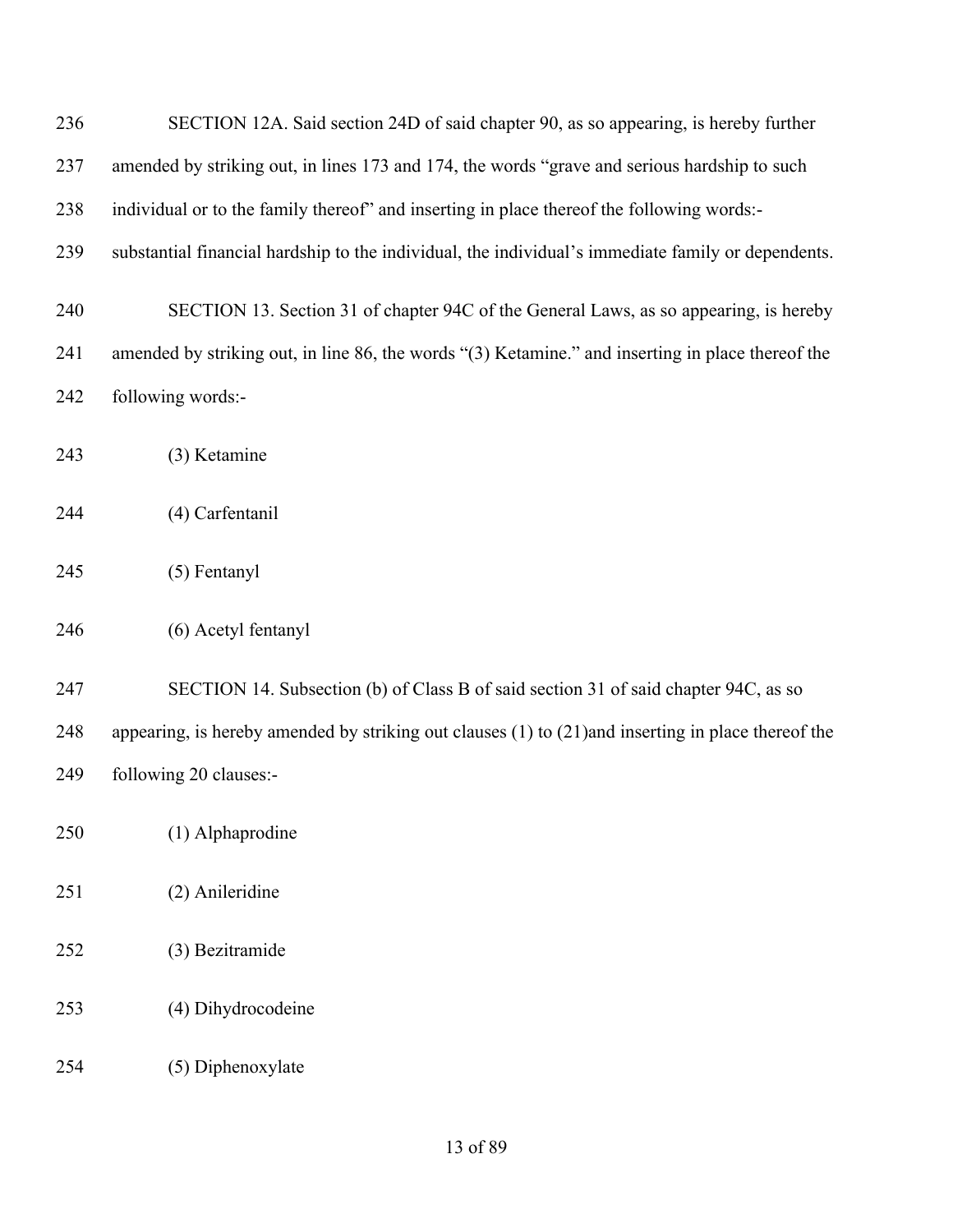| 255 |      | (6) Isomethadone                                                                    |
|-----|------|-------------------------------------------------------------------------------------|
| 256 |      | (7) Levomethorphan                                                                  |
| 257 |      | (8) Levorphanol                                                                     |
| 258 |      | (9) Metazocine                                                                      |
| 259 |      | (10) Methadone                                                                      |
| 260 |      | (11) Methadone-Intermediate, 4-cyano-2-dimethylamino-4, 4-diphenyl butane           |
| 261 |      | (12) Moramide-Intermediate, 2-methyl-3 morpholine-1, 1-diphenyl-propane carboxylic  |
| 262 | acid |                                                                                     |
| 263 |      | (13) Pethidine                                                                      |
| 264 |      | (14) Pethidine-Intermediate-A, 4-cyano-1-methyl-4-phenylpiperidine                  |
| 265 |      | (15) Pethidine-Intermediate-B, ethyl-4-phenylpiperidine-4-carboxylate               |
| 266 |      | (16) Pethidine-Intermediate-C, 1-methyl-4-phenylpiperidine-4-carboxylic acid        |
| 267 |      | (17) Phenazocine                                                                    |
| 268 |      | (18) Piminodine                                                                     |
| 269 |      | (19) Racemethorphan                                                                 |
| 270 |      | (20) Racemorphan                                                                    |
| 271 |      | SECTION 15. Said chapter 94C is hereby further amended by striking out sections 32A |
| 272 |      | and 32B and inserting in place thereof the following 2 sections:-                   |

### of 89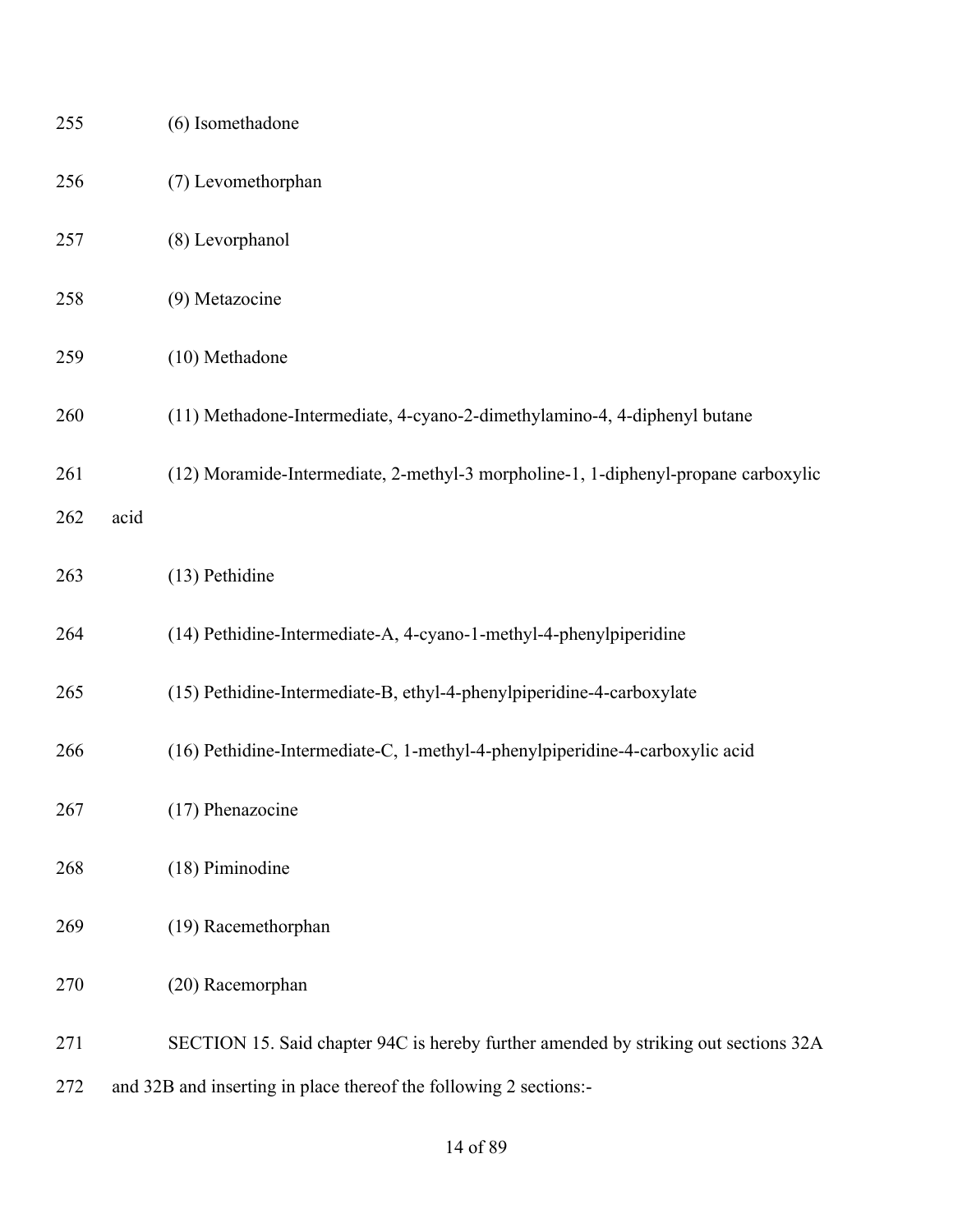Section 32A. (a) Any person who knowingly or intentionally manufactures, distributes, dispenses, or possesses with intent to manufacture, distribute or dispense a controlled substance in Class B of section 31 shall be punished by imprisonment in the state prison for not more than 10 years, or in a jail or house of correction for not more than two and one-half years, or by a fine of not less than \$1,000 nor more than \$10,000, or both such fine and imprisonment.

 (b) Any person convicted of violating this section after 1 or more prior convictions of manufacturing, distributing, dispensing, or possessing with the intent to manufacture, distribute or dispense a controlled substance as defined by section 31 under this or any other prior law of this jurisdiction or of any offense of any other jurisdiction, federal, state, or territorial, which is the same as or necessarily includes the elements of said offense shall be punished by a term of imprisonment in the state prison for not more than 10 years, by a term of imprisonment in the state prison for not more than 10 years and by a fine of not less than \$2,500 and not more than \$25,000, or by a fine of not more than \$25,000.

 (c) Any person who knowingly or intentionally manufactures, distributes, dispenses or possesses with intent to manufacture, distribute or dispense phencyclidine or a controlled substance defined in clause (4) of paragraph (a) or in clause (2) of paragraph (c) of class B of section 31 shall be punished by a term of imprisonment in the state prison for not more than 10 years, a term of imprisonment in the state prison for not more than 10 years and a fine of not less than \$1,000 and not more than \$10,000, by imprisonment in a jail or house of correction for not more than two and one-half years, by imprisonment in a jail or house of correction for not more than two and one-half years and a fine of not less than \$1,000 and not more than \$10,000, or by a fine of not more than \$10,000.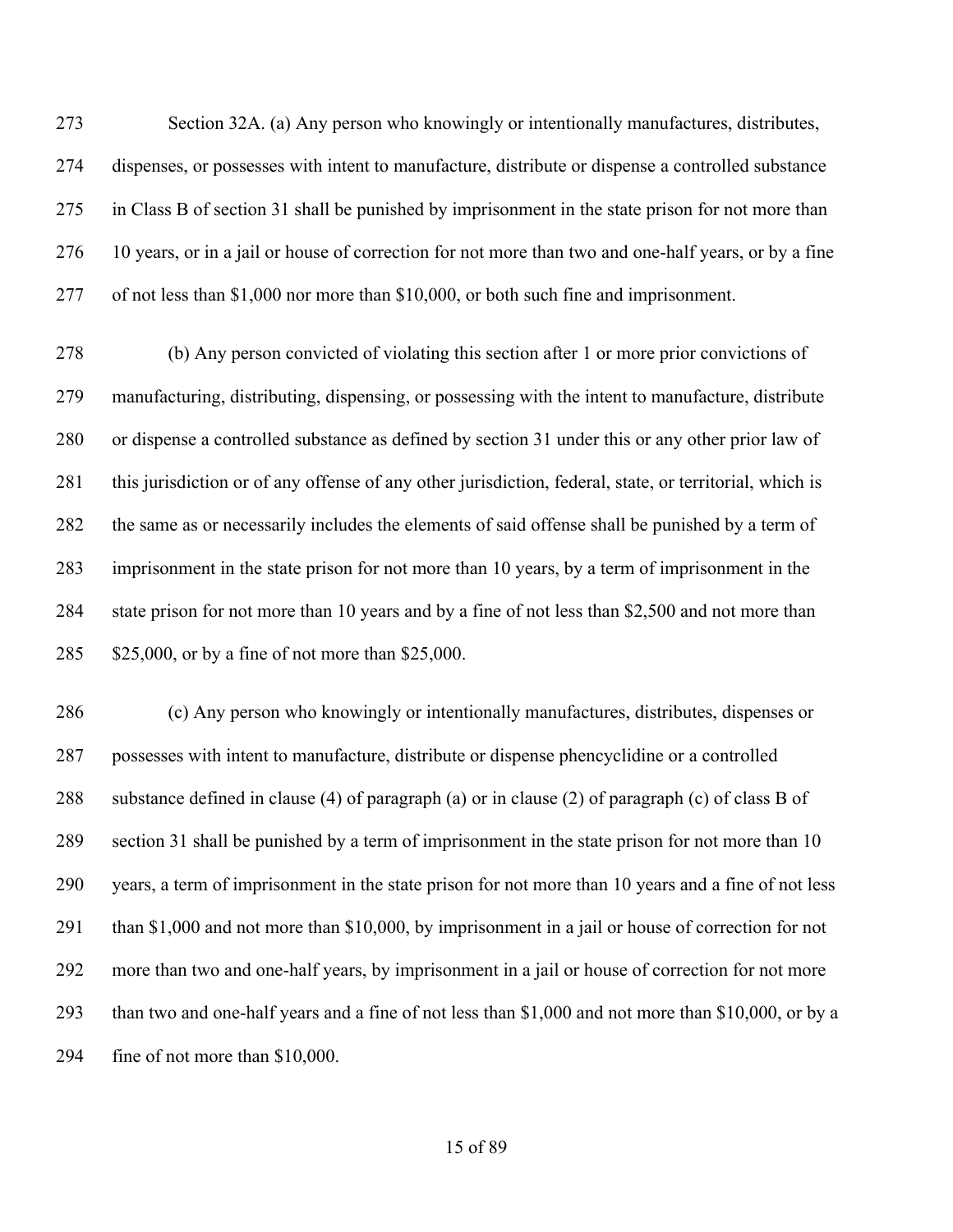(d) Any person convicted of violating the provisions of subsection (c) after 1 or more prior convictions of manufacturing, distributing, dispensing or possessing with the intent to manufacture, distribute, or dispense a controlled substance, as defined in section 31 or of any offense of any other jurisdiction, either federal, state or territorial, which is the same as or necessarily includes, the elements of said offense, shall be punished by a term of imprisonment in the state prison for not more than 15 years, a term of imprisonment in the state prison for not more than 15 years and a fine of not less than \$2,500 nor more than \$25,000 or a fine of not more than \$25,000.

 Section 32B (a) Any person who knowingly or intentionally manufactures, distributes, dispenses, or possesses with intent to manufacture, distribute, or dispense a controlled substance in Class C of section 31 shall be imprisoned in state prison for not more than 5 years or in a jail or house of correction for not more than two and one-half years, or by a fine of not less than \$500 nor more than \$5,000, or both such fine and imprisonment.

 (b) Any person convicted of violating this section after 1 or more prior convictions of manufacturing, distributing, dispensing or possessing with the intent to manufacture, distribute or dispense a controlled substance as defined by section 31 under this or any prior law of this jurisdiction or of any offense of any other jurisdiction, federal, state, or territorial, which is the same as or necessarily includes the elements of said offense shall be punished by a term of imprisonment in the state prison for not more than 10 years, a term of imprisonment in the state prison for not more than 10 years and a fine of not less than \$1,000 nor more than \$10,000, a term of imprisonment in a jail or house of correction for not more than two and one-half years, a term of imprisonment in a jail or house of correction for not more than two and one-half years and a fine of not less than \$1,000 nor more than \$10,000, or and a fine of not more than \$10,000.

of 89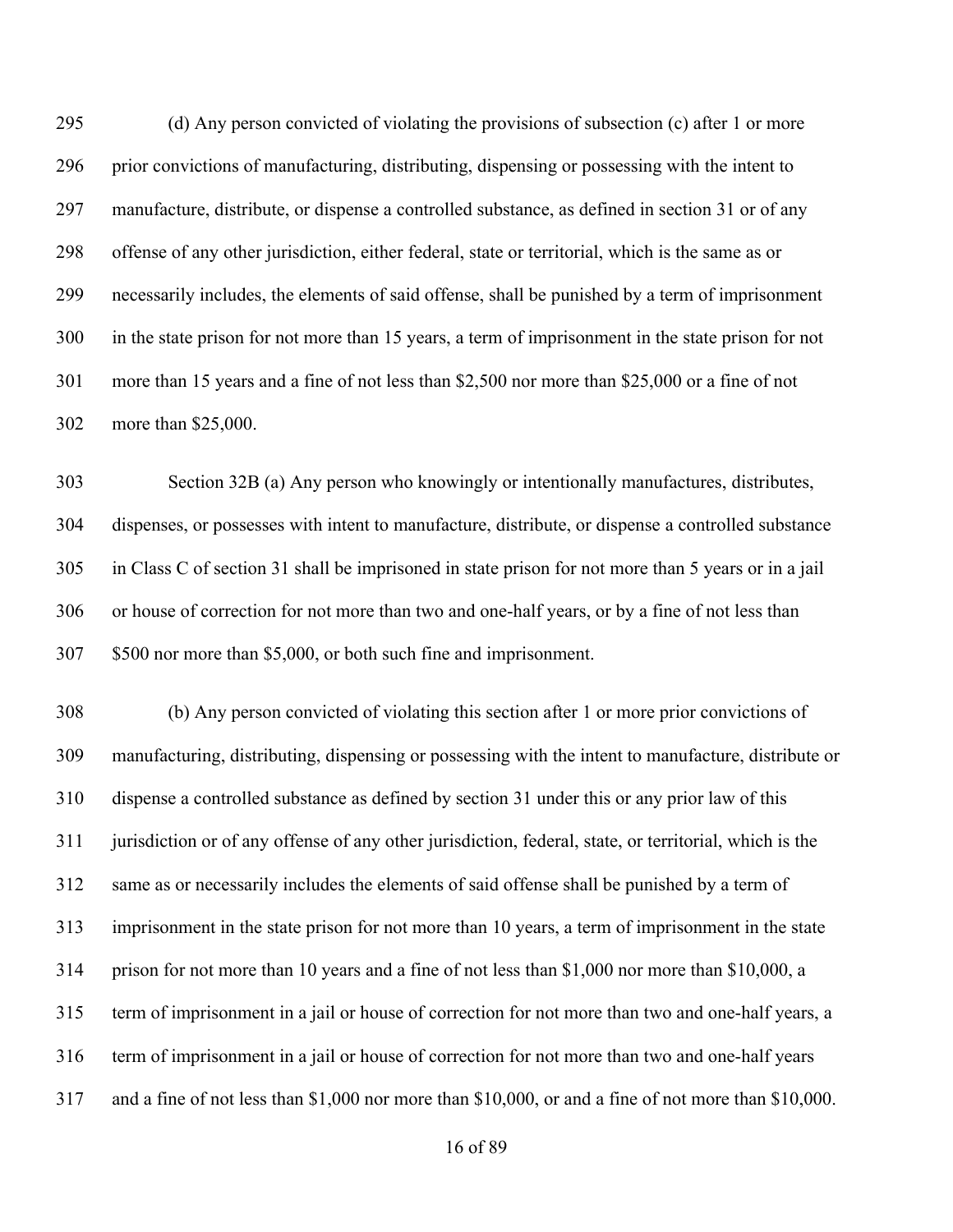| 318 | SECTION 16. Section 32C of said chapter 94C, as appearing in the 2016 Official |  |  |  |
|-----|--------------------------------------------------------------------------------|--|--|--|
|     |                                                                                |  |  |  |

Edition, is hereby amended by striking out, in lines 15 and 16, the words "less than one nor".

 SECTION 17. Section 32E of said chapter 94C, as so appearing, is hereby amended by inserting after the words "heroin or any salt thereof" in lines 80, 85, 87 and 89, in each instance, the words:- , fentanyl or any derivative thereof.

 SECTION 18. Said section 32E of said chapter 94C is hereby further amended by 324 striking out subsection  $(c^{1/2})$ , as so appearing, and inserting in place thereof the following subsection:-

 (c<sup>1</sup>/<sub>2</sub>) Any person who trafficks in fentanyl or any derivative of fentanyl by knowingly or intentionally manufacturing, distributing, dispensing or possessing with intent to manufacture, distribute, or dispense or by bringing into the commonwealth a net weight of 10 grams or more of fentanyl or any derivative of fentanyl, or a net weight of 10 grams or more of any mixture containing fentanyl or any derivative of fentanyl, shall be punished by a term of imprisonment in state prison for not less than 3 and 1/2 nor more than 20 years. No sentence imposed under the provisions of this subsection shall be for less than a mandatory minimum term of imprisonment 333 of 3 and  $\frac{1}{2}$  years.

 SECTION 19. Said section 32E of said chapter 94C, as so appearing, is hereby further 335 amended by inserting after subsection  $(c\frac{1}{2})$  the following subsection:-

 (c  $\frac{3}{4}$ ) Any person who trafficks in carfentanil, including without limitation, any derivative of carfentanil and any mixture containing carfentanil or a derivative of carfentanil, by knowingly or intentionally manufacturing, distributing, dispensing or possessing with intent to manufacture, distribute or dispense or by bringing into the commonwealth carfentanil shall be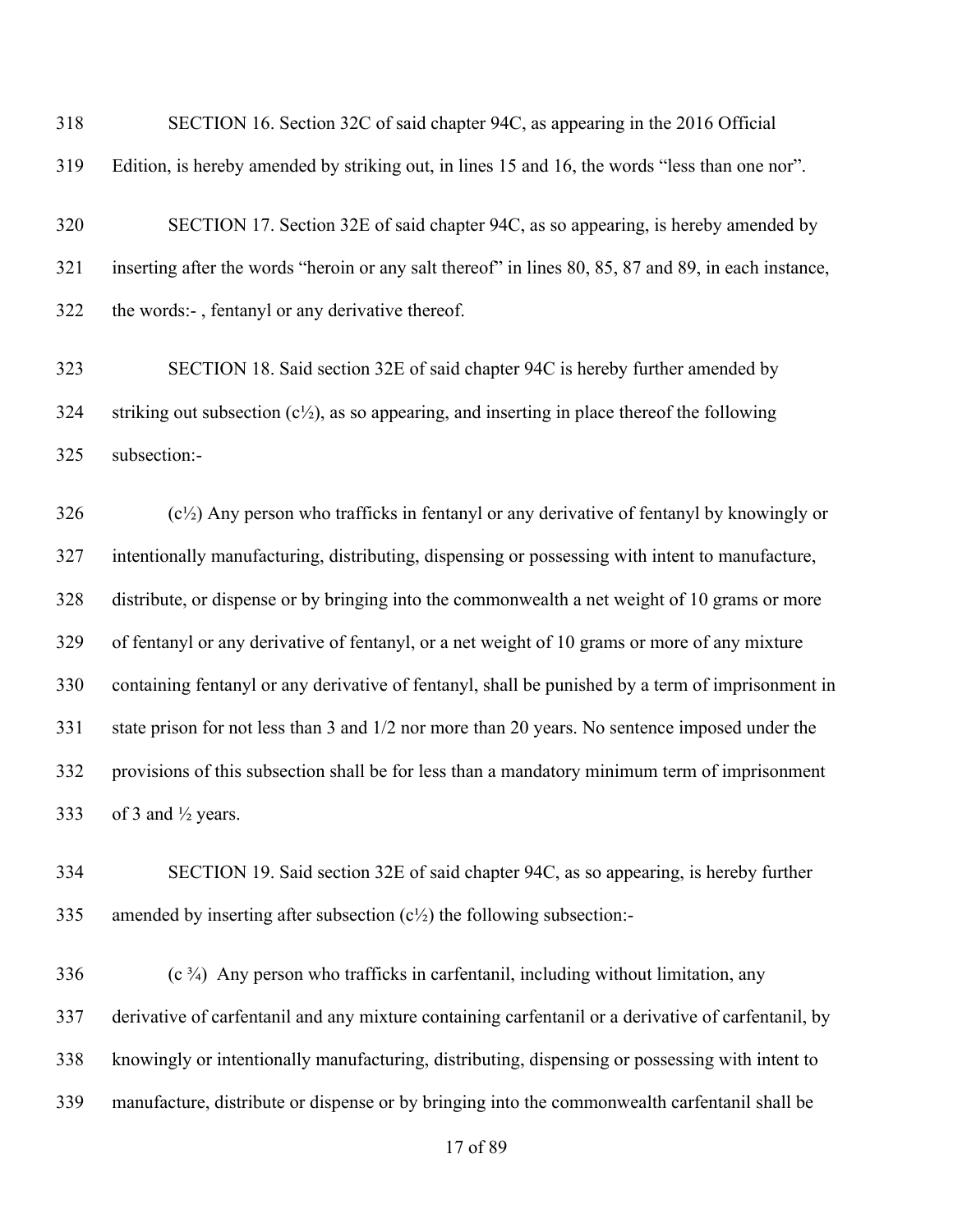340 punished by a term of imprisonment in state prison for not less than 3 and 1/2 nor more than 20 years. No sentence imposed under the provisions of this subsection shall be for less than a 342 mandatory minimum term of imprisonment of 3 and  $\frac{1}{2}$  years. SECTION 20. Section 32I of said chapter 94C, as so appearing, is hereby amended by striking out, in line 10, the words "less than one nor". SECTION 21. Section 52 of chapter 119 of the General Laws, as so appearing, is hereby amended by inserting before the definition of "Court" the following definition:- "Civil Infraction", a violation for which a civil proceeding is allowed, and for which the court shall not sentence any term of incarceration and therefore not appoint counsel. SECTION 22. Said section 52 of said chapter 119, as so appearing, is hereby further amended by striking out the definition of "Delinquent child" and inserting in place thereof the following definition:- "Delinquent child", a child between 10 and 18 years of age who commits any offense against a law of the commonwealth; provided however, that such offense shall not include a civil infraction, a violation of any municipal ordinance or town by-law, or a first offense of a misdemeanor for which the punishment is a fine, imprisonment in a jail or house of correction for not more than 6 months, or both such fine and imprisonment. SECTION 23. Section 54 of said chapter 119, as so appearing, is hereby amended by striking out, in line 2, the word "seven" and inserting in place thereof the following figure:- 10. SECTION 24. Section 67 of said chapter 119, as so appearing, is hereby amended by striking out, in line 2, the word "seven" and inserting in place thereof the following figure:- 10.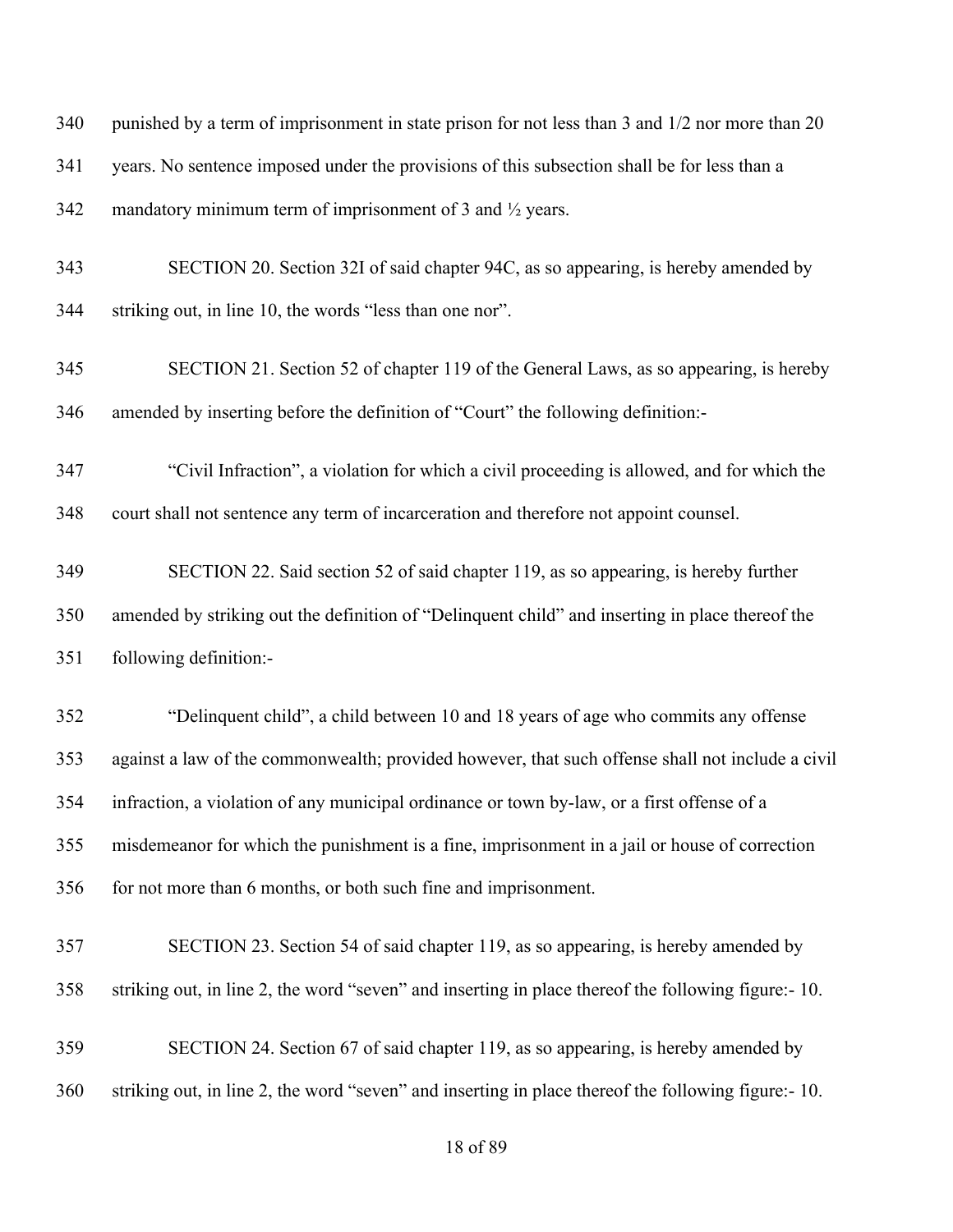| 361 | SECTION 25. Section 68 of said chapter 119, as so appearing, is hereby amended by                    |
|-----|------------------------------------------------------------------------------------------------------|
| 362 | striking out, in line 1, the word "seven" and inserting in place thereof the following figure:-10.   |
| 363 | SECTION 26. Section 68A of said chapter 119, as so appearing, is hereby amended by                   |
| 364 | striking out, in line 1, the word "seven" and inserting in place thereof the following word:-10.     |
| 365 | SECTION 27. Section 84 of said chapter 119, as so appearing, is hereby amended by                    |
| 366 | striking out, in line 12, the word "seven" and inserting in place thereof the following figure:- 10. |
| 367 | SECTION 28. Said chapter 119 is hereby further amended by adding the following 3                     |
| 368 | sections:-                                                                                           |
| 369 | Section 86. (a) As used in this section the following words shall, unless the context                |
| 370 | clearly requires otherwise, have the following meanings:-                                            |
| 371 | "Alternative lock-up program", a facility or program that provides for the physical care             |
| 372 | and custody of a juvenile being held by a criminal justice agency after an arrest and before an      |
| 373 | arraignment, and shall include a program provided by the police, municipal, county or state          |
| 374 | government, as well as any contractor, vendor or service-provider working with such agencies.        |
| 375 | "Child advocate", the child advocate appointed pursuant to section 3 of chapter 18C.                 |
| 376 | "Contact", any action or decision by criminal justice agencies or by any other official of           |
| 377 | the commonwealth or private service provider under contract or other agreement with the              |
| 378 | commonwealth, involving a juvenile at any stage of the juvenile justice system which causes          |
| 379 | such juvenile to enter or exit the juvenile justice system or which will change the custodial        |
| 380 | status, liberty, case processing, or status of the juvenile within the juvenile justice system.      |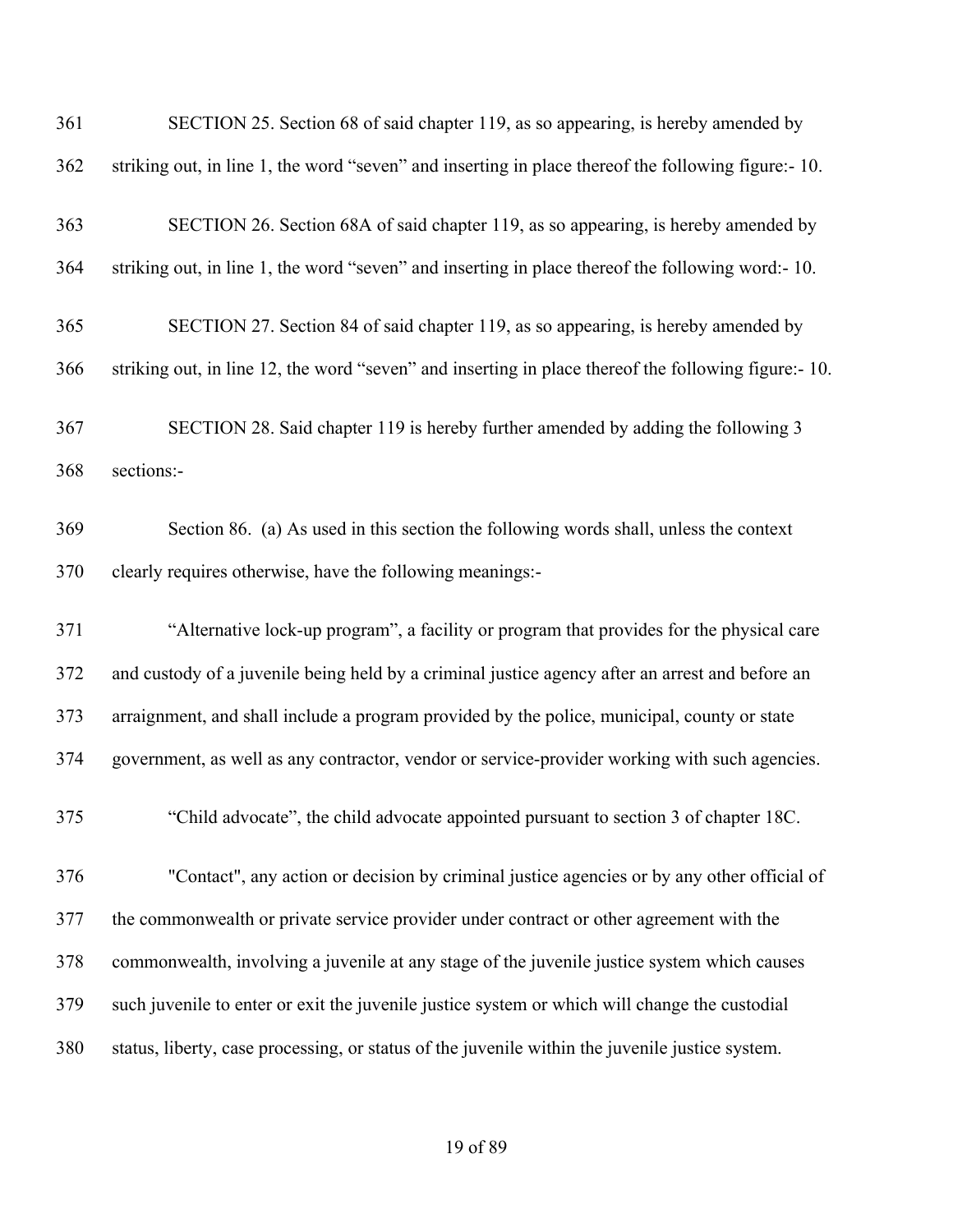"Criminal justice agencies", those agencies at all levels of government which perform as their principal function, activities relating to: (a) crime prevention, including research or the sponsorship of research; (b) the apprehension, prosecution, adjudication, incarceration, or rehabilitation of criminal offenders; or (c) the collection, storage, dissemination or usage of criminal offender record information. "Juvenile", a child under the age of 18; provided, however, that the term juvenile shall include a person under the age of 22 if the person remains within the jurisdiction of the juvenile court or juvenile justice system and a child between the ages of 14 to 18, inclusive, who is charged with first or second degree murder pursuant to section 74. "Office", the office of the child advocate. "Racial or ethnic category", the socio-cultural racial and ethnic category of an individual as categorized in a manner that is consistent with the categories established and utilized by the federal Office of Juvenile Justice and Delinquency Prevention. "Type of crime", the category of crime consistent with the categories established and utilized by the National Incident-Based Reporting System. (b) The office shall create and annually update an instrument to record aggregate statistical data for every contact a juvenile has with criminal justice agencies, any contractor, vendor or service-provider working with said agencies, and any alternative lock-up programs. This instrument shall include, without limitation, age, gender, racial or ethnic category, and type of crime. The child advocate shall give due regard to the census of juveniles in the commonwealth when setting forth the racial or ethnic categories in the instrument. The child advocate shall provide guidance about the manner in which the racial or ethnic information is

of 89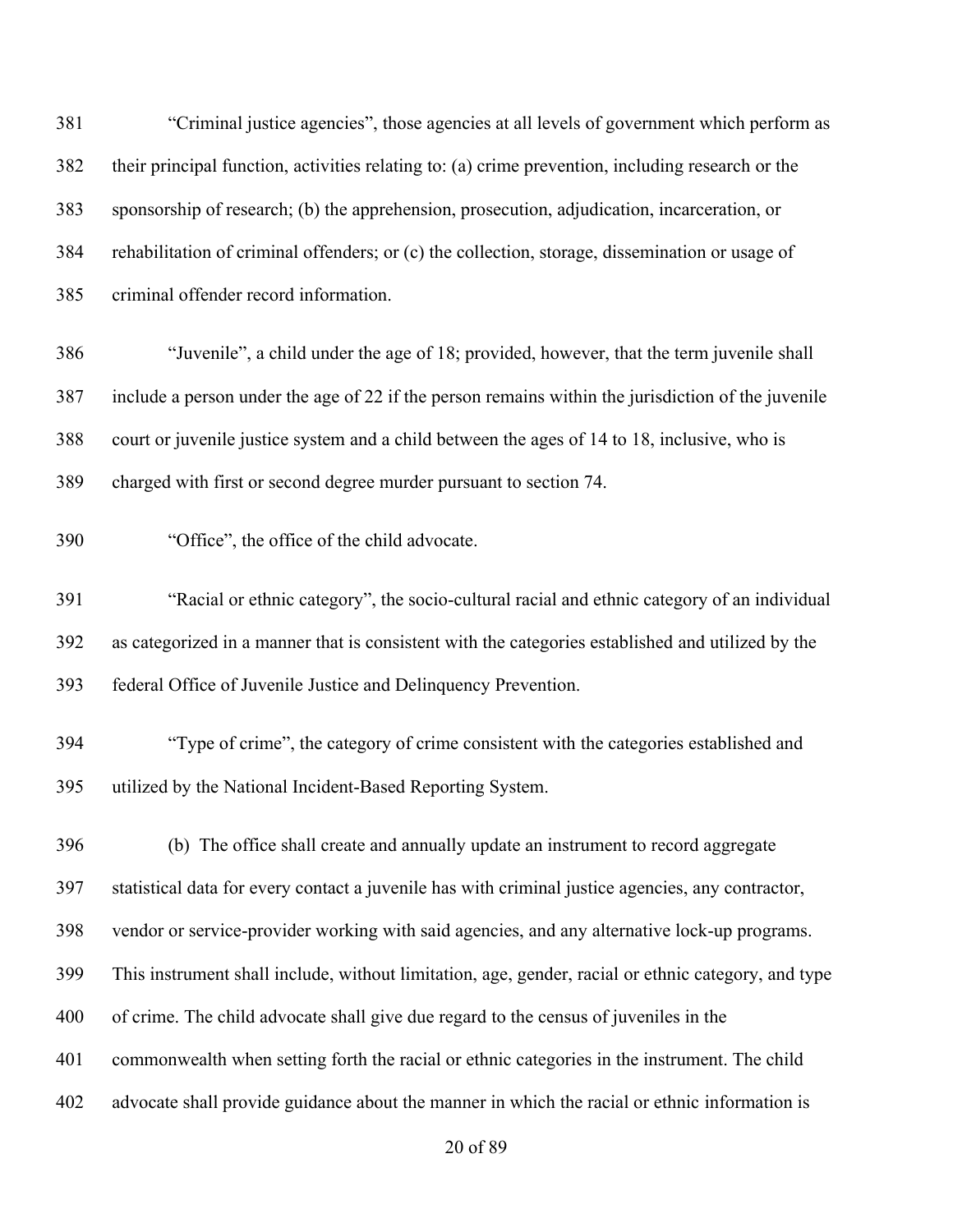designated and collected, with consideration of the juveniles' self-reporting of such categories. The office shall provide the instrument to all offices and departments subject to this law and all such offices and departments shall use this instrument to record contacts.

 (c) The executive office of public safety and security shall be responsible for assembling and submitting to the office the data required by this section collected by (1) the department of correction; (2) the sheriffs of each county; (3) the parole board; (4) the department of the state police; (5) municipal police departments; (6) the Massachusetts bay transportation authority police; (7) school-based police; (8) alternative lock-up programs; and (9) any contractor, vendor or service provider working with school-based or other police officers.

 (d) The attorney general shall be responsible for assembling and submitting to the office the data collected by the district attorney of each county as required by this section.

 (e) The chief justice of the trial court shall be responsible for assembling and submitting to the office the data collected by judicial officers and court personnel including the commissioner of probation and the executive director of the office of community corrections as required by this section.

 (f) The executive office for health and human services shall be responsible for assembling and submitting to the office the data collected by the department of youth services as required by this section.

 (g) Data compiled, assembled or submitted by criminal justice agencies to the office shall be used only for statistical or research purposes. All criminal justice agencies compiling, assembling or submitting data to the office shall remove any personal information which could directly or indirectly identify a particular individual. Data compiled, assembled or submitted by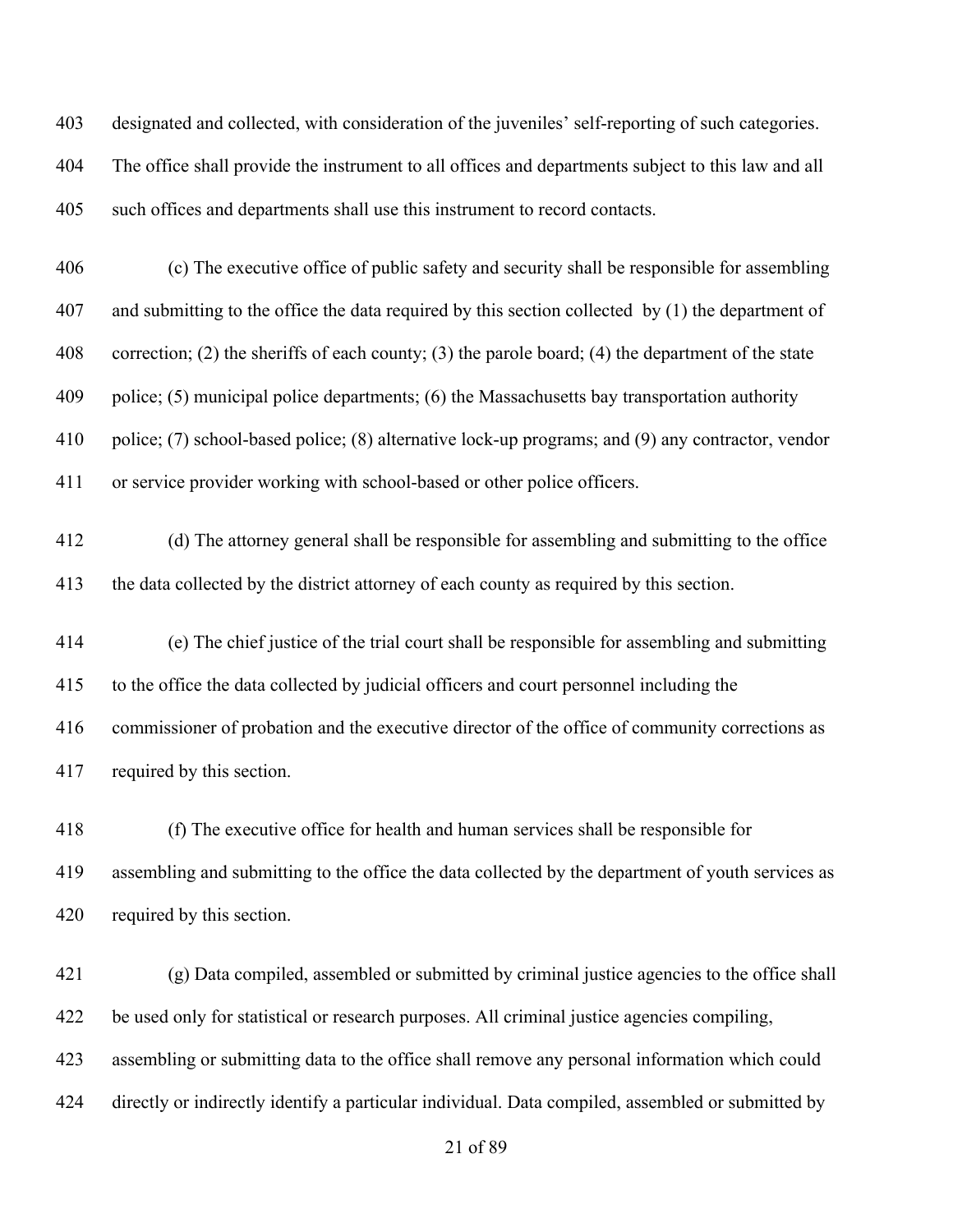criminal justice agencies to the office shall not be public records as defined in section 7 of chapter 4.

 (h) Criminal justice agencies shall annually submit the data required by this section to the office no later than March 31 for the preceding calendar year. The child advocate shall annually file a report which shall include, without limitation, an analysis of the data to the co-chairs of the joint committee on the judiciary, the co-chairs of the joint committee on public safety and homeland security, the secretary of public safety and security and the chief justice of the trial court no later than July 1.

 (i) There shall be a juvenile justice policy and data commission, referred to in this section as the commission. The commission shall evaluate policies and procedures related to the juvenile justice system, advise the child advocate on the collection and dissemination of data regarding juvenile contact with criminal justice agencies, and study the implementation of any statutory changes to the juvenile justice system.

 The commission shall consist of 19 members, 1 of whom shall be a member of the house of representatives appointed by the speaker of the house of representatives, 1 of whom shall be a member of the senate appointed by the president of the senate; 1 of whom shall be the child advocate; 1 of whom shall be the chief justice of the juvenile court, or a designee; 1 of whom shall be the commissioner of probation, or a designee; 1 of whom shall be the commissioner of youth services or a designee; 1 of whom shall be the commissioner of children and families, or a designee; 1 of whom shall be the commissioner of mental health, or a designee; 1 of whom shall be the commissioner of public health, or a designee; 1 of whom shall be the secretary of education, or a designee; 1 of whom shall be the chief counsel of the committee for public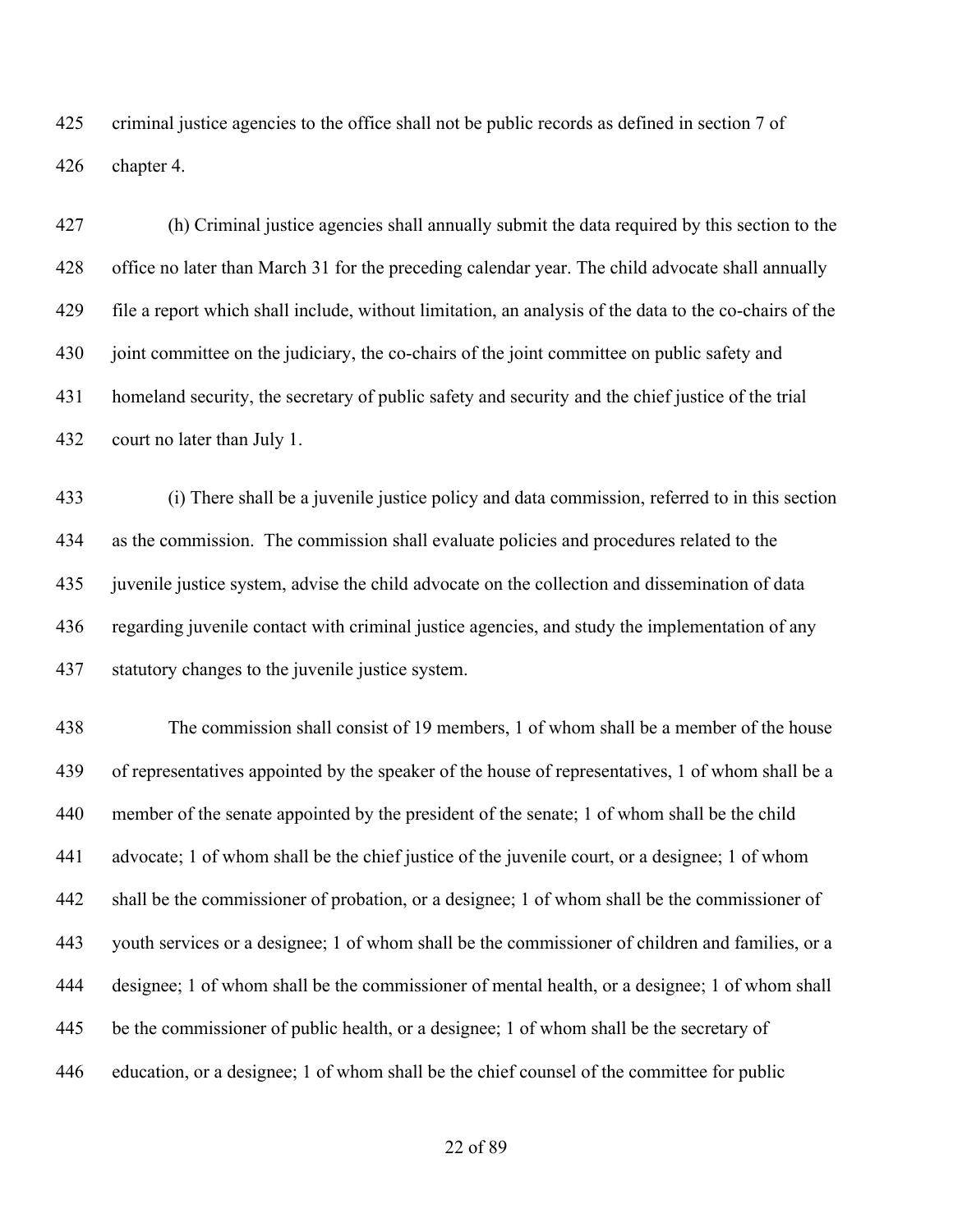counsel services, or a designee; 1 of whom shall be the president of the Massachusetts District Attorneys Association, or a designee; 1 of whom shall be the chair of the Massachusetts juvenile justice advisory committee, or a designee; and 6 of whom shall be appointed by the governor, provided that: 1 of whom shall be from a list provided by Citizens for Juvenile Justice, Inc. ; 1 of whom shall be from a list provided by the Children's League of Massachusetts, Inc.; 1 of whom shall be from a list provided by the Massachusetts Chiefs of Police Association Incorporated; 2 of whom shall be parents whose children have been subject to juvenile court jurisdiction; and 1 of whom shall have experience or expertise related to the design and implementation of state administrative data systems. Members of the commission shall serve without compensation. The child advocate shall serve as chair of the commission.

 The commission shall annually report to the governor, the house and senate chairs of the joint committee on the judiciary, the house and senate chairs of the joint committee on public safety and homeland security and the chief justice of the trial court regarding the following:

 (1) any statutory changes concerning the juvenile justice system that the commission recommends to: (i) improve public safety, (ii) promote the best interests of children and young adults who are under the jurisdiction, supervision, care or custody of the juvenile court, the commissioner of youth services or the commissioner of children and families; (iii) improve transparency and accountability with respect to state-funded services for children and young adults in the juvenile justice system with an emphasis on goals identified by the committee for community-based programs and facility-based interventions; (iv) promote the efficient sharing of information between the executive branch and the judicial branch to ensure the regular collection and reporting of recidivism data; and (v) promote public welfare and public safety outcomes related to the juvenile justice system;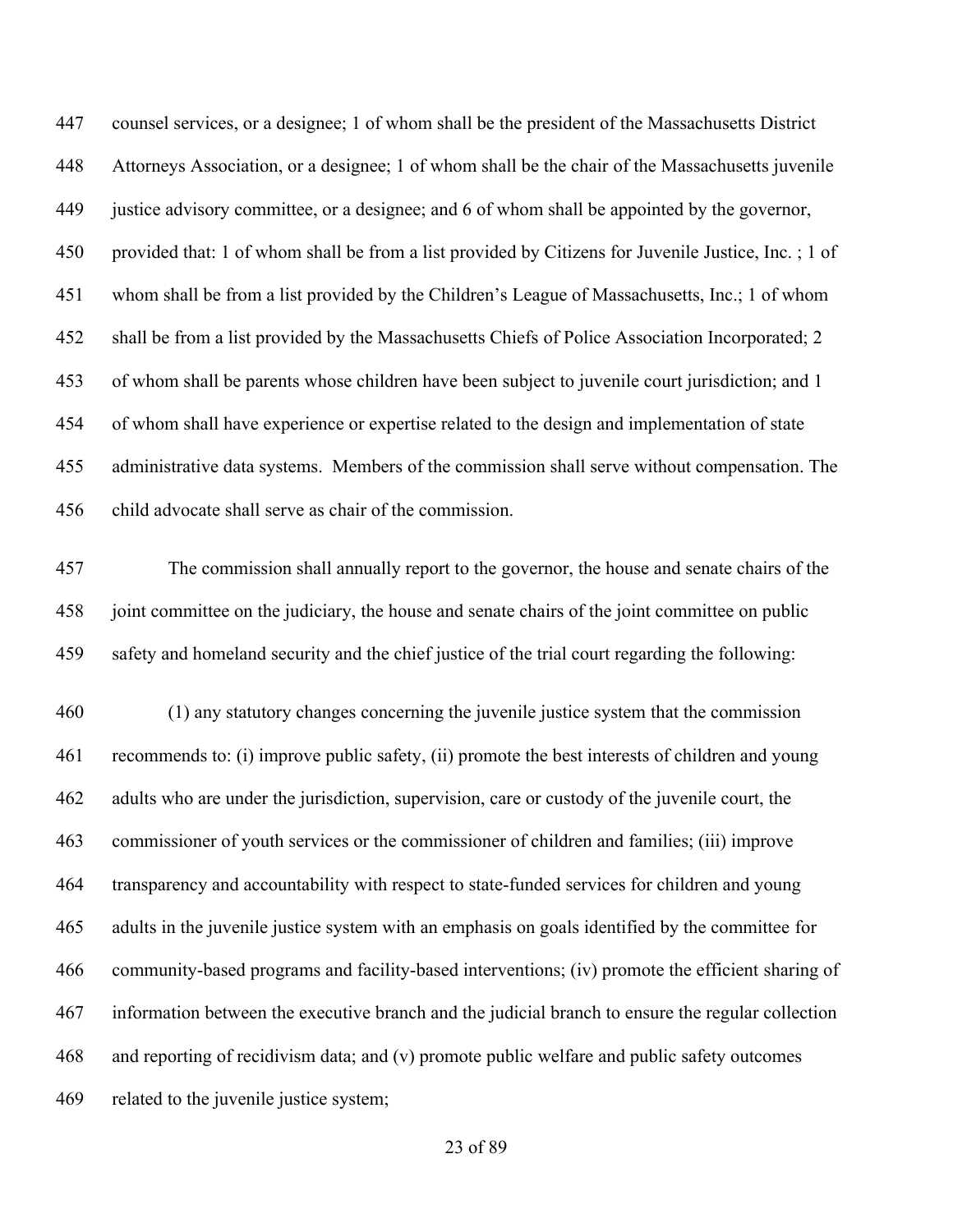(2) an analysis of the capacities and limitations of the data systems and networks used to collect and report state and local juvenile caseload and outcome data. The analysis shall include, without limitation, the following: (i) a review of the relevant data systems, studies and models from the commonwealth and other states; (ii) identification of changes or upgrades to current data collection processes to remove inefficiencies, track and monitor state agency and court- involved juveniles and facilitate the coordination of information sharing between relevant agencies and the courts, including without limitation, data that is required to be reported under federal law or for purposes of securing federal funding; (iii)the identification and evaluation of any racial and ethnic disparities within the juvenile justice system and recommendations regarding ways to reduce such disparities; (iv) recommendations for the creation of a web-based statewide information center to make relevant juvenile justice information on operations, caseloads, dispositions and outcomes available in a user-friendly, query-based format for stakeholders and members of the public, including a feasibility assessment of implementing such system; (v) a plan for improving the current juvenile justice reporting requirements, including streamlining and consolidating current requirements without impacting data collection and including a detailed analysis of the information technology and other resources necessary to implement improved data collection; and (vi) any other matters which the commission determines may improve the collection and interagency coordination of juvenile justice data;

 (3) the impact of any statutory change that expands or alters the jurisdiction or functioning of the juvenile court, as measured by the following: (i) any change in the average age of children and young adults involved in the juvenile justice system; (ii) the types of services used by designated age groups and the outcomes of those services; (iii) the types of delinquent acts or criminal offenses that children and young adults have been charged with since the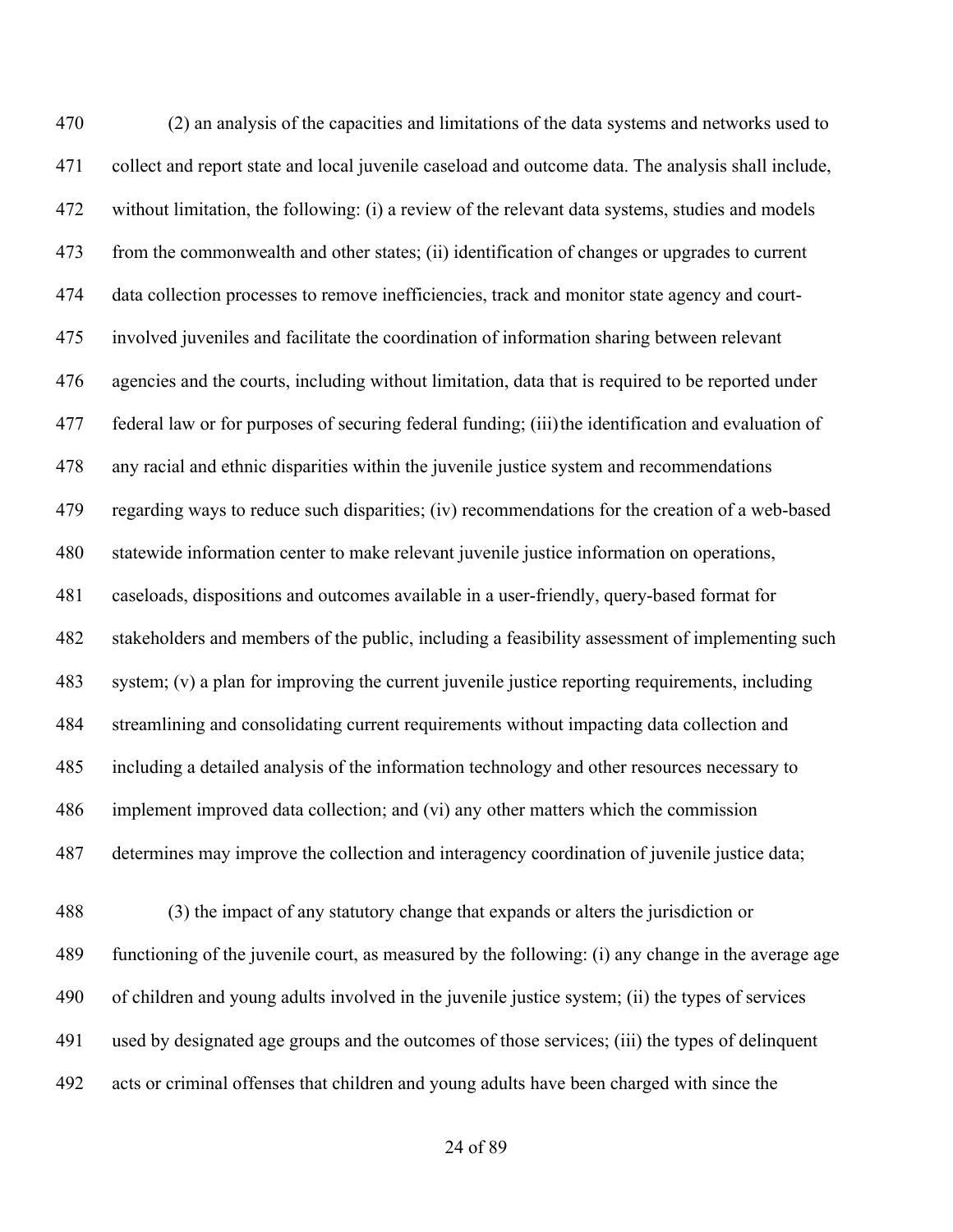enactment and implementation of such statutory change; (iv) the gaps in services identified by the committee with respect to children and young adults involved in the juvenile justice system, including, but not limited to, young adults who have attained the age of 18 after being involved in the juvenile justice system, and recommendations to address such gaps in services; and (v) the strengths and barriers identified by the committee that support or impede the educational needs of children and young adults in the juvenile justice system, with specific recommendations for reforms;

(4) the quality and accessibility of diversion programs available to juveniles;

 (5) an assessment of the system of community-based services for children and juveniles who are under the supervision, care or custody of the department of youth services or the juvenile court;

 (6) an assessment of the number of juveniles who, after being or while under the supervision or custody of the department of children and families, are adjudicated delinquent or as a youthful offender; and

 (7) an assessment of the overlap between the juvenile justice system and the mental health care system for children.

 The commission shall establish a timeframe for review and reporting regarding the responsibilities outlined in this section. Each report submitted by the commission shall include specific recommendations to improve outcomes and a timeline by which specific tasks or outcomes shall be achieved.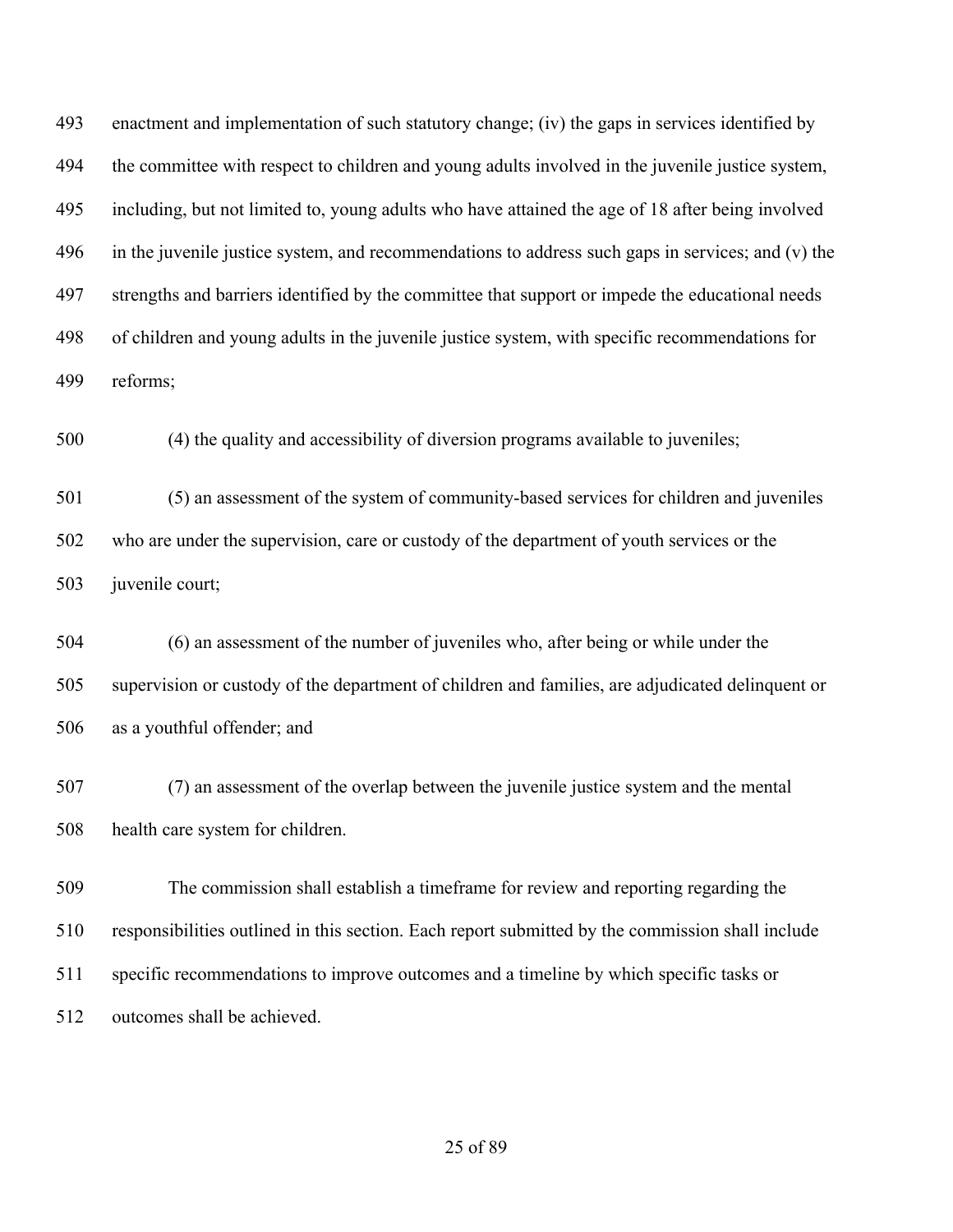Section 87. (a) The department of youth services and the department of correction shall not place in secure detention facilities or secure correctional facilities any juvenile who has: (1) been charged with, or who has committed an offense that would not be criminal if committed by an adult, except juveniles who are held in accordance with the interstate compact on juveniles as enacted by the commonwealth; (2) not been charged with any offense; or (3) been alleged to be dependent, neglected, or abused.

 (b) The department of youth services and the department of correction shall not detain or confine any juvenile identified subsection (a) or any juvenile alleged to be or found to be delinquent in any institution in which they have contact with adult inmates; and shall require that individuals employed by the department of youth services or the department of corrections who work with both juveniles and adult inmates be trained and certified to work with juveniles by the department of youth services.

 The department of youth services and the department of correction shall promulgate regulations and policies for the implementation, administration and enforcement of this section and maintain adequate records to ensure compliance with this section.

 Section 88. A child against whom a complaint is brought under this chapter may participate in a community-based restorative justice program pursuant to the requirements of chapter 276B.

 SECTION 29. Section 1 of chapter 125 of General Laws, as appearing in the 2016 Official Edition, is here by amended by striking out, in lines 37 and 38, the words "Massachusetts Correctional Institution, Cedar Junction" and inserting in place thereof the following words:- any prison owned, operated, administered or subject to the control of the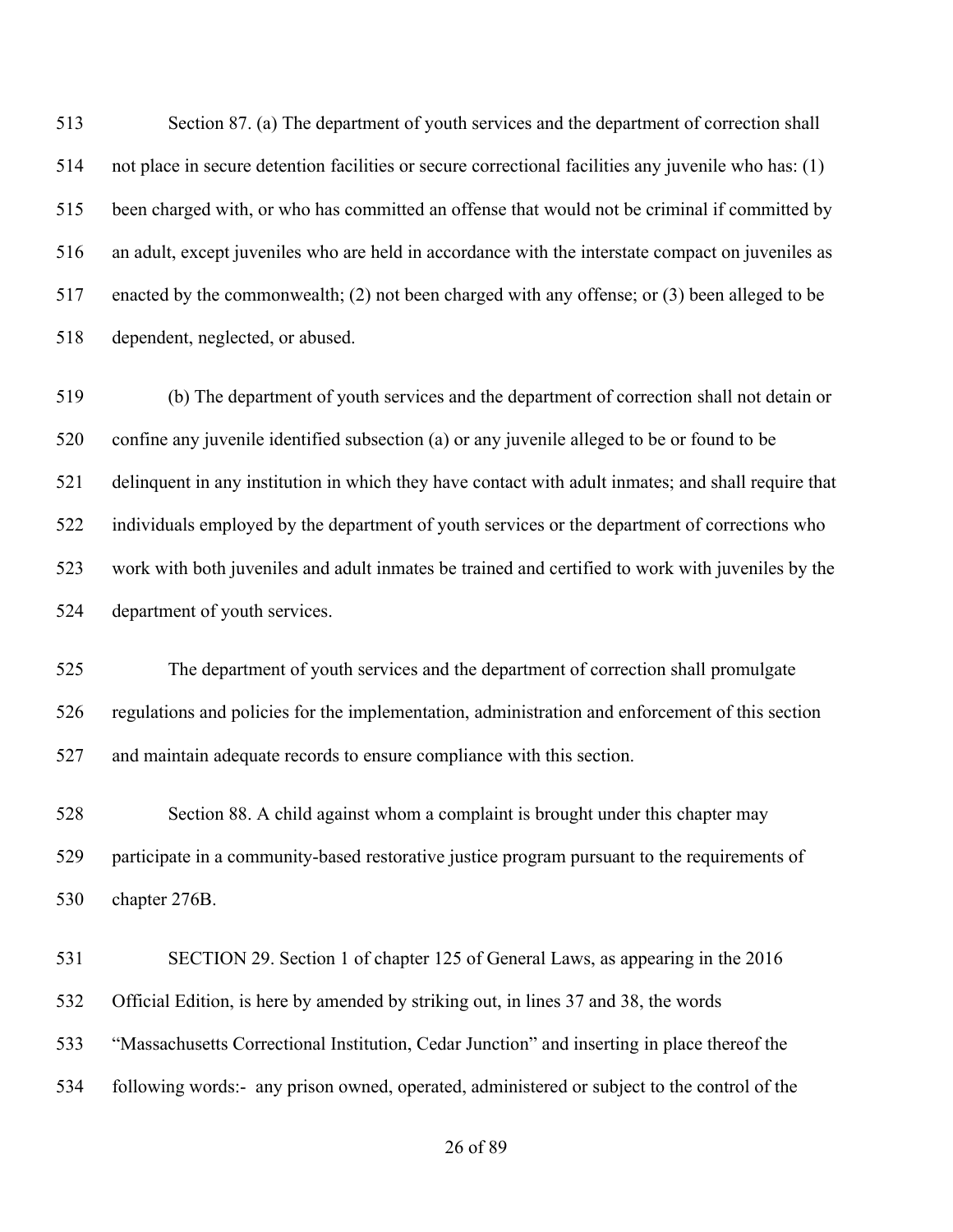department of correction, including but not limited to: Massachusetts Correctional Institution, Cedar Junction; Massachusetts Correctional Institution, Norfolk; Massachusetts Correctional Institution, Concord; Massachusetts Correctional Institution, Framingham; Massachusetts Correctional Institution, Bridgewater; Massachusetts Correctional Institution, Plymouth; Massachusetts Correctional Institution, Warwick; Massachusetts Correctional Institution, Monroe.

 SECTION 30. Chapter 126 of the General Laws is hereby amended by adding the following section:-

 Section 40. The sheriff shall record, without limitation, the following data for each person committed to a jail or house of correction: (i) probation central file number; (ii) race and ethnicity; (iii) offense information with standard definitions, including level and type of offense; (iv) type of release; (v) type of admission; (vi) length of sentence; (vii) jail credit from pretrial incarceration; (viii) earned time; (ix) program participation and outcome during incarceration; (x) case disposition; and (xi) bail amount or reason if no bail set.

 Aggregate data on the population of each jail and house of correction shall be assembled into a quarterly report with the reported data covering the entire quarterly period. The reports prepared by the sheriff shall contain no identifying information relating to an individual inmate or detainee.

 Each quarter the sheriff shall deliver the report from each jail and house of correction to the secretary of public safety and security, the house and senate chairs of the joint committee on the judiciary, the house and senate chairs of the joint committee on public safety and homeland security and the clerks of the house of representatives and the senate.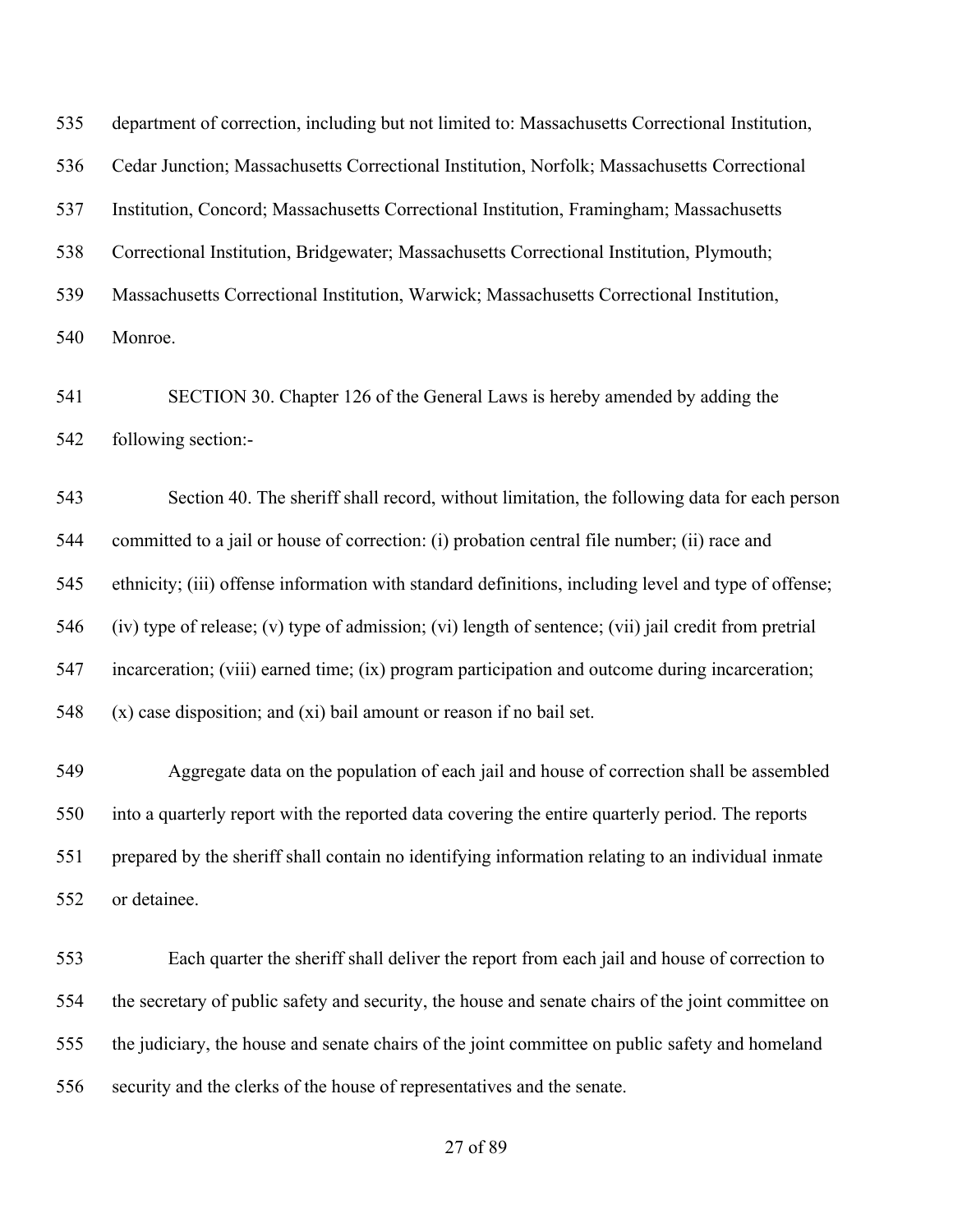SECTION 31. Chapter 127 of the General Laws is hereby amended by striking out section 1, as appearing in the 2016 Official Edition, and inserting in place thereof the following section:-

 Section 1. As used in this chapter the following words shall, unless the context clearly requires otherwise, have the following meanings:

 "Administrative and disciplinary segregation review board", a board, which shall consist of 5 members, 1 of whom is the commissioner of the department of correction, or designee; 1 of whom is the president of the Massachusetts Sheriffs Association, Inc., or designee; 1 of whom is the commissioner of mental health, or a designee; 1 of whom is a retired judge appointed by the chief justice of the supreme judicial court; and 1 of whom is the executive director of the mental health legal advisors committee, or designee.

 "Administrative segregation", the segregation of a prisoner from the general population, in a segregation unit or other housing unit for: (i) investigative, protective, or preventative reasons posed by a substantial and immediate threat; or (ii) transitional reasons, including a pending transfer, pending classification or other temporary administrative matter unrelated to the enforcement of discipline. Administrative segregation shall not include segregation for documented medical reasons or mental health emergencies.

"Administrator", the chief administrative officer of a county correctional facility.

 "Committed offender", a person convicted of a crime and committed, under sentence, to a correctional facility.

"Commissioner", the commissioner of correction.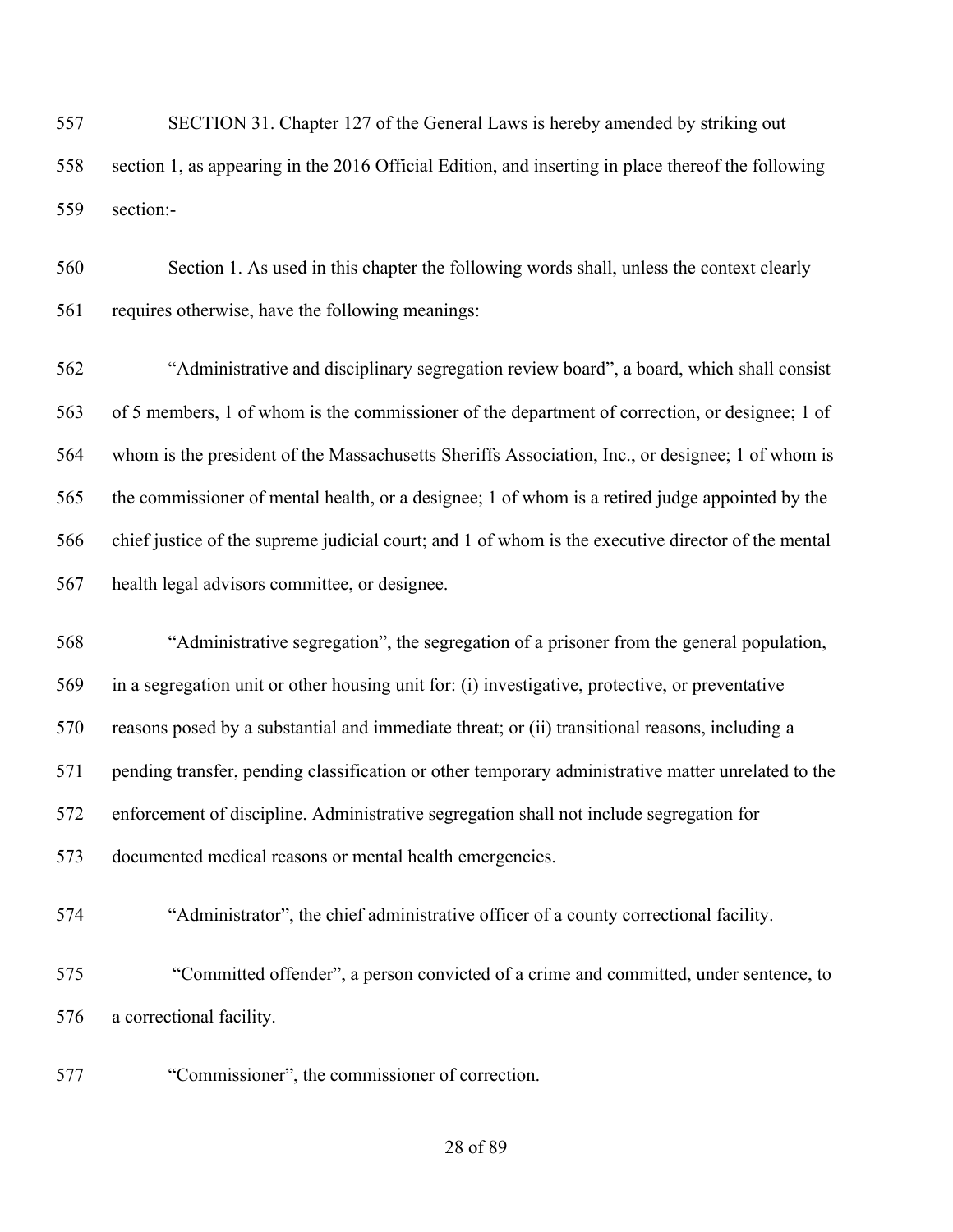| 578 | "Correctional facility", "correctional institution", "penal institution" or "prison", any            |
|-----|------------------------------------------------------------------------------------------------------|
| 579 | building, enclosure, space or structure used for the custody, control and rehabilitation of          |
| 580 | committed offenders and of such other persons as may be placed in custody therein in                 |
| 581 | accordance with law.                                                                                 |
| 582 | "County correctional facility", any correctional facility owned, operated, administered or           |
| 583 | subject to the control of a county of the commonwealth.                                              |
| 584 | "Department", the department of correction.                                                          |
| 585 | "Disciplinary segregation", the segregation of a prisoner from the general population in a           |
| 586 | segregation unit or other housing unit for the purpose of disciplining the prisoner.                 |
| 587 | "Inmate", a committed offender or such other person as is placed in custody in a                     |
| 588 | correctional facility in accordance with law.                                                        |
| 589 | "Medical parole plan", a comprehensive written medical and psychosocial care plan                    |
| 590 | specific to a prisoner and including, but not limited to: (i) the proposed course of treatment; (ii) |
| 591 | the proposed site for treatment and post-treatment care; (iii) documentation that medical            |
| 592 | providers qualified to provide the medical services identified in the medical parole plan are        |
| 593 | prepared to provide such services; and (iv) the financial program in place to cover the cost of the  |
| 594 | plan for the duration of the medical parole, which shall include eligibility for enrollment in       |
| 595 | commercial insurance, Medicare or Medicaid or access to other adequate financial resources for       |
| 596 | the duration of the medical parole.                                                                  |
|     |                                                                                                      |

"Parole board", the parole board of the department of correction.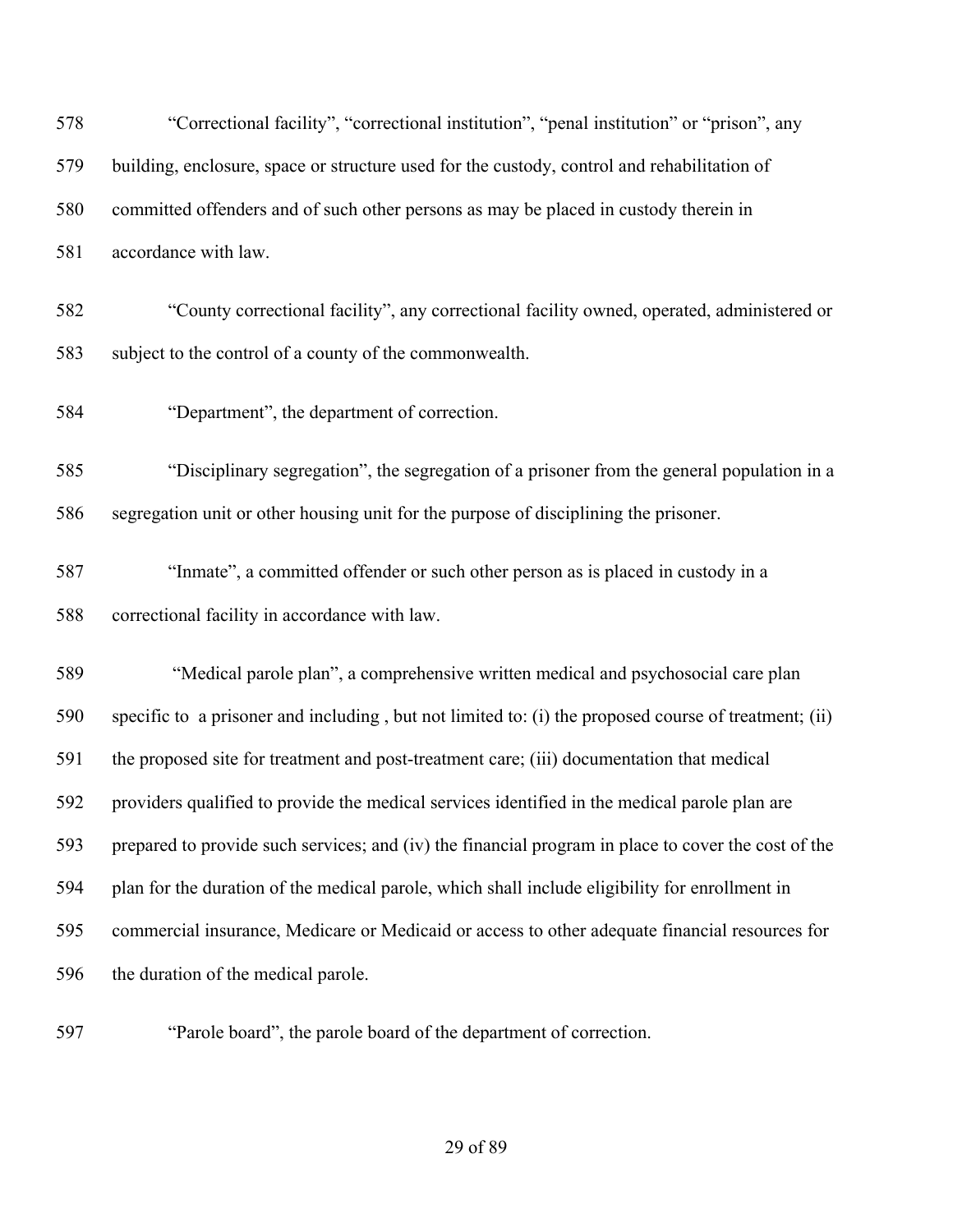"Permanent incapacitation", as determined by a physician licensed to practice medicine in the commonwealth, an irreversible physical incapacitation as a result of a medical condition that was unknown at the time of sentencing, diagnosed after the time of sentencing or, since the time of sentencing, has progressed such that the prisoner does not pose a public safety risk. "Prisoner", a committed offender and such other person as is placed in custody in a

correctional facility in accordance with law.

 "Qualified mental health professional", a treatment provider who is a psychiatrist, psychologist, psychiatric social worker or psychiatric nurse and other professionals who by virtue of education, credentials and experience are permitted by law to evaluate and care for the mental health needs of patients.

 "Residential treatment unit", a general population housing unit within a state or county correctional facility that is operated for the purpose of providing treatment and rehabilitation for inmates with mental illness.

 "Secure treatment unit", a maximum security residential treatment program designed to provide an alternative to segregation for inmates diagnosed with serious mental illness in accordance with clinical standards adopted by the department of correction.

- "Segregation," a housing placement where a prisoner is separated from the general population and confined to a cell for not less than 22 hours per day.
- "Serious mental illness", shall include a current diagnosis or significant history of 1 or more of the following disorders described in the most recent edition of the Diagnostic and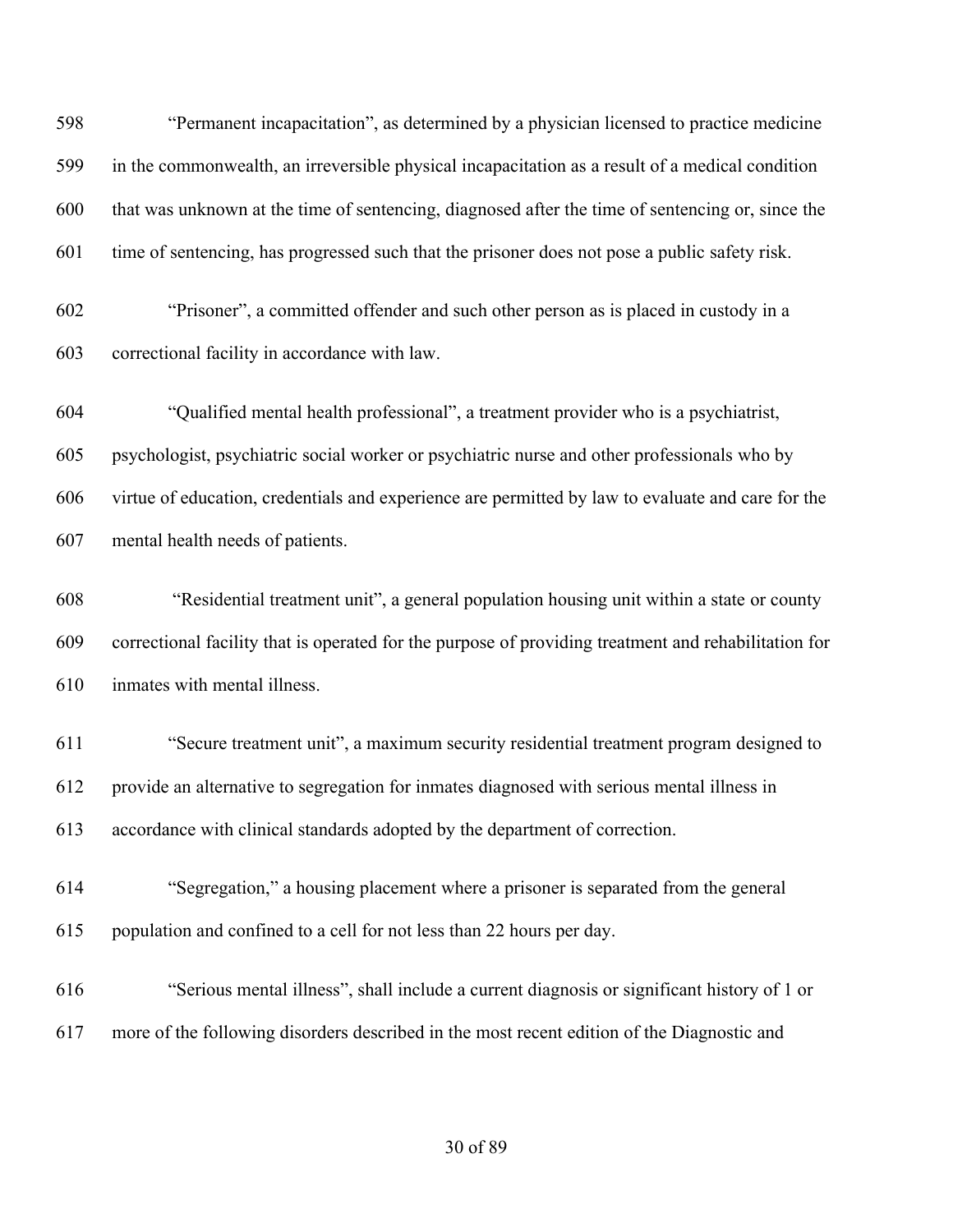Statistical Manual of Mental Disorders: (i) schizophrenia and other psychotic disorders; (ii) major depressive disorders; or (iii) all types of bipolar disorders.

 "Significant history", a diagnosis of 1 or more of the following disorders, as described in the most recent edition of the Diagnostic and Statistical Manual of Mental Disorders: (i) a neurodevelopmental disorder, dementia or other cognitive disorder; (ii) any disorder commonly characterized by breaks with reality, or perceptions of reality; (iii) a severe personality disorder 624 that is manifested by episodes of psychosis or depression; (iv) all types of anxiety disorders; (v) trauma and stressor related disorders; (vi) severe personality disorders; or (vii) a finding that the prisoner is at serious risk of substantially deteriorating mentally or emotionally while confined in segregation, or already has so deteriorated while confined in segregation, such that diversion or removal is deemed to be clinically appropriate by a qualified mental health professional.

 "State correctional facility", any correctional facility owned, operated, administered or subject to the control of the department of correction, including but not limited to: Massachusetts Correctional Institution, Cedar Junction; Massachusetts Correctional Institution, Norfolk; Massachusetts Correctional Institution, Concord; Massachusetts Correctional Institution, Framingham; Massachusetts Correctional Institution, Bridgewater; Massachusetts Correctional Institution, Plymouth; Massachusetts Correctional Institution, Warwick; Massachusetts Correctional Institution, Monroe.

 "State prison", a prison owned, operated, administered or subject to the control of the department of correction, including but not limited to: Massachusetts Correctional Institution, Cedar Junction; Massachusetts Correctional Institution, Norfolk; Massachusetts Correctional Institution, Concord; Massachusetts Correctional Institution, Framingham; Massachusetts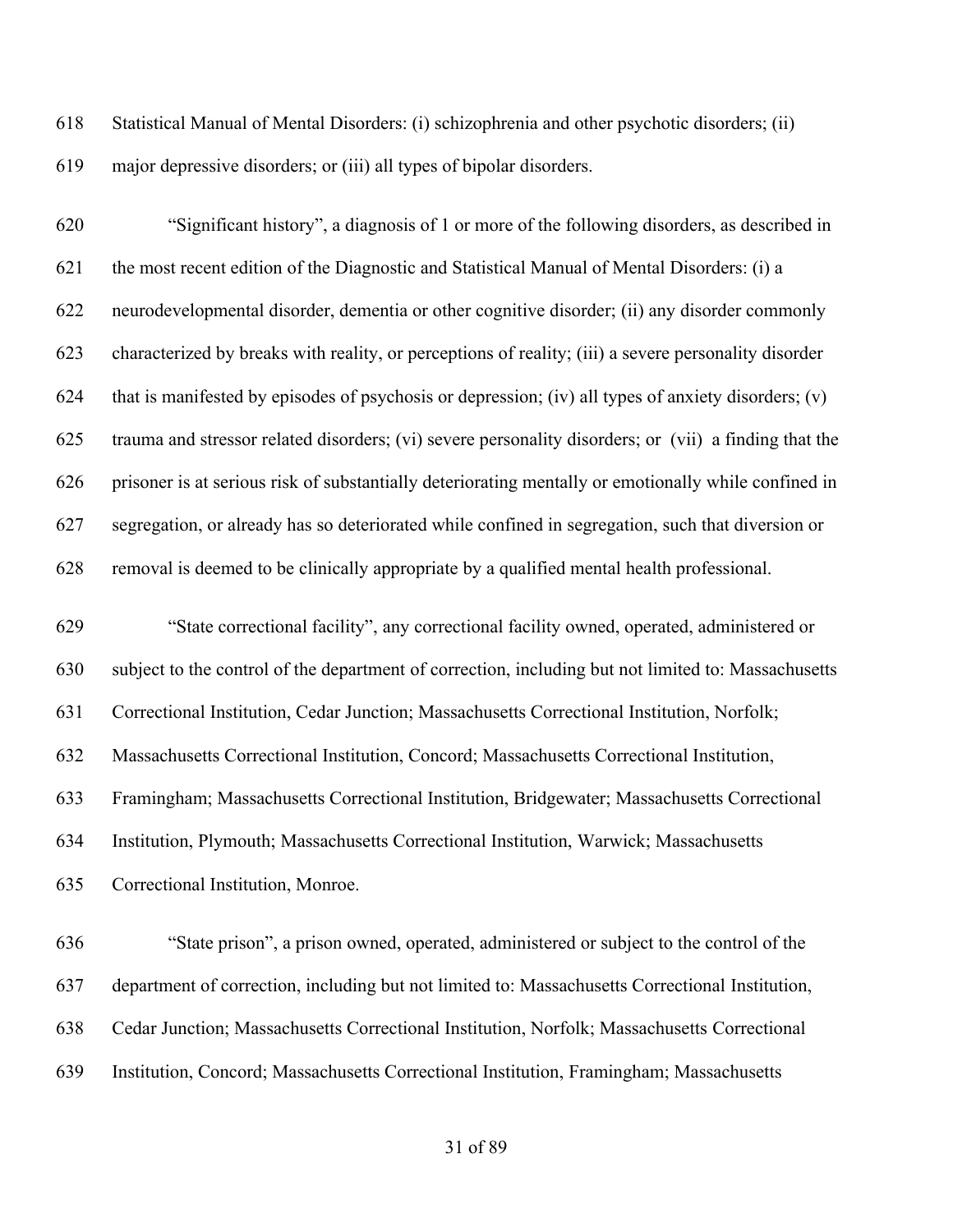| 640 | Correctional Institution, Bridgewater; Massachusetts Correctional Institution, Plymouth;            |
|-----|-----------------------------------------------------------------------------------------------------|
| 641 | Massachusetts Correctional Institution, Warwick; Massachusetts Correctional Institution,            |
| 642 | Monroe.                                                                                             |
| 643 | "Superintendent", the chief administrative officer of a state correctional facility.                |
| 644 | "Terminal illness", as determined by a physician licensed to practice medicine in the               |
| 645 | commonwealth, an incurable condition caused by illness or disease that was unknown at the time      |
| 646 | of sentencing, diagnosed after the time of sentencing or, since the time of sentencing, has         |
| 647 | progressed, that will likely cause the death of the prisoner within 12 months and that is so        |
| 648 | debilitating that the prisoner does not pose a public safety risk.                                  |
| 649 | "Victim", (i) a person who has suffered a personal injury, including mental anguish or              |
| 650 | death, property damage or property loss and (ii) any entity which has suffered property damage      |
| 651 | or property loss as a direct result of the crime for which the sentence referred to in this chapter |
| 652 | was imposed.                                                                                        |
| 653 | SECTION 32. Section 4 of said chapter 127 is hereby repealed.                                       |
| 654 | SECTION 33. Section 23 of said chapter 127, as appearing in the 2016 Official Edition,              |
| 655 | is hereby amended by inserting after the word "weight", in line 4, the following words:-,           |
| 656 | probation central file number.                                                                      |
| 657 | SECTION 34. Said chapter 127 is hereby further amended by striking out sections 39 to               |
| 658 | 41, inclusive, as so appearing, and inserting in place thereof the following 11 sections:-          |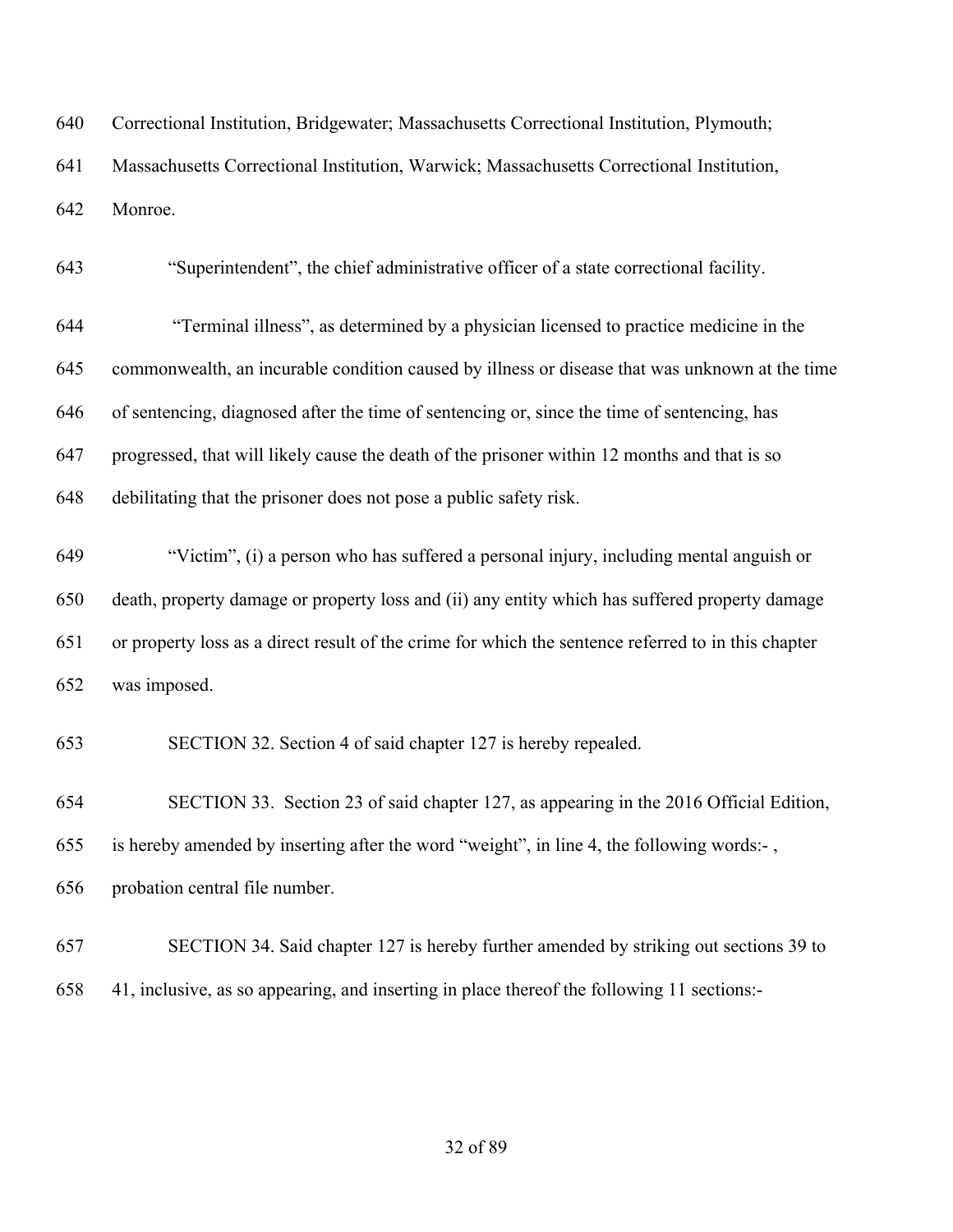Section 39. (a) For the enforcement of discipline, an inmate in a state correctional facility or a county correctional facility may, at the discretion of its superintendent or administrator, be confined, for a period not to exceed 15 days, to a disciplinary segregation unit.

 (b) No inmate in a state correctional facility or a county correctional facility shall be placed in disciplinary segregation more than 6 times in any 365 day period without the approval of the administrative and disciplinary segregation review board; provided, however, that a superintendent or administrator may place an inmate in disciplinary segregation pending approval of the administrative and disciplinary segregation review board if, in the discretion of the superintendent or administrator, the inmate poses an immediate risk to himself, others or the security of the institution.

 (c) No inmate in a state correctional facility shall be placed in disciplinary segregation for more than 180 days in any 365 day period without the approval of the administrative and disciplinary segregation review board.

 (d) No inmate in a county correctional facility shall be placed in disciplinary segregation for more than 180 days in any 365 day period without the approval of the administrative and disciplinary segregation review board.

 (e) All disciplinary segregation units shall provide light, ventilation and adequate sanitary facilities; provided, that such units may contain a minimum of furniture.

 (f) No juvenile inmate in a state correctional facility, a county correctional facility or department of youth services facility shall be placed in disciplinary segregation or administrative segregation.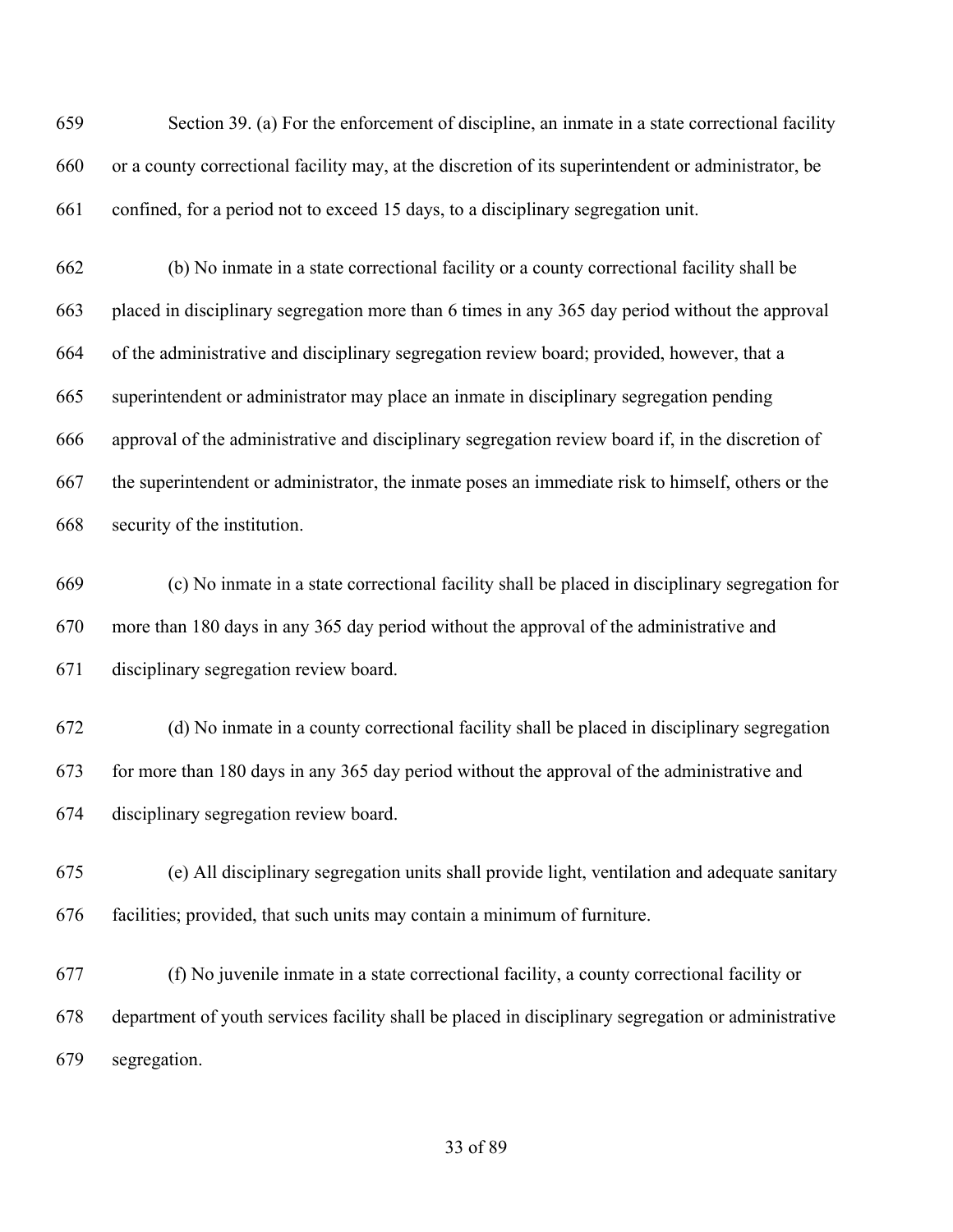(g) No pregnant inmate in a state correctional facility or a county correctional facility shall be placed in disciplinary segregation or administrative segregation.

 (h) No inmate with a permanent physical disability shall be placed in disciplinary segregation in a state correctional facility or a county correctional facility without the approval of the administrative and disciplinary segregation review board.

 Section 39A. Except as provided in sections 39 and 39B, at the request of a superintendent of a state correctional facility the commissioner may order the disciplinary segregation of an inmate whose continued retention in the general institution population is detrimental to the program of the institution.

 All inmates in disciplinary segregation shall be provided regular meals, fully furnished cells, limited recreational facilities, rights of visitation and communication by those properly authorized, and such other privileges as may be established by the commissioner. Under the supervision of the department of mental health, all inmates in disciplinary segregation shall be given periodic medical and psychiatric examinations and shall receive such medical and psychiatric treatment as may be indicated.

 Section 39B (a) Prior to placement in disciplinary segregation within a state correctional facility an inmate shall be screened by a qualified mental health professional to determine whether the inmate has a serious mental illness and whether there are any acute mental health contraindications to placement in a segregated unit. The screening shall be conducted in accordance with clinical standards adopted by the department.

 A qualified mental health professional shall make rounds in each such segregation unit and may conduct an out-of-cell meeting with any inmate for whom a confidential meeting is

of 89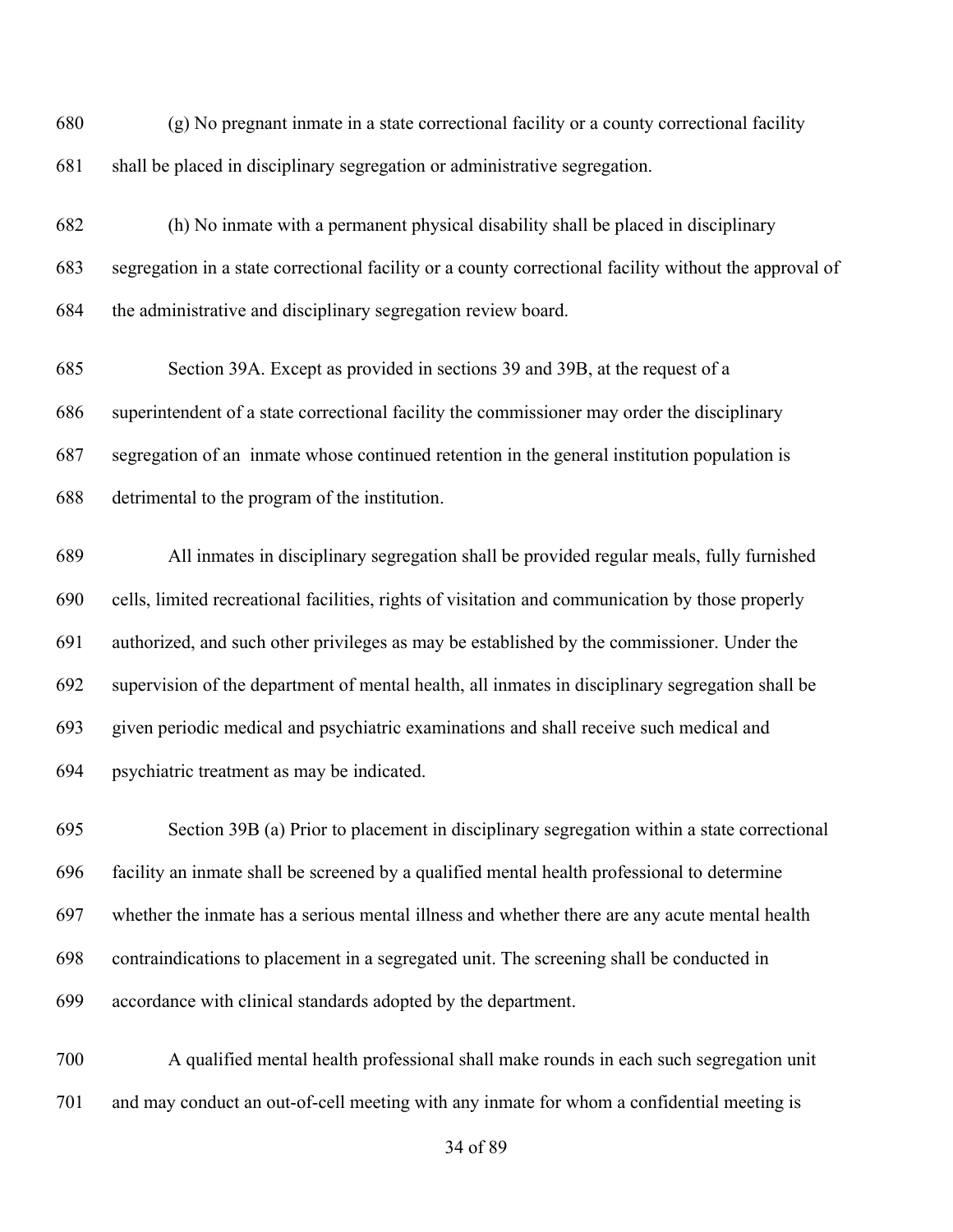warranted in the qualified mental health professional's judgment. Inmates in disciplinary segregation shall be evaluated by a qualified mental health professional in accordance with clinical standards adopted by the department.

 (b) Except in exigent circumstances that would create an unacceptable risk to the safety of any person or where no secure treatment unit bed is available, an inmate in disciplinary segregation diagnosed with a serious mental illness in accordance with clinical standards adopted by the department shall not be housed in a segregated unit for more than 30 days and shall be placed in a secure treatment unit. Any inmate in disciplinary segregation awaiting transfer to a secure treatment unit shall be offered additional mental health services in accordance with clinical standards adopted by the department.

 Section 39C. Except as provided in sections 39 and 39D, at the request of an administrator of a county correctional facility a sheriff may order the disciplinary segregation of an inmate whose continued retention in the general institution population is detrimental to the program of the institution.

 All inmates in disciplinary segregation shall be provided regular meals, fully furnished cells, limited recreational facilities, rights of visitation and communication by those properly authorized, and such other privileges as may be established by the sheriff. Under the supervision of the department of mental health, all inmates in disciplinary segregation shall be given periodic medical and psychiatric examinations and shall receive such medical and psychiatric treatment as may be indicated.

 Section 39D. (a) Prior to placement in disciplinary segregation within a county correctional facility an inmate shall be screened by a qualified mental health professional to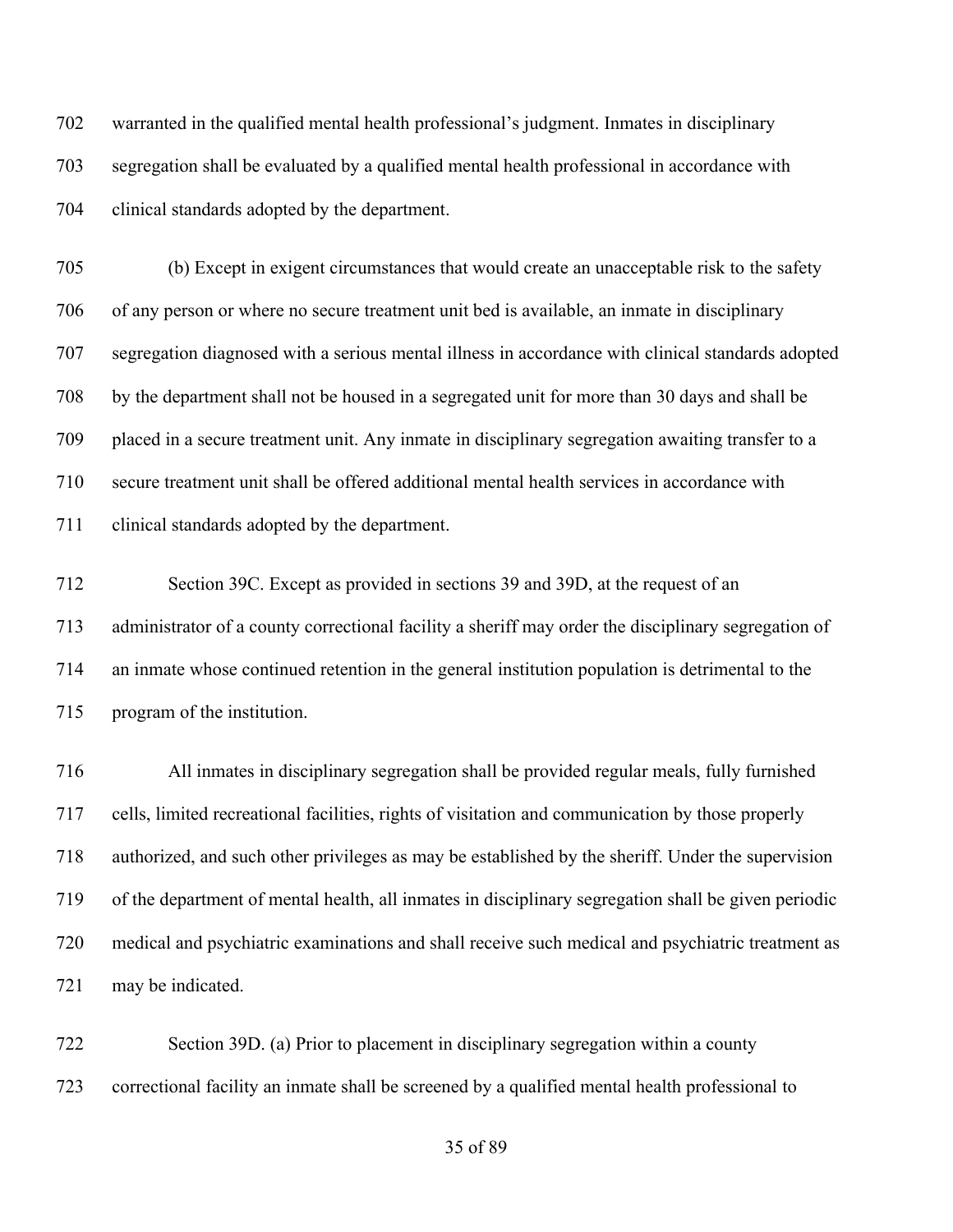determine whether the inmate has a serious mental illness and whether there are any acute mental health contraindications to placement in a segregated unit. The screening shall be conducted in accordance with clinical standards adopted by the sheriff.

 A qualified mental health professional shall make rounds in each such segregation unit and may conduct an out-of-cell meeting with any inmate for whom a confidential meeting is warranted in the qualified mental health professional's judgment. Inmates in disciplinary segregation shall be evaluated by a qualified mental health professional in accordance with clinical standards adopted by the sheriff.

 (b) Except in exigent circumstances that would create an unacceptable risk to the safety of any person or where no secure treatment unit bed is available, an inmate in disciplinary segregation diagnosed with a serious mental illness in accordance with clinical standards adopted by the sheriff shall not be housed in a segregated unit for more than 30 days and shall be placed in a secure treatment unit. Any inmate in disciplinary segregation awaiting transfer to a secure treatment unit shall be offered additional mental health services in accordance with clinical standards adopted by the sheriff.

 Section 40. (a) For purposes of administrative segregation, an inmate in a state correctional facility or a county correctional facility may, at the discretion of its superintendent or administrator, be confined, for a period not to exceed 15 days, to an administrative segregation unit.

 (b) No inmate in a state correctional facility or a county correctional facility shall be placed in administrative segregation more than 6 times in any 365 day period without the approval of the administrative and disciplinary segregation review board; provided, however,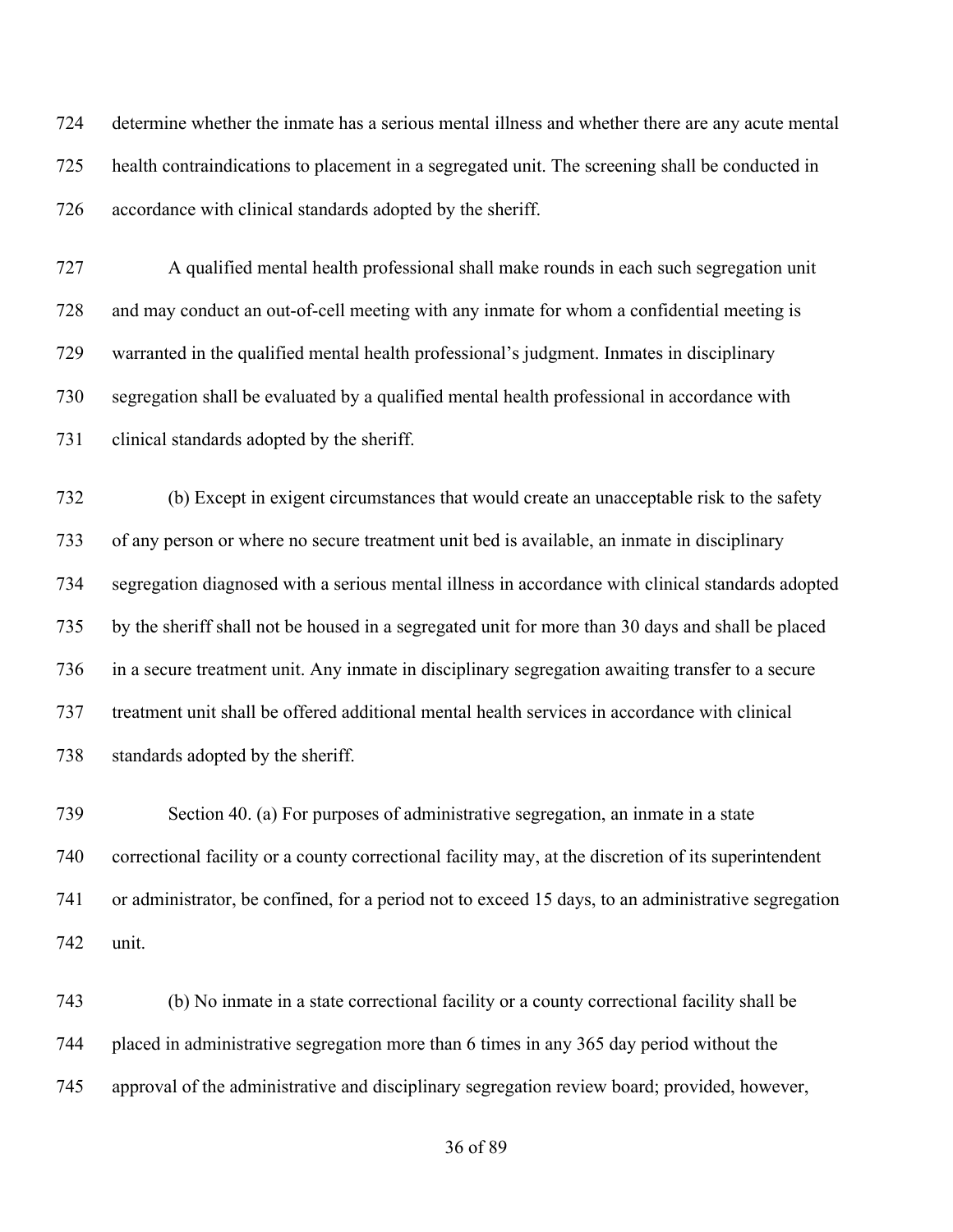| 746 | that a superintendent or administrator may place an inmate in administrative segregation pending  |
|-----|---------------------------------------------------------------------------------------------------|
| 747 | approval of the administrative and disciplinary segregation review board if, in the discretion of |
| 748 | the superintendent or administrator, the inmate poses an immediate risk to himself, others or the |
| 749 | security of the institution.                                                                      |
| 750 | (c) No inmate in a state correctional facility shall be placed in administrative segregation      |
| 751 | for more than 180 days in any 365 day period without the approval of the administrative and       |
| 752 | disciplinary segregation review board.                                                            |
| 753 | (d) No inmate in a county correctional facility shall be placed in administrative                 |
| 754 | segregation for more than 180 days in any 365 day period without the approval of the              |
| 755 | administrative and disciplinary segregation review board.                                         |
| 756 | (e) All administrative segregation units shall provide light, ventilation and adequate            |
| 757 | sanitary facilities and may contain a minimum of furniture.                                       |
| 758 | Section 40A. Except as provided in sections 40 and 40B, at the request of a                       |
| 759 | superintendent of a state correctional facility the commissioner may order the administrative     |
| 760 | segregation of an inmate whose continued retention in the general institution population is       |
| 761 | detrimental to the program of the institution.                                                    |
| 762 | All inmates in administrative segregation shall, to the extent practicable, be provided           |
| 763 | living conditions approximate to those in general population. Under the supervision of the        |
| 764 | department of mental health, all inmates in administrative segregation shall be given periodic    |
| 765 | medical and psychiatric examinations and shall receive such medical and psychiatric treatment as  |
| 766 | may be indicated.                                                                                 |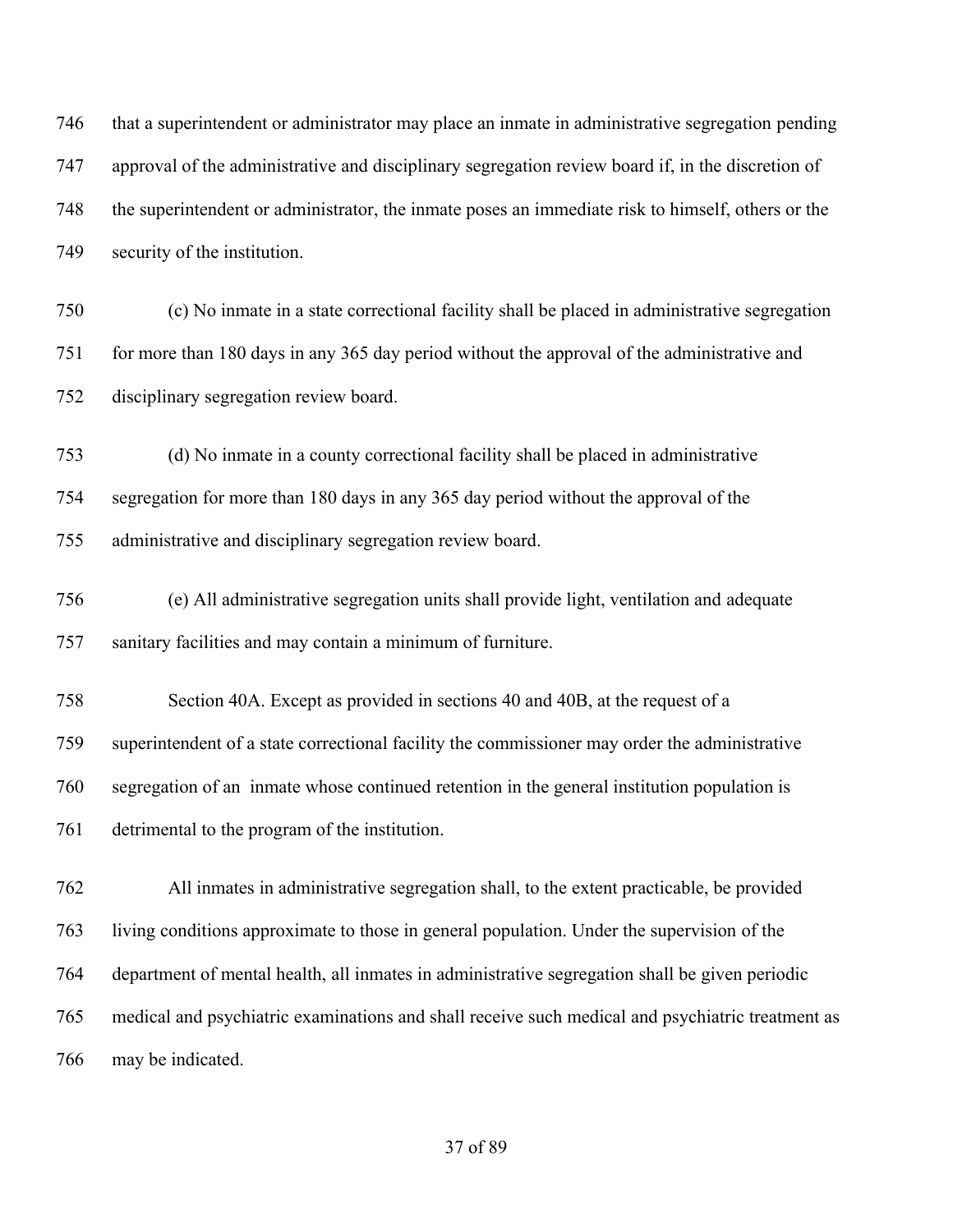Section 40B (a) Prior to placement in administrative segregation within a state correctional facility an inmate shall be screened by a qualified mental health professional to determine whether the inmate has a serious mental illness and whether there are any acute mental health contraindications to placement in a segregated unit. The screening shall be conducted in accordance with clinical standards adopted by the department.

 A qualified mental health professional shall make rounds in each such segregation unit and may conduct an out-of-cell meeting with any inmate for whom a confidential meeting is warranted in the qualified mental health professional's judgment. Inmates in administrative segregation shall be evaluated by a qualified mental health professional in accordance with clinical standards adopted by the department.

 (b) Except in exigent circumstances that would create an unacceptable risk to the safety of any person or where no secure treatment unit bed is available, an inmate in administrative segregation diagnosed with a serious mental illness in accordance with clinical standards adopted by the department shall not be housed in a segregated unit for more than 30 days and shall be placed in a secure treatment unit. Any inmate in administrative segregation awaiting transfer to a secure treatment unit shall be offered additional mental health services in accordance with clinical standards adopted by the department.

 Section 40C. Except as provided in sections 40 and 40D, at the request of an administrator of a county correctional facility a sheriff may order the administrative segregation of an inmate whose continued retention in the general institution population is detrimental to the program of the institution.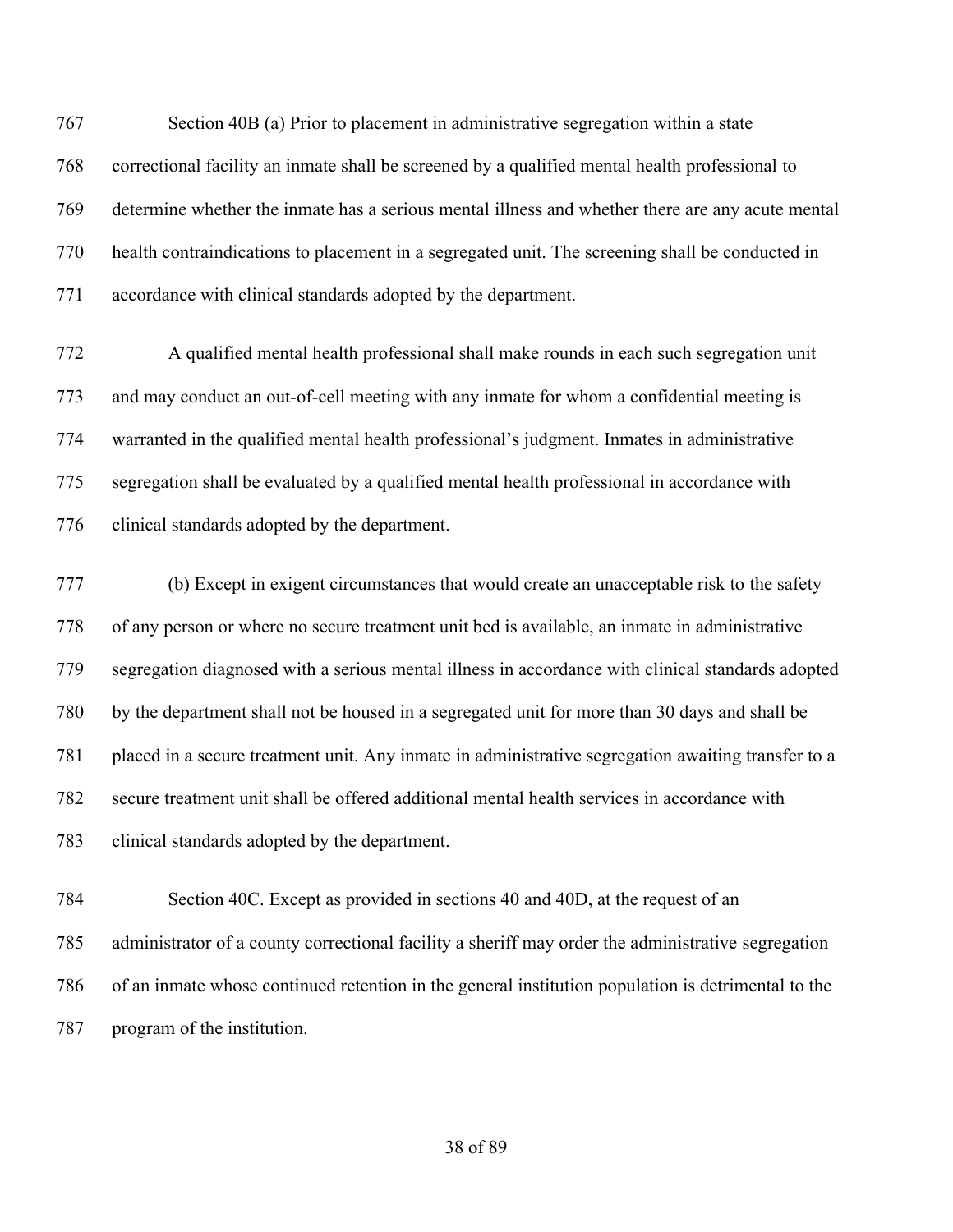All inmates in administrative segregation shall to the extent practicable, be provided living conditions approximate to those in general population. Under the supervision of the department of mental health, all inmates in administrative segregation shall be given periodic medical and psychiatric examinations and shall receive such medical and psychiatric treatment as may be indicated.

 Section 40D (a) Prior to placement in administrative segregation within a county correctional facility an inmate shall be screened by a qualified mental health professional to determine whether the inmate has a serious mental illness and whether there are any acute mental health contraindications to placement in a segregated unit. The screening shall be conducted in accordance with clinical standards adopted by the sheriff.

 A qualified mental health professional shall make rounds in each such segregation unit and may conduct an out-of-cell meeting with any inmate for whom a confidential meeting is warranted in the qualified mental health professional's professional judgment. Inmates in administrative segregation shall be evaluated by a qualified mental health professional in accordance with clinical standards adopted by the sheriff.

 (b) Except in exigent circumstances that would create an unacceptable risk to the safety of any person or where no secure treatment unit bed is available, an inmate in administrative segregation diagnosed with a serious mental illness in accordance with clinical standards adopted by the sheriff shall not be housed in a segregated unit for more than 30 days and shall be placed in a secure treatment unit. Any inmate in administrative segregation awaiting transfer to a secure treatment unit shall be offered additional mental health services in accordance with clinical standards adopted by the sheriff.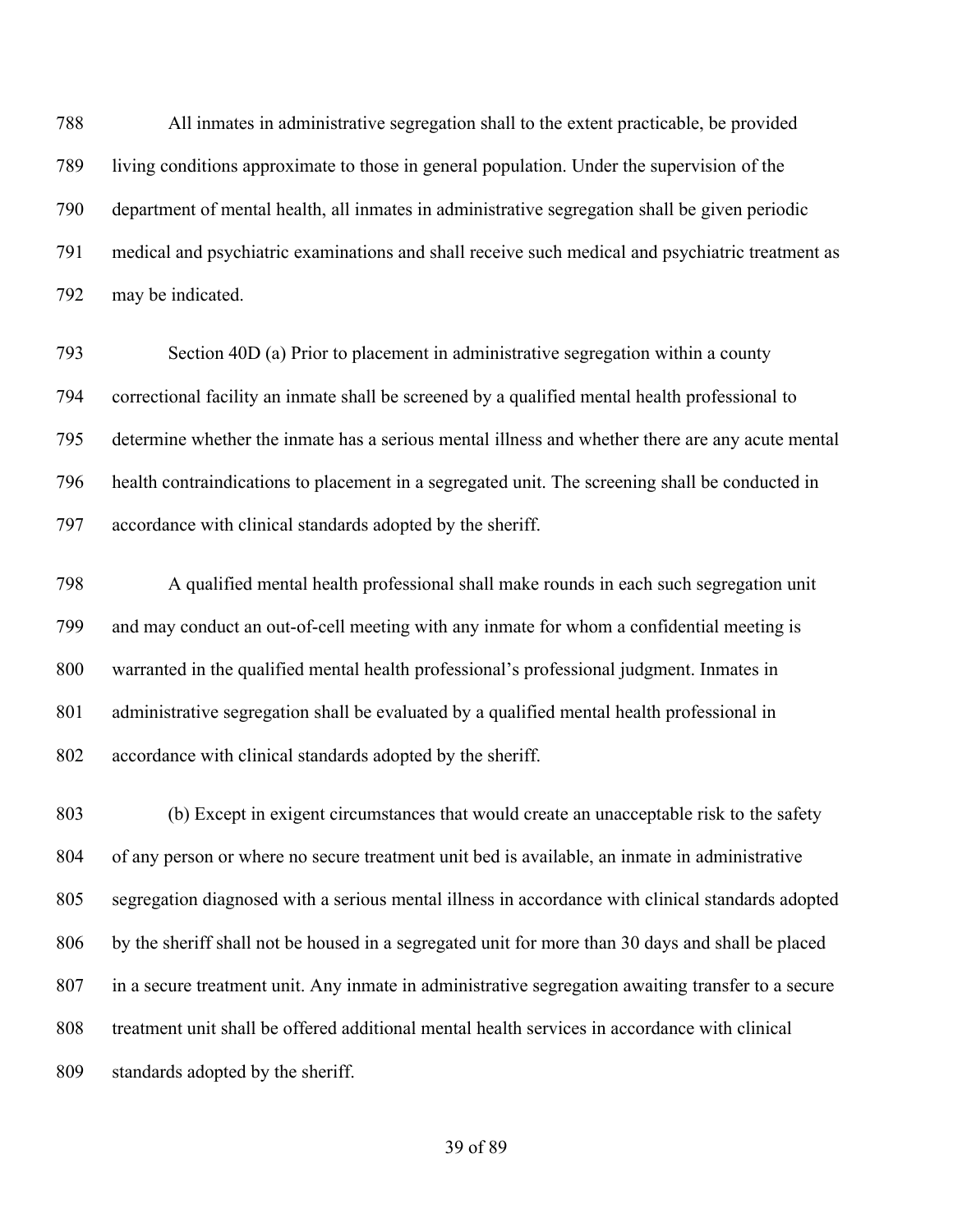Section 41. (a) There shall be established a segregation oversight committee, hereinafter in this section referred to as the committee, which shall consist of the commissioner of the department of correction, or a designee; the commissioner of mental health, or a designee; and 5 members appointed by the governor, 1 of whom shall be the president of Massachusetts Sheriffs Association, Inc., or a designee, 1 of whom shall be a former judge designated by the chief justice of the supreme judicial court, 1 of whom shall be the executive director of Disability Law Center, Inc., or a designee, 1 of whom shall be the executive director of Prisoners' Legal Services or a designee, and 1 of whom shall be the executive director of the Massachusetts Association for Mental Health, Inc., or a designee. Members of the committee shall be appointed 819 for a term of 6 years and shall serve without compensation but shall be reimbursed for all reasonable expenses incurred in the performance of their official duties. No member shall serve more than 2 6-year terms. Members of the committee shall be considered special state employees for purposes of chapter 268A.

 (b) The committee shall gather information regarding the use of disciplinary segregation and administrative segregation in correctional institutions to determine the impact of such segregation on inmates, rates of violence, recidivism, incarceration costs and self-harm within correctional institutions.

 (c) The committee shall be provided full access to all correctional institutions, and shall be allowed to interview prisoners and staff.

 (d) The committee shall annually, not later than January 31, submit to the house and senate chairs of the joint committee on the judiciary and the house and senate chairs of the joint committee on public safety and homeland security a report that includes the following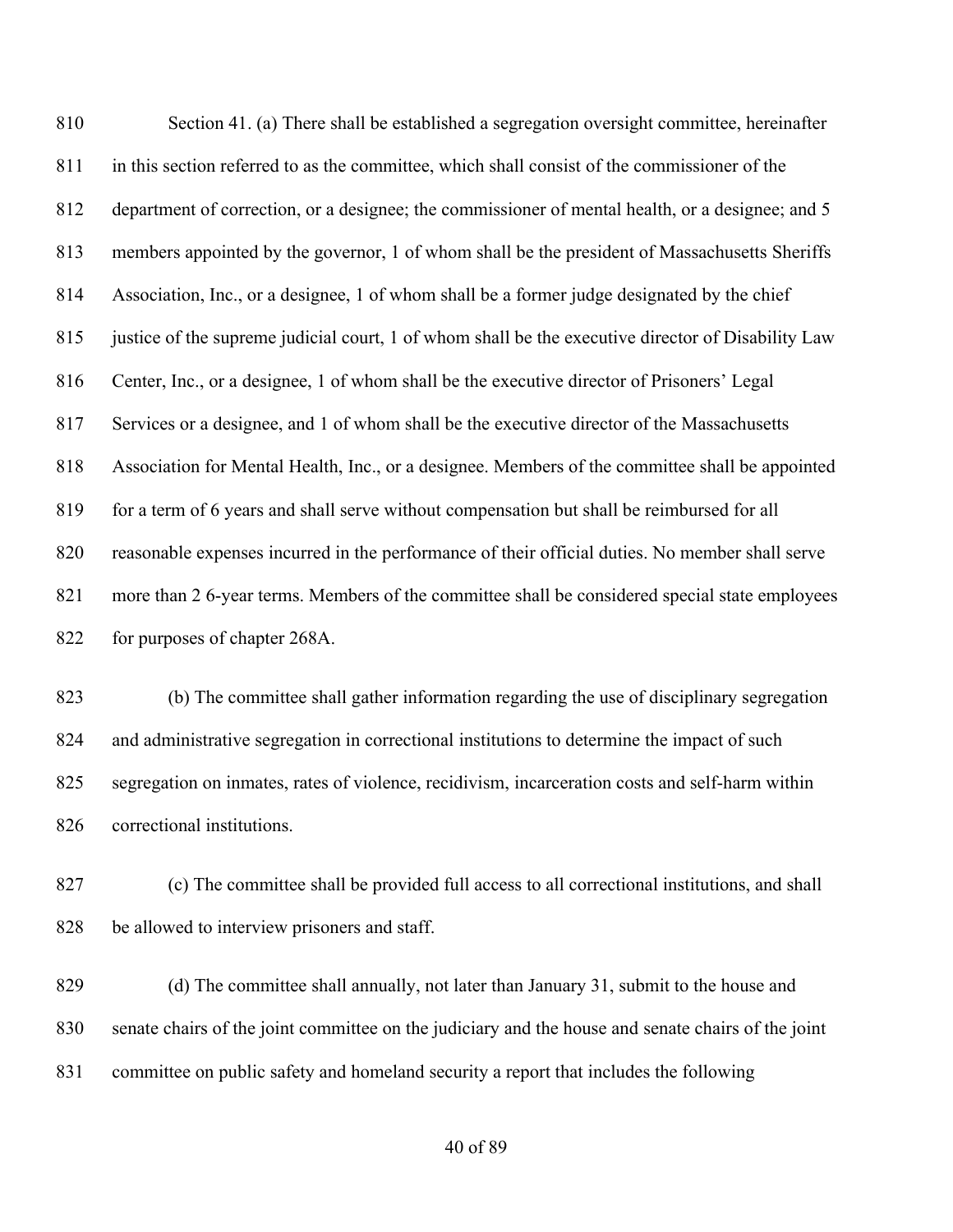information for each correctional institution: (1) the criteria for placing an inmate in segregation; (2) the extent to which staff who work with prisoners in segregation receive any specialized training; (3) the results of any evaluations of the process of segregation in the commonwealth and other states; (4) the impact of use of segregation on prison order and control in correctional facilities; (5) the cost of housing an inmate in segregation compared with the cost of housing an inmate in general population; and (6) the conditions of segregation in the commonwealth.

 (e) Every correctional institution, shall quarterly submit to the committee, the house and senate chairs of the joint committee on the judiciary and the house and senate chairs of the joint committee on public safety and homeland security a report that includes: (1) the name, age and ethnicity of every inmate who was placed in segregation during the previous 3 months, including every inmate who is in segregation at the time the report is submitted; (2) the reason segregation was instituted for each inmate named in the report; and (3) the dates on which each inmate was placed in, and released from, segregation during the previous 3 months.

 (f) The committee shall establish policies to ensure that an inmate with an anticipated release date of less than 180 days is not housed in segregation, unless: (i) such segregation is limited to not more than 5 days of administrative segregation relating to the upcoming release of 848 the inmate; or (ii) the inmate poses a substantial and immediate threat.

 A superintendent or an administrator of a correctional facility shall submit a written explanation to the committee if an inmate is placed in segregation at any point within the 180 days prior to his or her release from custody.

 (g) The committee shall establish policies to establish a transitional process for each inmate with an anticipated release date of 180 days or less who is held in segregation, which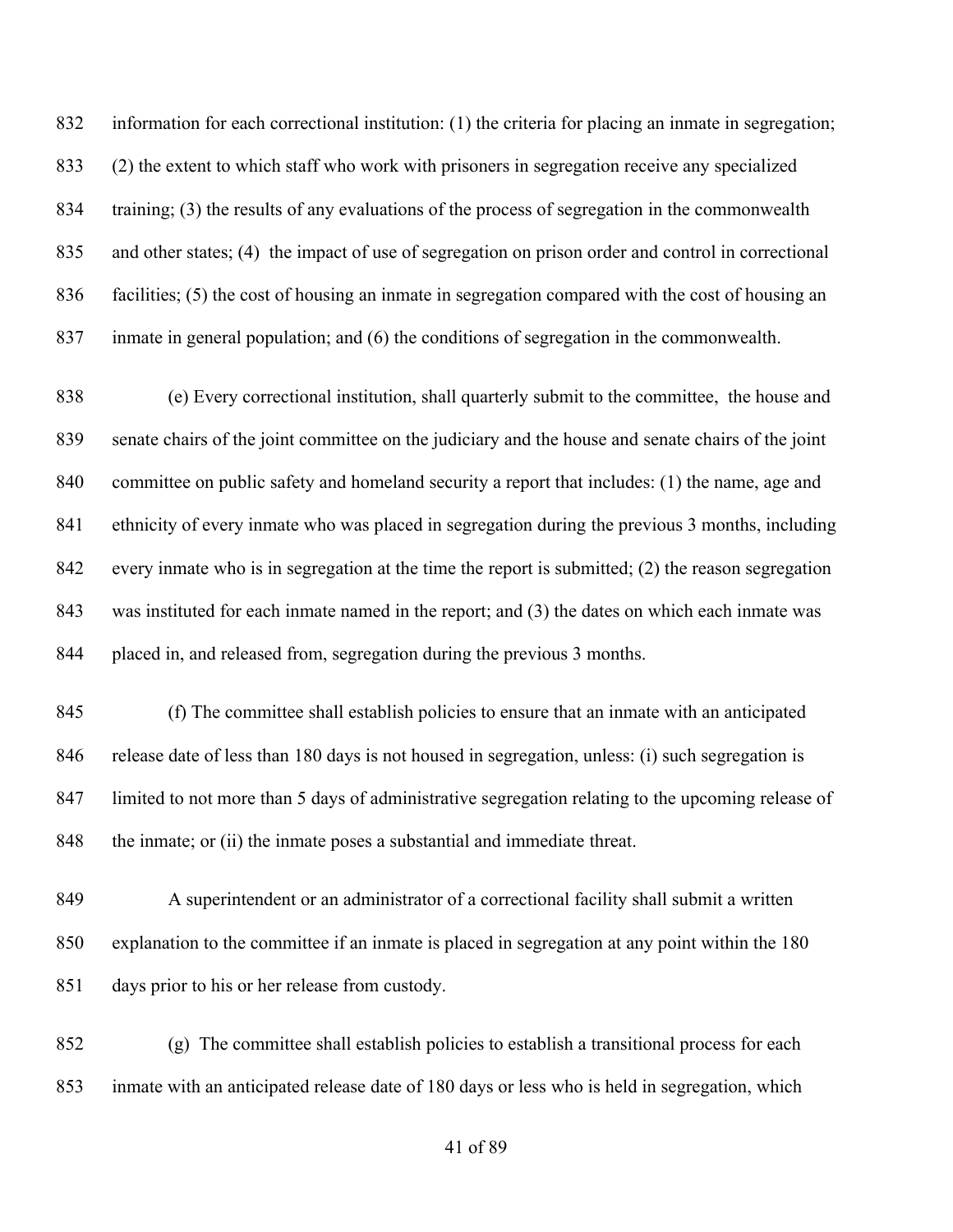shall include: (i) substantial re-socialization programming in a group setting; (ii) regular mental health counseling to assist with the transition; and (iii) re-entry planning services offered to inmates in a general population setting.

 SECTION 35. Said chapter 127 is hereby further amended by inserting after section 119 the following 5 sections:-

 Section 119A. (a) For the purposes of this section and sections 119B to 119E, inclusive, the term "medical parole board" shall mean the independent medical parole board.

 (b) There shall be established independent medical parole board, hereinafter the medical parole board, which shall be comprised of 5 members appointed by the governor: 1 of whom shall be the chair of the parole board, 1 of whom shall be a retired judge designated by the chief justice of the trial court who shall have served on the Boston municipal court, district court, or superior court, 2 of whom shall be medical doctors designated by the Massachusetts Medical Society and 1 of whom shall be a member of the public with at least 5 years of training and experience in public health, probation, corrections, parole, law, criminal justice, psychiatry, psychology, sociology or social work. The medical parole board shall annually elect a chair; provided, however, that the position of chair shall rotate among the members on an annual basis. There shall be a quorum present for the medical parole board to take any official action.

 Members of the medical parole board shall be appointed for a term of 6 years and shall serve without compensation but shall be reimbursed for all reasonable expenses incurred in the performance of their official duties. No member shall serve more than 2 6-year terms. Members of the medical parole board shall be considered special state employees for purposes of chapter 268A.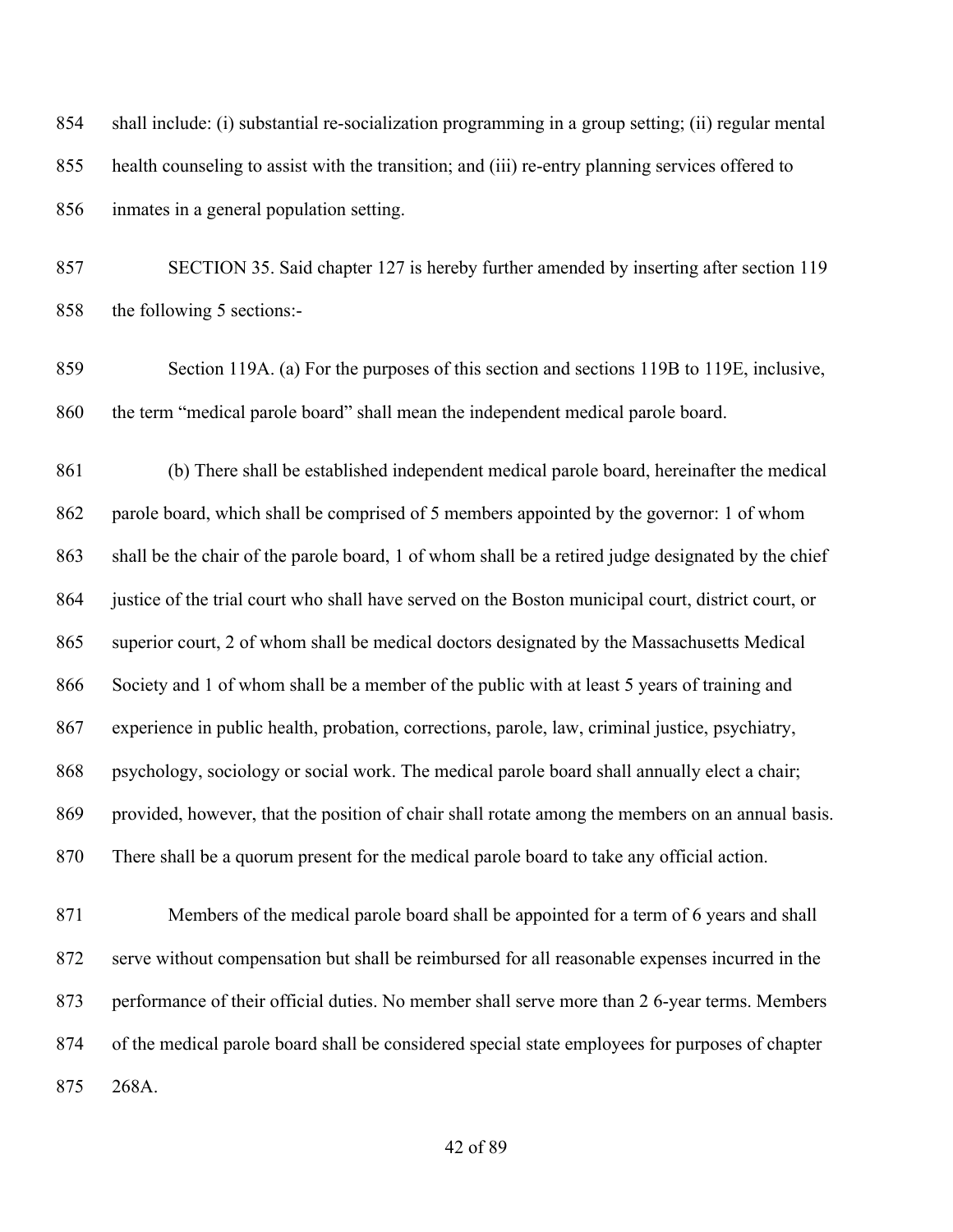(c) The medical parole board shall promulgate regulations for the administration and enforcement of this section and sections 119B to 119D, inclusive.

 Section 119B. (a) A prisoner with a terminal illness or permanent incapacitation or the prisoner's attorney, the prisoner's immediate family, the prisoner's medical provider or a member of the correctional facility's staff may petition the superintendent of the correctional facility where the prisoner is an inmate for medical parole. The petition shall include an affidavit from a physician licensed to practice medicine in the commonwealth that the prisoner has a terminal illness or permanent incapacitation and remaining as an inmate would be detrimental to, or exacerbate, said illness or incapacitation. Within 21 days of receipt of a petition the superintendent shall make a recommendation to the commissioner. If the superintendent recommends that the commissioner deny medical parole, the commissioner shall notify the prisoner and the petitioner in writing within 30 days of receipt of the petition of the reasons for the denial. If the superintendent recommends that the commissioner grant medical parole, the commissioner shall petition the medical parole board within 10 days of receipt of the recommendation for an order granting the prisoner to medical parole. The commissioner shall notify, in writing, the district attorney for the jurisdiction where the offense resulting in the prisoner being committed to the correctional facility occurred, the petitioner and, if applicable under chapter 258B, the victim or the victim's family, that the prisoner is being considered by the medical parole board for medical parole.

 (b) Upon complying with the requirements of subsection (a), the commissioner shall file the petition with the medical parole board. The commissioner shall include with the petition filed with the medical parole board: (1) an affidavit attesting that the commissioner has complied with the notice requirements of subsection (a); (2) a medical parole plan; and (3) an assessment of the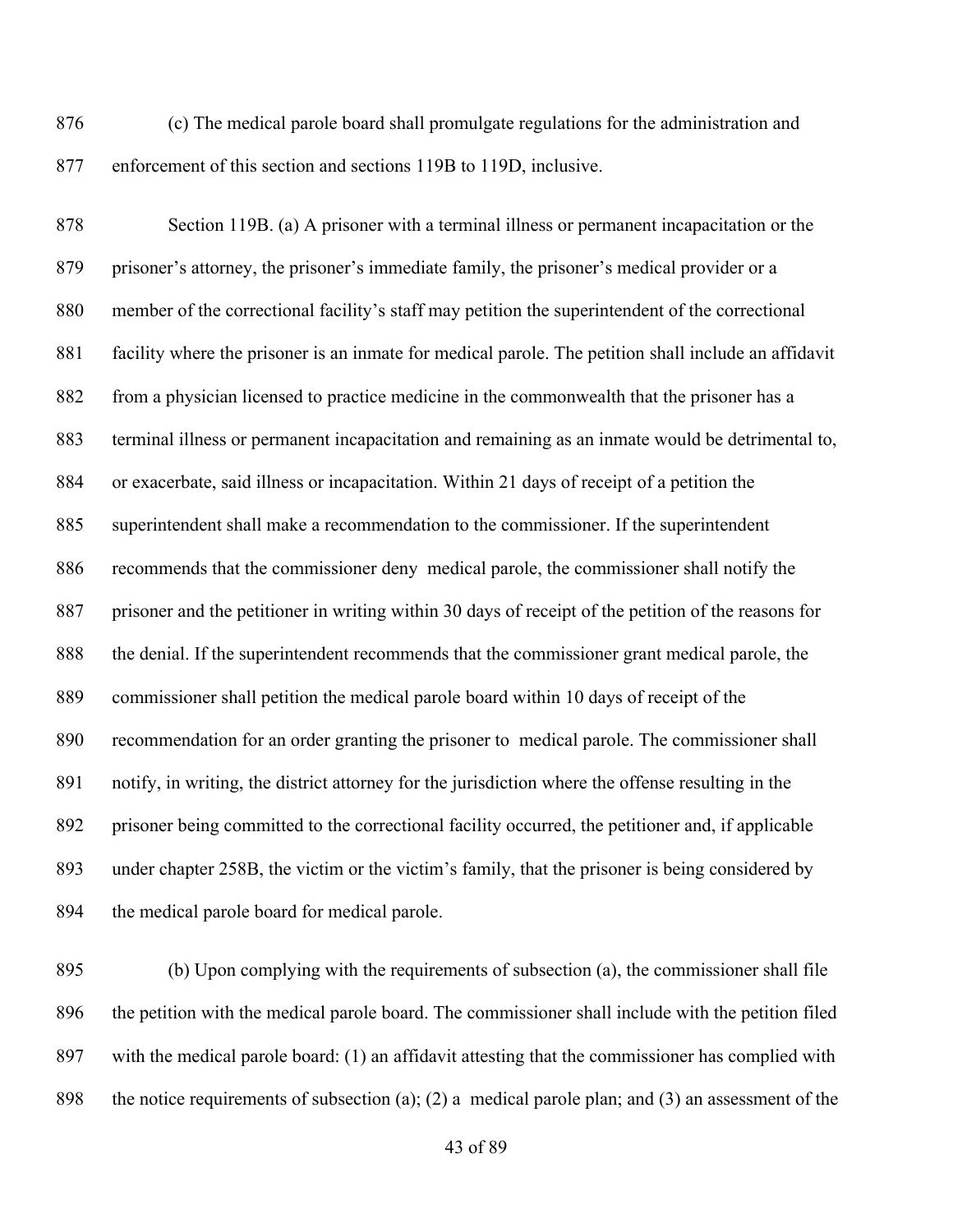prisoner's medical and psychosocial condition and the risk the prisoner poses to society, including without limitation: (i) an assessment of the risk for violence and recidivism that the prisoner poses to society; and (ii) a written diagnosis by a physician licensed to practice medicine in the commonwealth that includes: (A) a description of the terminal illness or permanent incapacitation; and (B) a prognosis concerning the likelihood of recovery from the terminal illness or permanent incapacitation; provided, however, that the physician shall be employed by the department or shall be a contract provider used by the department for the evaluation and recommended treatment of prisoners.

 (c) A prisoner whose petition for medical parole was denied by the superintendent pursuant to subsection (a) may appeal the denial to the commissioner. The appeal shall be in writing and shall be filed within 30 days of receiving notice of the denial. Upon receipt of the appeal, the commissioner shall hold an adjudicatory proceeding pursuant to chapter 30A. The decision of the commissioner after the adjudicatory proceeding on the appeal shall be final and not subject to further appeal or judicial review.

 (d) The commissioner shall promulgate regulations for the administration and enforcement of this section and section 119D.

 Section 119C. (a) A prisoner with a terminal illness or permanent incapacitation or the prisoner's attorney, the prisoner's immediate family, the prisoner's medical provider or a member of the correctional facility's staff may petition the administrator of the correctional facility where the prisoner is an inmate for medical parole. The petition shall include an affidavit from a physician licensed to practice medicine in the commonwealth that the prisoner has a terminal illness or permanent incapacitation and remaining as an inmate would be detrimental to,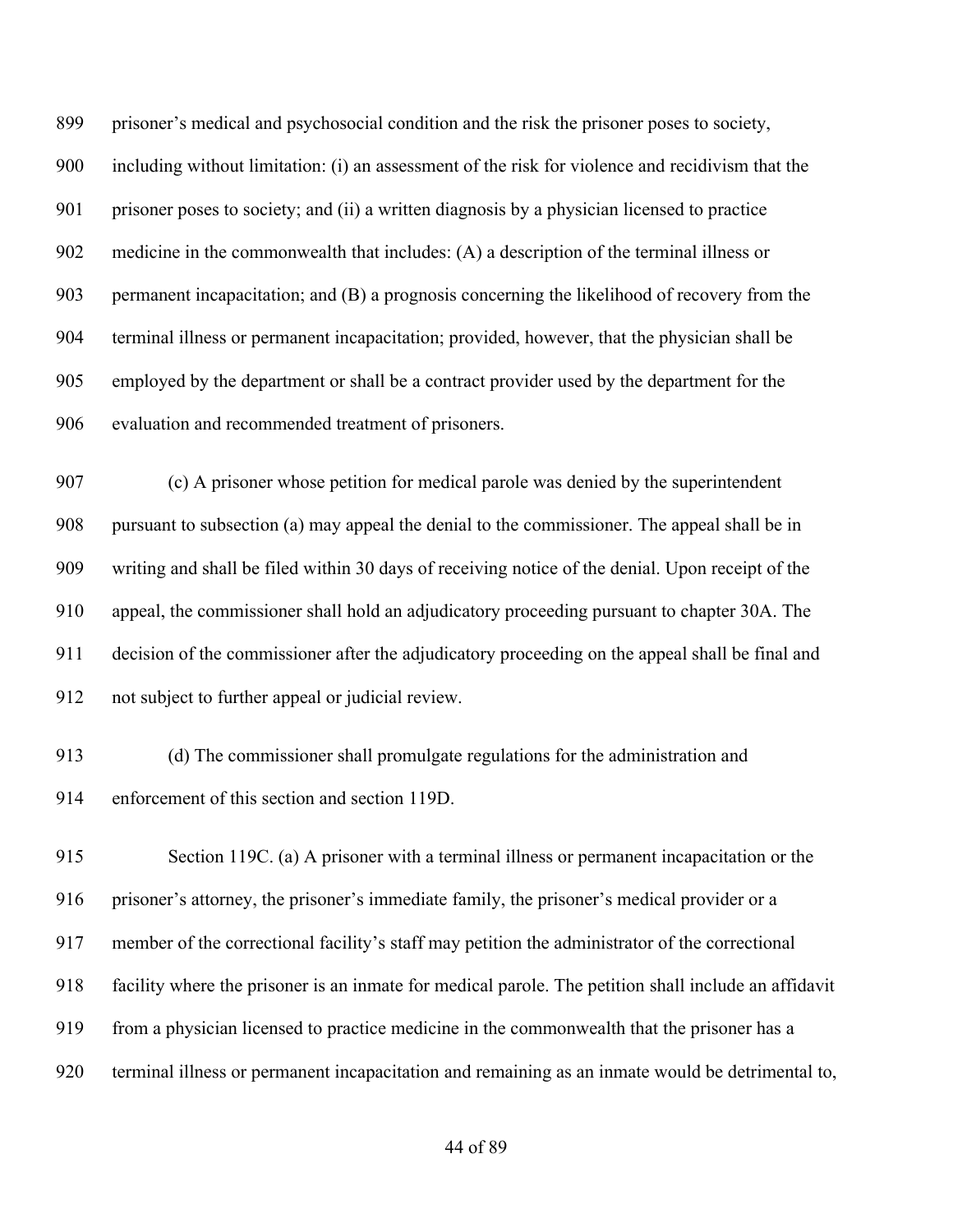or exacerbate, said illness or incapacitation. Within 21 days of receipt of a petition the administrator shall make a recommendation to the sheriff. If the administrator recommends that the sheriff deny medical parole, the sheriff shall notify the prisoner and the petitioner in writing within 30 days of receipt of the petition of the reasons for the denial. If the administrator recommends that the sheriff grant medical parole, the sheriff shall petition the medical parole board within 10 days of receipt of the recommendation for an order granting the prisoner to medical parole. The sheriff shall notify, in writing, the district attorney for the jurisdiction where the offense resulting in the prisoner being committed to the correctional facility occurred, the petitioner and, if applicable under chapter 258B, the victim or the victim's family, that the prisoner is being considered by the medical parole board for medical parole.

 (b) Upon complying with the requirements of subsection (a), the sheriff shall file the petition with the medical parole board. The sheriff shall include with the petition filed with the medical parole board: (1) an affidavit attesting that he or she has complied with the notice requirements of subsection (a); (2) a medical parole plan; and (3) an assessment of the prisoner's medical and psychosocial condition and the risk the prisoner poses to society, including without limitation: (i) an assessment of the risk for violence and recidivism that the prisoner poses to society; and (ii) a written diagnosis by a physician licensed to practice medicine in the commonwealth that includes: (A) a description of the terminal illness or permanent incapacitation; and (B) a prognosis concerning the likelihood of recovery from the terminal illness or permanent incapacitation; provided, however, that the physician shall be employed by the department or shall be a contract provider used by the department for the evaluation and recommended treatment of prisoners.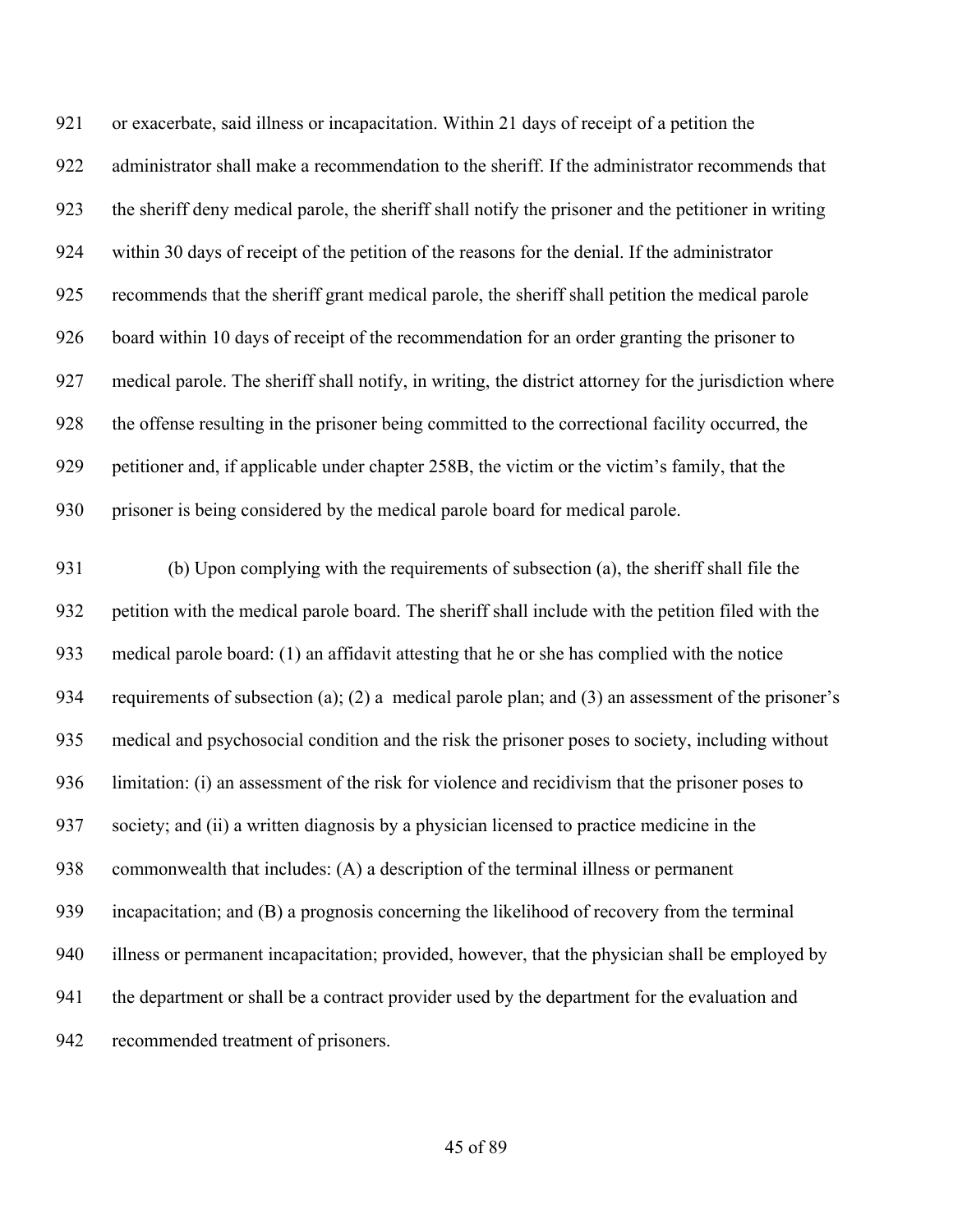(c) A prisoner whose petition for medical parole was denied by the administrator pursuant to subsection (a) may appeal the denial to the sheriff. The appeal shall be in writing and shall be filed within 30 days of receiving notice of the denial. Upon receipt of the appeal, the sheriff shall hold an adjudicatory proceeding pursuant to chapter 30A. The decision of the sheriff after the adjudicatory proceeding on the appeal shall be final and not subject to further appeal or judicial review.

 (d) Each sheriff shall promulgate regulations for the administration and enforcement of this section and section 119D.

 Section 119D. (a) Within 21 days of receipt of a petition for medical parole pursuant to section 119B or section 119C, the medical parole board shall conduct an adjudicatory proceeding pursuant to chapter 30A on the petition. Within 30 days of the adjudicatory proceeding the medical parole board shall vote to grant or deny the petition for medical parole; provided, however, that any vote to grant a petition for medical parole shall require the affirmative vote of no less than 4 members of the medical parole board. If the medical parole board votes to deny medical parole, the medical parole board shall notify the prisoner and the petitioner in writing within 30 days of the decision of the reasons for the denial. If the medical parole board votes to approve the petition for medical parole, the medical parole board shall: (1) notify in writing the district attorney for the jurisdiction where the offense resulting in the prisoner being committed to the correctional facility occurred, the petitioner and, if applicable under chapter 258B, the victim or the victim's family, that the medical parole board has approved the prisoner for medical parole; and (2) refer the matter to the parole board established pursuant to section 4 of chapter 27 within 5 days.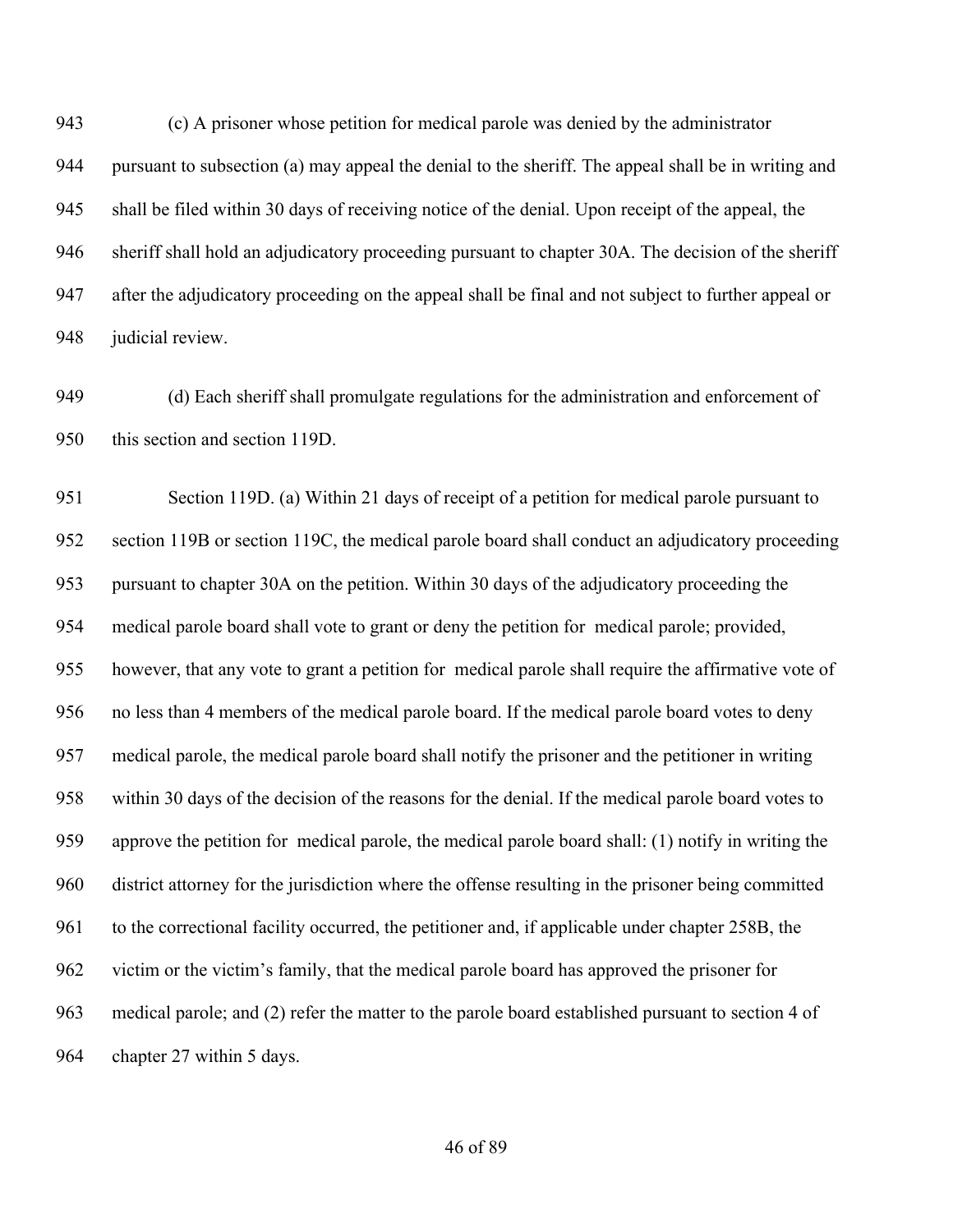(b) Upon receipt of a recommendation for medical parole by the medical parole board pursuant to subsection (a), the parole board shall conduct an adjudicatory proceeding pursuant to chapter 30A within 10 days. Unless the parole board votes unanimously to reject the approval of the medical parole board, the prisoner shall be granted medical parole. A prisoner granted medical parole shall be under the jurisdiction, supervision and control of the parole board. The parole board shall impose terms and conditions for the medical parole that shall apply through the date upon which the prisoner's sentence would have expired. These conditions shall require, without limitation that: (1) the parolee's care be consistent with the care specified in the medical parole plan approved by the medical parole board; (2) the parolee cooperate with and comply with the prescribed medical parole plan and with reasonable requirements of medical providers to whom the prisoner is to be referred for continued treatment; (3) the parolee comply with the conditions of medical parole set by the medical parole board.

 (c) Not less than 5 days before the date of a prisoner's release due to medical parole, the parole board shall notify, in writing, the district attorney, the department of state police, the police department in the city or town in which the medically paroled prisoner shall reside and, if applicable under chapter 258B, the victim or the victim's family of prisoner's release date and 981 the terms and conditions of the prisoner's medical parole.

 (d) The parole board may revise, alter or amend the terms and conditions of a medical parole at any time. A parole officer may arrest, without warrant, a medical parolee and bring the medical parolee before the parole board for a medical parole violation hearing if the parole board has reasonable suspicion that a medical parolee has failed to comply with any condition of said medical parolee's medical parole. If the parole board determines that the medical parolee violated a condition of the medical parole or that the terminal illness or permanent incapacitation

of 89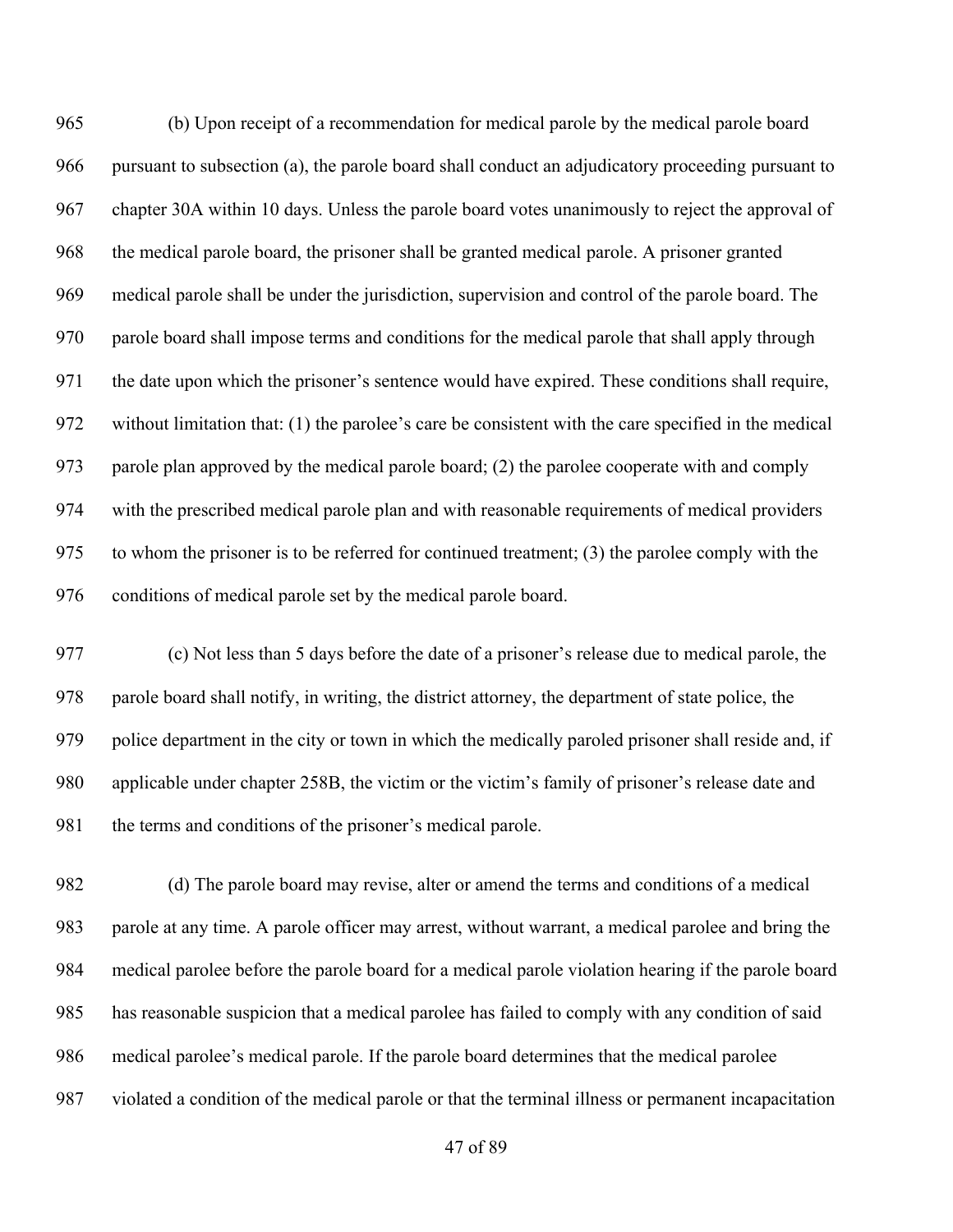has improved to the extent that the medical parolee would no longer be eligible for medical parole pursuant sections 119B or 119C, the parole board may revoke the medical parole and order the medical parolee to surrender forthwith. Upon revocation of the medical parole, the medical parolee shall resume serving the sentence with credit given only for the duration of the medical parolee's medical parole served in compliance with all conditions imposed by the parole board. Unless the medical parole was granted based on a fraud perpetrated upon a superintendent, an administrator, the medical parole board or the parole board, by the prisoner or petitioner, a revocation of a medical parole due to a change in medical condition shall not preclude a prisoner's eligibility for medical parole in the future.

 (e) (1) A decision by the parole board pursuant to subsection (b) shall be final and not subject to further appeal or judicial review.

 (2) A decision by the parole board to revise, alter or amend the terms and conditions of a medical parole or to revoke a grant of medical parole pursuant to subsection (d) shall be final and not subject to further appeal or judicial review.

 (f) The parole board shall promulgate regulations for the administration and enforcement of this section and sections 119B and 119C.

 Section 119E. The commissioner of the department of correction, Massachusetts sheriffs association, and the medical parole board shall together file an annual report not later than March 1 with the clerks of the house of representatives and the senate, the house and senate chairs of the senate and house committees on ways and means and the house and senate chairs of the joint committee on the judiciary detailing: (i) each prisoner in the custody of the department or sheriffs who is receiving treatment for a terminal illness and each prisoner in the custody of the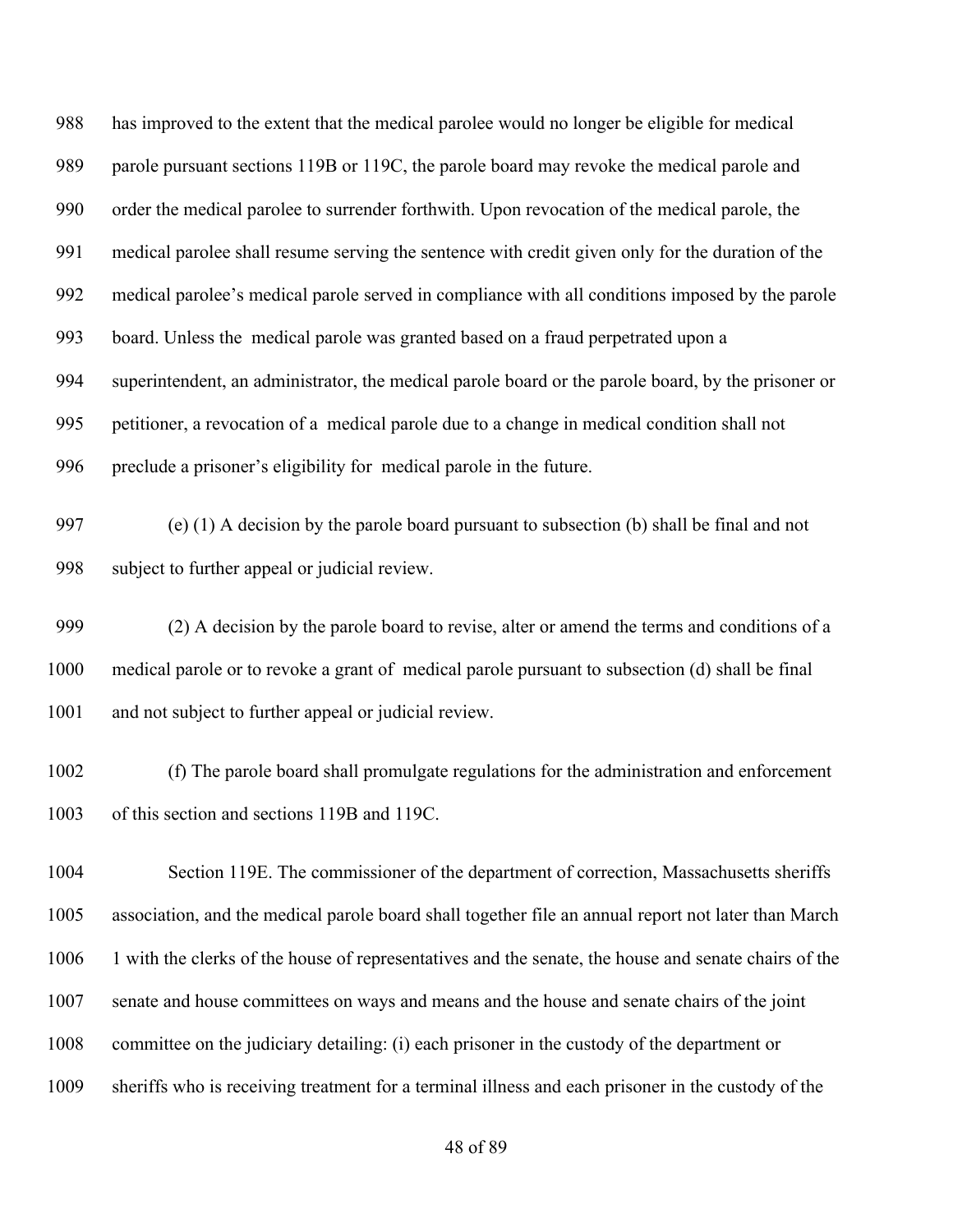department or sheriffs who is receiving treatment for a permanent incapacitation, including the race and ethnicity of the prisoner, the offense for which the prisoner was sentenced and a detailed description of the prisoner's physical and mental condition; provided, however, that identifying information shall be withheld from the report; (ii) the number of prisoners in the custody of the department or the sheriffs who applied for medical parole pursuant to sections 119B and 119C and the race and ethnicity of each applicant; (iii) the number, race and ethnicity of prisoners who have been granted medical parole for the prior fiscal year and total to date; (iv) the nature of the illness of the applicants for medical parole; (v) the counties to which the prisoners have been medically paroled; (vi) the nature of the placement pursuant to the medical 1019 parole plan; (vii) the categories of reasons for denial for prisoners who have been denied medical parole; (viii) the number of prisoners petitioning for medical parole on more than 1 occasion; and (ix) the number of prisoners medically paroled who have been returned to the custody of the department or sheriffs and the reasons for those returns.

 SECTION 36. Section 144 of said chapter 127 of the General Laws, as appearing in the 2016 Official Edition, is hereby amended by striking out, in line 3, the words "thirty dollars" and inserting in place thereof the following figure:- \$90.

 SECTION 37. Said chapter 127 is hereby further amended by striking out section 145, as so appearing, and inserting in place thereof the following section:-

 Section 145. (a) No court shall commit a person to a correctional facility solely for non- payment of monies owed if such person has established, by a preponderance of the evidence, that the person is unable to pay the fine without causing substantial financial hardship to the person or their immediate family or dependents. A court shall determine whether the payment of a fine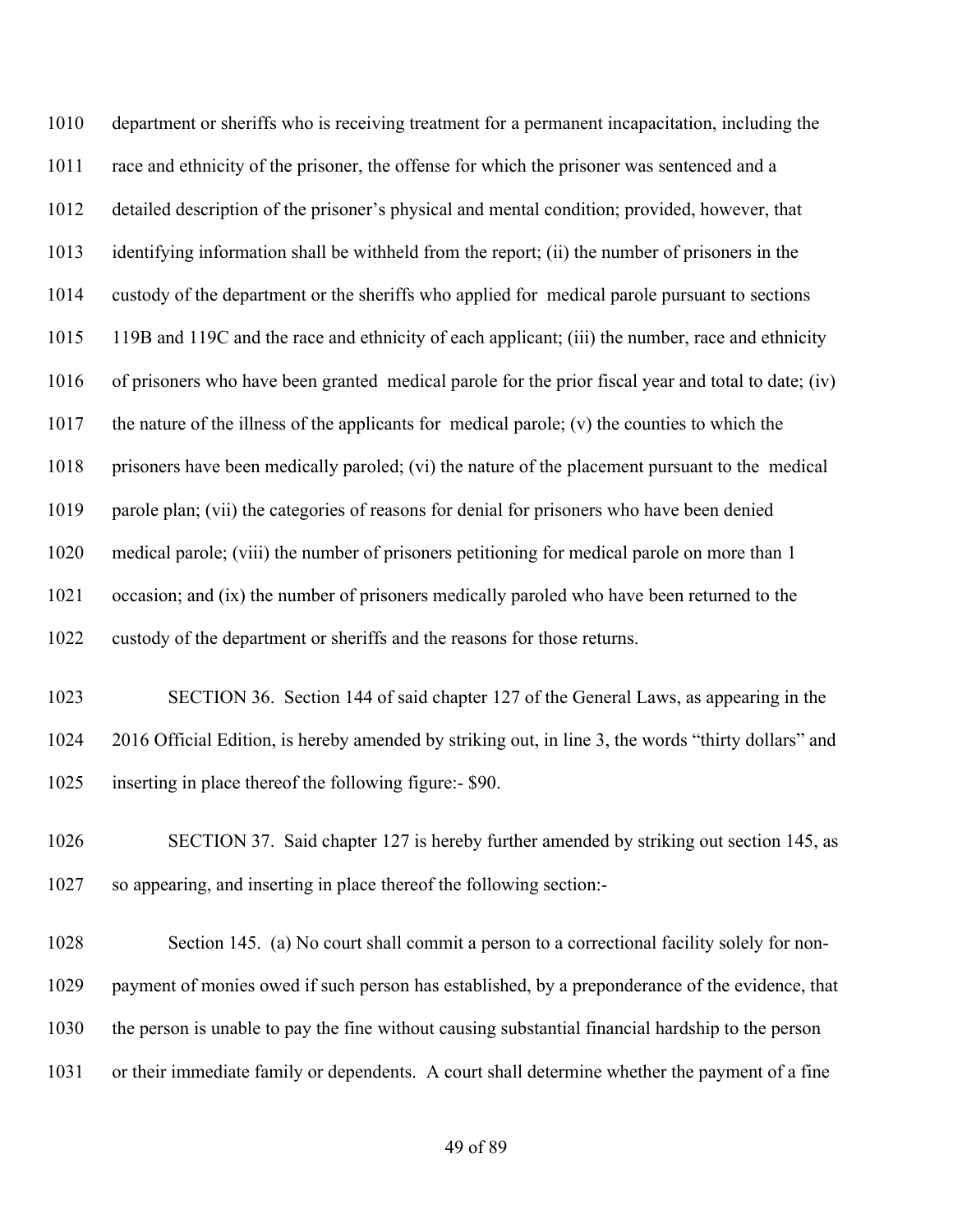would cause such substantial financial hardship after a hearing, and, in making such

 determination, shall consider the person's employment status, income, financial resources, living expenses, number of dependents, and any special circumstances that may affect a person's ability to pay.

- (b) No court shall commit a person to a correctional facility for non-payment of monies owed if such a person was not represented by counsel for the commitment proceeding.
- (c) Courts may consider alternatives to incarceration before committing a person to a prison or place of confinement solely for non-payment of a fine or a fine and expenses.
- (d) If a court determines that the payment of a fine would cause a substantial financial hardship pursuant to subsection (a), the court shall impose an alternative to a fine or sentence to a correctional facility including, without limitation, community service.
- (e) A person confined to a correctional facility for non-payment of monies owed may petition the court for discharge from such correctional facility for an inability to pay such monies owed due to a substantial financial hardship. If, after a hearing pursuant to subsection (a), the court determines that said person is not able to pay the monies owed without causing a substantial financial hardship to the person, or the person's immediate family or dependents, the court shall discharge said person from such correctional facility. No filing fee shall be charged 1049 for the filing of the petition.
- SECTION 38. Section 1 of chapter 138 of the General Laws, as so appearing, is hereby amended by inserting after the definition of "Alcoholic beverages" the following definition: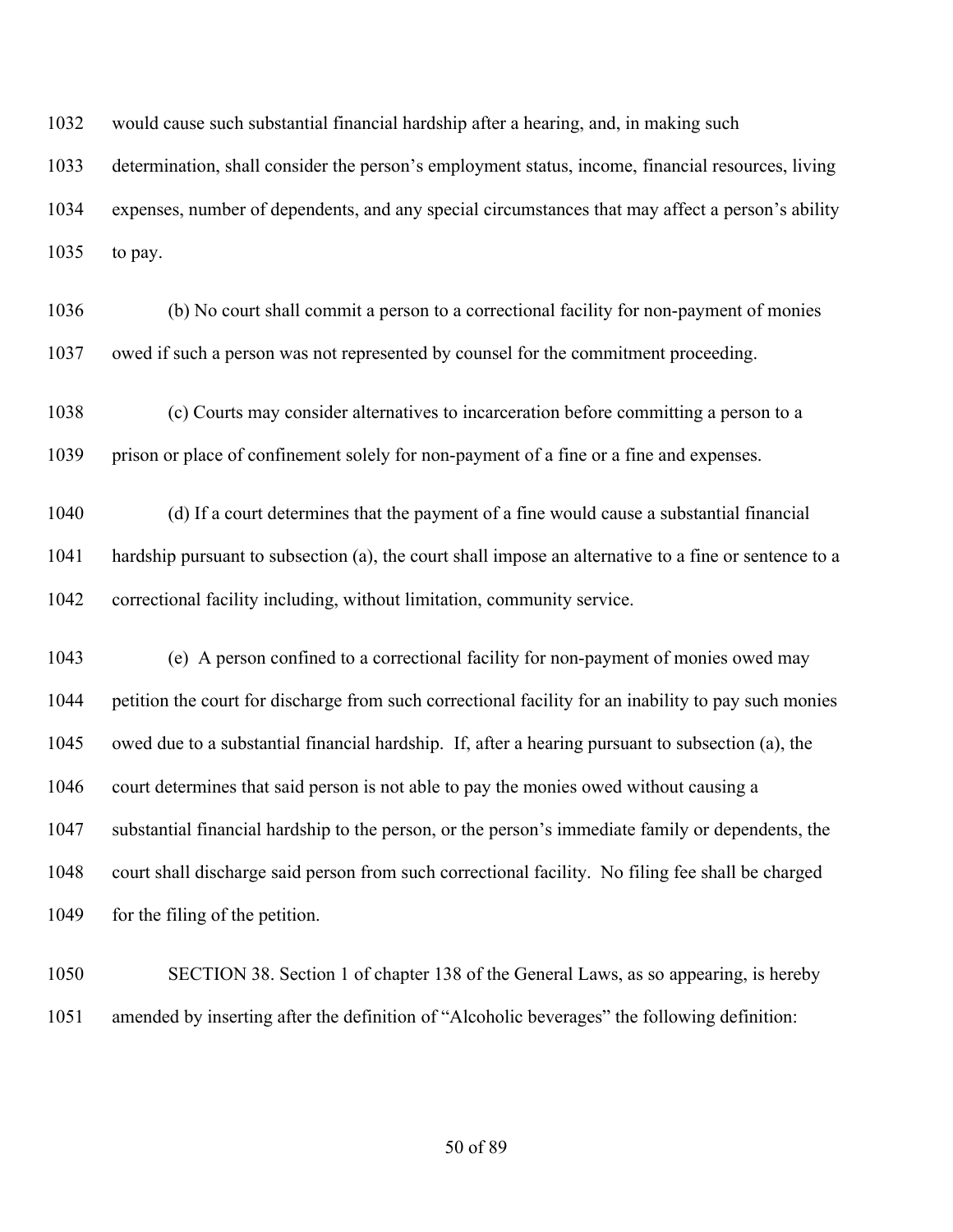"Alcohol-related incapacitation", the condition of an intoxicated person who, by reason of the consumption of intoxicating liquor, is: (a) unconscious; (b) in need of medical attention; or (c) likely to suffer or cause physical harm or damage property.

 SECTION 39. Said chapter 138 is hereby further amended by inserting after section 34D the following section:-

 Section 34E. (a) A person under 21 years of age who, in good faith, seeks medical assistance for someone experiencing alcohol-related incapacitation shall not be charged or prosecuted under sections 34 or 34A if the evidence for the charge of purchase or possession of alcohol was gained as a result of seeking medical assistance.

 (b) A person under 21 years of age who experiences alcohol-related incapacitation and is in need of medical assistance and, in good faith, seeks such medical assistance, or is the subject of such a good faith request for medical assistance, shall not be charged or prosecuted under sections 34 or 34A if the evidence for the charge of purchase or possession of alcohol was gained as a result of seeking medical assistance.

 SECTION 40. Section 4 of chapter 151B of the General Laws, as appearing in the 2016 Official Edition, is hereby amended by striking out, in line 408, the word "five" and inserting in 1068 place thereof the following figure:- 3.

 SECTION 41. Said section 4 of said chapter 151B, as so appearing, is hereby further amended by inserting after the word "information", in line 412, the following words:- , or (iv) a criminal record, or anything related to a criminal record, that has been sealed or expunged pursuant to chapter 276.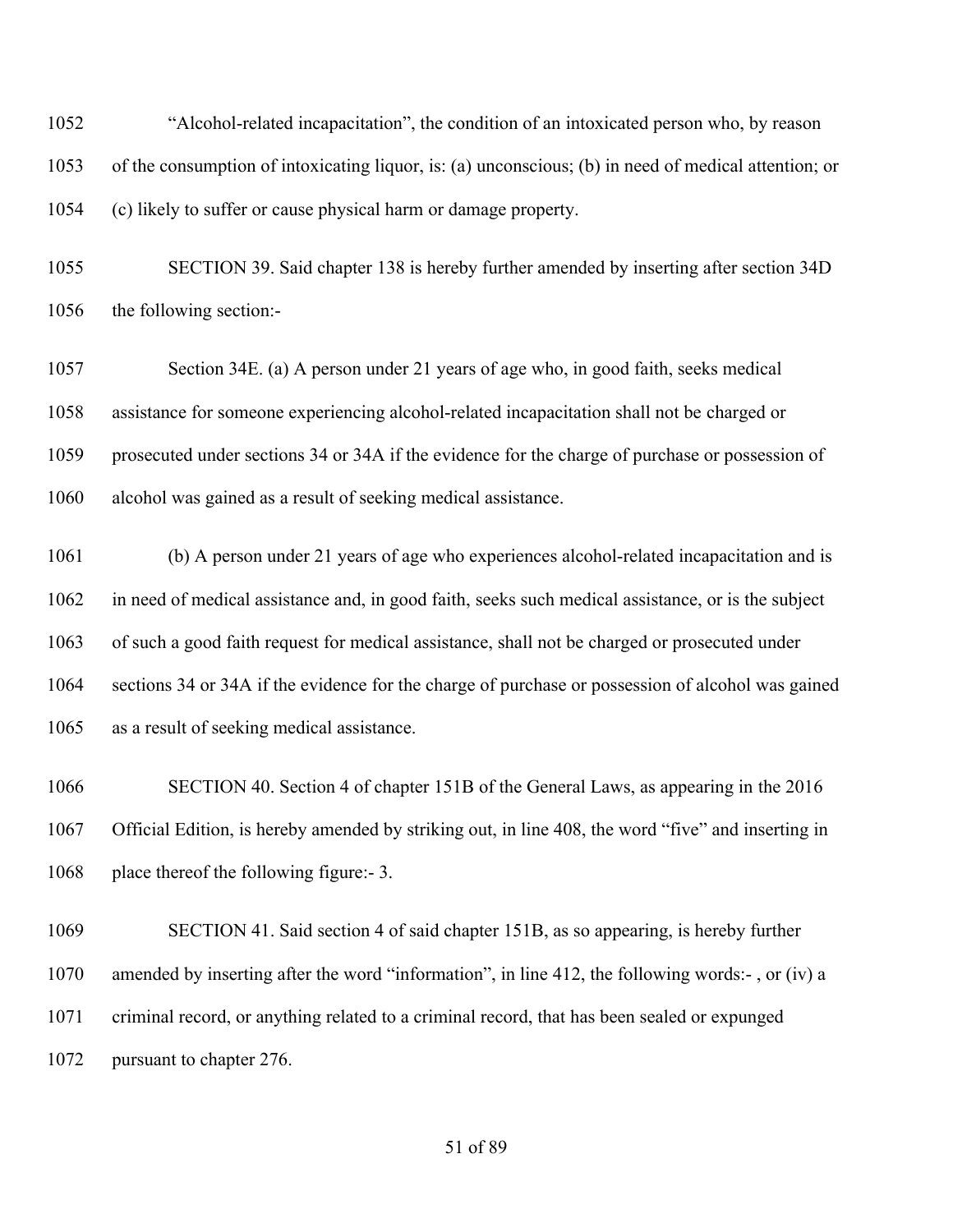SECTION 42. Section 10 of chapter 209A of the General Laws, as so appearing, is hereby amended by striking out, in lines 7 and 8, the words "the person, or the dependents of such person, severe financial hardship" and inserting in place thereof the following words:- substantial financial hardship to the person or the person's immediate family or the person's dependents.

 SECTION 43. Section 8 of chapter 258B of the General Laws, as so appearing, is hereby amended by striking out, in lines 38 to 40, inclusive, the words "would impose a severe financial hardship upon the person against whom the assessment is imposed" and inserting in place thereof the following words:- would cause a substantial financial hardship to the person against whom the assessment is imposed or the person's immediate family or the person's dependents.

 SECTION 44. Section 13 of chapter 265 of the General Laws, as so appearing, is hereby amended by adding the following paragraph:-

 Any business organization including, without limitation, a corporation, association, partnership, or other legal entity that commits manslaughter shall be punished by a fine of not more than \$250,000. If a business organization is found guilty under this section, the appropriate commissioner or secretary may debar the corporation, under section 29F of chapter 29, for a 1089 period not to exceed 10 years.

 SECTION 45. The second paragraph of section 47 of said chapter 265, as so appearing, is hereby amended by striking out the last sentence and inserting in place thereof the following sentence:- If the court finds that such fees would cause a substantial financial hardship to the offender or the person's immediate family or the person's dependents, the court may waive such fees.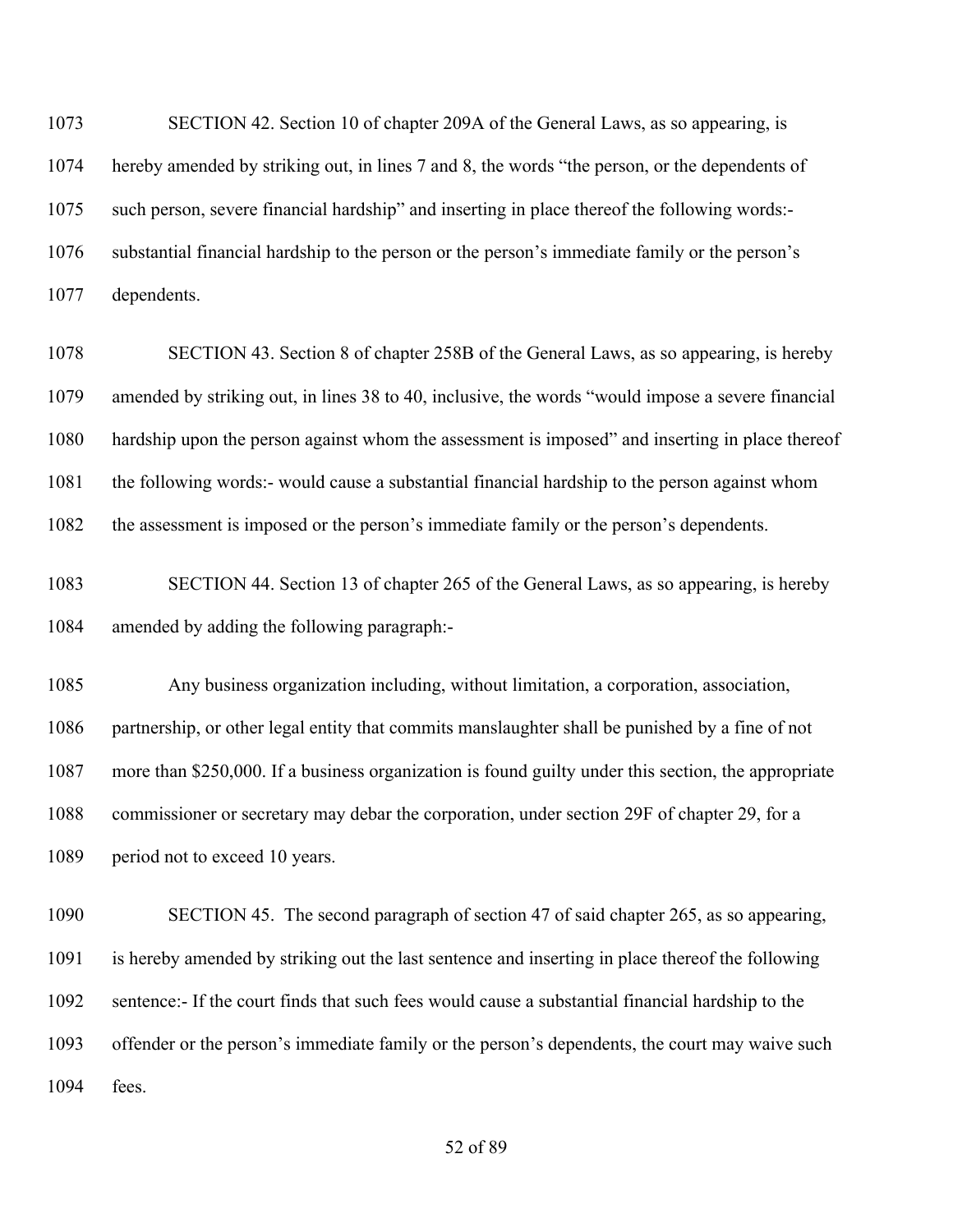SECTION 46. Section 27A of chapter 266 of the General Laws, as so appearing, is hereby amended by striking out, in lines 32 to 34, inclusive, the words "impose an undue financial hardship on the defendant or his family, the court may modify the amount, time or method of payment, but may not grant complete remission from payment of restitution" and inserting in place thereof the following words:- cause a substantial financial hardship to the defendant or the defendant's immediate family or the defendant's dependents, the court may grant remission from any payment of restitution or modify the amount, time or method of payment.

 SECTION 47. Section 28 of said chapter 266, as so appearing, is hereby amended by inserting after the word "thereof", in line 40, the following words- , except for a conviction or adjudication for malicious damage to a motor vehicle or trailer,.

 SECTION 48. Section 29 of said chapter 266, as so appearing, is hereby amended by striking out, in lines 45 to 47, inclusive, the words "impose an undue financial hardship on the defendant or his family, the court may modify the amount, time or method of payment, but may not grant complete remission from payment of restitution" and inserting in place thereof the following words:- cause a substantial financial hardship to the defendant or the defendant's immediate family or the defendant's dependents, the court may grant remission from any payment of restitution or modify the amount, time or method of payment.

 SECTION 49. Section 30 of said chapter 266, as so appearing, is hereby amended by striking out, in line 9 and lines 13 and 14, the words "two hundred and fifty dollars" and inserting in place thereof, in each instance, the following figure:- \$750.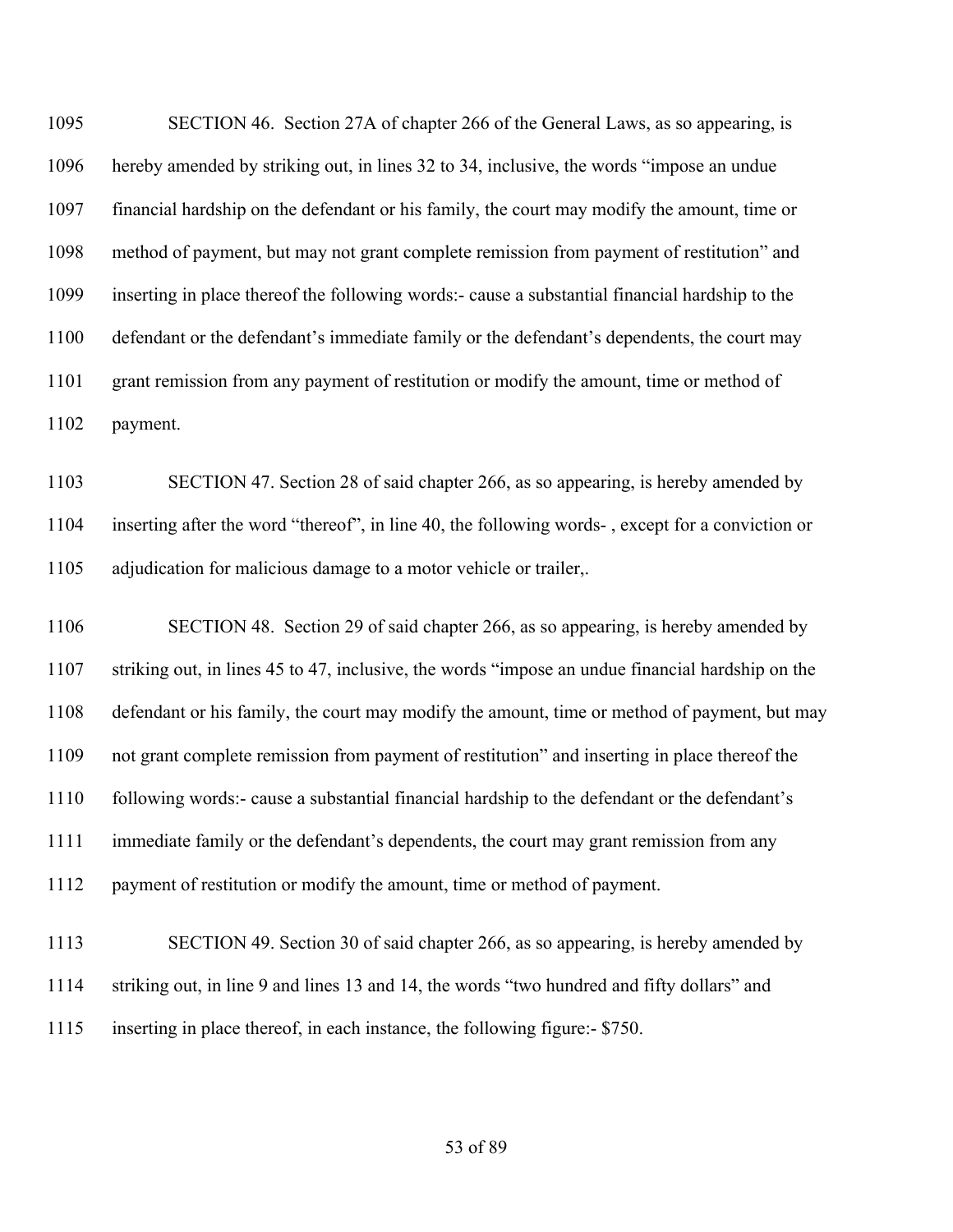SECTION 50. Said section 30 of said chapter 266, as so appearing, is hereby further amended by striking out, in lines 15 to 23, inclusive, the words "three hundred dollars; or, if the property was stolen from the conveyance of a common carrier or of a person carrying on an express business, shall be punished for the first offence by imprisonment for not less than six months nor more than two and one half years, or by a fine of not less than fifty nor more than six hundred dollars, or both, and for a subsequent offence, by imprisonment for not less than eighteen months nor more than two and one half years, or by a fine of not less than one hundred and fifty nor more than six hundred dollars, or both" and inserting in place thereof the following figure:- \$900.

 SECTION 51. Section 37B of said chapter 266, as so appearing, is hereby amended by striking out, in lines 24 and 25, 29 and 30, 37 and 38, and lines 45 and 46, the words "two hundred and fifty dollars" and inserting in place thereof, in each instance, the following figure:- \$750.

 SECTION 52. Said section 37B of said chapter 266, as so appearing, is hereby further amended by striking out, in lines 49 and 50, the words "five hundred dollars" and inserting in place thereof the following figure:-\$1,500.

1132 SECTION 53. Section 37C of said chapter 266, as so appearing, is hereby amended by striking out, in lines 12, 17, 23 and lines 31 and 32, the words "two hundred and fifty dollars" and inserting in place thereof, in each instance, the following figure:-\$750.

 SECTION 54. Said section 37C of said chapter 266, as so appearing, is hereby further amended by striking out, in lines 39 and 40, the words "two thousand dollars" and inserting in place thereof the following figure:-\$6,000.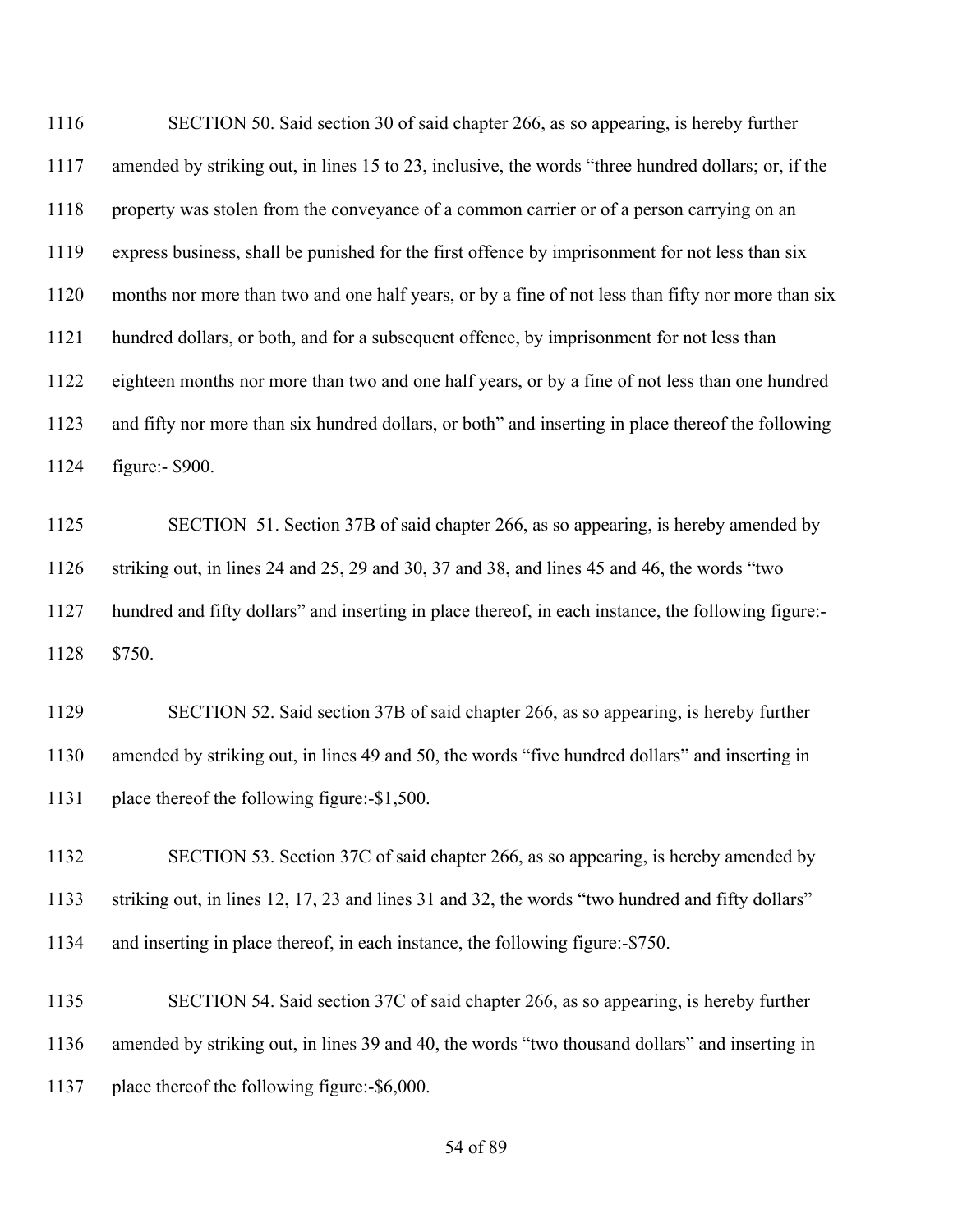| 1138 | SECTION 55. Section 60 of said chapter 266, as so appearing, is hereby amended by                |
|------|--------------------------------------------------------------------------------------------------|
| 1139 | striking out, in lines 13, 16 and 20, the figure "\$250" and inserting in place thereof, in each |
| 1140 | instance, the following figure:- \$750.                                                          |

 SECTION 56. Said section 60 of said chapter 266, as so appearing, is hereby further amended by striking out, in line 15, the figure "\$1,000" and inserting in place thereof the following figure:- \$3,000.

 SECTION 57. The second paragraph of section 108 of said chapter 266, as so appearing, is hereby amended by striking out the third sentence and inserting in place thereof the following sentence:- If the defendant is indigent or if the court finds that ordering such restitution would cause a substantial financial hardship to the defendant or the defendant's immediate family or the defendant's dependents, the court may determine that the interests of the victim and of justice would not be served by ordering such restitution.

 SECTION 58. Said section 108 of said chapter 266, as so appearing, is hereby further amended by striking out, in lines 28 and 29, the words "an undue financial hardship on the defendant or his family" and inserting in place thereof the following words:- a substantial financial hardship on the defendant or the defendant's immediate family or the defendant's dependents.

1155 SECTION 59. Section 111B of said chapter 266, as so appearing, is hereby amended by striking out, in lines 45 to 47, inclusive, the words "impose an undue financial hardship on the defendant or his family, the court may modify the amount, time or method of payment, but may not grant complete remission from payment of restitution" and inserting in place thereof the following words:- cause a substantial financial hardship to the defendant or the defendant's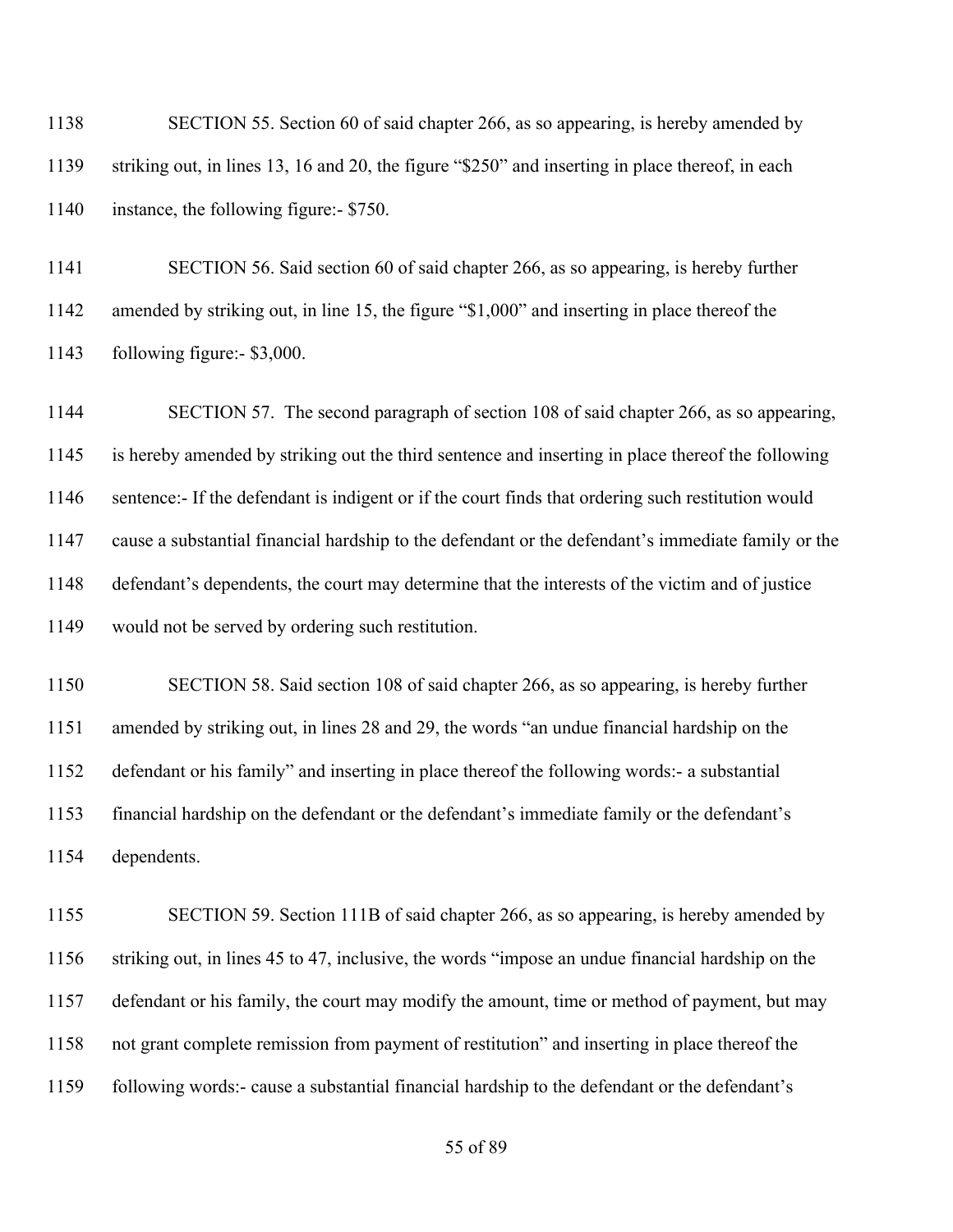immediate family or the defendant's dependents, the court may grant remission from any

payment of restitution or modify the amount, time or method of payment.

 SECTION 60. Section 126A of said chapter 266, as so appearing, is hereby amended by striking out the second paragraph.

 SECTION 61. Section 126B of said chapter 266, as so appearing, is hereby amended by striking out the second paragraph.

 SECTION 62. Section 127 of said chapter 266, as so appearing, is hereby amended by striking out, in line 13, the words "two hundred and fifty dollars" and inserting in place thereof 1168 the following figure:- \$750.

 SECTION 63. Section 14B of chapter 269 of the General Laws, as so appearing, is hereby amended by striking out subsection (b) and inserting in place thereof the following subsection:-

 (b) Upon any conviction under this section, the court shall conduct a hearing to ascertain the extent of costs incurred, and damages and financial loss sustained by any emergency response services provider as a result of the violation and shall order the defendant to make restitution to the emergency response services provider or providers for any such costs, damages or loss. The court shall consider the defendant's present and future ability to pay restitution in its determinations relative to the imposition of a fine. In determining the amount, time and method of payment of restitution, the court shall consider the defendant's employment status, earning ability, financial resources, living expenses, dependents, and any special circumstances that may have bearing on their ability to pay. The court may waive restitution or modify the amount, time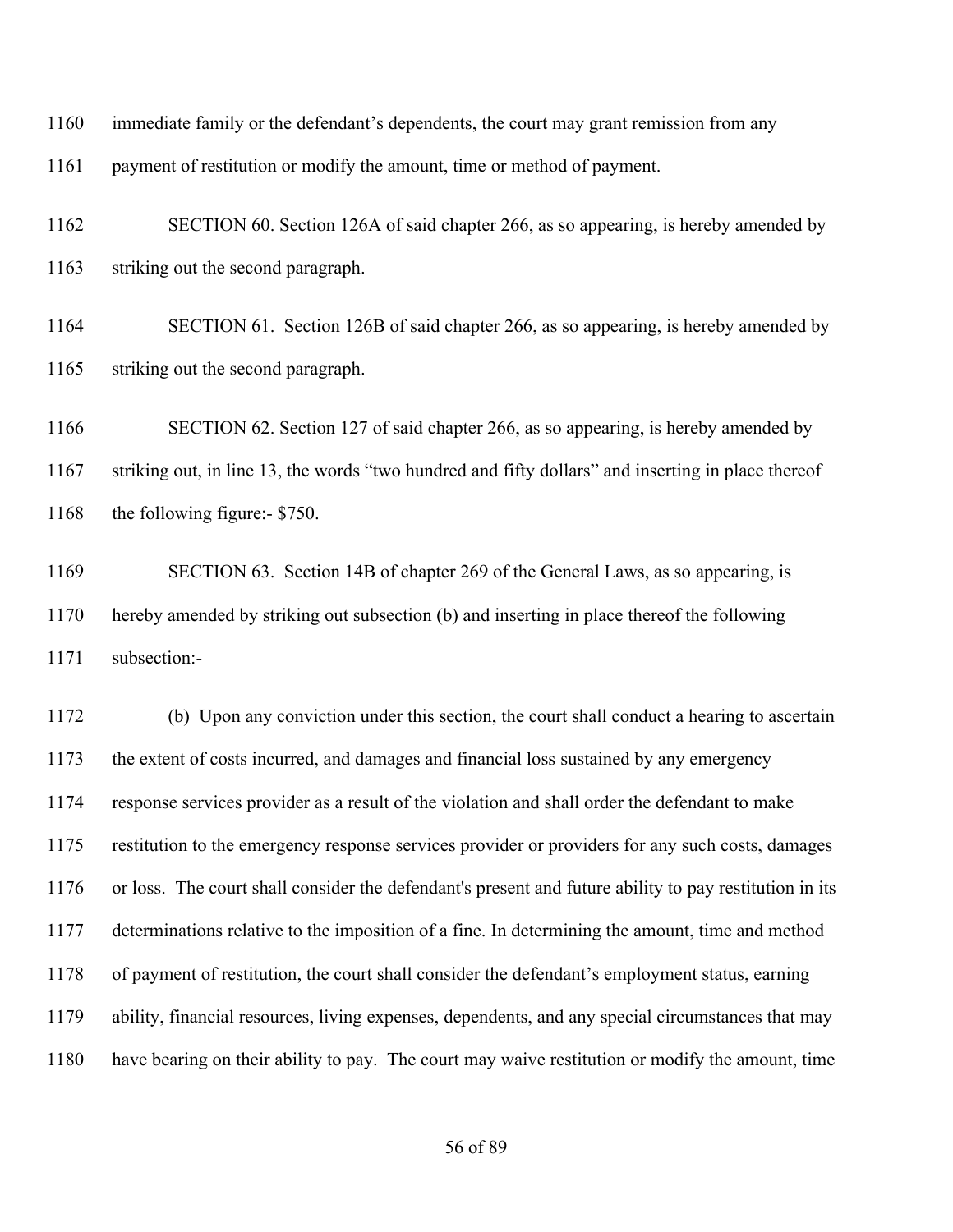or method of payment if such restitution payment would cause a substantial financial hardship to the defendant or the defendant's immediate family or the defendant's dependents.

 SECTION 64. Chapter 274 of the General Laws is hereby amended by adding the following section:-

 Section 8. Whoever solicits, counsels, advises, or otherwise entices another to commit a crime that may be punished by imprisonment in the state prison, with the intent that the person, in fact, commit or procure the commitment of such crime shall, except as otherwise provided, be punished as follows:

 First, by imprisonment for not more than 20 years in the state prison or for not more than 2½ years in a jail or house of correction, or by a fine of not more than \$10,000, or by both such fine and imprisonment, if the intent of the solicitation, counsel, advice or enticement was for the person to commit a crime punishable by imprisonment for life.

1193 Second, by imprisonment for not more than 10 years in the state prison or for not more than 2½ years in a jail or house of correction, or by a fine of not more than \$10,000, or by both such fine and imprisonment, if the intent of the solicitation, counsel, advice or enticement was 1196 for the person to commit a crime punishable by imprisonment in the state prison for 10 years or more.

 Third, by imprisonment for not more than 5 years in the state prison or for not more than 2½ years in a jail or house of correction, or by a fine of not more than \$5,000, or by both such fine and imprisonment, if the intent of the solicitation, counsel, advice or enticement was for the 1201 person to commit a crime punishable by imprisonment in the state prison for 5 years or more.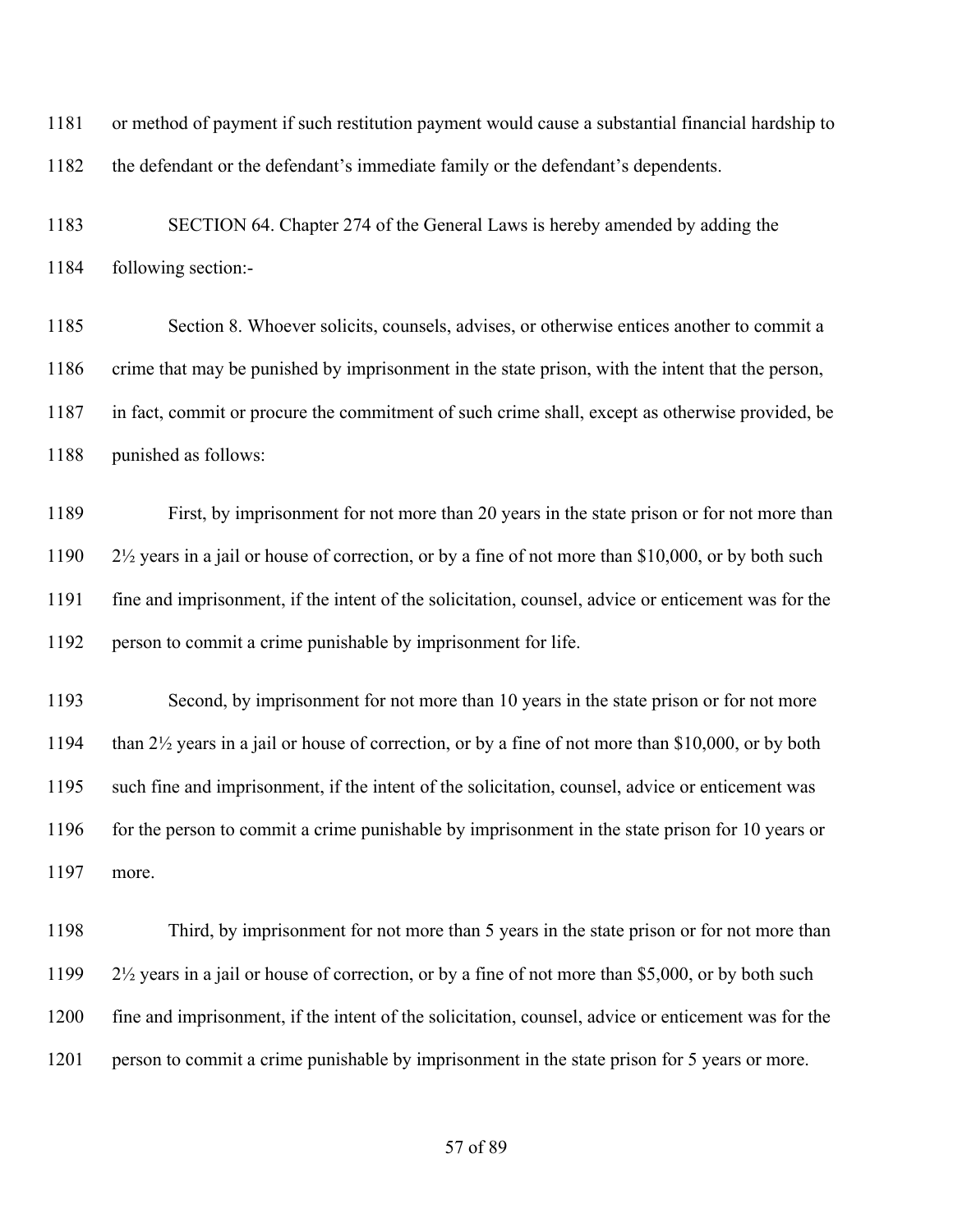Fourth, by imprisonment for not more 2½ years in a jail or house of correction, or by a 1203 fine of not more than \$2,000, or by both such fine and imprisonment, if the intent of the solicitation, counsel, advice or enticement was for the person to commit a crime punishable by imprisonment in the state prison for less than 5 years.

 If a person is convicted of solicitation, counsel, advice or enticement for which crime the penalty is expressly set forth in any other section of the General Laws, the provisions of this section shall not apply to said crime and the penalty in the applicable section of the General Laws shall be imposed pursuant to the provisions of such other section.

 SECTION 65. Section 30 of chapter 276 of the General Laws, as appearing in the 2016 Official Edition, is hereby amended by striking out, in lines 5 and 6, the words " upon a finding of good cause by the court the fee may be waived" and inserting in place thereof the following words:- the court may waive the fee upon a finding of good cause or upon a finding that such a fee would cause a substantial financial hardship to the person, the person's immediate family or the person's dependents.

 SECTION 66. Said section 30 of said chapter 276, as so appearing, is hereby further amended by inserting after the word "indigent", in line 11, the following words:- or that such fee would cause a substantial financial hardship to the person, the person's immediate family or the person's dependents.

1220 SECTION 67. Section 31 of said chapter 276, as so appearing, is hereby amended by inserting after the word "cause", in line 6, the following words:- or upon a finding that such an assessment would cause a substantial financial hardship to the person, the person's immediate family or the person's dependents.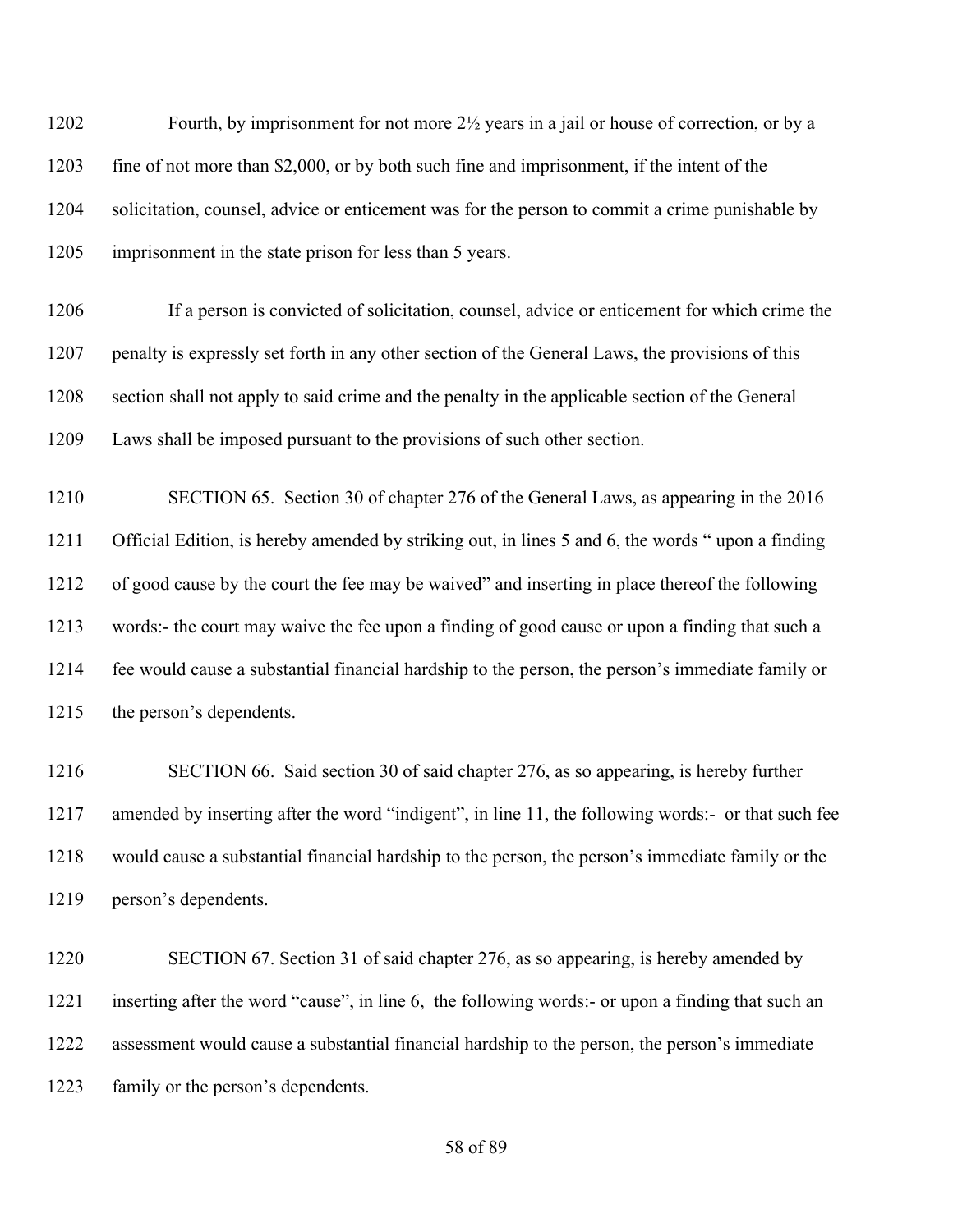| 1224 | SECTION 68. Section 57 of said chapter 276, as so appearing, is hereby amended by                   |
|------|-----------------------------------------------------------------------------------------------------|
| 1225 | inserting after the first sentence the following sentence:- Except in cases where the person is     |
| 1226 | determined to pose a danger to the safety of any other person or the community under section        |
| 1227 | 58A, bail shall be set in an amount no higher than what would reasonably assure the appearance      |
| 1228 | of the person before the court after taking into account the person's financial resources;          |
| 1229 | provided, however, that a higher bail may be set if neither alternative nonfinancial conditions nor |
| 1230 | a bail amount which the person could likely afford would adequately assure the person's             |
| 1231 | appearance before the court.                                                                        |
| 1232 | SECTION 69. Said section 57 of said chapter 276, as so appearing, is hereby further                 |
| 1233 | amended by inserting after the word "ties", in line 50, the following words:-, the person's         |
| 1234 | financial resources and financial ability to give bail.                                             |
| 1235 | SECTION 70. Said section 57 of said chapter 276, as so appearing, is hereby further                 |
| 1236 | amended by inserting after the second paragraph the following paragraph:-                           |
| 1237 | If bail is set at an amount that is likely to result in the person's long-term pretrial             |
| 1238 | detention because he or she lacks the financial resources to post said amount, an authorized        |
| 1239 | person setting bail must provide written or orally recorded findings of fact and a statement of     |
| 1240 | reasons as to why, under the relevant circumstances, neither alternative nonfinancial conditions    |
| 1241 | nor a bail amount that the person can afford will reasonably assure his or her appearance before    |
| 1242 | the court, and further, must explain how the bail amount was calculated.                            |
| 1243 | SECTION 71. Section 58 of said chapter 276, as so appearing, is hereby amended by                   |
| 1244 | inserting after the first sentence the following sentence: Except in cases where the person is      |
| 1245 | determined to pose a danger to the safety of any other person or the community under section        |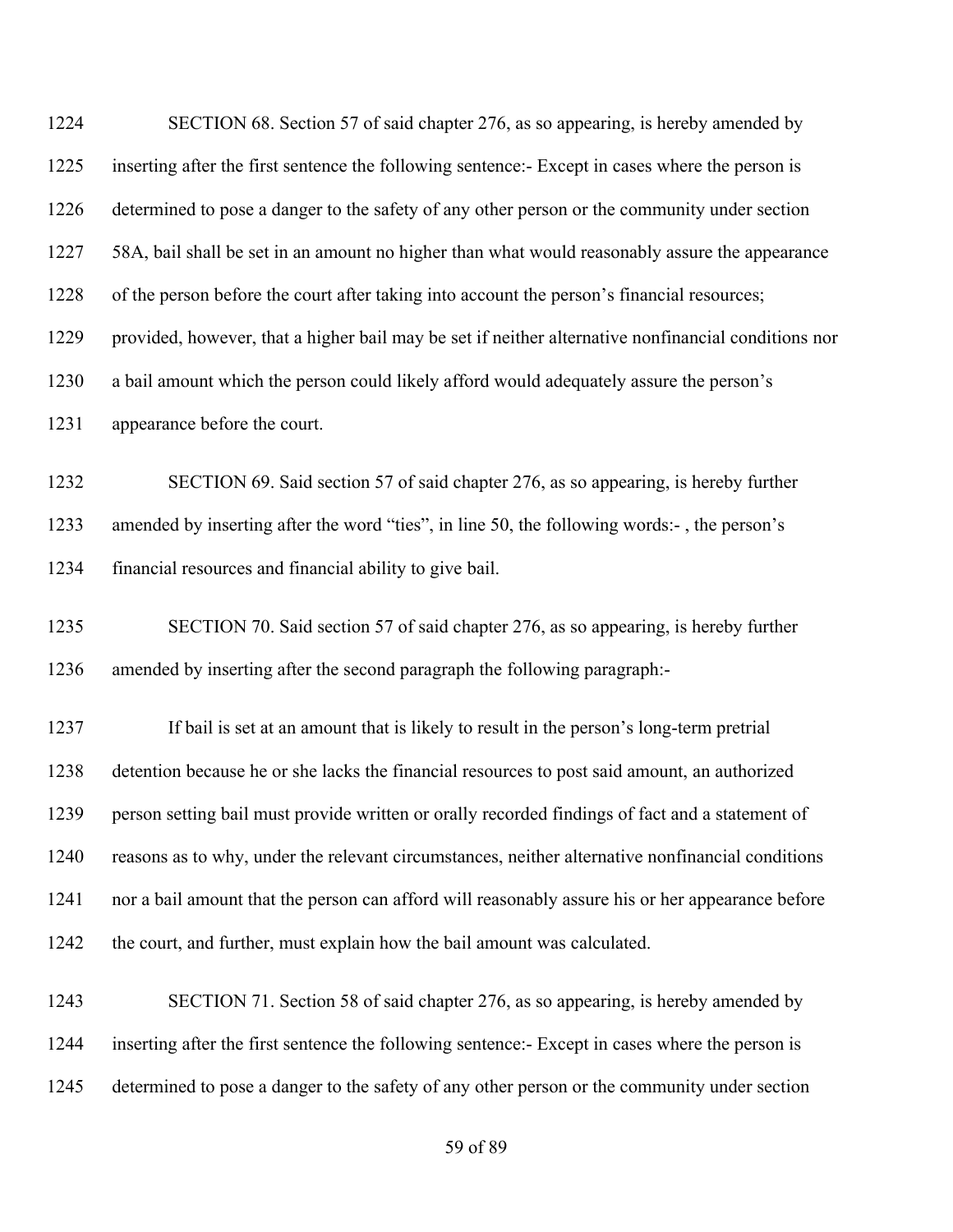58A, bail shall be set in an amount no higher than what would reasonably assure the appearance 1247 of the person before the court after taking into account the person's financial resources; provided, however, that a higher bail may be set if neither alternative nonfinancial conditions nor a bail amount which the person could likely afford would adequately assure the person's appearance before the court.

 SECTION 72. Said section 58 of said chapter 276, as so appearing, is hereby further amended by inserting after the word "resources", in line 20, the following words:- and financial ability to give bail.

 SECTION 73. Said section 58 of said chapter 276, as so appearing, is hereby further amended by inserting after the first paragraph the following paragraph:-

 If bail is set at an amount that is likely to result in the person's long-term pretrial detention because he or she lacks the financial resources to post said amount, an authorized person setting bail must provide written or orally recorded findings of fact and a statement of reasons as to why, under the relevant circumstances, neither alternative nonfinancial conditions nor a bail amount that the person can afford will reasonably assure his or her appearance before the court, and further, must explain how the bail amount was calculated.

 SECTION 74. Section 87A of said chapter 276, as so appearing, is hereby amended by inserting after the fourth paragraph the following 2 paragraphs:-

 The court shall not assess said monthly probation fee or said administrative probation fee upon any person placed on supervised probation or administrative supervised probation after release from prison or a house of correction for said person's first 6 months of such probation if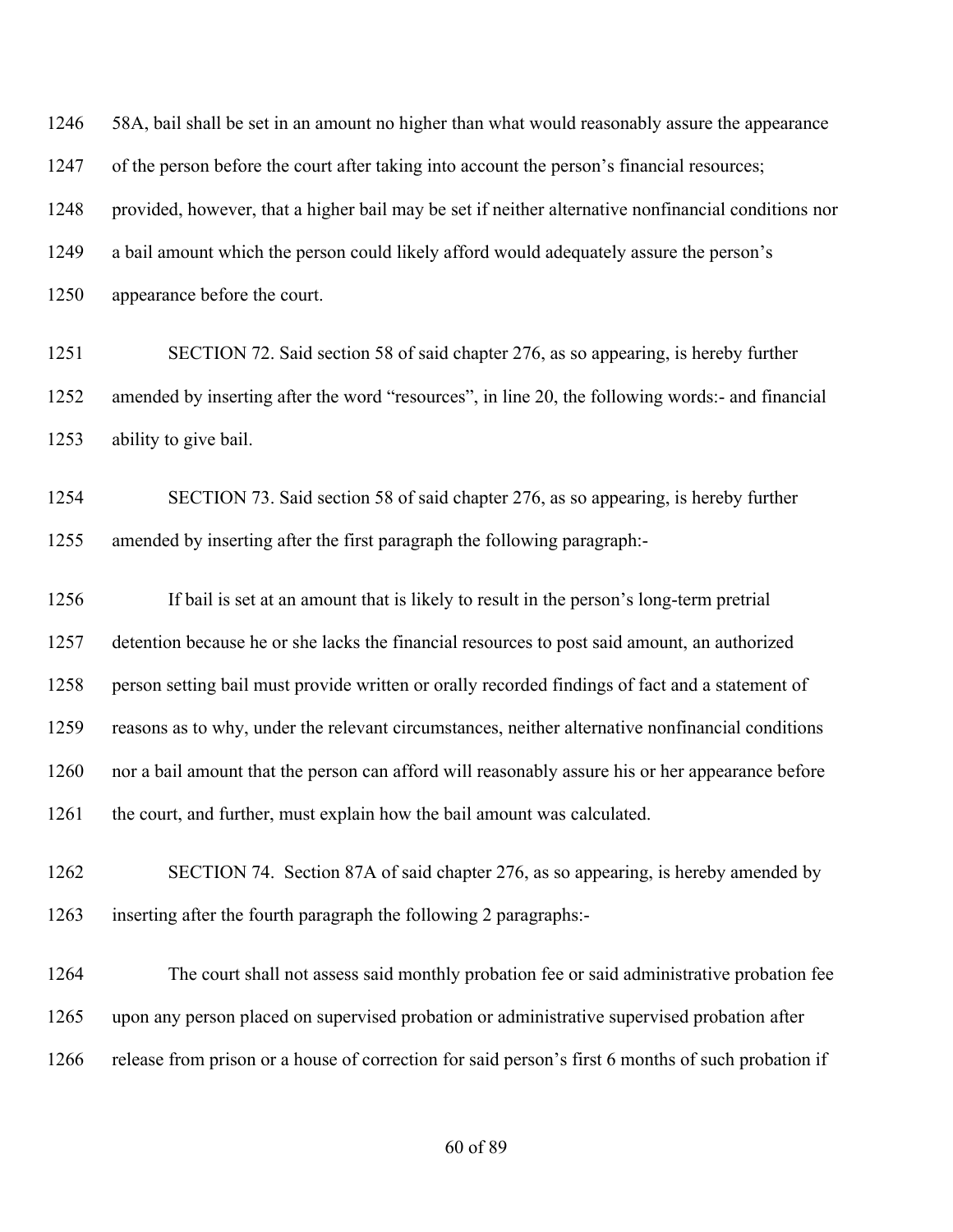it determines, after a hearing and upon written findings, that said fees would constitute a substantial financial hardship to the person, the person's immediate family or dependents.

 If the court determines after said hearing and upon such written findings that said fees would constitute a substantial financial hardship to said person, the person's immediate family or dependents, the court shall waive payment of either or both said fees. No later than 6 months 1272 after the waiver, and every 6 months thereafter, the chief probation officer or the officer's designee shall conduct a further reassessment of the financial circumstances of said person to ensure that the person continues to meet the definition of substantial financial hardship. The chief probation officer or the officer's designee shall prepare, sign and file with the court a written report certifying that the person continues to meet, or no longer meets, the definition of substantial financial hardship. Upon receipt of the report, if such report certifies that the person no longer meets the definition of substantial financial hardship, the court shall hold a hearing, and shall revoke the waiver and impose either or both said fees if the court finds after said hearing that the person no longer meets the definition of substantial financial hardship.

 SECTION 75. Said section 87A of said chapter 276, as so appearing, is hereby further amended by striking out, in lines 42 to 44, inclusive, the words "an undue hardship on said person or his family due to limited income, employment status, or any other factor" and inserting in place thereof the following words:- a substantial financial hardship for the person, the person's immediate family or dependents.

 SECTION 76. Said section 87A of said chapter 276, as so appearing, is hereby further amended by striking out, in line 45, the word "undue" and inserting in place thereof the following words:- substantial financial.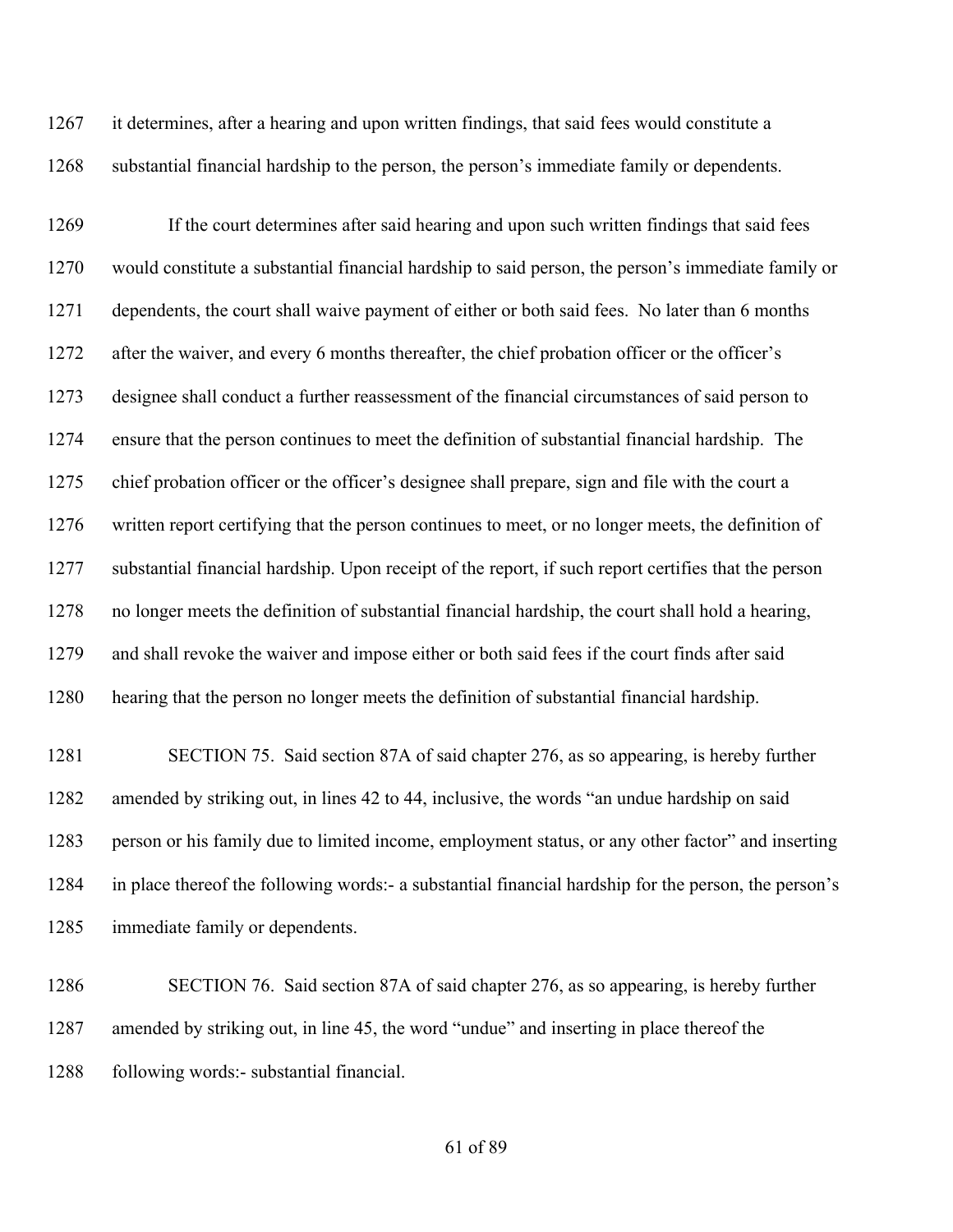SECTION 77. The sixth paragraph of said section 87A of said chapter 276, as so appearing, is hereby amended by adding the following sentence:- Said person shall pay said administrative victims service surcharge once each month during such time as said person remains on administrative supervised probation.

 SECTION 78. The seventh paragraph of said section 87A of said chapter 276, as so appearing, is hereby amended by striking out the first sentence.

 SECTION 79. Said section 87A of said chapter 276, as so appearing, is hereby further amended by striking out, in lines 86 to 88, inclusive, the words "an undue hardship on said person or his family due to limited income, employment status, or any other factor" and inserting in place thereof the following words:- a substantial financial hardship for the person, the person's immediate family or dependents.

 SECTION 80. The third paragraph of section 92A of said chapter 276, as so appearing, is hereby amended by striking out the second sentence and inserting in place thereof the following sentence:- If the court finds that the payment of restitution due will cause a substantial financial hardship to the defendant, the defendant's immediate family or the defendant's dependents, the court may grant remission from any payment of restitution, or modify the amount, time or method of payment.

 SECTION 81. Section 100A of said chapter 276, as so appearing, is hereby amended by striking out, in lines 9, 14 and 21 the figure "5" and inserting in place thereof, in each instance, the following figure:- 3.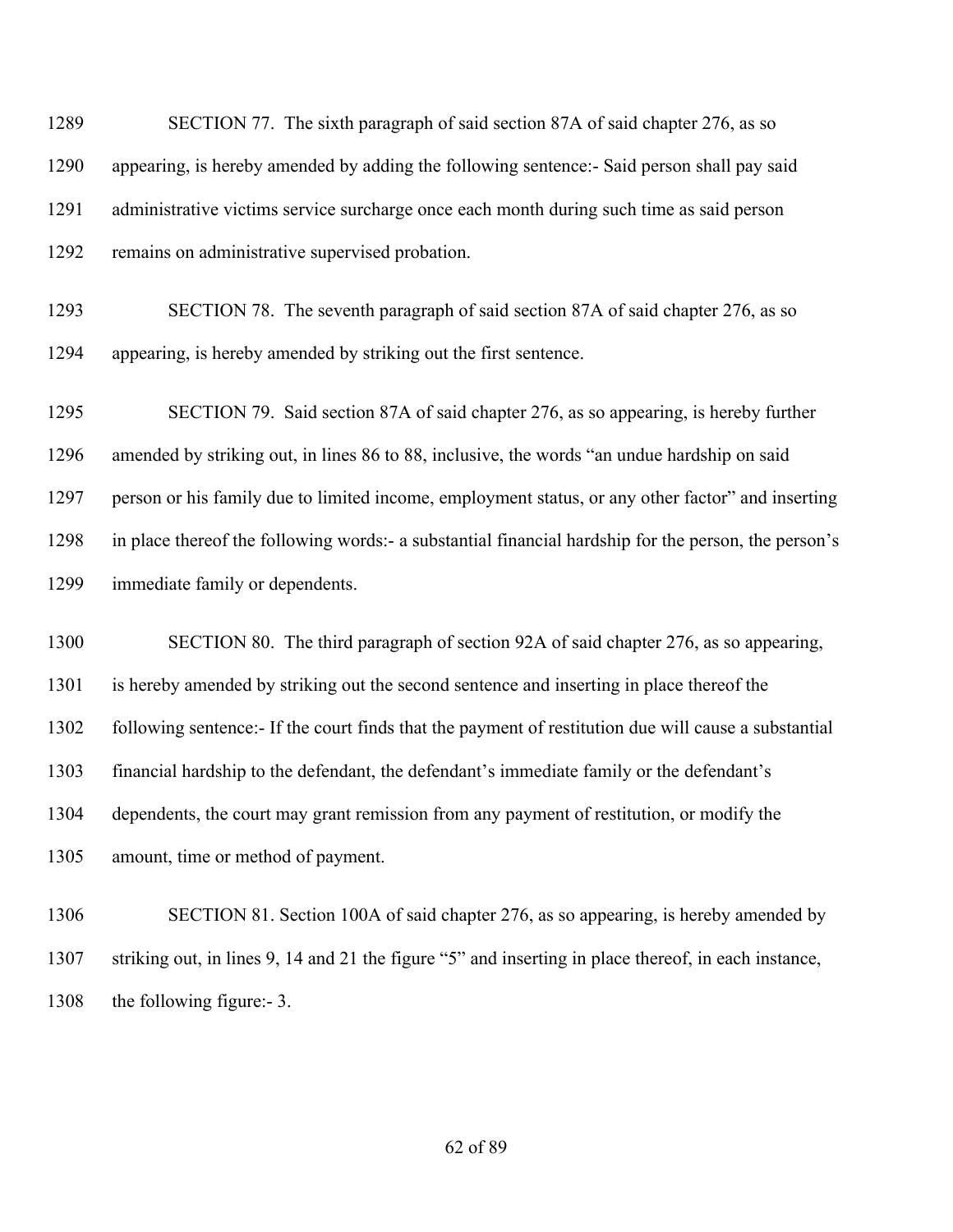SECTION 82. Said section 100A of said chapter 276, as so appearing, is hereby further amended by striking out, in lines 12, 15 and 22 the figure "10" and inserting in place thereof, in each instance, the following figure:- 7.

 SECTION 83. Said section 100A of said chapter 276, as so appearing, is hereby further amended by inserting after the words "268A", in line 28, the following words- , except for convictions for resisting arrest.

 SECTION 84. Said section 100A of said chapter 276, as so appearing, is hereby further amended by striking out the fifth paragraph and inserting in place thereof the following 2 paragraphs:-

 No county, municipal or state agency shall deny an application for a license to practice any trade or profession or an application for any occupational license solely because of the existence of a sealed record unless the county, municipal or state agency has conducted an adjudicatory proceeding pursuant to chapter 30A. A county, municipal or state agency denying an application for a license to practice any trade or profession or denying an application for any occupational license shall enter written findings as to the basis of its denial. A person whose application for a license to practice any trade or profession or for any occupational license has been denied solely because of the existence of a sealed record may appeal said denial pursuant to chapter 30A.

 An application for employment or housing which seeks information concerning prior arrests or convictions of the applicant shall include the following statement: "An applicant for employment or housing with a sealed record on file with the commissioner of probation may answer 'no record' with respect to an inquiry herein relative to prior arrests, criminal court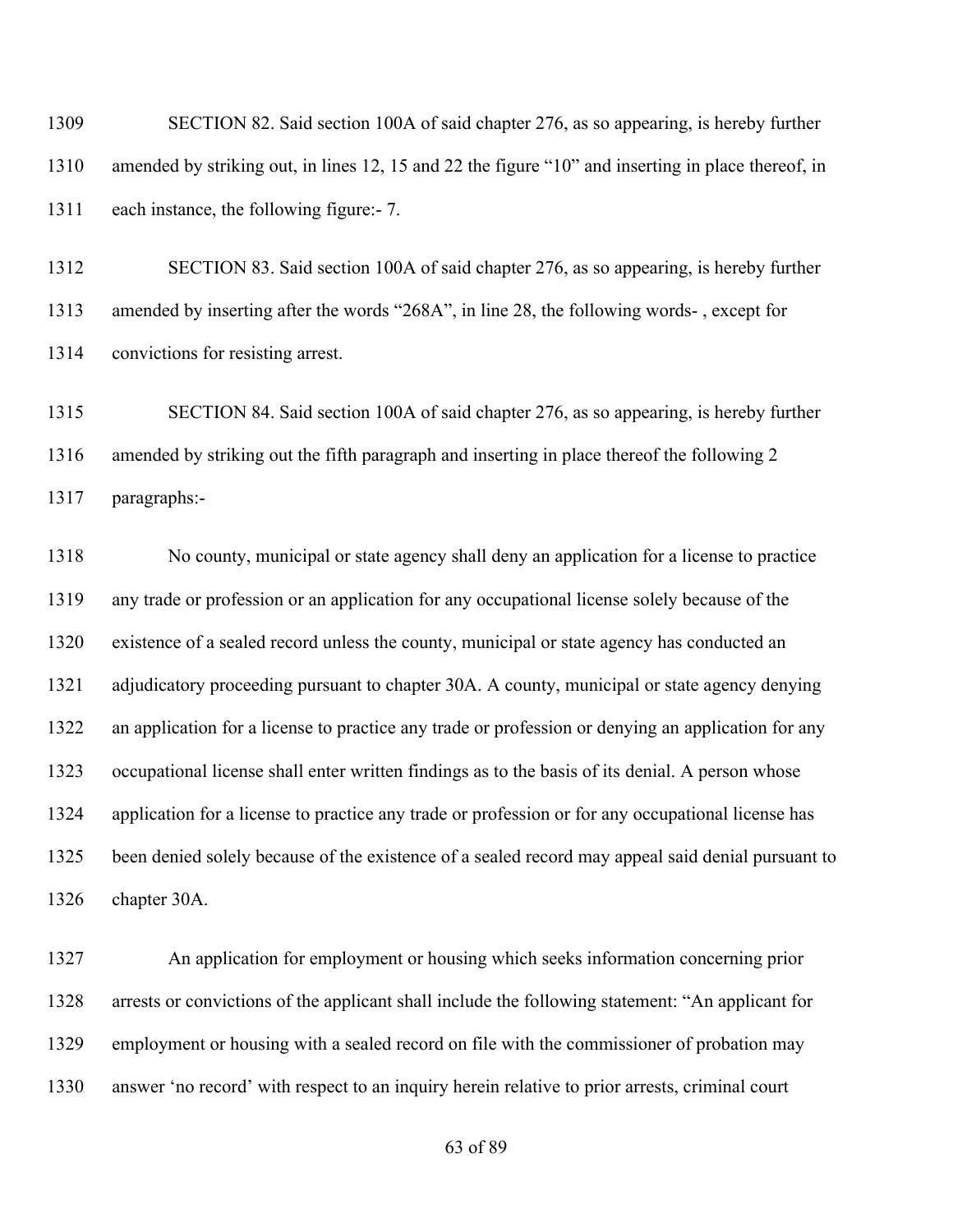appearances or convictions. An applicant for employment or housing with a sealed record on file with the commissioner of probation may answer 'no record' to an inquiry herein relative to prior arrests or criminal court appearances. In addition, any applicant for employment or housing may answer 'no record' with respect to any inquiry relative to prior arrests, court appearances or adjudications in all cases of delinquency or as a child in need of services which did not result in a complaint transferred to the superior court for criminal prosecution." The attorney general may enforce the provisions of this paragraph by a suit in equity commenced in the superior court.

 SECTION 85. Section 100C of said chapter 276, as so appearing, is hereby amended by striking out, in line 23, the words "used by an employer" and inserting in place thereof the 1340 following words:-, housing or an occupational license.

 SECTION 86. Said section 100C of said chapter 276, as so appearing, is hereby further amended by inserting after the word "employment", in line 26, the following words:- , housing or an occupational license.

 SECTION 87. Chapter 276 of the General Laws is hereby amended by inserting after section 100D the following 17 sections:-

1346 Section 100E. As used in sections 100E through 100U of this chapter, the following words shall, unless the context clearly requires otherwise, have the following meanings:-

"Attorney general", the attorney general of the commonwealth.

"Chief of police", the administrative head of the police department where the matter

resulting in a criminal record that is the subject of a petition originated.

"Commissioner", the commissioner of probation.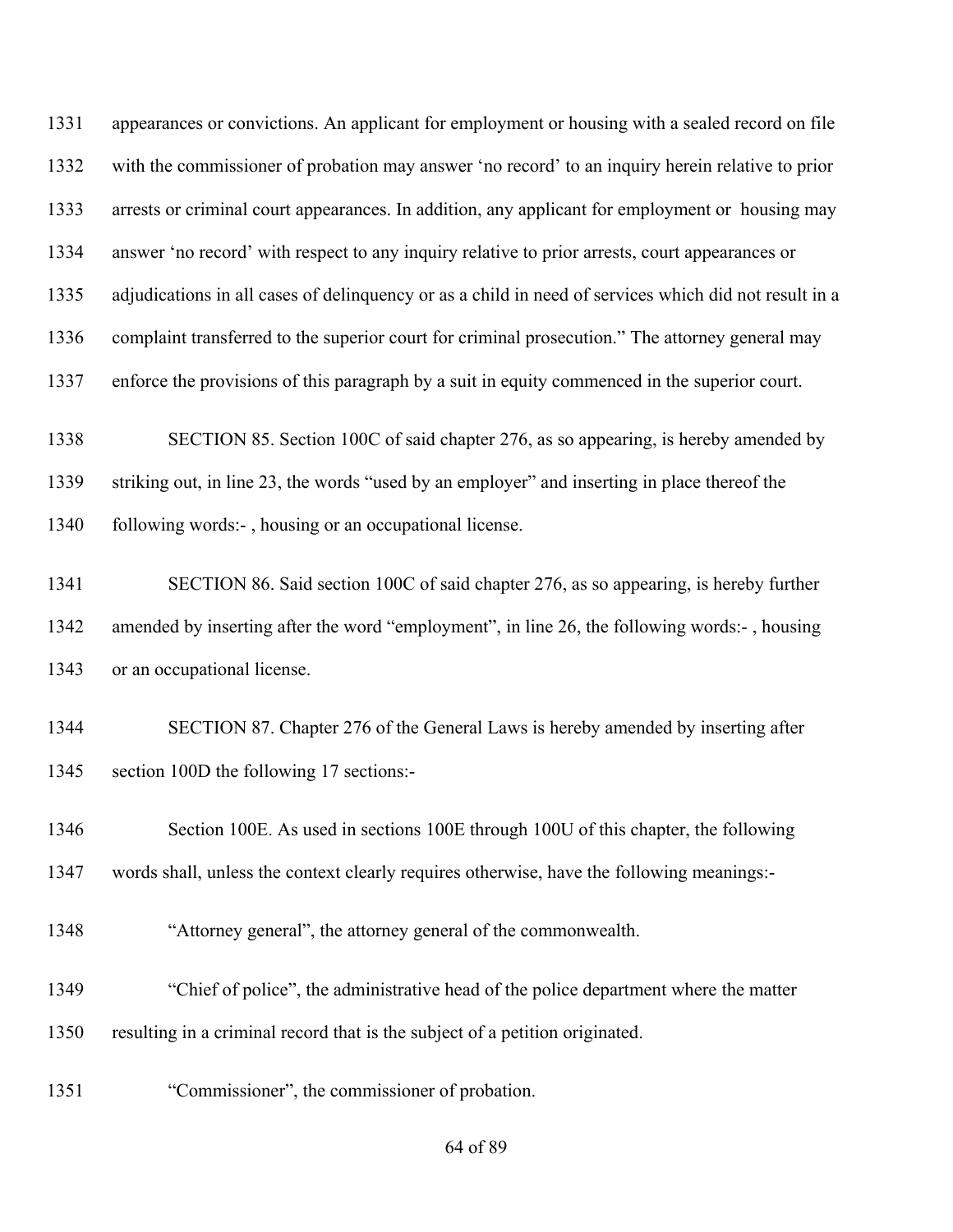| 1352 | "Consumer reporting agency", any person or organization which, for monetary fees,                 |
|------|---------------------------------------------------------------------------------------------------|
| 1353 | dues, or on a cooperative, not-for-profit basis, regularly engages in whole, or in part, in the   |
| 1354 | practice of assembling or evaluating criminal history, credit or other information on consumers   |
| 1355 | for the purpose of furnishing consumer reports to third parties, and which uses any means or      |
| 1356 | facility of interstate commerce for the purpose of preparing or furnishing consumer reports.      |
| 1357 | "County agency", any department or office of county government and any division,                  |
| 1358 | board, bureau, commission, institution, tribunal or other instrumentality thereof or thereunder.  |
| 1359 | "Court", the trial court of the commonwealth established pursuant to section 1 of chapter         |
| 1360 | 211B and any departments or offices established within the trial court.                           |
| 1361 | "Criminal court appearance", an arraignment on, all pre-trial and other post arraignment          |
| 1362 | judicial proceedings related to and the disposition of, a criminal offense.                       |
| 1363 | "Criminal justice agencies", those agencies at all levels of government, which perform as         |
| 1364 | their principal function, activities relating to: (i) crime prevention, including research or the |
| 1365 | sponsorship of research; (ii) the apprehension, prosecution, adjudication, incarceration or       |
| 1366 | rehabilitation of criminal offenders; or (iii) the collection, storage, dissemination or usage of |
| 1367 | criminal offender record information.                                                             |
| 1368 | "Department", the department of criminal justice information services established                 |
| 1369 | pursuant to section 167A of chapter 6.                                                            |
| 1370 | "Disabled person", a person with an intellectual disability, as defined by section 1 of           |
| 1371 | chapter 123B, or who is otherwise mentally or physically disabled and, as a result of such mental |
| 1372 | or physical disability, is wholly or partially dependent on others to meet daily living needs.    |
|      |                                                                                                   |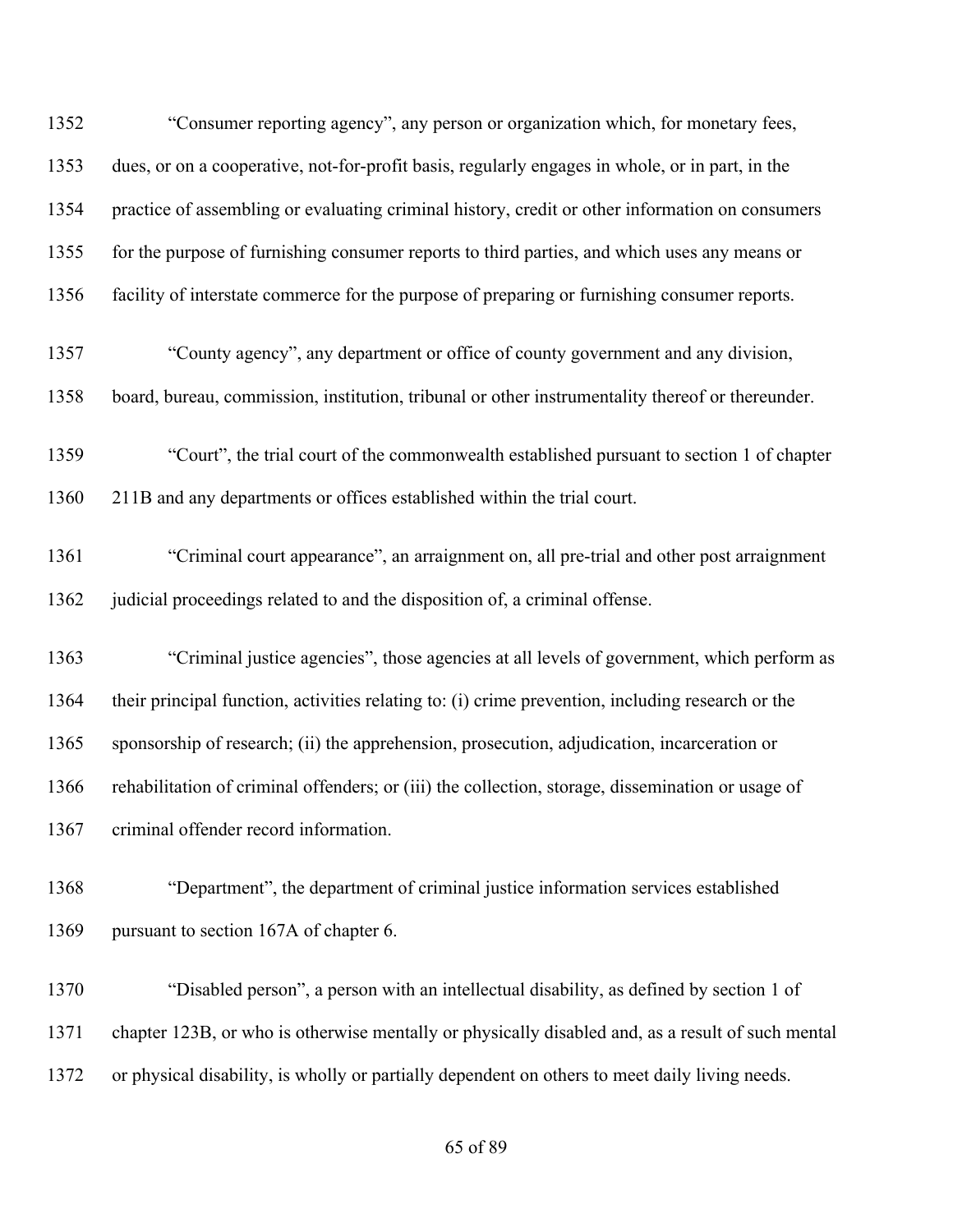| 1373 | "Disposition", the final conclusion of a charge during or after the initial criminal court           |
|------|------------------------------------------------------------------------------------------------------|
| 1374 | appearance or juvenile court appearance; provided, however, that disposition shall not include       |
| 1375 | criminal offenses for which the dispositions were: (i) not guilty; (ii) dismissed for want of        |
| 1376 | prosecution; (iii) dismissed at request of complainant; (iv) nol prossed; or (v) no bill.            |
| 1377 | "District attorney", the district attorney in the jurisdiction where the matter resulting in a       |
| 1378 | record that is the subject of a petition originated.                                                 |
| 1379 | "Elderly person", a person who is 60 years of age or older.                                          |
| 1380 | "Expunge, expunged, or expungement", the permanent erasure or destruction of a record                |
| 1381 | so that the record is no longer accessible to, or maintained by, the court, any criminal justice     |
| 1382 | agencies or any other state agency, municipal agency or county agency.                               |
| 1383 | "Judicial proceedings", any proceedings before the court resulting in a record.                      |
| 1384 | "Juvenile court appearance", an arraignment on, all pre-trial and other post arraignment             |
| 1385 | judicial proceedings related to and the disposition of, an offense in the juvenile court.            |
| 1386 | "Municipal agency", any department or office of a city or town government and any                    |
| 1387 | council, division, board, bureau, commission, institution, tribunal or other instrumentality thereof |
| 1388 | or thereunder.                                                                                       |
| 1389 | "Offense", a violation of a criminal law for which a person has been charged and has                 |
| 1390 | made a criminal court appearance or a juvenile court appearance for which there is a disposition     |
| 1391 | and a record.                                                                                        |
|      |                                                                                                      |

"Office", the office of the commissioner of probation.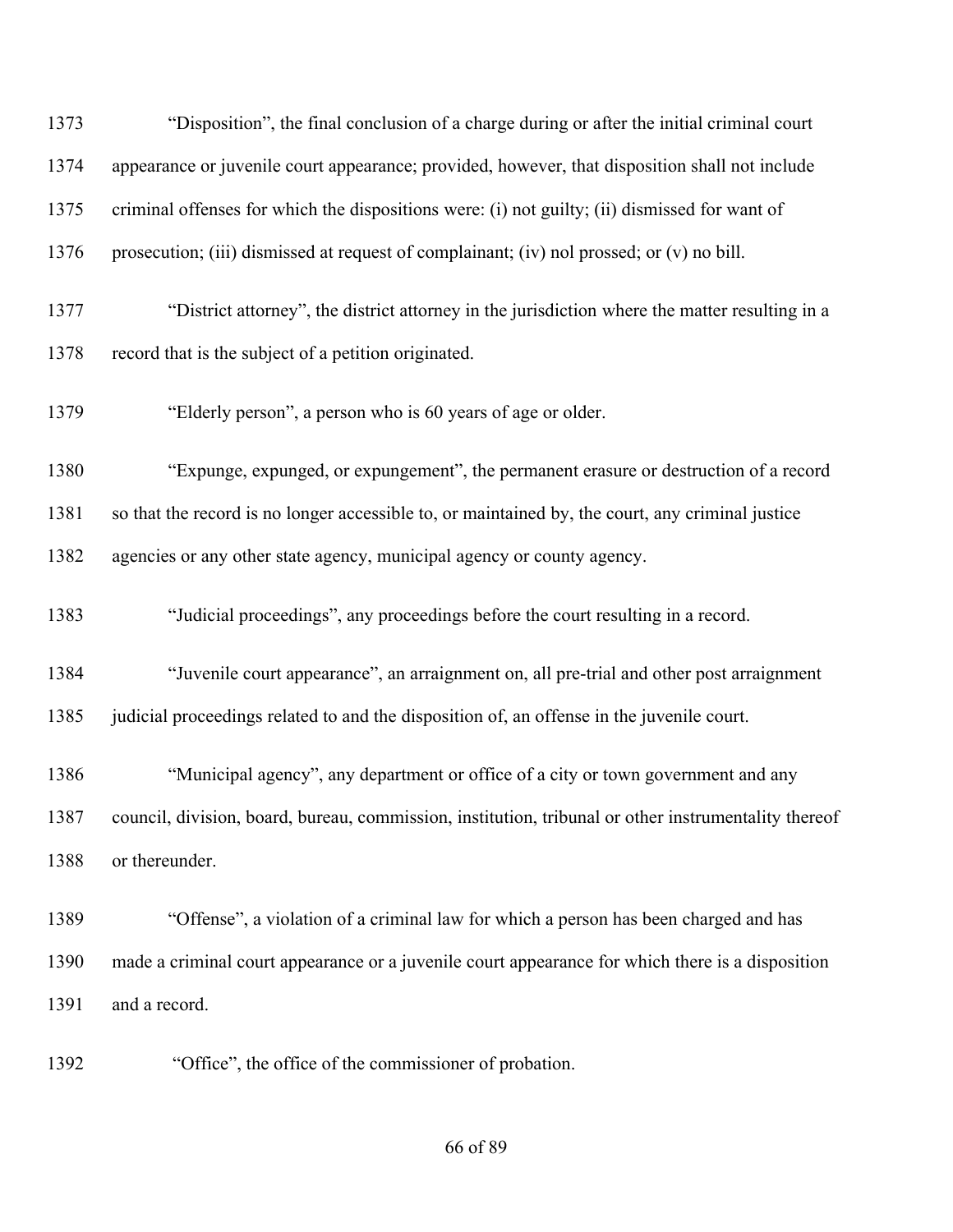"Order", an order of expungement.

"Person", a natural person, corporation, association, partnership, or other legal entity.

"Petition", a petition to expunge a criminal record.

"Petitioner", a natural person with a criminal record who has filed a petition.

 "Public records", shall have the same meaning as the definition of public records in clause twenty-sixth of section 7 of chapter 4.

 "Record", public records including, without limitation, paper or electronic records or data in any communicable form compiled by, on file with or in the care custody or control of, without 1401 limitation, the court, the office, the department or criminal justice agencies, which concern a person and relate to the nature or disposition of an offense, including, without limitation, an arrest, a criminal court appearance, a juvenile court appearance, a pre-trial proceeding, other judicial proceedings, disposition, sentencing, incarceration, rehabilitation or release; provided, however, that the term record shall not include evaluative information, intelligence information or statistical and analytical reports and files in which persons are not directly or indirectly identifiable.

 "State agency", any department of state government including the executive, legislative or judicial, and all councils thereof and thereunder, and any division, board, bureau, commission, institution, tribunal or other instrumentality within such department, and any independent state authority, district, commission, instrumentality or agency, but not an agency of a county, city or town.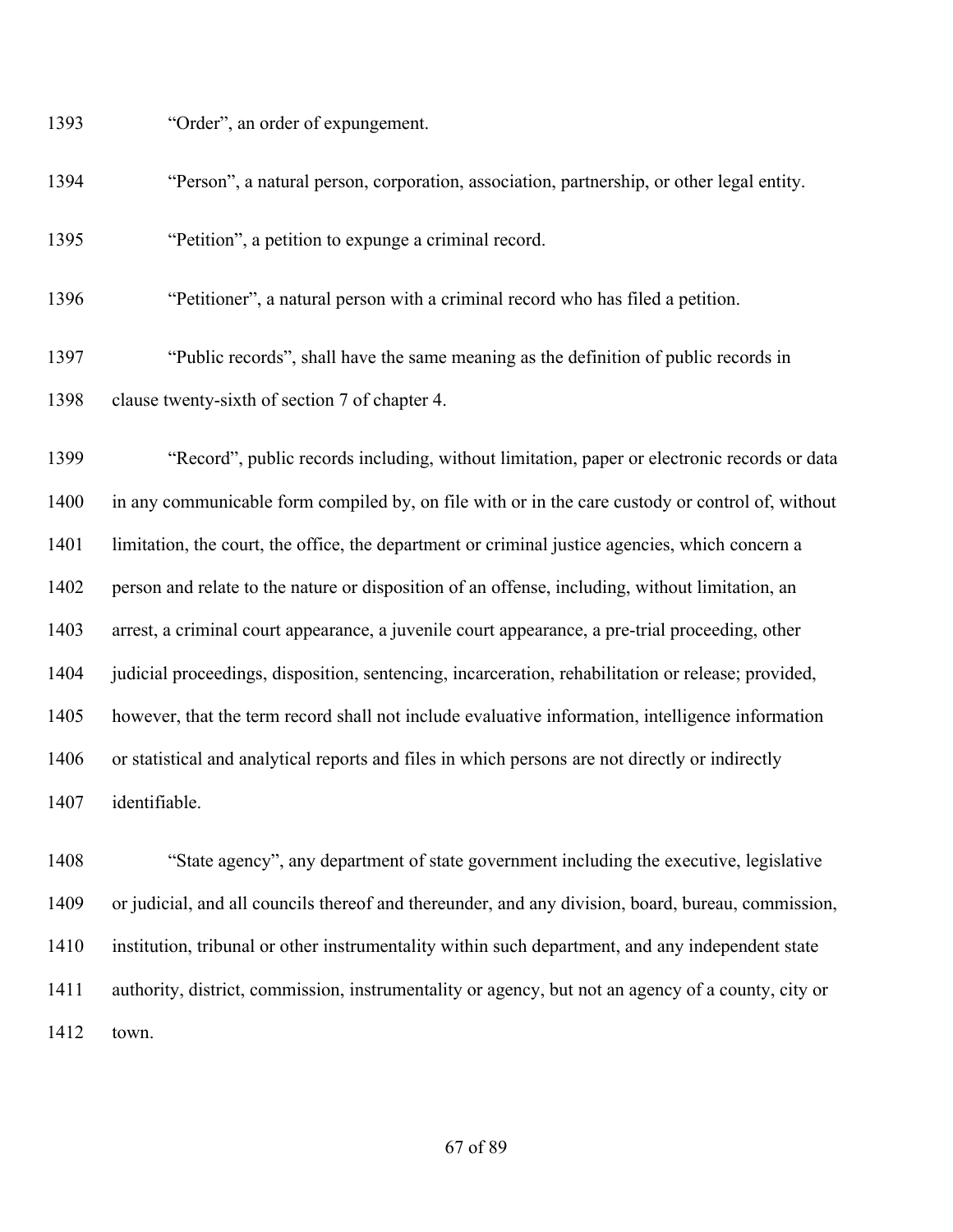Section 100F. (a) A petitioner who has a record as an adjudicated delinquent or adjudicated youthful offender may, on a form furnished by the commissioner and signed under the penalties of perjury, petition that the commissioner expunge the record. Upon receipt of a petition for an expungement, the commissioner shall certify whether the petitioner is eligible for an expungement under sections 100I and 100J. If the petitioner is not eligible for an expungement under sections 100I and 100J the commissioner shall, within 60 days of the request, deny the request in writing. If the petitioner is eligible for an expungement under sections 100I and 100J the commissioner shall, within 60 days of the petition, notify in writing the chief of police and the district attorney of the petition and that the petitioner is eligible for an expungement under sections100I and 100J. Within 60 days of receipt of notification from the commissioner of the filing of the petition and that petitioner is eligible for an expungement pursuant to sections 100I and 100J, the chief of police and the district attorney shall notify the commissioner in writing of their objections, if any, to the petition.

 (b) Upon receipt of a response from the chief of police and the district attorney, if any, or within 65 days of the commissioner's notification to the chief of police and the district attorney pursuant to subsection (a), whichever occurs first, the commissioner shall forthwith forward the petition, along with the objections of the chief of police and the district attorney, if any, to the court wherein the petitioner was adjudicated delinquent or adjudicated a youthful offender.

 (c) If the chief of police or the district attorney files an objection with the commissioner within 60 days of receipt of notification as provided in subsection (a) the court shall, within 21 days of receipt of the petition pursuant to subsection (b), conduct a hearing on the petition. The court shall have the discretion to grant or deny the petition based on what is in the best interests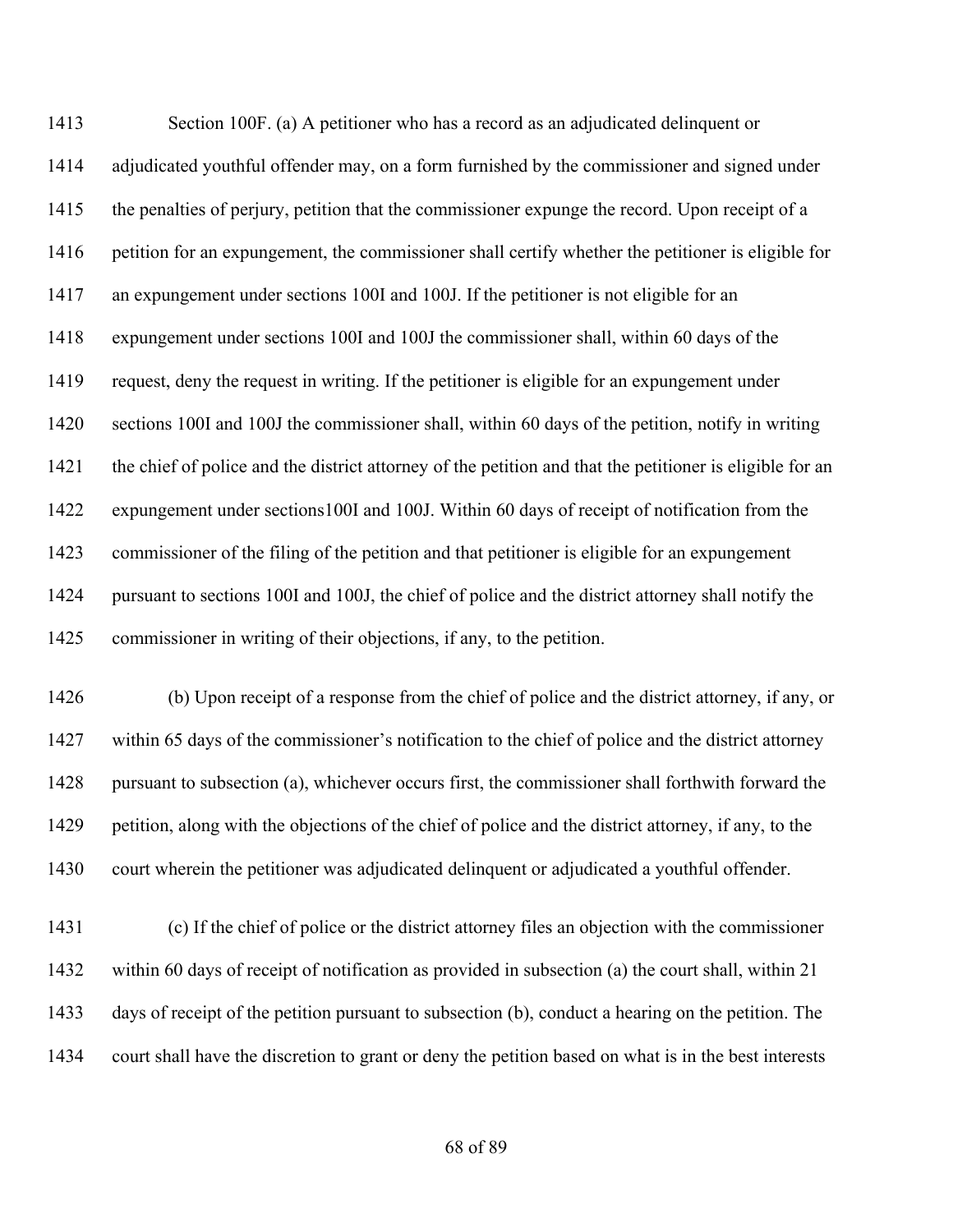of justice and shall enter written findings as to the basis of its order. The court shall deny any petition that does not meet the requirements of sections 100I and 100J.

 (d) If the chief of police or the district attorney does not file an objection with the commissioner within 60 days of receipt of notification as provided in subsection (a) the court may approve the petition without a hearing. The court shall have the discretion to grant or deny 1440 the petition based on what is in the best interests of justice and shall enter written findings as to the basis of its order. The court shall deny any petition that does not meet the requirements of sections 100I and 100J.

 (e) The court shall forward an order for expungement pursuant to this section forthwith to the clerk of the court where the criminal record was created, to the commissioner and to the commissioner of criminal justice information services appointed pursuant to section 167A of chapter 6.

 Section 100G. (a) A petitioner who has a record of conviction may, on a form furnished by the commissioner and signed under the penalties of perjury, petition that the commissioner expunge the record. Upon receipt of a petition, the commissioner shall certify whether the petitioner is eligible for an expungement under sections 100I and 100J. If the petitioner is not eligible for an expungement under sections 100I and100J the commissioner shall, within 60 days of the request, deny the request in writing. If the petitioner is eligible for an expungement under sections 100I and 100J the commissioner shall, within 60 days of the petition, notify in writing the chief of police and the district attorney of the petition and that the petitioner is eligible for an expungement under sections100I and 100J. Within 60 days of receipt of notification from the commissioner of the filing of the petition and that petitioner is eligible for an expungement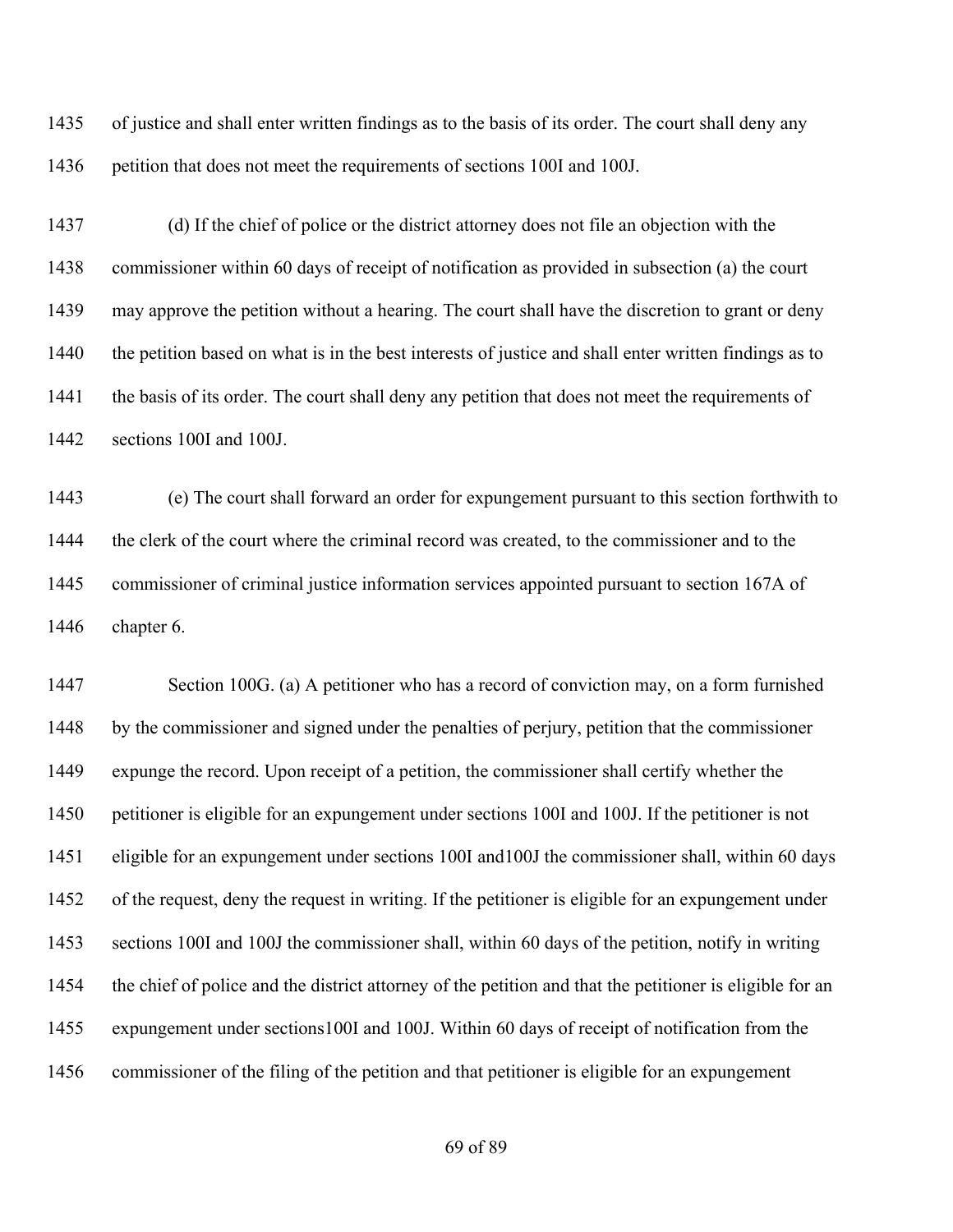pursuant to sections 100I and 100J, the chief of police and the district attorney shall notify the commissioner in writing of their objections, if any, to the petition for the expungement.

 (b) Upon receipt of a response from the chief of police and the district attorney, if any, or within 65 days of the commissioner's notification to the chief of police and the district attorney pursuant to subsection (a), whichever occurs first, the commissioner shall forthwith forward the petition, along with the objections of the chief of police and the district attorney, if any, to the court wherein the petitioner was convicted.

 (c) If the chief of police or the district attorney files an objection with the commissioner within 60 days of receipt of notification as provided in subsection (a) the court shall, within 21 days of receipt of the petition pursuant to subsection (b), conduct a hearing on the petition. The court shall have the discretion to grant or deny the petition based on what is in the best interests of justice and shall enter written findings as to the basis of its order. The court shall deny any petition that does not meet the requirements of sections 100I and 100J.

 (d) If the chief of police or the district attorney does not file an objection with the commissioner within 60 days of receipt of notification as provided in subsection (a) the court may approve the petition without a hearing. The court shall have the discretion to grant or deny the petition based on what is in the best interests of justice and shall enter written findings as to the basis of its order. The court shall deny any petition that does not meet the requirements of sections 100I and 100J.

 (e) The court shall forward an order for expungement pursuant to this section forthwith to 1477 the clerk of the court where the criminal record was created, to the commissioner and to the

## of 89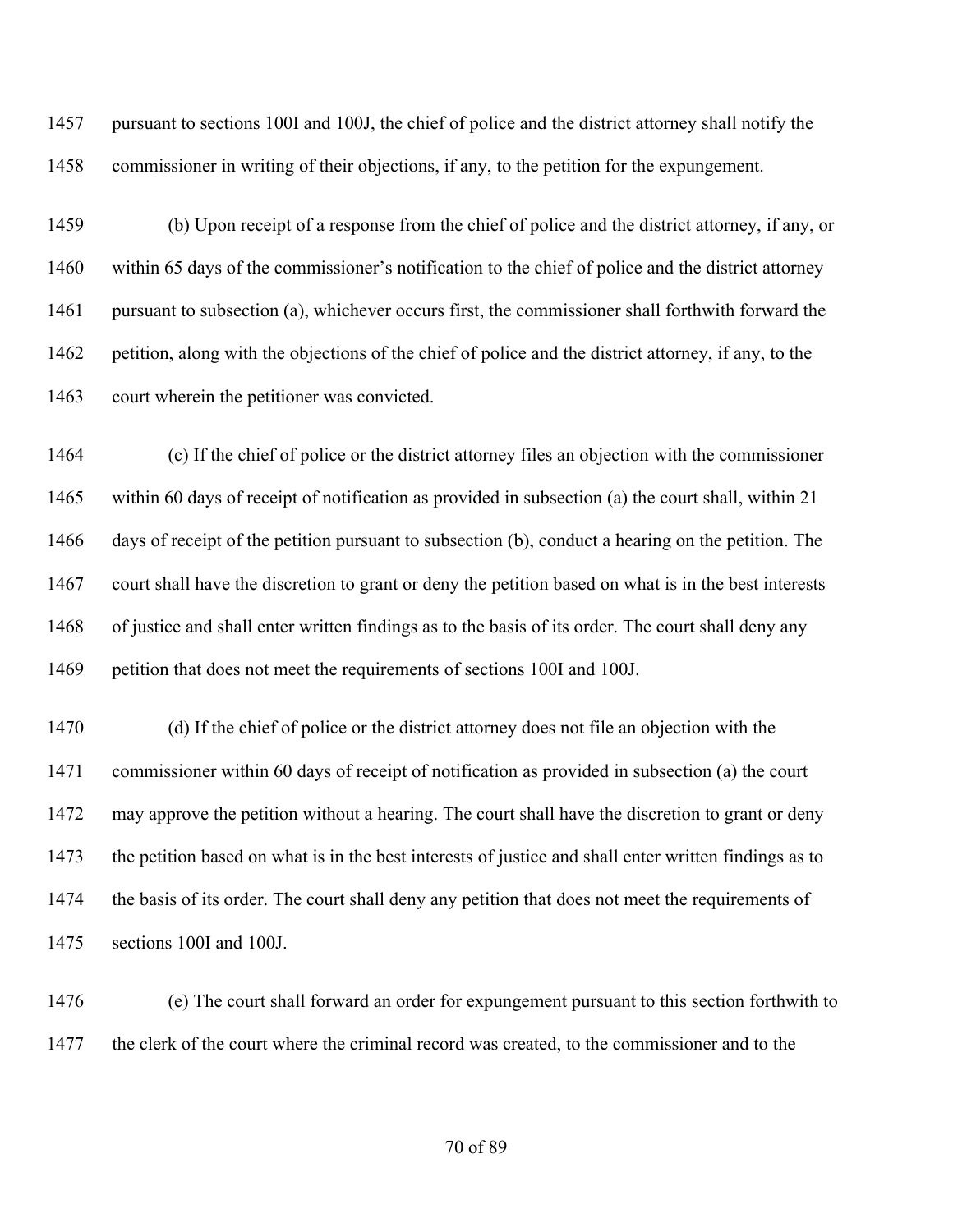commissioner of criminal justice information services appointed pursuant to section 167A of chapter 6.

 Section 100H. (a) A petitioner who has a record that does not include an adjudication as a delinquent, an adjudication as a youthful offender or a conviction may, on a form furnished by the commissioner and signed under the penalties of perjury, petition that the commissioner expunge the record. Upon receipt of a petition, the commissioner shall certify whether the petitioner is eligible for an expungement under sections 100I and 100J. If the petitioner is not eligible for an expungement under sections 100I and 100J the commissioner shall, within 30 days of the request, deny the request in writing. If the petitioner is eligible for an expungement under sections 100I and 100J the commissioner shall, within 30 days of the request, notify in writing the chief of police and the district attorney. Within 30 days of receipt of notification from the commissioner that the petitioner is eligible for an expungement pursuant to sections 100I and 1490 100J, the chief of police or the district attorney shall notify the commissioner in writing of their objections, if any, to the request for the expungement.

 (b) If the chief of police or the district attorney files an objection to the petition with the commissioner within 30 days of receipt of notification as provided in subsection (a) the court shall, within 21 days of receipt of the petition pursuant to subsection (b), conduct a hearing on 1495 the petition. The court shall have the discretion to grant or deny the petition based on what is in 1496 the best interests of justice and shall enter written findings as to the basis of its order. The court shall deny any petition that does not meet the requirements of sections 100I and 100J.

 (c) If the chief of police or the district attorney does not file an objection with the commissioner within 30 days of receipt of notification as provided in subsection (a) the court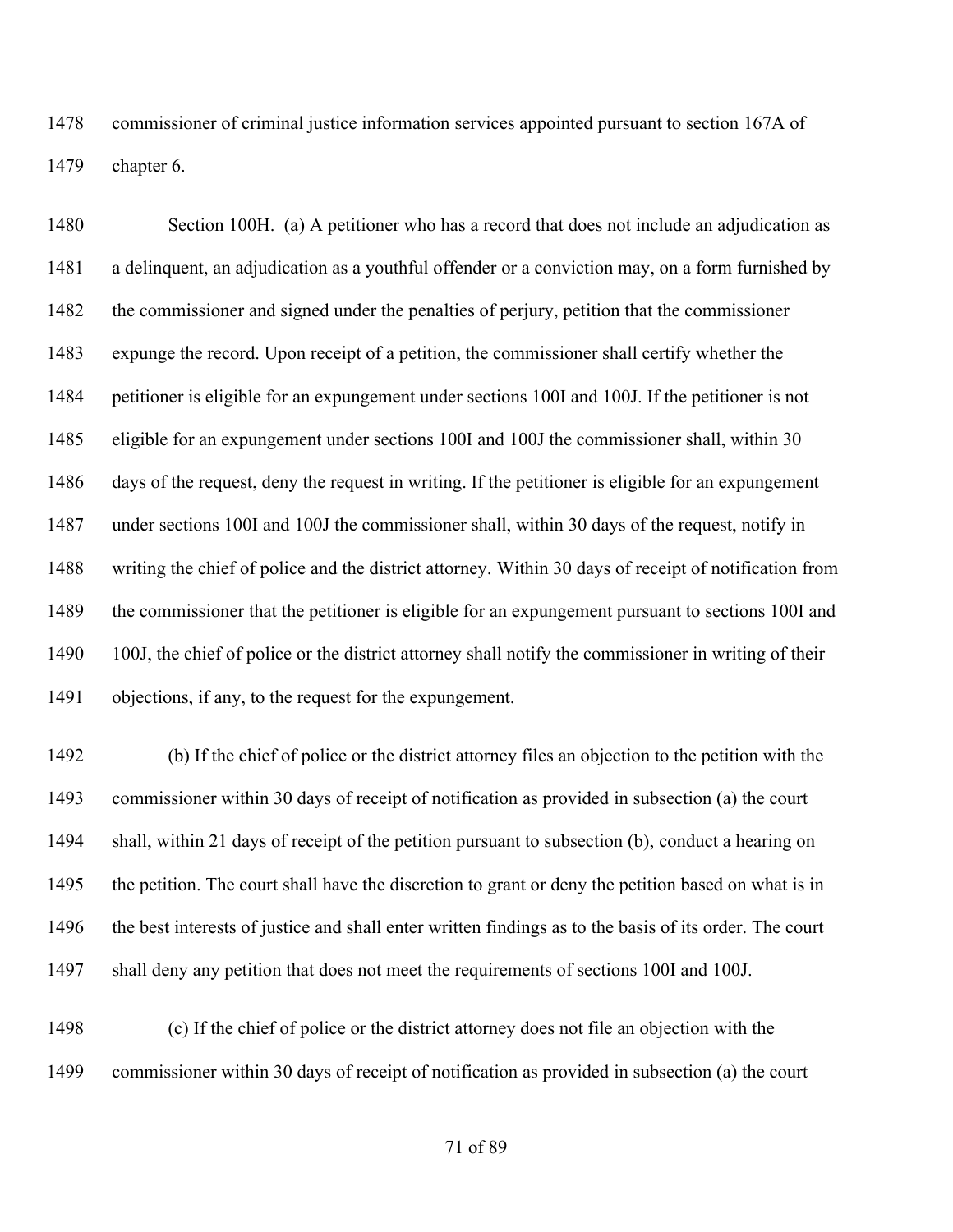may approve the petition without a hearing. The court shall have the discretion to grant or deny the petition based on what is in the best interests of justice and shall enter written findings as to the basis of its order. The court shall deny any petition that does not meet the requirements of sections 100I and 100J.

 (d) The court shall forward an order for expungement pursuant to this section forthwith to the clerk of the court where the criminal record was created, to the commissioner and to the commissioner of criminal justice information services appointed pursuant to section 167A of chapter 6.

 Section 100I. (a) The commissioner shall certify that a petition filed pursuant to section 100F, section 100G or section 100H is eligible for expungement provided that:

 (1) the offense resulting in the record that is the subject of the petition is not a criminal offense included in section 100J;

 (2) the offense that is the subject of the petition to expunge the record occurred before the petitioner's twenty-first birthday;

 (3) the offense that is the subject of the petition to expunge the record, including any period of incarceration, custody or probation, occurred not less than 10 years before the date on which the petition was filed;

 (4) other than motor vehicle offenses in which the penalty does not exceed a fine of \$50 and the offense that is the subject of the petition to expunge, the petitioner does not have any other criminal court appearances, juvenile court appearances or dispositions on file with the commissioner;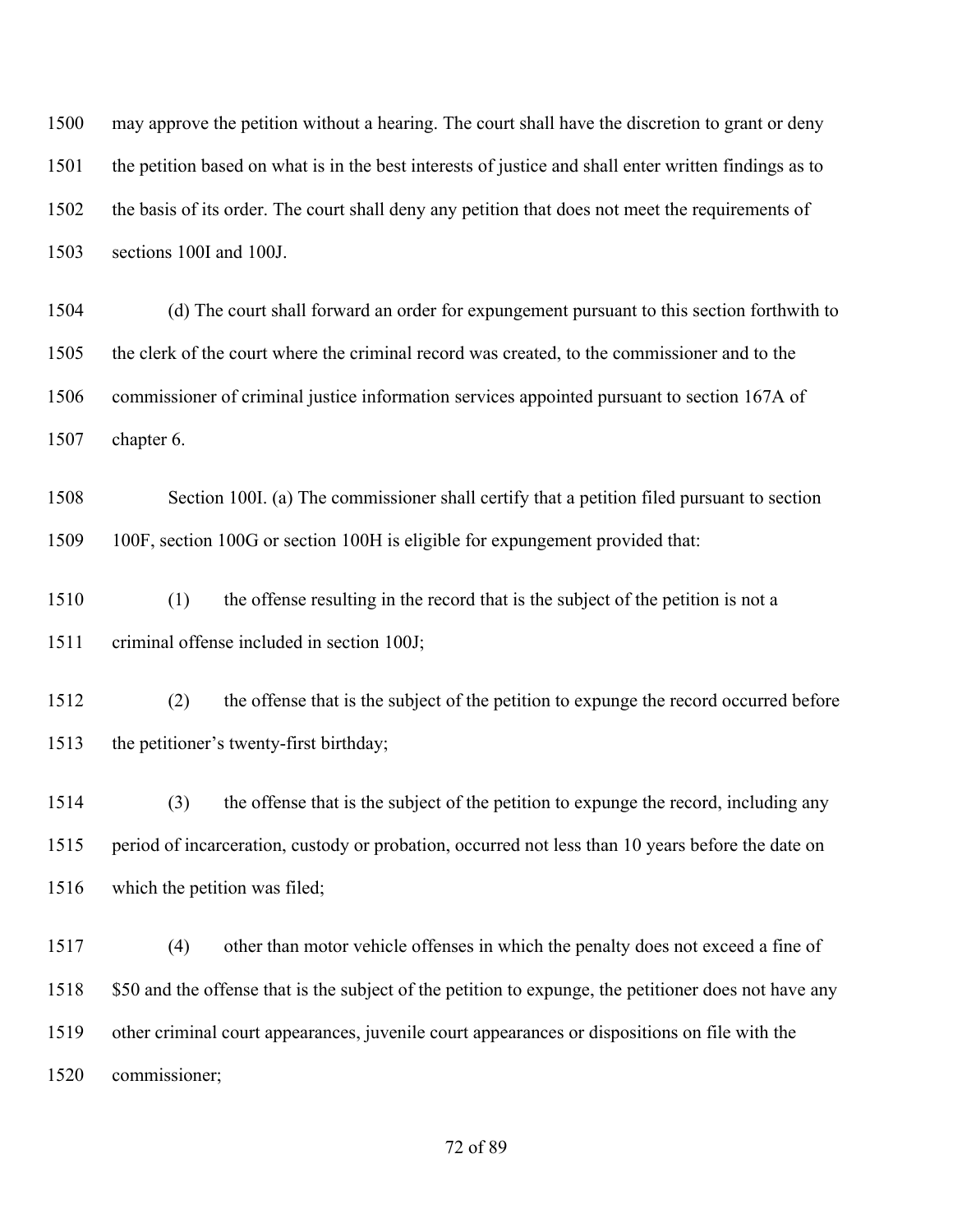(5) other than motor vehicle offenses in which the penalty does not exceed a fine of 1522 \$50, the petitioner does not have any criminal court appearances, juvenile court appearances or dispositions on file in any other state, United States possession or in a court of federal jurisdiction; and

 (6) the petition includes a certification by the petitioner that, to the petitioner's knowledge, the petitioner is not currently the subject of an active criminal investigation by any criminal justice agency.

 Section 100J. (a) No criminal record, which includes a disposition related to the following offenses, shall be eligible for expungement pursuant to section 100F, section 100G or section 100H:

(1) any offense resulting in death or serious bodily injury;

(2) any offense committed with the intent to cause death or serious bodily injury;

(3) any offense committed while armed with a dangerous weapon;

- (4) any offense against an elderly person;
- (5) any offense against a disabled person;
- (6) any sex offense as defined in section 178C of chapter 6;
- (7) any sex offense involving a child as defined in section 178C of chapter 6;
- (8) any sexually violent offense as defined in section 178C of chapter 6;
- (9) any offense in violation of section 24 of chapter 90;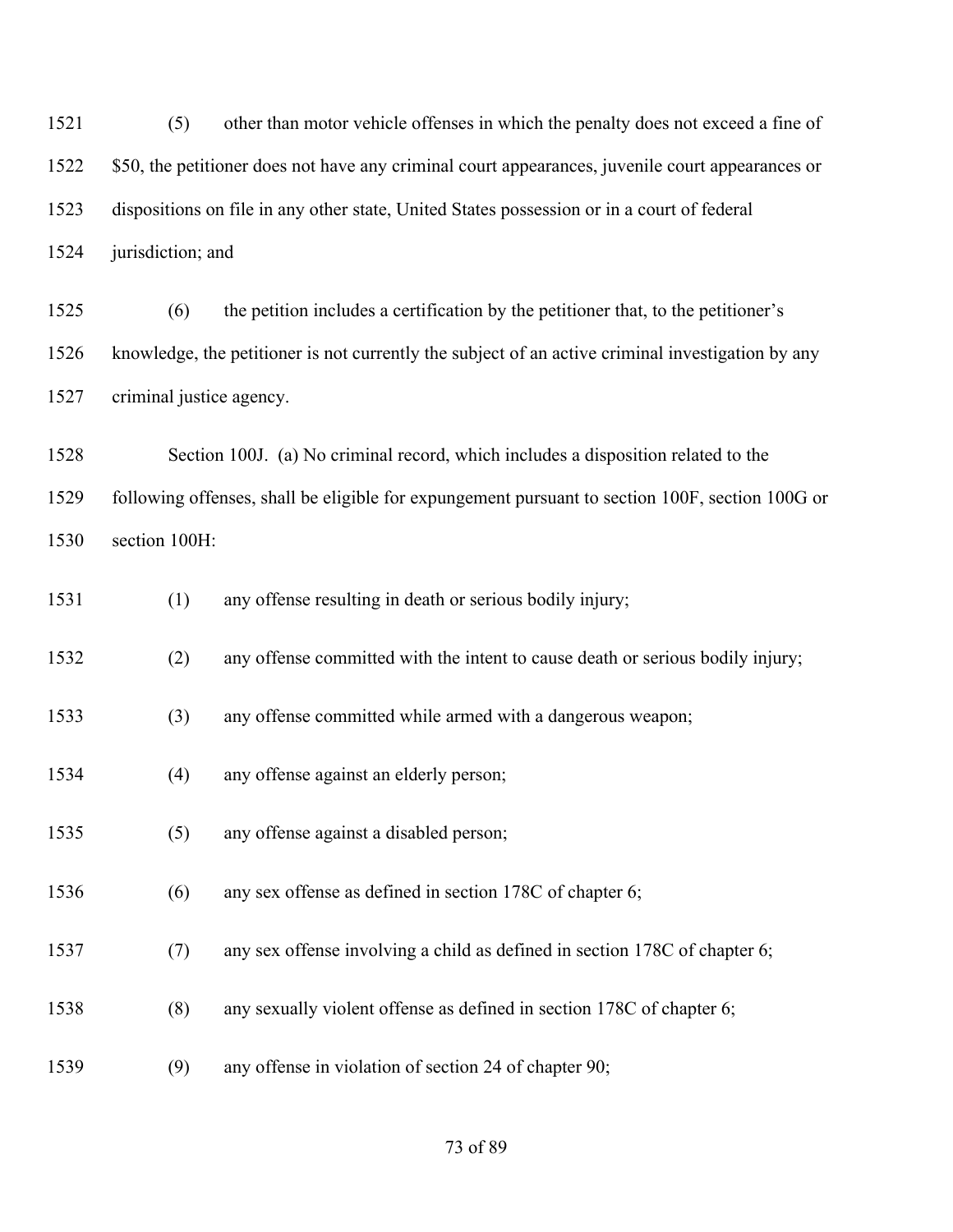| 1540 | (10)                                                                                          | any sexual offense as defined in section 1 of chapter 123A;                                        |
|------|-----------------------------------------------------------------------------------------------|----------------------------------------------------------------------------------------------------|
| 1541 | (11)                                                                                          | any offense in violation of sections 121 to 131Q of chapter 140;                                   |
| 1542 | (12)                                                                                          | any offense in violation of an order issued pursuant to chapter 209A;                              |
| 1543 | (13)                                                                                          | any offense in violation of an order issued pursuant to chapter 258E;                              |
| 1544 | (14)                                                                                          | any offense in violation of paragraph $(a)$ , $(c)$ or $(d)$ of section 10 of chapter 269;         |
| 1545 | or                                                                                            |                                                                                                    |
| 1546 | (15)                                                                                          | any offense in violation of section 10E of chapter 269.                                            |
| 1547 |                                                                                               | Section 100K. (a) Notwithstanding the requirements of section 100I and section 100J, a             |
| 1548 | court may order the expungement of a record created as a result of criminal court appearance, |                                                                                                    |
| 1549 |                                                                                               | juvenile court appearance or dispositions if the court determines that the record was created as a |
| 1550 | result of:                                                                                    |                                                                                                    |
| 1551 | (1)                                                                                           | an offense the outcome of which was "not guilty", "dismissed for want of                           |
| 1552 |                                                                                               | prosecution", "dismissed at request of complainant", "nol prossed", or "no bill";                  |
| 1553 | (2)                                                                                           | an offense the disposition of which was a dismissal by the court after a conviction                |
| 1554 |                                                                                               | had been overturned by the appeals court;                                                          |
| 1555 | (3)                                                                                           | an offense the disposition of which was a dismissal with prejudice by the court;                   |
| 1556 | (4)                                                                                           | false identification of the petitioner or the unauthorized use or theft of the                     |
| 1557 | petitioner's identity;                                                                        |                                                                                                    |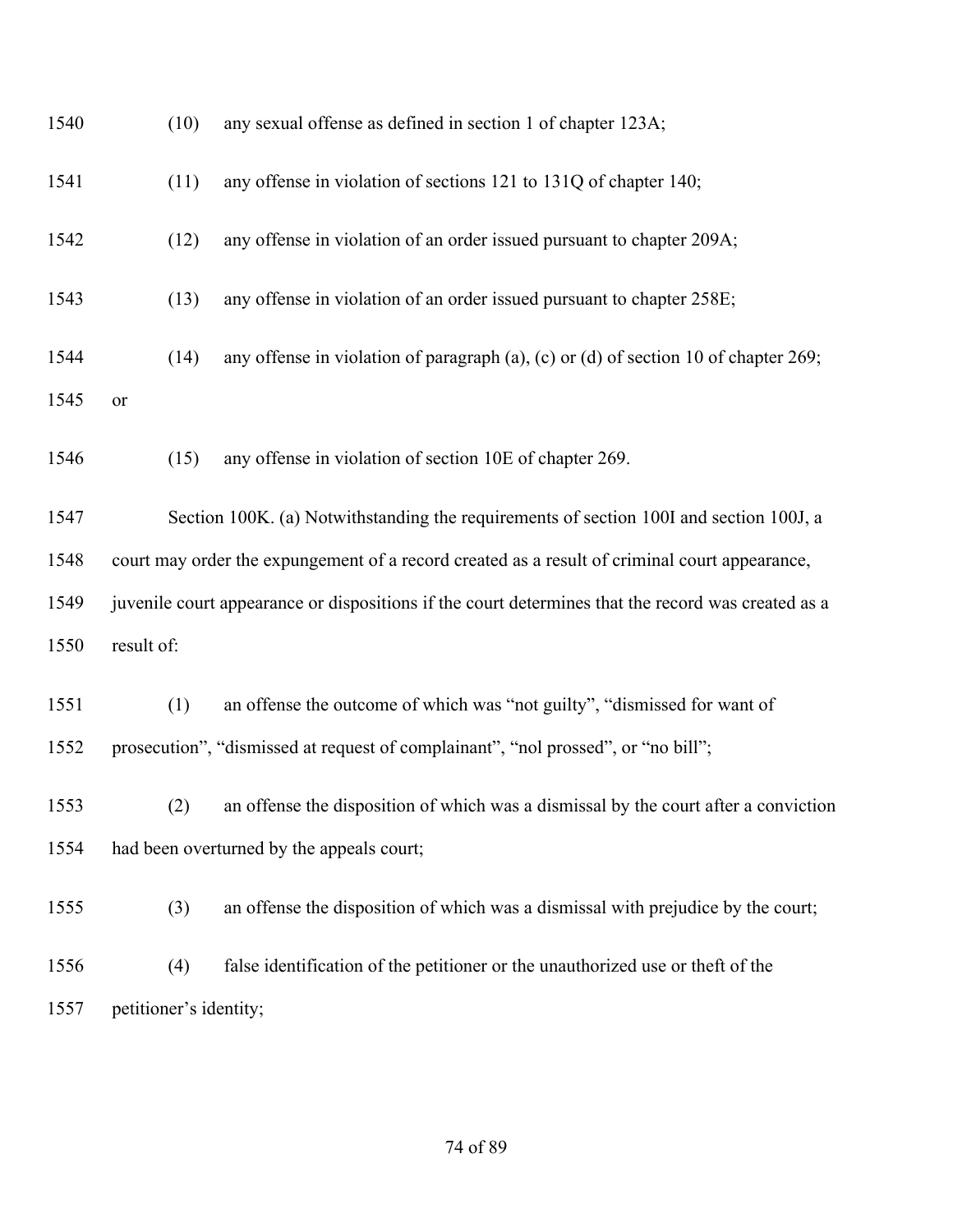| 1558 | (5)                                                                                              | an offense at the time of the creation of the record which at the time of                               |
|------|--------------------------------------------------------------------------------------------------|---------------------------------------------------------------------------------------------------------|
| 1559 |                                                                                                  | expungement is no longer a crime, except in cases where the elements of the original criminal           |
| 1560 |                                                                                                  | offense continue to be a crime under a different designation.                                           |
| 1561 | (6)                                                                                              | demonstrable errors by law enforcement;                                                                 |
| 1562 | (7)                                                                                              | demonstrable errors by civilian or expert witnesses;                                                    |
| 1563 | (8)                                                                                              | demonstrable errors by court employees; or                                                              |
| 1564 | (9)                                                                                              | demonstrable fraud perpetrated upon the court.                                                          |
| 1565 |                                                                                                  |                                                                                                         |
| 1566 |                                                                                                  | (b) The court shall have the discretion to order an expungement pursuant to this section                |
| 1567 | based on what is in the best interests of justice. Prior to entering an order of expungement     |                                                                                                         |
| 1568 |                                                                                                  | pursuant to this section, the court shall hold a hearing if requested by the petitioner or the district |
| 1569 |                                                                                                  | attorney. Upon an order of expungement, the court shall enter written findings of fact.                 |
| 1570 |                                                                                                  | (c) The court shall forward an order for expungement pursuant to this section forthwith to              |
| 1571 | the clerk of the court where the record was created, to the commissioner and to the commissioner |                                                                                                         |
| 1572 |                                                                                                  | of criminal justice information services appointed pursuant to section 167A of chapter 6.               |
| 1573 |                                                                                                  | Section 100L. (a) Upon receipt of an order by a court pursuant to section 100F, section                 |
| 1574 |                                                                                                  | 100G, section 100H or section 100K the commissioner, the clerk of court where the record was            |
| 1575 |                                                                                                  | created and the commissioner of criminal justice information services appointed pursuant to             |
| 1576 |                                                                                                  | section 167A of chapter 6 shall:                                                                        |
|      |                                                                                                  |                                                                                                         |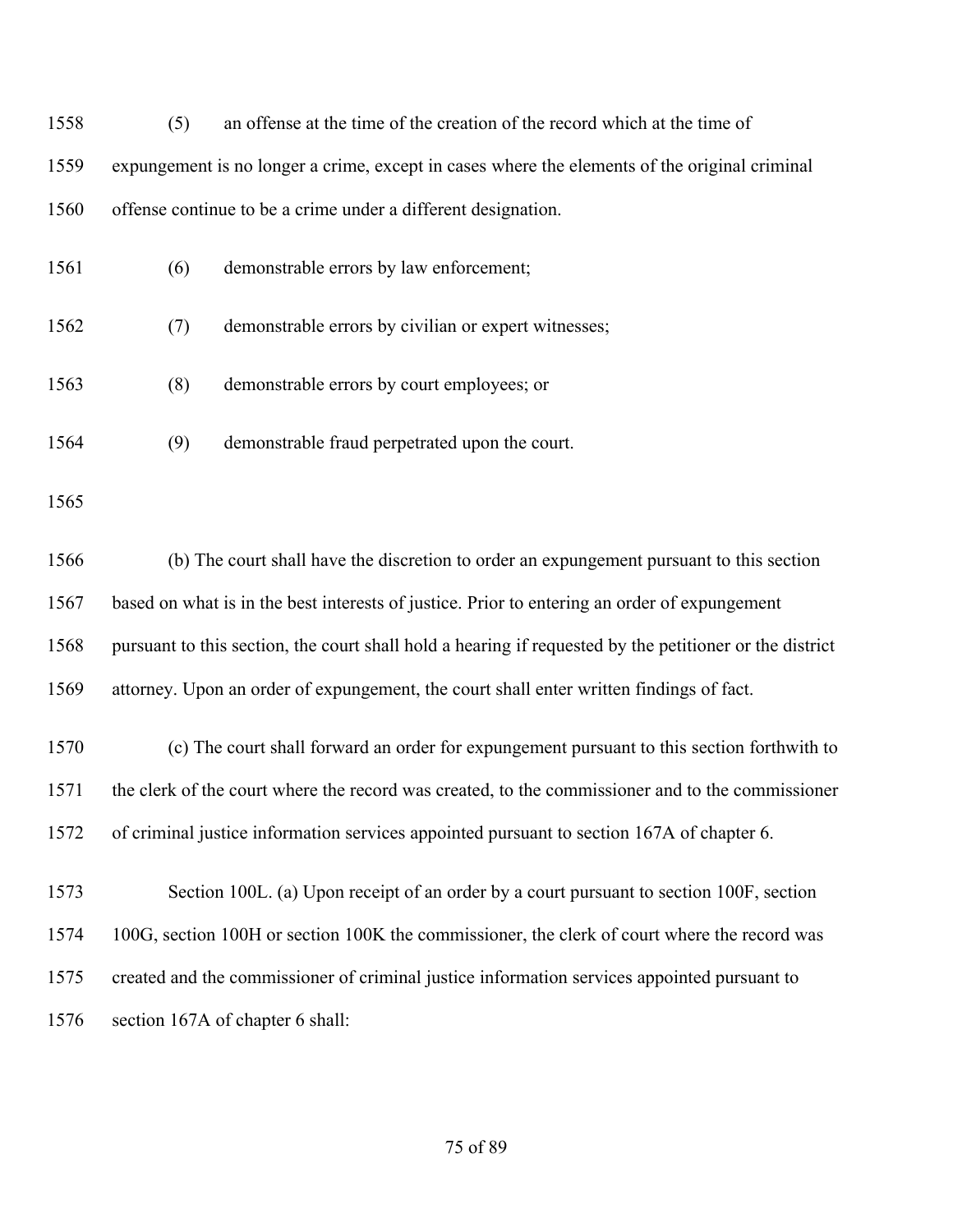(1) expunge the record within the care, custody or control of the office, clerk's office or department;

 (2) order all criminal justice agencies to expunge the record within their care, custody or control;

 (3) order the attorney general to expunge the record within her care, custody or control;

 (4) order the chief of police and the district attorney to expunge the record within their care, custody or control; and

 (5) upon request of the petitioner who is the subject of the order, order any county agency, municipal agency or state agency identified by said petitioner to expunge any records within their care, custody or control that pertain to, or would otherwise identify, disclose or reference the expunged record.

 (b) Any criminal justice agencies receiving an order from the commissioner or the commissioner of criminal justice information services appointed pursuant to section 167A of chapter 6 pursuant to subsection (a), shall forthwith expunge any records within their care, custody or control. Upon receipt of the order all criminal justice agencies shall, upon inquiry from any party, including without limitation, criminal justice agencies, a county agency, a municipal agency or a state agency, inform said party that no record exists.

 (c) Upon receipt of an order from the commissioner or the commissioner of criminal 1596 justice information services appointed pursuant to section 167A of chapter 6 pursuant to subsection (a), the attorney general shall forthwith expunge any records within her care, custody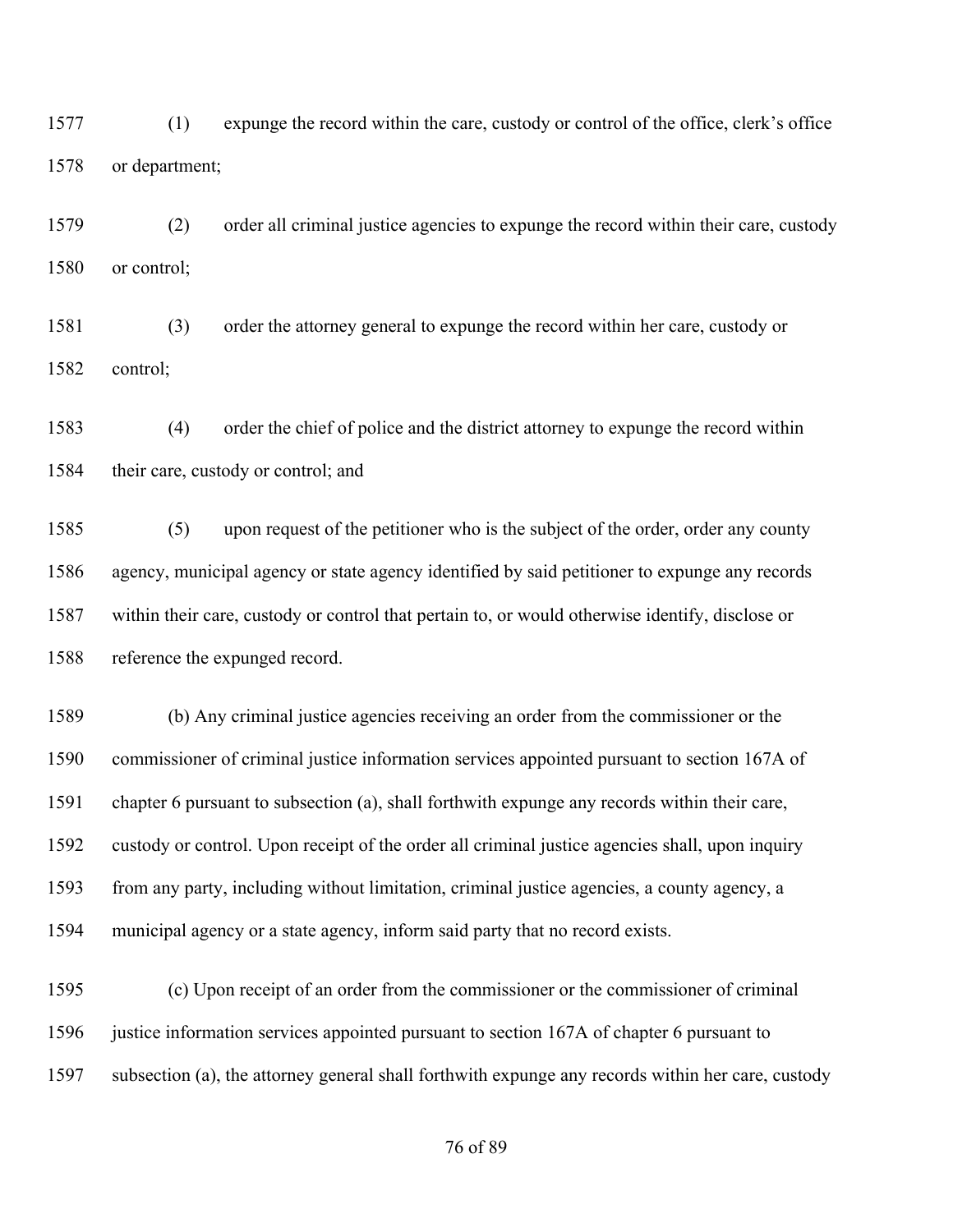or control. Upon receipt of the order the attorney general shall, upon inquiry from any party, including without limitation, criminal justice agencies, a county agency, a municipal agency or a state agency, inform said party that no record exists.

 (d) Any chief of police or district attorney receiving an order from the commissioner or the commissioner of criminal justice information services appointed pursuant to section 167A of chapter 6 pursuant to subsection (a), shall forthwith expunge any records within their care, custody or control. Upon receipt of the order all chiefs of police and district attorneys shall, upon inquiry from any party, including without limitation, criminal justice agencies, a county agency, a municipal agency or a state agency, inform said party that no record exists.

 (e) Any county agency, municipal agency or state agency receiving an order from the commissioner or the commissioner of criminal justice information services appointed pursuant to section 167A of chapter 6 pursuant to subsection (a), shall forthwith expunge any criminal records within their care, custody or control. Upon receipt of the order a county agency, a municipal agency or a state agency shall, upon inquiry from any party, including without limitation, criminal justice agencies, a county agency, a municipal agency or a state agency, inform said party that no record exists.

 Section 100M. No person whose record was expunged pursuant to section 100F, section 100G, section 100H or section 100K shall be held under any provision of any law to be guilty of perjury or otherwise giving a false statement by reason of the person's failure to recite or acknowledge such record, or portion thereof, in response to any inquiry made of him or her for any purpose.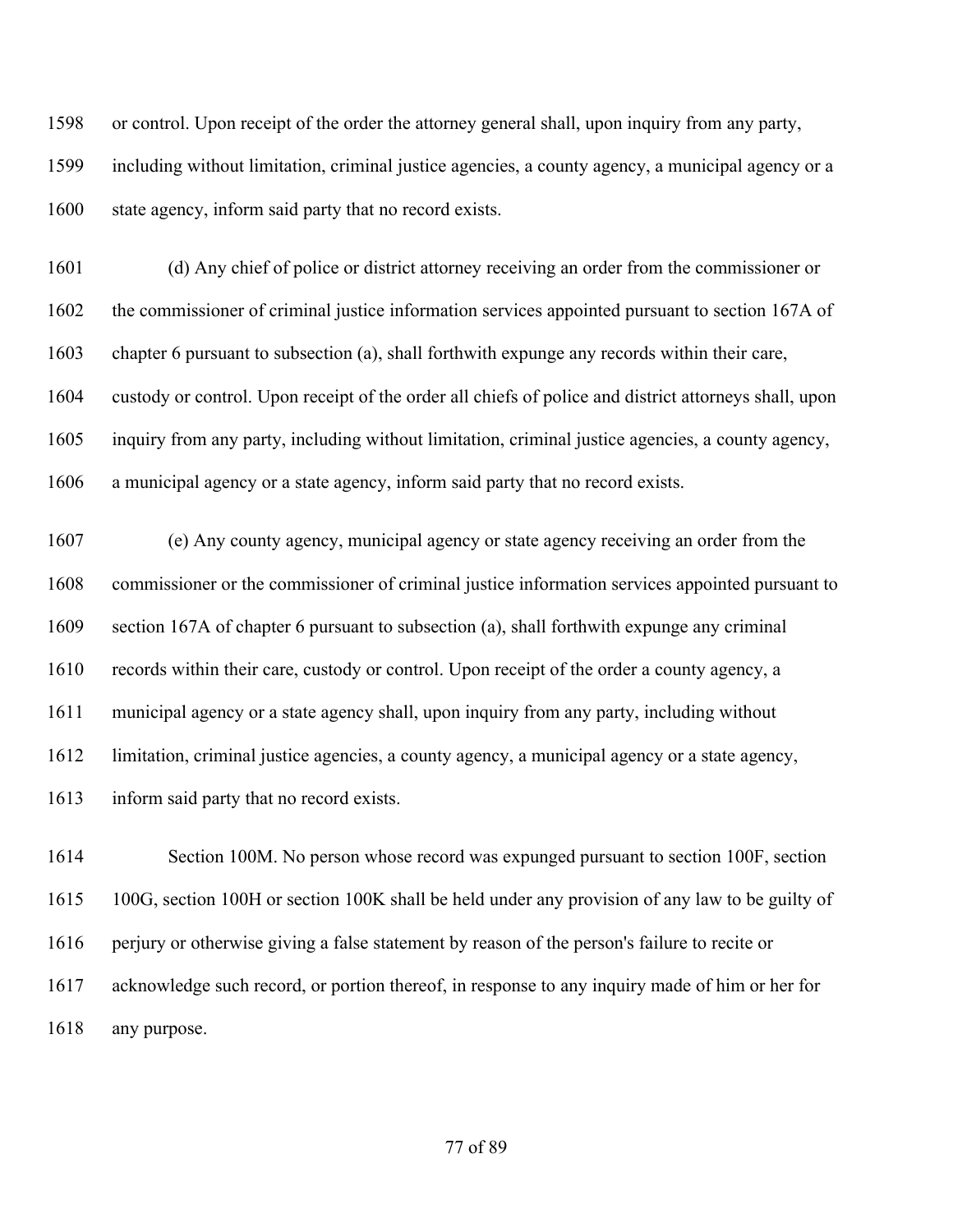Section 100N. (a) A record expunged pursuant to section 100F, section 100G, section 100H or section 100K shall not operate to disqualify a person in any examination, appointment or application for employment with any county agency, municipal agency or state agency nor shall such expunged records be admissible in evidence or used in any way in any court proceedings or hearings before any boards or commissions or in determining suitability for the practice of any trade or profession requiring licensure. No county agency, municipal agency or state agency shall, directly or indirectly, when determining a person's eligibility for examination, appointment or employment with any county agency, municipal agency or state agency require the disclosure of a criminal record expunged pursuant to section 100F, section 100G, section 100H or section 100K. An applicant for examination, appointment or employment with any county agency, municipal agency or state agency whose record was expunged pursuant to section 100F, section 100G, section 100H or section 100K may answer 'no record' with respect to an inquiry herein relative to prior arrests, criminal court appearances, juvenile court appearances, adjudications, or convictions. An applicant for examination, appointment or employment with any county agency, municipal agency or state agency whose record was expunged pursuant to 1634 section 100F, section 100G, section 100H or section 100K may answer 'no record' to an inquiry herein relative to prior arrests or criminal court appearances.

 (b) An application for employment used by any employer which seeks information concerning prior arrests or convictions of the applicant shall include the following statement: "An applicant for employment with a record expunged pursuant to section 100F, section 100G, section 100H or section 100K of chapter 276 of the General Laws may answer 'no record' with respect to an inquiry herein relative to prior arrests, criminal court appearances or convictions. An applicant for employment with a record expunged pursuant to section 100F, section 100G,

of 89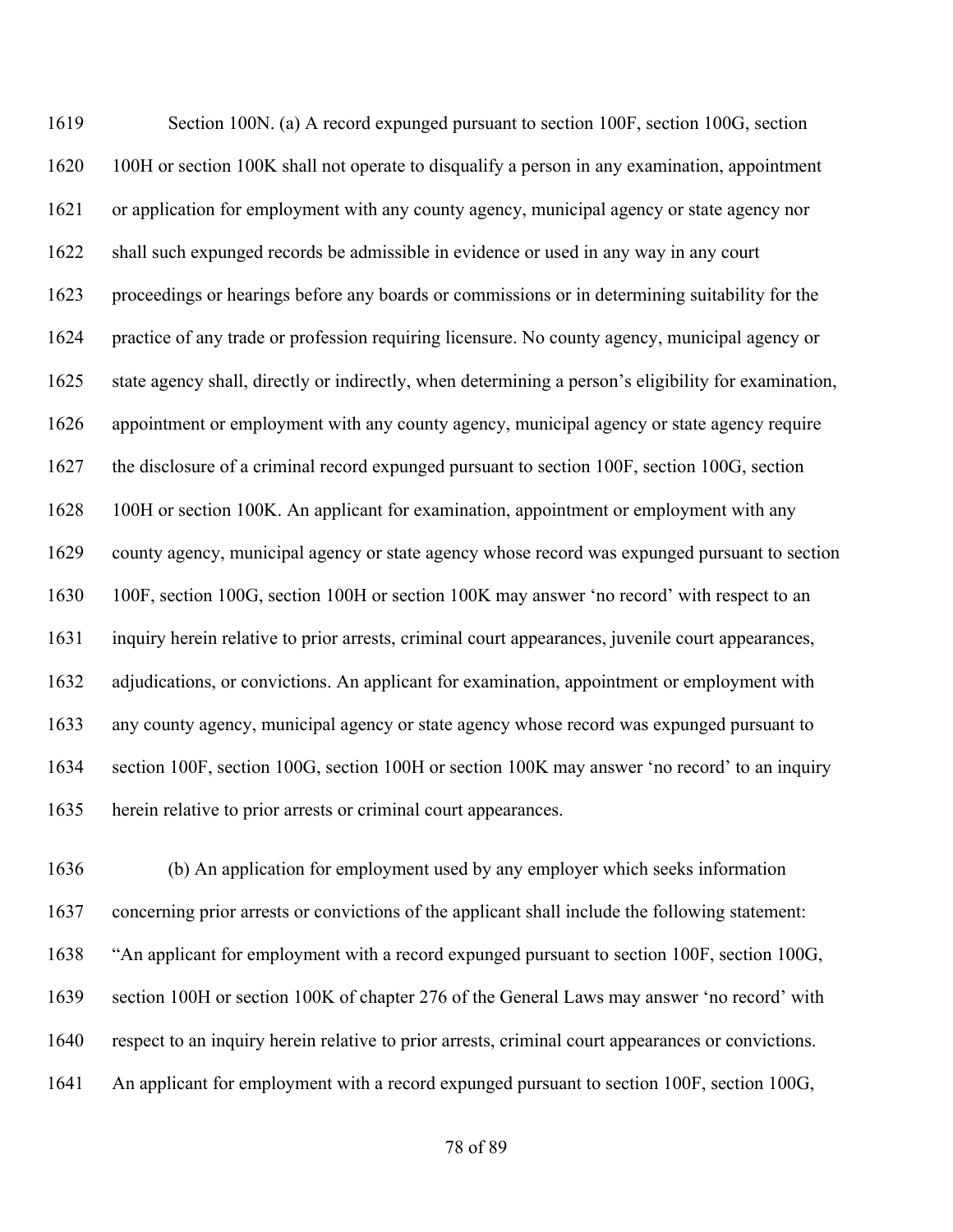section 100H or section 100K of chapter 276 of the General Laws may answer 'no record' to an inquiry herein relative to prior arrests, criminal court appearances, juvenile court appearances, adjudications or convictions.

 Section 100O. A petition for an expungement, any records related to a petition for an expungement, records related to judicial proceedings required to hear the petition for an expungement or an order of expungement pursuant to section 100F, section 100G, section 100H or section 100K shall not be a public records. Any information obtained by a county, municipal or state employee acting in their official capacity and related to a petition for or order for an expungement shall be confidential information. Within 60 days of ordering an expungement pursuant to section 100F, section 100G, section 100H or section 100K the court and the commissioner shall expunge all records of the petition, the order and any related proceedings within their care, custody or control.

 Section 100P. The court shall exclude the general public from any judicial proceeding where the court will be hearing a petition for an expungement admitting only such persons as may have a direct interest in the case.

 Section 100Q. No person shall make records sealed pursuant to section 100A or section 100B or expunged pursuant to section 100F, section 100G, section 100H or section 100K available for inspection in any form by any person.

 Section 100R. It shall be a violation of public policy for a district attorney to make plea deal contingent on waiving a right to expunge.

 Section 100S. In a claim for negligence, an employer or landlord shall be presumed to have no notice or ability to know of a record that: (i) has been sealed or expunged; (ii) the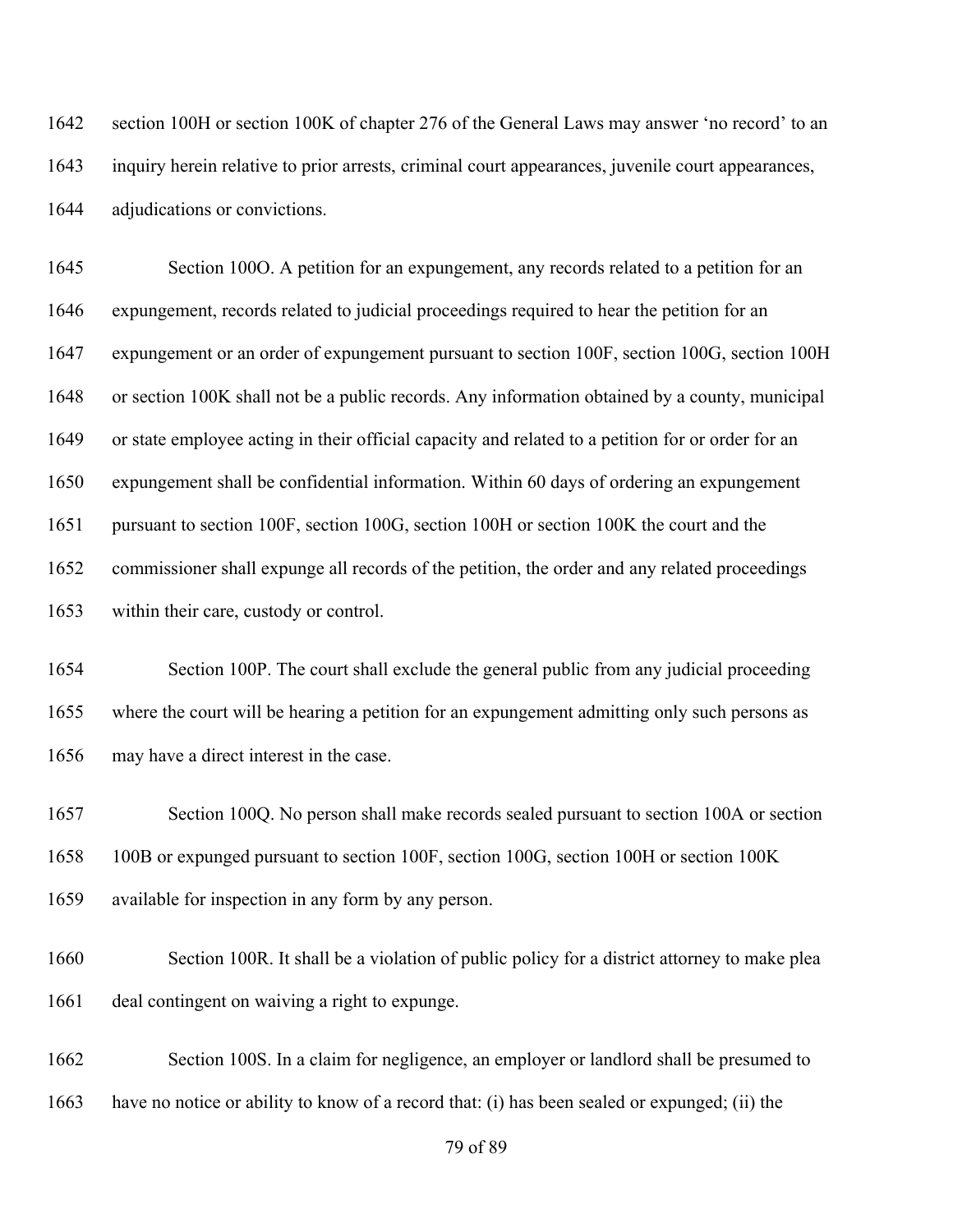employer is prohibited from inquiring about pursuant to subsection 9 of section 4 of chapter 151B; or (iii) concerns crimes that the department of criminal justice information services cannot lawfully disclose to an employer or landlord.

 Section 100T. Upon sealing a record pursuant to section 100A or section 100B or upon receipt of an order of expungement pursuant to section 100F, section 100G, section 100H or section 100K the commissioner shall notify the Federal Bureau of Investigation and the United States Department of Justice of said sealing or expungement and shall request said Federal Bureau of Investigation and the United States Department of Justice seal or expunge the record.

- Section 100U. The court, the office and the department may promulgate regulations for the administration and enforcement of sections 100E through 100T.
- SECTION 88. Section 2 of chapter 276A, as so appearing, is hereby amended by striking out, in lines 6 and 7, inclusive, the words "who has reached the age of 18 years but has not 1676 reached the age of twenty-two,".
- SECTION 89. The General Laws are hereby amended by inserting after chapter 276A the following chapter:-
- CHAPTER 276B.
- RESTORATIVE JUSTICE.
- 1681 Section 1. As used in this chapter the following words shall, unless the context clearly requires otherwise, have the following meanings:

 "Restorative justice", a voluntary process whereby the offenders, victims and members of the community collectively identify and address harms, needs and obligations resulting from an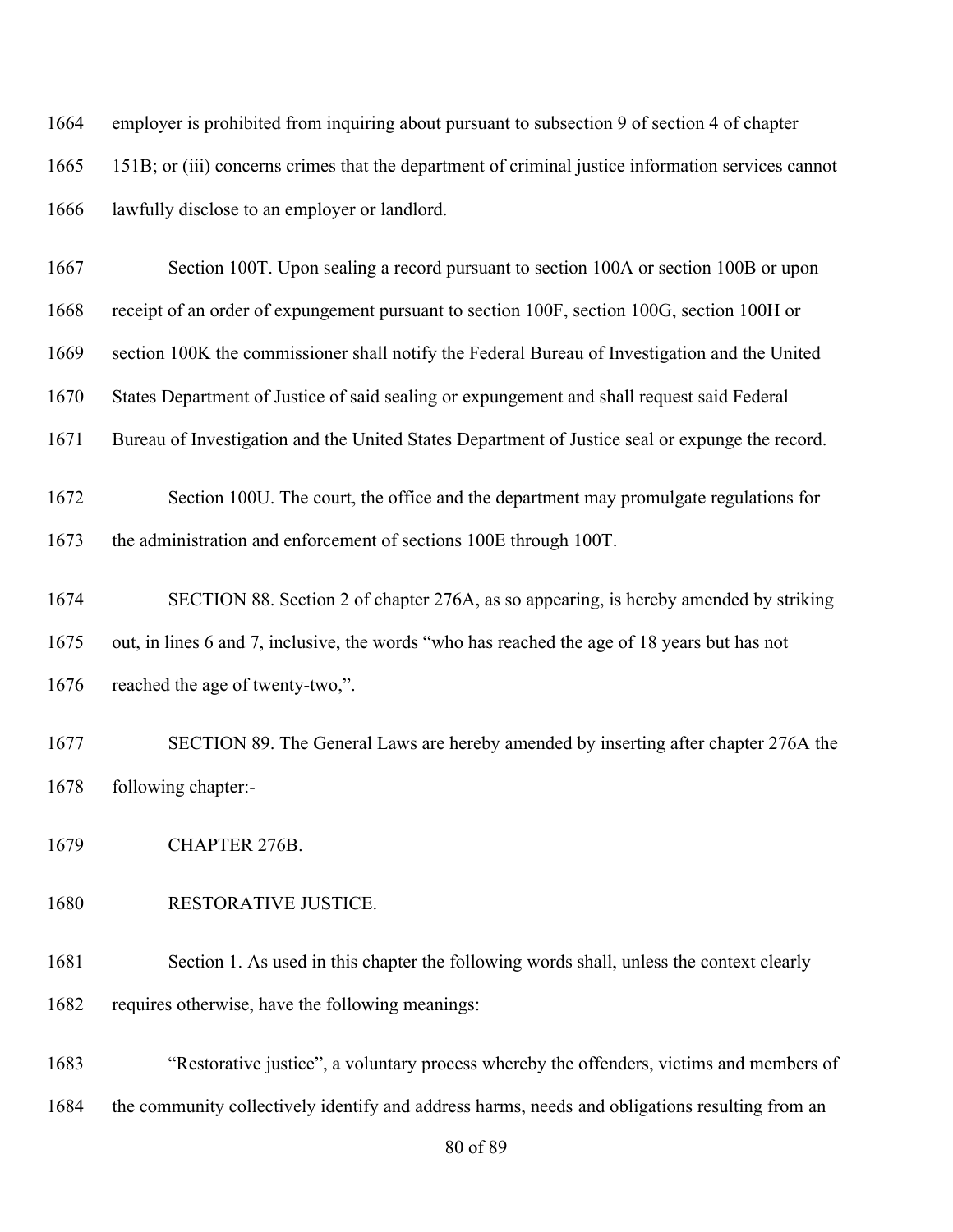offense, in order to understand the impact of that offense. An offender shall accept responsibility 1686 for their actions and the program shall support the offender as they make repair to the victim or community in which the harm occurred.

 "Community-based restorative justice program", a voluntary program established on restorative justice principles and approved by the restorative justice advisory committee that engages parties to a crime or members of the community in order to develop a plan of repair that addresses the needs of the parties and the community. Programs may include the parties to a case, their supporters, and community members or one-on-one dialogues between a victim and offender.

 Section 2. Participation in a community-based restorative justice program shall be voluntary and may be available to both a juvenile and adult defendant. A juvenile or adult defendant may be diverted to a community-based restorative justice program pre-arraignment or at any stage of a case with the consent of the district attorney and the victim. Restorative justice may be a final case disposition, with judicial approval. If a juvenile or adult defendant successfully completes the community-based restorative justice program, the charge shall be dismissed. If a juvenile or adult defendant does not successfully complete the program or is found to be in violation of program requirements, the case shall be returned to the court in which 1702 it was arraigned in order to commence with proceedings.

 Section 3. A person shall not be eligible to participate in a community-based restorative justice program if that person is charged with: (i) a sexual offense as defined by section 1 of chapter 123A; (ii) an offense against a family or household member as defined by section 13M of chapter 265; or (iii) an offense resulting in serious bodily injury or death.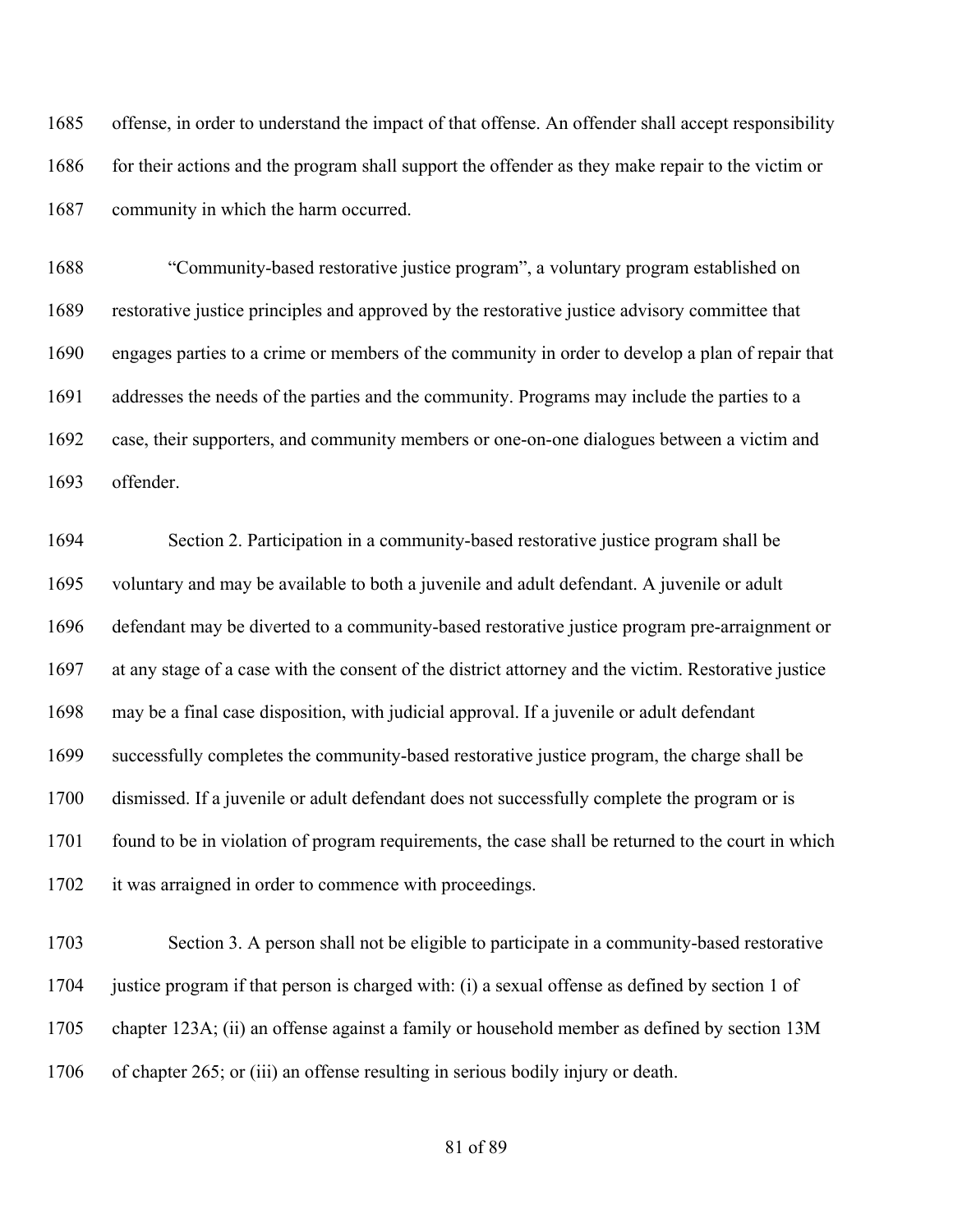Section 4. Participation in a community-based restorative justice program shall not be used as evidence or as an admission of guilt, delinquency or civil liability in current or subsequent legal proceedings against any participant. Any statement made by a juvenile or adult defendant during the course of an assignment to a community-based restorative justice program shall be confidential and shall not be subject to disclosure in any judicial or administrative proceeding; and no information obtained during the course of such assignment shall be used in any stage of a criminal investigation or prosecution, or civil or administrative proceeding; provided, however, that nothing in this section shall preclude any evidence obtained through an independent source or that would have been inevitably discovered by lawful means from being admitted at such proceedings.

 Section 5. (a) There shall be established a restorative justice advisory committee to review community-based restorative justice programs. The advisory committee shall consist of 1719 17 members: 1 of whom shall be the secretary of public safety and security, or a designee, who shall serve as chair; 1 of whom shall be the secretary of health and human services, or a designee; 1 of whom shall be a member of the house of representatives appointed by the speaker; 1722 1 of whom shall be a member of the senate appointed by the senate president; 1 of whom shall be the president of the Massachusetts district attorneys association, or a designee; 1 of whom shall be the chief counsel of the committee for public counsel services, or a designee; 1 of whom shall be the commissioner of probation, or a designee; 1 of whom shall be the president of the Massachusetts chiefs of police association, or a designee; 1 of whom shall be the executive director of the Massachusetts office for victim assistance, or a designee; 1 of whom shall be the executive director of the Massachusetts sheriff's association, or a designee; and 7 of whom shall be appointed by the governor, 2 of whom shall be a retired trial court judge and 5 of whom shall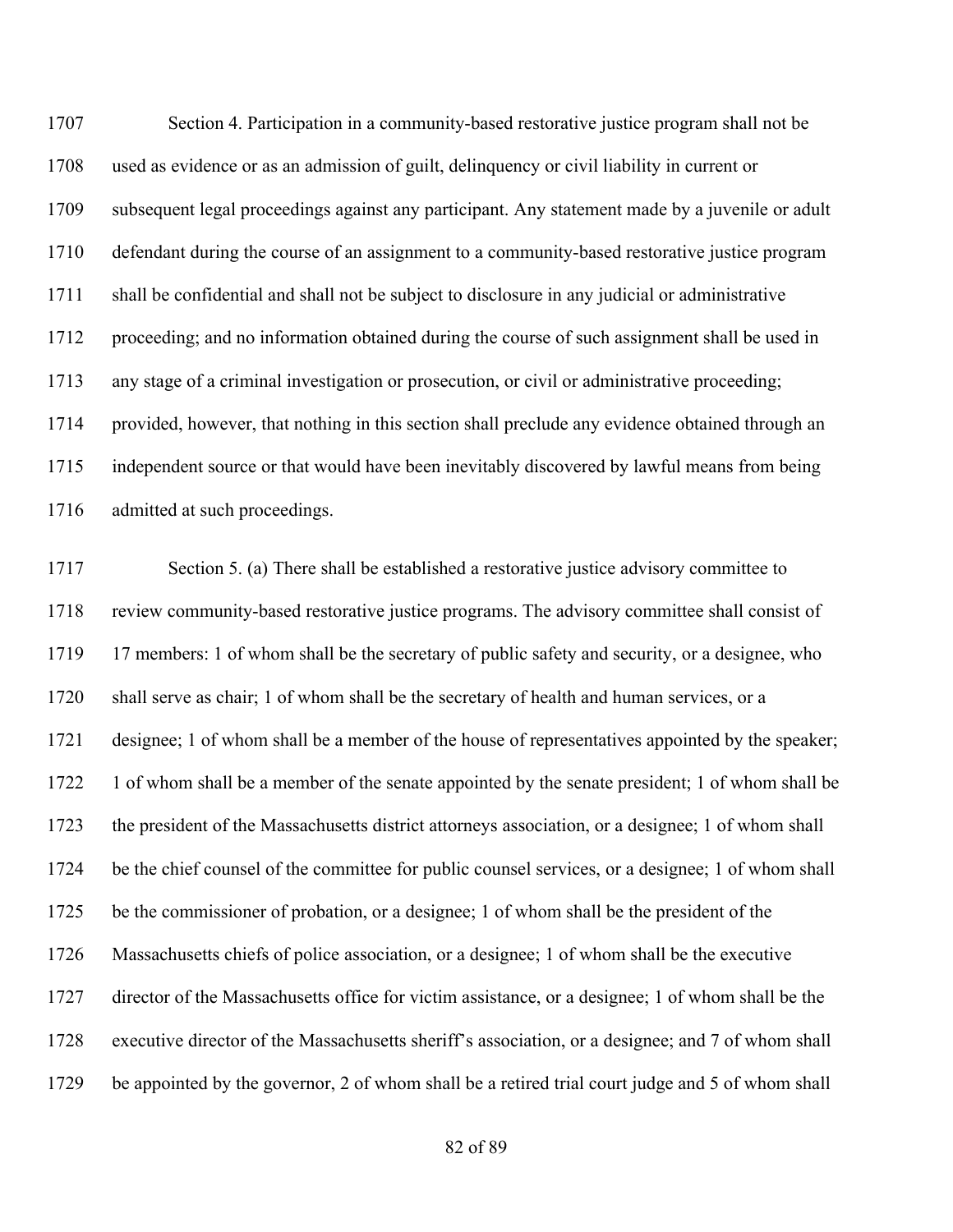be representatives of community-based restorative justice programs or a member of the public with expertise in restorative justice. Each member of the advisory committee shall serve a 6-year term.

 (b) The advisory committee may monitor and assist all community-based restorative justice programs to which a juvenile or adult defendant may be diverted pursuant to this chapter. The committee shall issue approval of new and existing programs for a term of 2 years, and may renew approval for additional 2-year terms, subject to revocation for cause. The committee shall establish criteria to determine approval of a program.

 (c) The advisory committee shall track the use of community-based restorative justice programs through a partnership with an educational institution and may make legislative, policy and regulatory recommendations to aid in the use of community-based restorative justice programs, including but not limited to: qualitative and quantitative outcomes for participants; recidivism rates of responsible parties; criteria for youth involvement and training; cost savings for the commonwealth; training guidelines for restorative justice facilitators; data on racial socioeconomic and geographic disparities in the use of community-based restorative justice programs; guidelines for restorative justice best practices; and appropriate training for community-based restorative programs.

 (d) The advisory committee shall annually submit a report with findings and recommendations to the governor, the clerks of the house of representatives and senate, and the joint committees on the judiciary and public safety and homeland security annually, no later than December 31.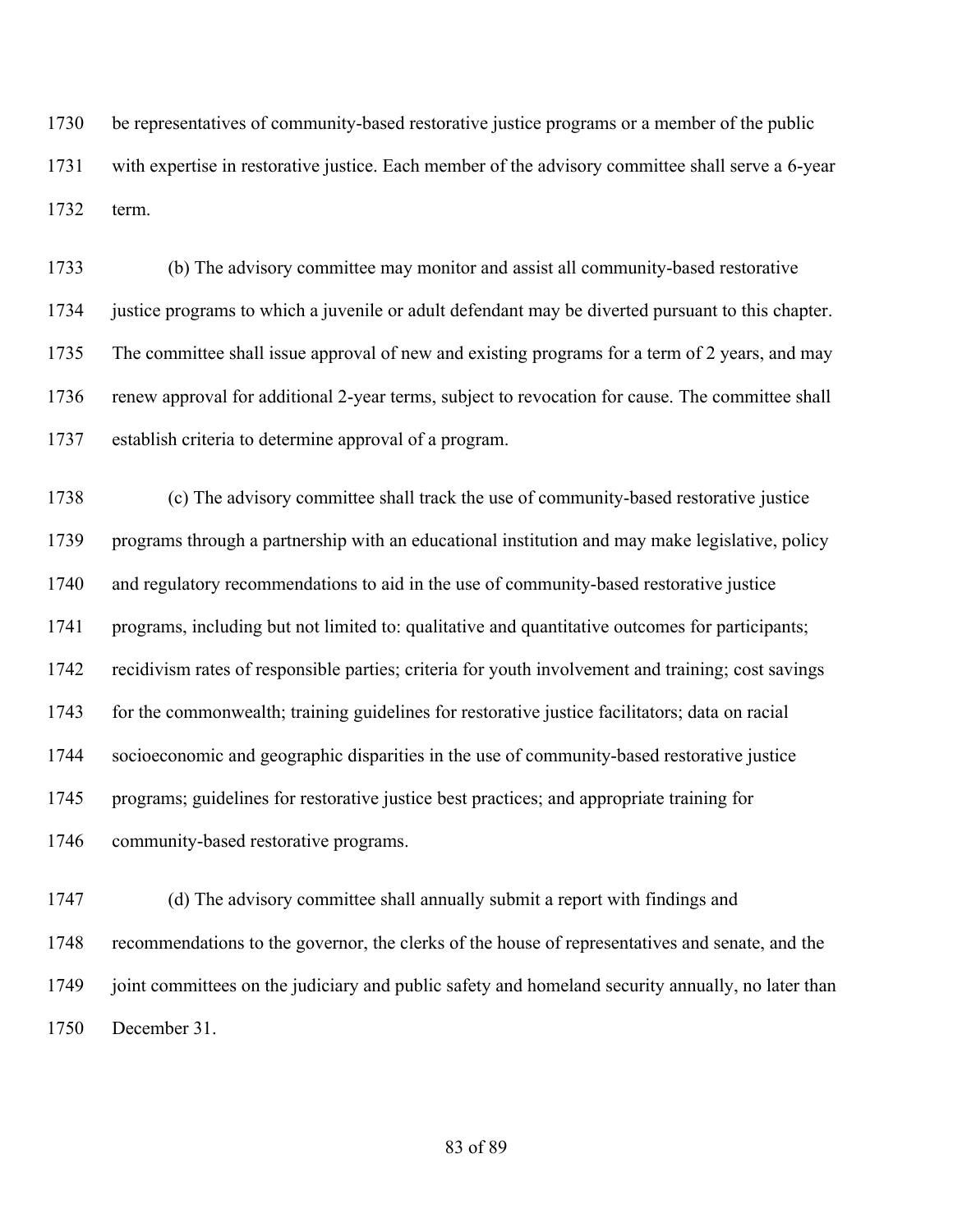SECTION 90. Section 70C of chapter 277 of the General Laws, as appearing in the 2016 Official Edition, is hereby amended by striking out, in line 8, the words ", chapter 119".

 SECTION 91. Section 1 of chapter 279 of the General Laws, as so appearing, is hereby amended by adding the following paragraph:-

 When a person is sentenced to pay a fine of any amount, or is assessed fines, fees, costs, civil penalties, or other expenses at disposition of a case, the court shall inform that person that: (i) nonpayment of the fines, fees, costs, civil penalties or expenses may result in commitment to a correctional facility; (ii) payment must be made by a date certain; (iii) failure to appear at such date certain or failure to make the payment may result in the issuance of a default; and (iv) if an inability to pay exists as the result of a change in financial circumstances or for any other reason, the person has a right to address the court if the person alleges that such assessed fines, fees, costs, civil penalties or other expenses would cause a substantial financial hardship to the person, 1763 the person's immediate family or the person's dependents.

 SECTION 92. The second paragraph of section 6A of chapter 280 of the General Laws, as so appearing is hereby amended by striking out the second sentence and inserting in place thereof the following sentence:- The court or justice may waive all or any part of said cost assessment upon a finding that such payment would cause a substantial financial hardship to the 1768 person, the person's immediate family or the person's dependents.

 SECTION 93. The first paragraph of section 6B of said chapter 280, as so appearing, is hereby amended by striking out the fourth sentence and inserting in place thereof the following sentence:-The court or justice may waive all or any part of said assessment upon a finding that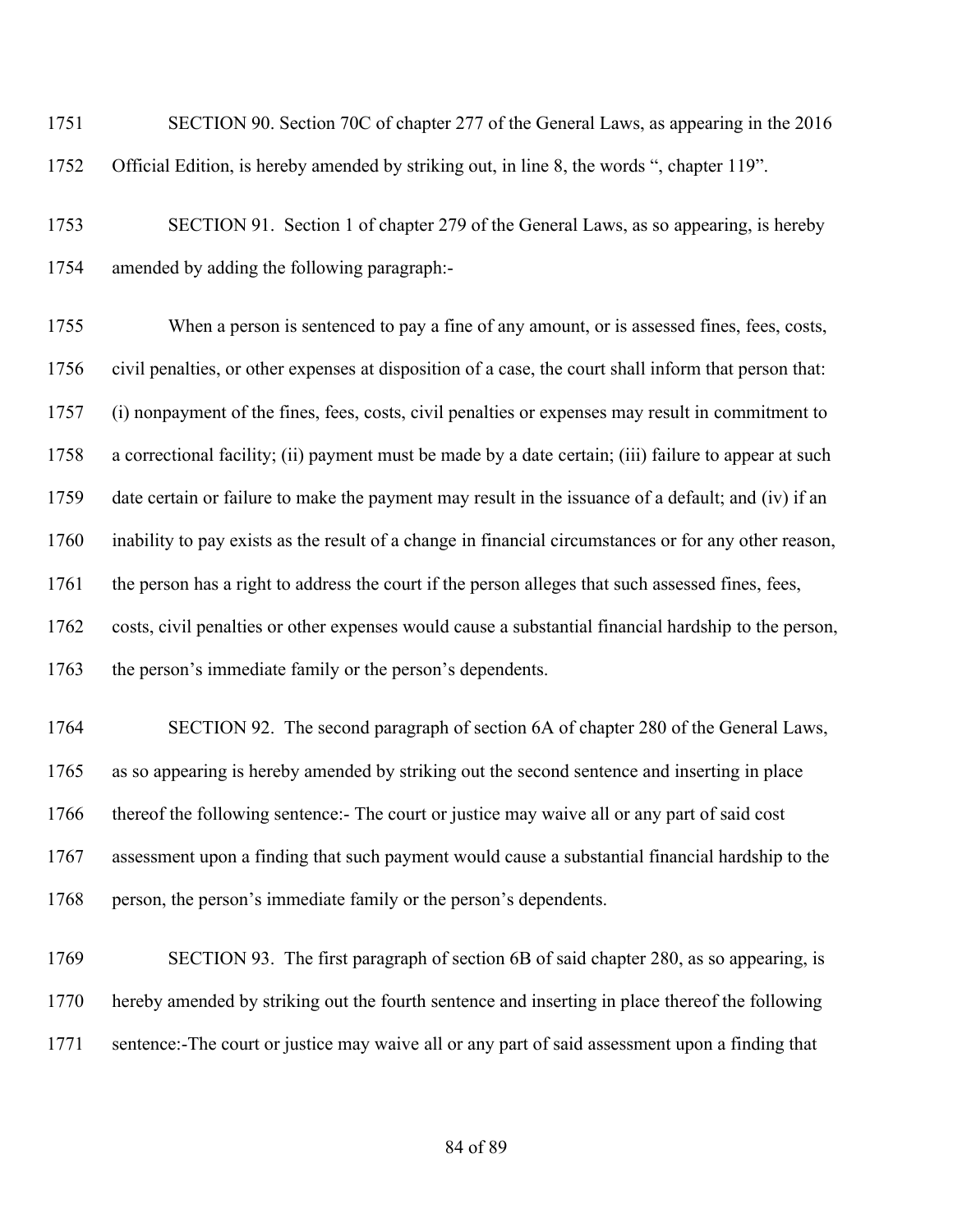such payment would cause a substantial financial hardship to the person, the person's immediate family or the person's dependents.

 SECTION 94. The first paragraph of section 368 of chapter 26 of the acts of 2003 is hereby amended by striking out the fourth and fifth sentences and inserting in place thereof the 1776 following 2 sentences:- The parole board shall waive payment of said parole fee for the first 6 months of parole if it determines that such payment would constitute a substantial financial hardship to said person or the person's immediate family or the person's dependents. Any such waiver so granted shall continue to be in effect during the period of time that said person is 1780 determined to be unable to pay the monthly parole fee.

 SECTION 95. The second paragraph of said section 368 of said chapter 26 is hereby amended by striking out the third and fourth sentences and inserting in place thereof the following 2 sentences:- The parole board shall waive payment of said surcharge for the first 6 months of parole if it determines that such payment would constitute a substantial financial hardship to said person or the person's immediate family or the person's dependents. Any such waiver so granted shall continue to be in effect during the period of time that said person is determined to be unable to pay the monthly parolee victim services surcharge.

 SECTION 96. Notwithstanding any special or general law to the contrary, there shall be a special commission established to conduct a study on the ability of a defendant to pay fines and fees. The commission shall consist of: commissioner of the department of probation, or designee; commissioner of the department of revenue, or designee; 1 member of the house of representatives to be appointed by the speaker of the house; 1 member of the senate to be appointed by the senate president; 1 member to be appointed by the parole board; 1 member to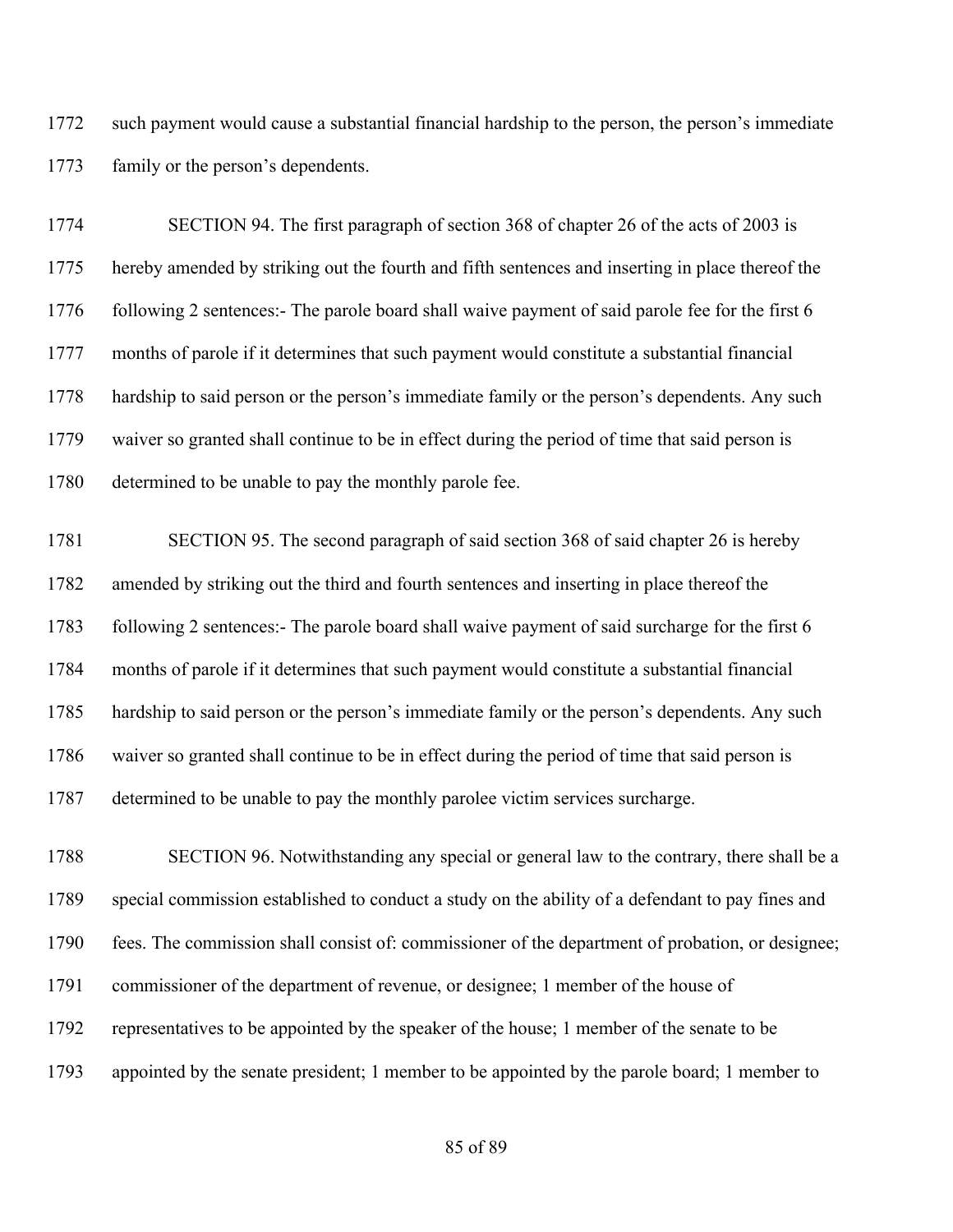| 1794 | be appointed by the committee for public counsel services; and 1 member to be appointed by the   |  |  |
|------|--------------------------------------------------------------------------------------------------|--|--|
| 1795 | executive director of the American Civil Liberties Union of Massachusetts, Inc.                  |  |  |
| 1796 | That study shall include, but not be limited to:                                                 |  |  |
| 1797 | the establishment of a uniform definition and standards for evaluating indigency;<br>(a)         |  |  |
| 1798 | the establishment of a uniform definition and standards for evaluating a<br>(b)                  |  |  |
| 1799 | substantial financial hardship; and                                                              |  |  |
| 1800 | the feasibility of enabling the department of probation and the parole board to<br>(c)           |  |  |
| 1801 | access department of revenue records for the purposes of ascertaining whether a defendant is     |  |  |
| 1802 | indigent or would suffer a substantial financial hardship if ordered to pay fines or fees.       |  |  |
| 1803 | The department shall file the findings of its study by December 31, 2018, with the clerks        |  |  |
| 1804 | of the house and the senate, who shall forward the report to the chairmen of the house committee |  |  |
| 1805 | on ways and means, the senate committee on ways and means, and the joint committee on the        |  |  |
| 1806 | judiciary.                                                                                       |  |  |
| 1807 | SECTION 97. Notwithstanding any special or general law to the contrary, there shall be a         |  |  |
| 1808 | special commission established to investigate and study the operation and management of the      |  |  |
| 1809 | Massachusetts state police crime laboratory. The commission shall consist 11 members: 1 of       |  |  |
| 1810 | whom shall be the secretary of public safety and security or the secretary's designee; 1 of whom |  |  |
| 1811 | shall be the secretary of health and human services or the secretary's designee; 1 of whom shall |  |  |
| 1812 | be a member of the house of representatives appointed by the speaker of the house; 1 of whom     |  |  |
| 1813 | shall be a member of the senate appointed by the senate president; 1 of whom shall be a member   |  |  |
| 1814 | appointed by the Massachusetts district attorney association; 1 of whom shall be a member        |  |  |
|      |                                                                                                  |  |  |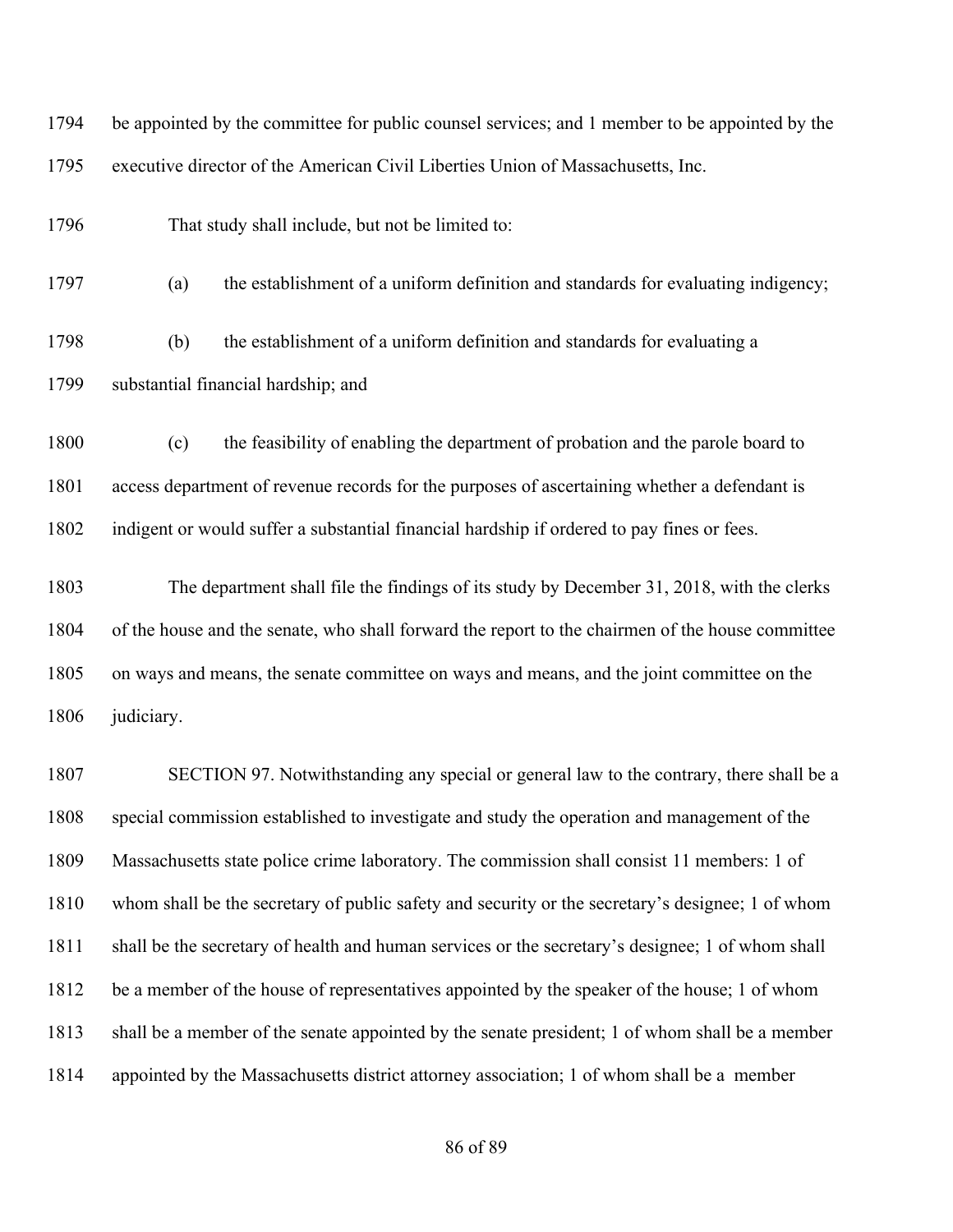| 1815 | appointed by the committee for public counsel services; 1 of whom shall be a member e             |  |  |
|------|---------------------------------------------------------------------------------------------------|--|--|
| 1816 | appointed by the Massachusetts bar association; 1 person appointed by the governor who shall be   |  |  |
| 1817 | a member of the public with expertise in scientific research on or technological development in   |  |  |
| 1818 | testing capabilities of substances; 1 person appointed by the speaker of the house who shall be a |  |  |
| 1819 | member of the public with expertise in scientific research on, or technological development in,   |  |  |
| 1820 | testing capabilities of substances; 1 person appointed by the senate president who shall be a     |  |  |
| 1821 | member of the public with expertise in scientific research on or technological development in     |  |  |
| 1822 | testing capabilities of substances; and 1 person appointed by the attorney general who shall be a |  |  |
| 1823 | member of the public with expertise in social welfare or social justice.                          |  |  |
| 1824 | The investigation shall include, but not be limited to:                                           |  |  |
| 1825 | evaluating the capabilities of the crime laboratory and its ability to process<br>(a)             |  |  |
| 1826 | evidence necessary to comply with the Massachusetts general laws;                                 |  |  |
| 1827 | establishing professional qualifications necessary to serve as the head of the crime<br>(b)       |  |  |
| 1828 | laboratory;                                                                                       |  |  |
| 1829 | determining the proper entity to oversee the crime laboratory and whether it<br>(c)               |  |  |
| 1830 | would be appropriate to transfer such oversight to another executive agency or to an independent  |  |  |
| 1831 | executive director;                                                                               |  |  |
| 1832 | (d)<br>the feasibility of creating a board to select an independent executive director of         |  |  |
| 1833 | the crime laboratory;                                                                             |  |  |
| 1834 | setting term limits and reappointment standards applicable to the head of the<br>(e)              |  |  |
| 1835 | crime laboratory.                                                                                 |  |  |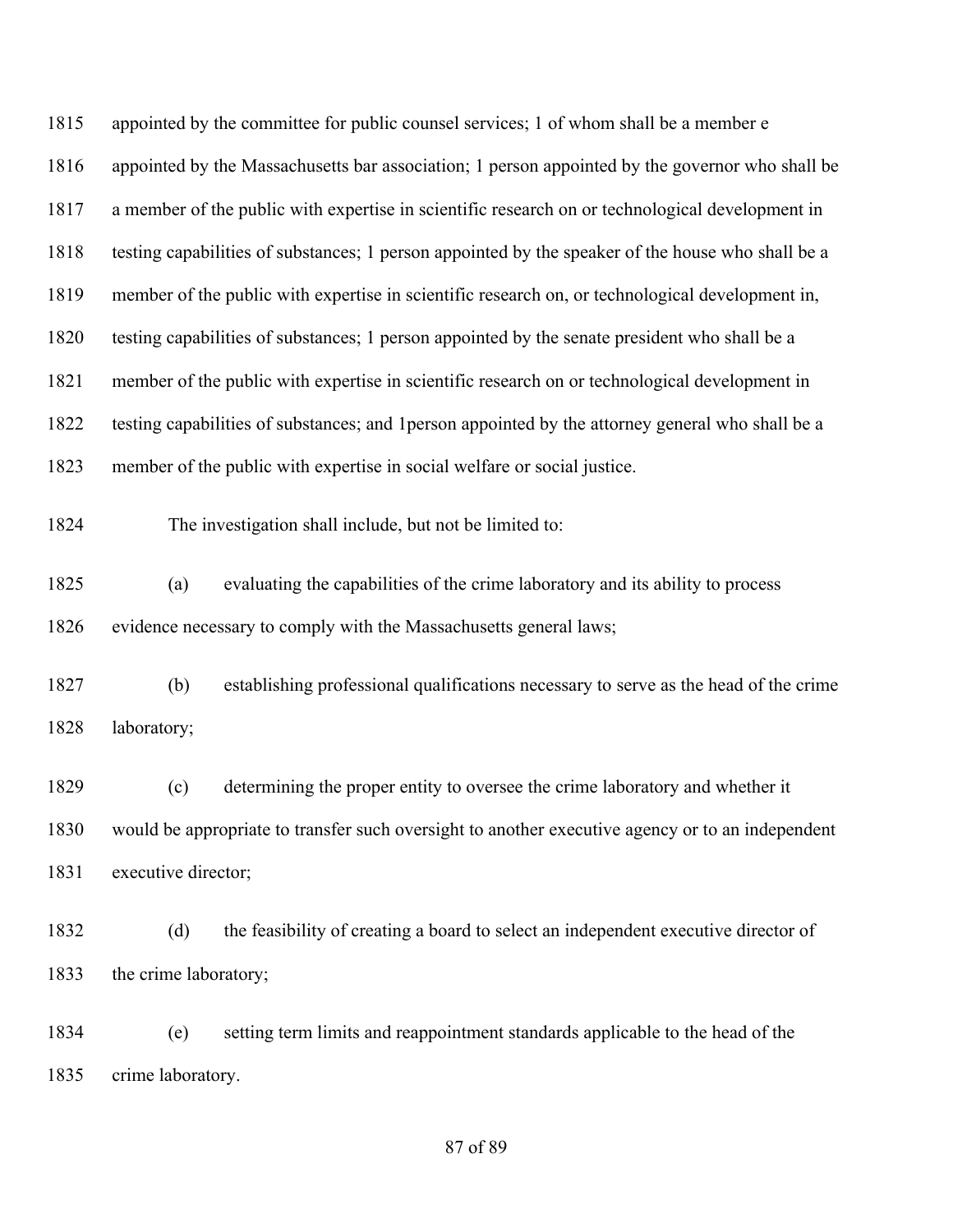The commission shall file the findings of its study by December 31, 2018, with the clerks of the house and the senate, who shall forward the report to the chairmen of the house committee on ways and means, the senate committee on ways and means, and the joint committee on the 1839 judiciary.

 SECTION 98. All appointments to the advisory committee established pursuant to section 5 of chapter 276B of the General Laws shall be made not later than October 1, 2018 and

the first meeting of the advisory committee shall be held not later than December 1, 2018.

SECTION 99. All appointments to the juvenile justice policy and data commission

established pursuant to section 86 of chapter 119 of the General Laws shall be made not less than

90 days after the enactment of this legislation.

 SECTION 100. All reports established pursuant to subsection (e) of section 41 of chapter 127 of the General Laws shall be filed beginning July 1, 2019.

SECTION 101. Notwithstanding any general or special law to the contrary, any person

who has failed to provide a DNA sample as required by section 3 of the chapter 22E of the

General Laws shall not be subject to section 11 of said chapter 22E; provided said person

1851 provides the required DNA sample within 6 months of the effective date of this act.

SECTION 102. Section 7 shall take effect 6 months after the effective date of this act.

 SECTION 103. Sections 13, 14, 15, 16 and 20 shall apply to convictions occurring on or after the effective date of this act.

SECTION 104. Section 87 shall take effect 6 months after the effective date of this act.

SECTION 105. Section 101 of this act is hereby repealed.

of 89